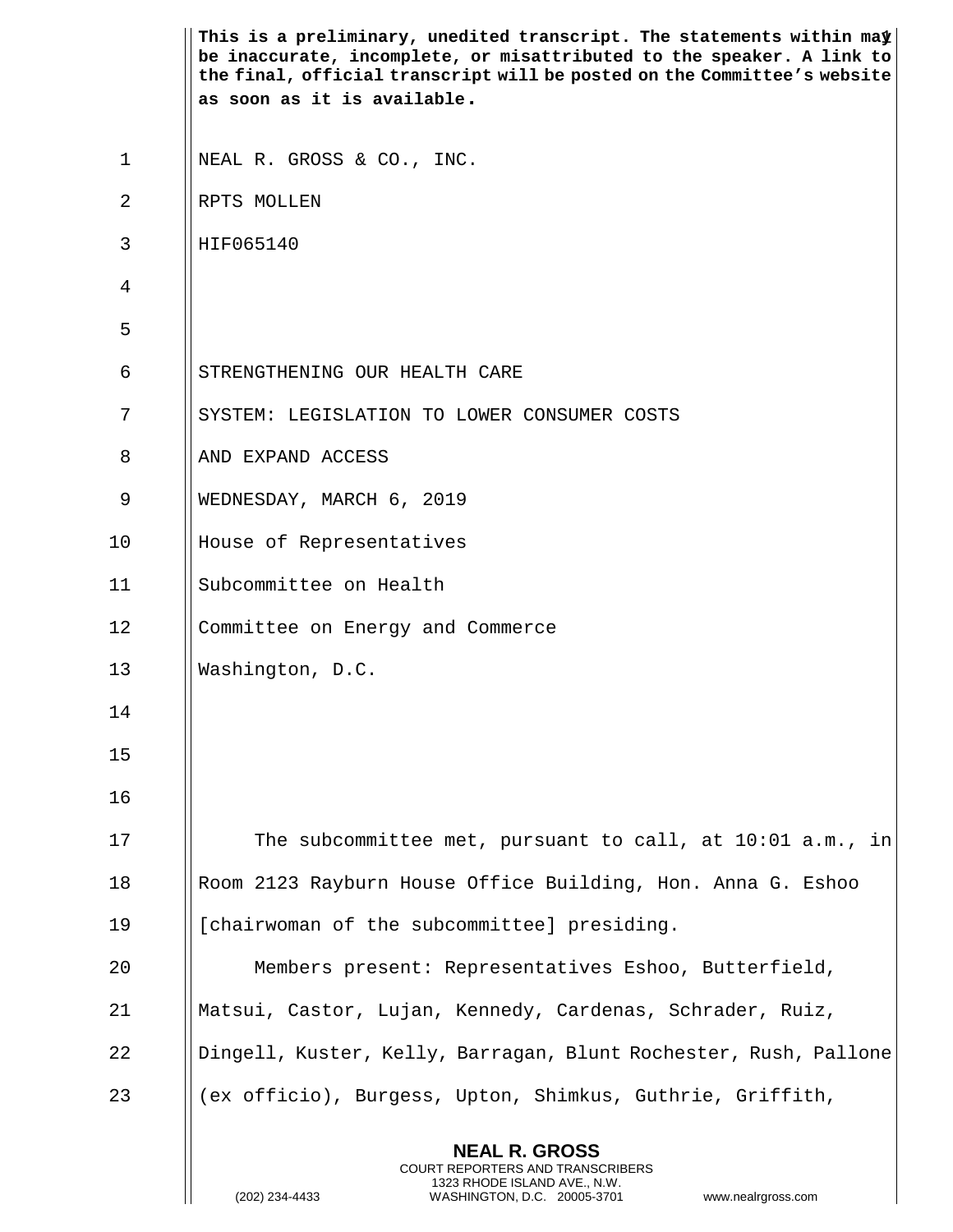This is a preliminary, unedited transcript. The statements within ma $\hat{\bm{y}}\big|\,$ **be inaccurate, incomplete, or misattributed to the speaker. A link to the final, official transcript will be posted on the Committee's website as soon as it is available.**

24 Bilirakis, Long, Bucshon, Brooks, Carter, Gianforte, and Walden  $25$   $\parallel$  (ex officio).

26 | Staff present: Jacquelyn Bolen, Professional Staff; Jeff 27 | Carroll, Staff Director; Tiffany Guarascio, Deputy Staff 28 Director; Zach Kahan, Outreach and Member Service Coordinator; 29 || Saha Khaterzai, Professional Staff Member; Una Lee, Senior Health 30 Counsel; Samantha Satchell, Professional Staff Member; Andrew 31 | Souvall, Director of Communications, Outreach and Member 32 Services; Sydney Terry, Policy Coordinator; C.J. Young, Press 33 Secretary; Mike Bloomquist, Minority Staff Director; Adam 34 Buckalew, Minority Director of Coalitions and Deputy Chief 35 Counsel, Health; Margaret Tucker Fogarty, Minority Staff 36 Assistant; and James Paluskiewicz, Minority Chief Counsel, 37 Health.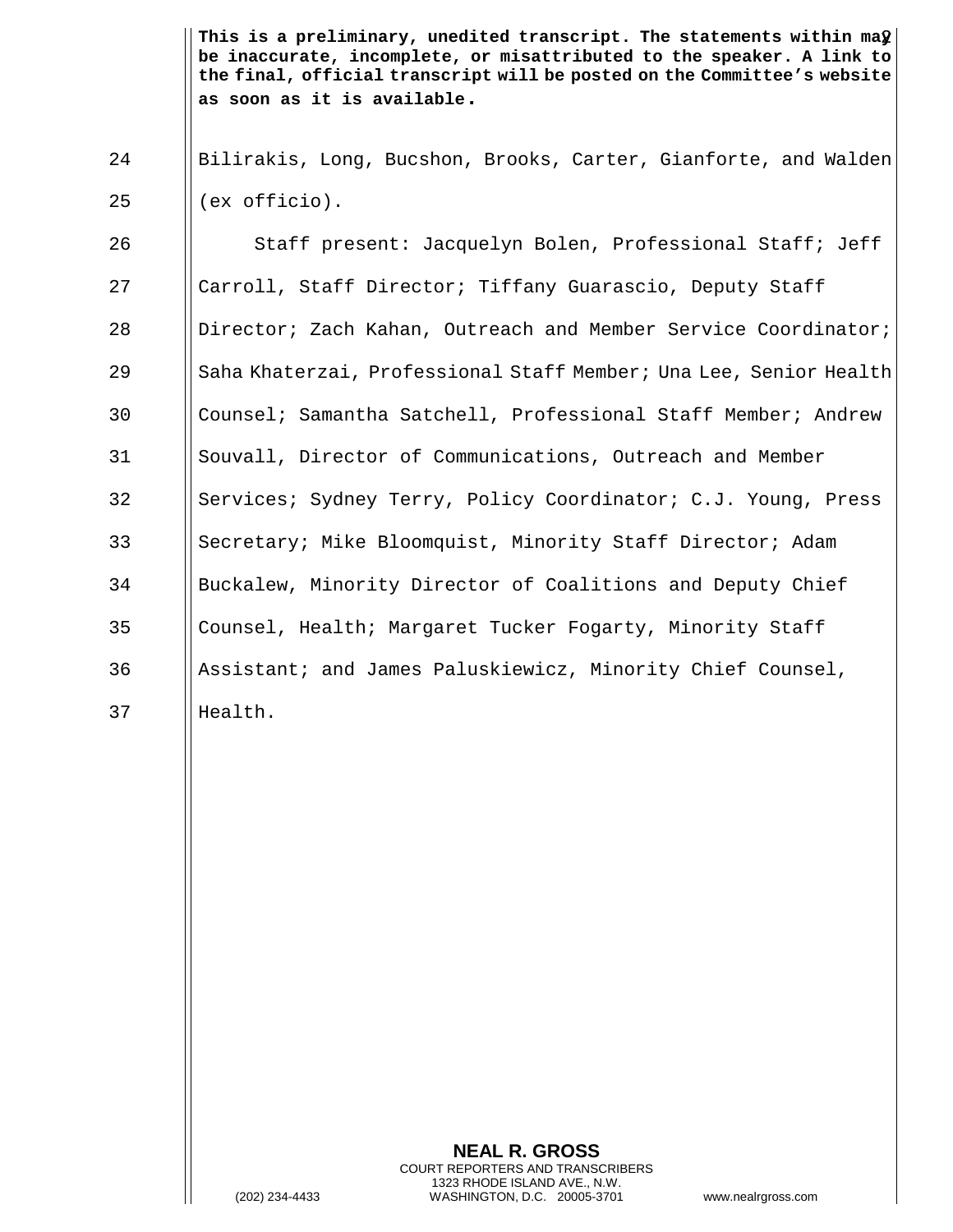This is a preliminary, unedited transcript. The statements within ma $\frac{n}{8}\Big\lfloor$ **be inaccurate, incomplete, or misattributed to the speaker. A link to the final, official transcript will be posted on the Committee's website as soon as it is available.**

 Ms. Eshoo. Good morning, everyone. Welcome to the witnesses. The chair now recognizes herself for 5 minutes for an opening statement.

 Today is the second legislative hearing of the Health Subcommittee in the 116th Congress. We are going to examine legislation today to drive down costs and increase options in  $\parallel$  the private insurance markets created by the Affordable Care Act.

 Democrats made a promise to the American people to lower 46 (their healthcare costs and undo the Trump administration sabotage || of the ACA. Today we are continuing to deliver on that promise by examining legislation that creates a reinsurance program for ||all states, funds states that did not initially set up state-based insurance marketplaces to set up these state-run private exchanges, and restore funding for patient navigators.

 If an individual is not enrolled in Medicare or Medicaid, does not get their insurance through their employer, or is a small business owner or self-employed, the legislation we are considering today will help bring down the cost of health ||insurance. The bill gives states the funding and flexibility || to improve the private marketplaces created by the ACA and increase choices for Americans who purchase their health 59 | insurance from these exchanges.

Representatives Angie Craig and Scott Peters have written

**NEAL R. GROSS** COURT REPORTERS AND TRANSCRIBERS 1323 RHODE ISLAND AVE., N.W.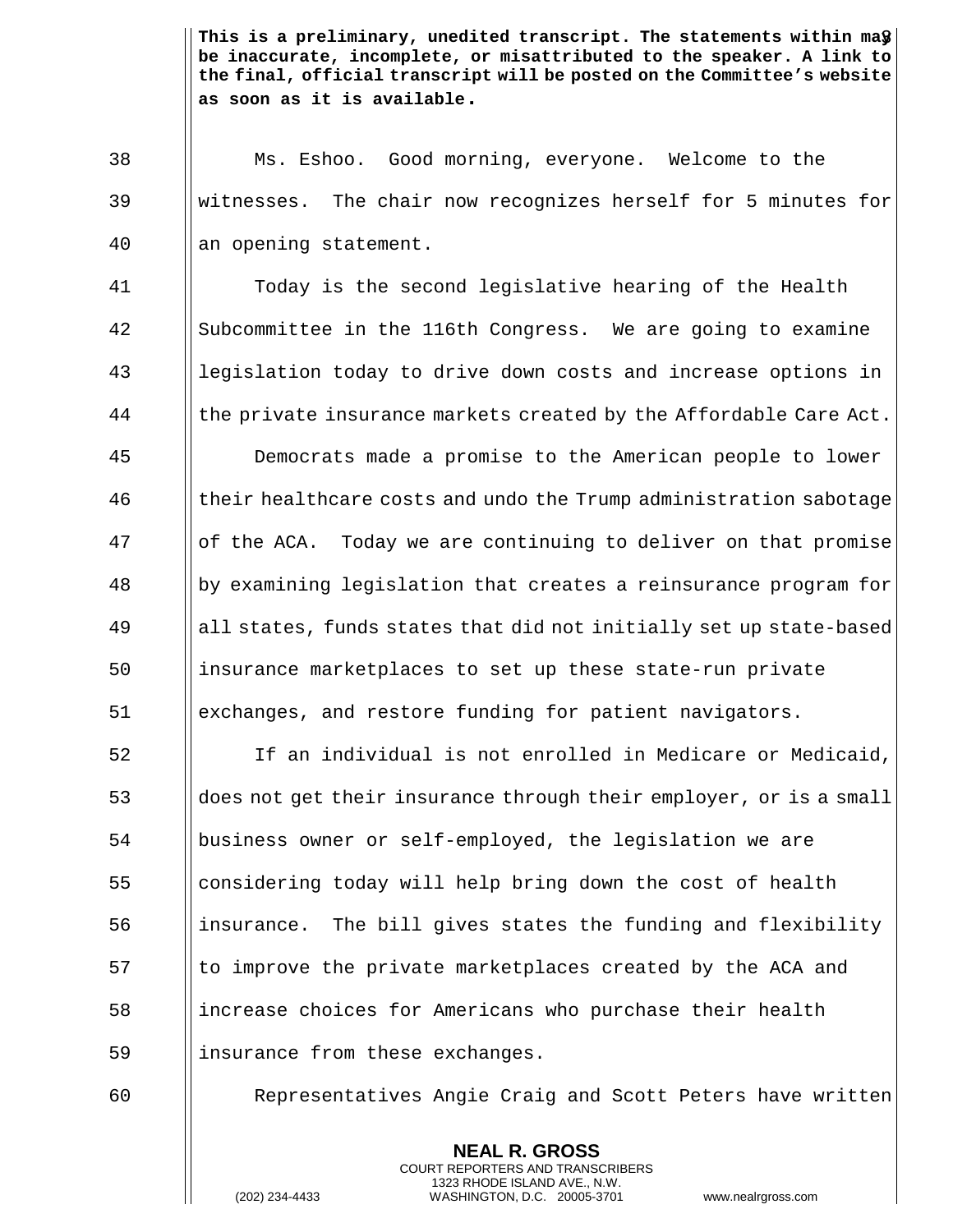This is a preliminary, unedited transcript. The statements within ma $\frac{4}{3}$ **be inaccurate, incomplete, or misattributed to the speaker. A link to the final, official transcript will be posted on the Committee's website as soon as it is available.**

 a bill which provides funding for state-based reinsurance **programs and establish a federal reinsurance program similar to**  $\parallel$  the one established in the Affordable Care Act that expired in 2016, so all Americans can benefit from lower premiums in the individual marketplace. Reinsurance programs add money to the health insurance market created by the ACA to cover the costs || of patients with high medical costs such as those with || pre-existing conditions.

 This will drive down costs for middle class Americans who don't receive the ACA tax credit. By providing payments that 71 | enroll high cost patients, many of whom have pre-existing conditions, reinsurance protects against premium increases and will bring down the cost of health insurance coverage for those who buy their insurance from ACA exchanges. For anyone who cannot 75 and afford health insurance on the private market today, this bill will bring premiums down next year and help individuals afford 77 | high quality, comprehensive coverage.

 We will also examine the bipartisan SAVE Act introduced by Representatives Andy Kim and Brian Fitzpatrick which provides 80 funding to states to set up state-based insurance marketplaces 81 | like the original ACA did. I am very proud of Covered California **that is California's state-based insurance market.** I think it || is the gold standard for these programs and currently has enrolled

> **NEAL R. GROSS** COURT REPORTERS AND TRANSCRIBERS 1323 RHODE ISLAND AVE., N.W.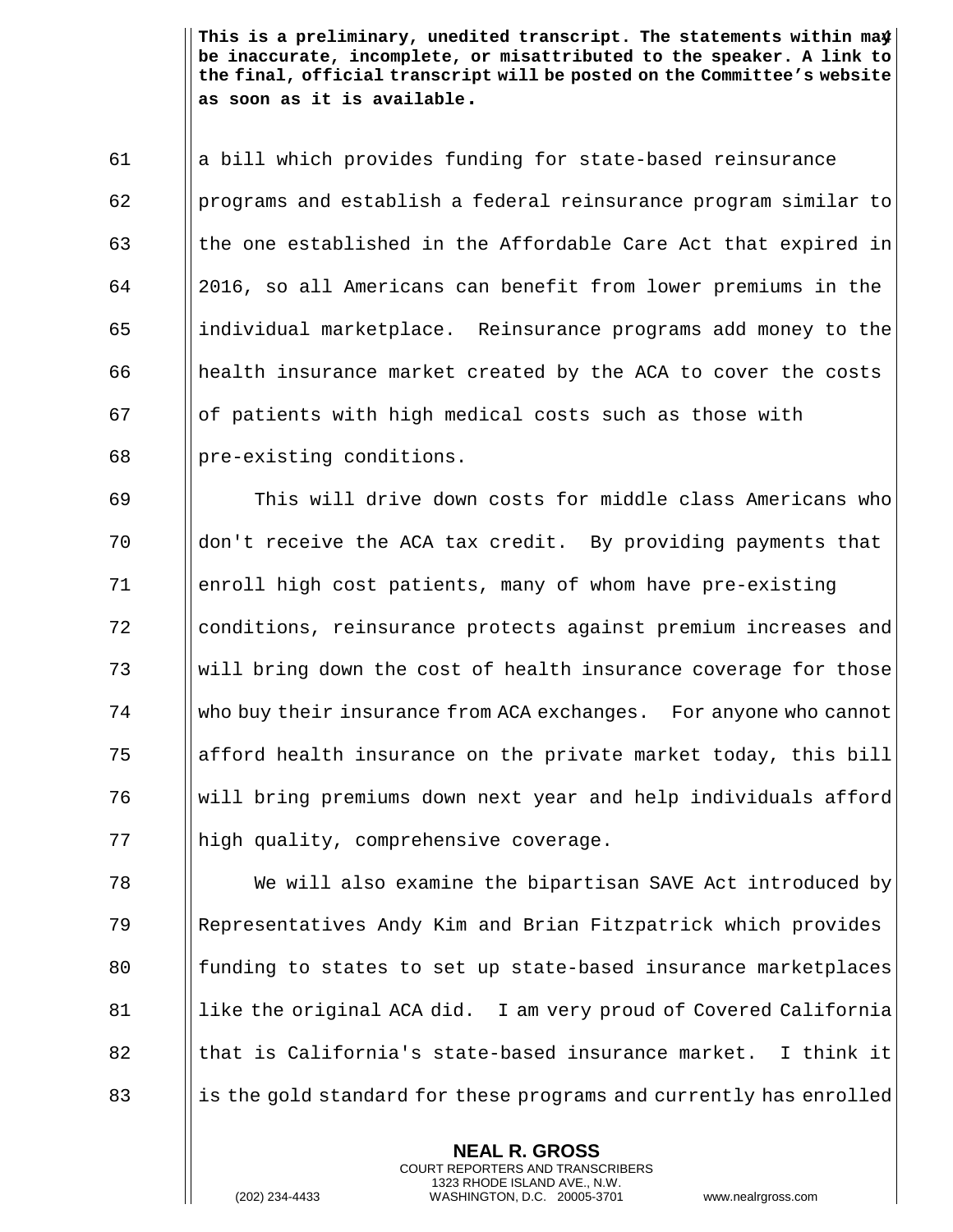This is a preliminary, unedited transcript. The statements within ma $\mathbf{\bar{y}}\big|\,$ **be inaccurate, incomplete, or misattributed to the speaker. A link to the final, official transcript will be posted on the Committee's website as soon as it is available.**

84 | one and a half million Californians. That is a lot of human beings 85 I hat have coverage today that never had coverage before. If a 86 State originally chose not to establish their own state-based 87 Somether I marketplace when the ACA became law, this bill gives those states 88 I the funding they need to establish a marketplace that meets their 89 1.1 || needs while maintaining the minimum benefits established by the  $90$   $\vert$  ACA.

91 **I** Lastly, we will consider Representative Castor's ENROLL Act. 92 I It provides funding for navigators who assist small businesses 93 | or self-employed individuals with guidance and information to  $94$  ||determine the best health insurance option for their needs.

 I promised that I would yield a minute of my time to Congressman Ben Ray Lujan. Is Ben Ray here? Yes, he is. So  $\parallel$  I am happy to yield to the gentleman from New Mexico for the 98 | remaining time.

 Mr. Lujan. Thank you, Madam Chair. Democrats made a 100 commitment to the American people that we would lower their healthcare costs, and with their support we are now in the 102 || majority. It is the expectation of the American people that we move forward in a bipartisan way to address this major issue. Ms. Craig's and Mr. Peters' bill is strong. In fact, the bill || is modeled after the reinsurance program that made its debut in || the Republican repeal effort.

> **NEAL R. GROSS** COURT REPORTERS AND TRANSCRIBERS 1323 RHODE ISLAND AVE., N.W.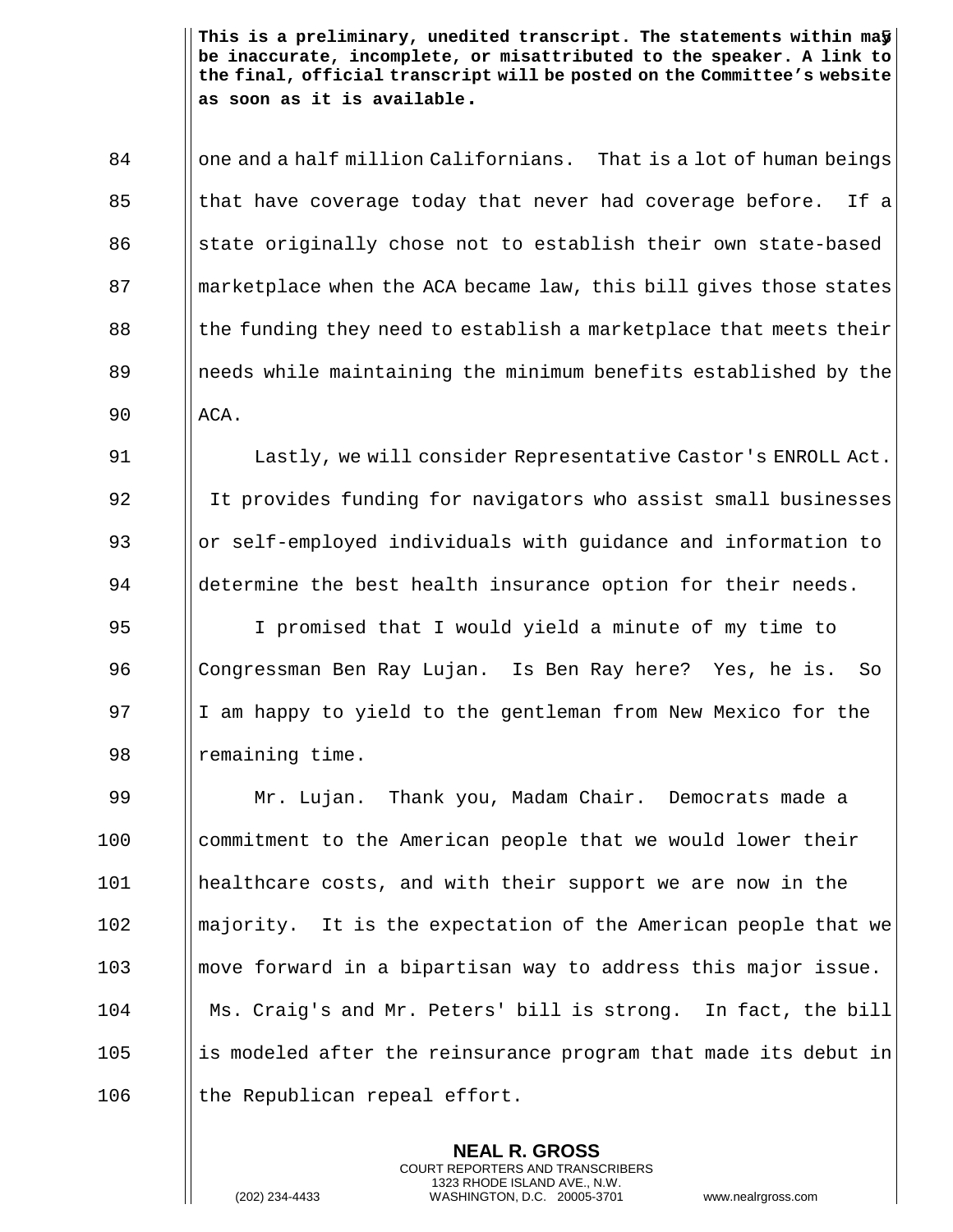This is a preliminary, unedited transcript. The statements within ma $\bigcirc\big\lvert$ **be inaccurate, incomplete, or misattributed to the speaker. A link to the final, official transcript will be posted on the Committee's website as soon as it is available.**

107 | Now what I am concerned about is what we will hear today 108 is that congressional Republicans are more focused on 109 interjecting an abortion fight into an unrelated debate, that 110 || they are making sure families can't see their doctors. I do not 111 understand that, but what I do know is the Democrats are going 112 Ito forge ahead in our goal to lower healthcare costs for the 113 American people.

 I am ready and willing to work with my colleagues across  $\parallel$  the aisle when they want to join forward in this progress. I thank the chair and I yield back. Ms. Eshoo. I thank the 117 || gentleman.

 The chair now recognizes Dr. Burgess, the ranking member of the subcommittee for 5 minutes for his opening statement. **Mr. Burgess.** Well, thank you for the recognition and thanks  $\parallel$  to our witnesses. Today we are convened to discuss, according Is to the title of this hearing, Legislation to Lower Consumer Costs 123 and Expand Access to health care. Legislation that my friends || on the other side of the dais have put forth today is once again disappointing. I do believe there are some areas where we could 126 | have worked together, particularly on the area of reinsurance, || but there was no effort to work in a bipartisan way on that issue. **Republicans have supported reinsurance when coupled with** additional structural reforms to improve healthcare markets and

> **NEAL R. GROSS** COURT REPORTERS AND TRANSCRIBERS 1323 RHODE ISLAND AVE., N.W.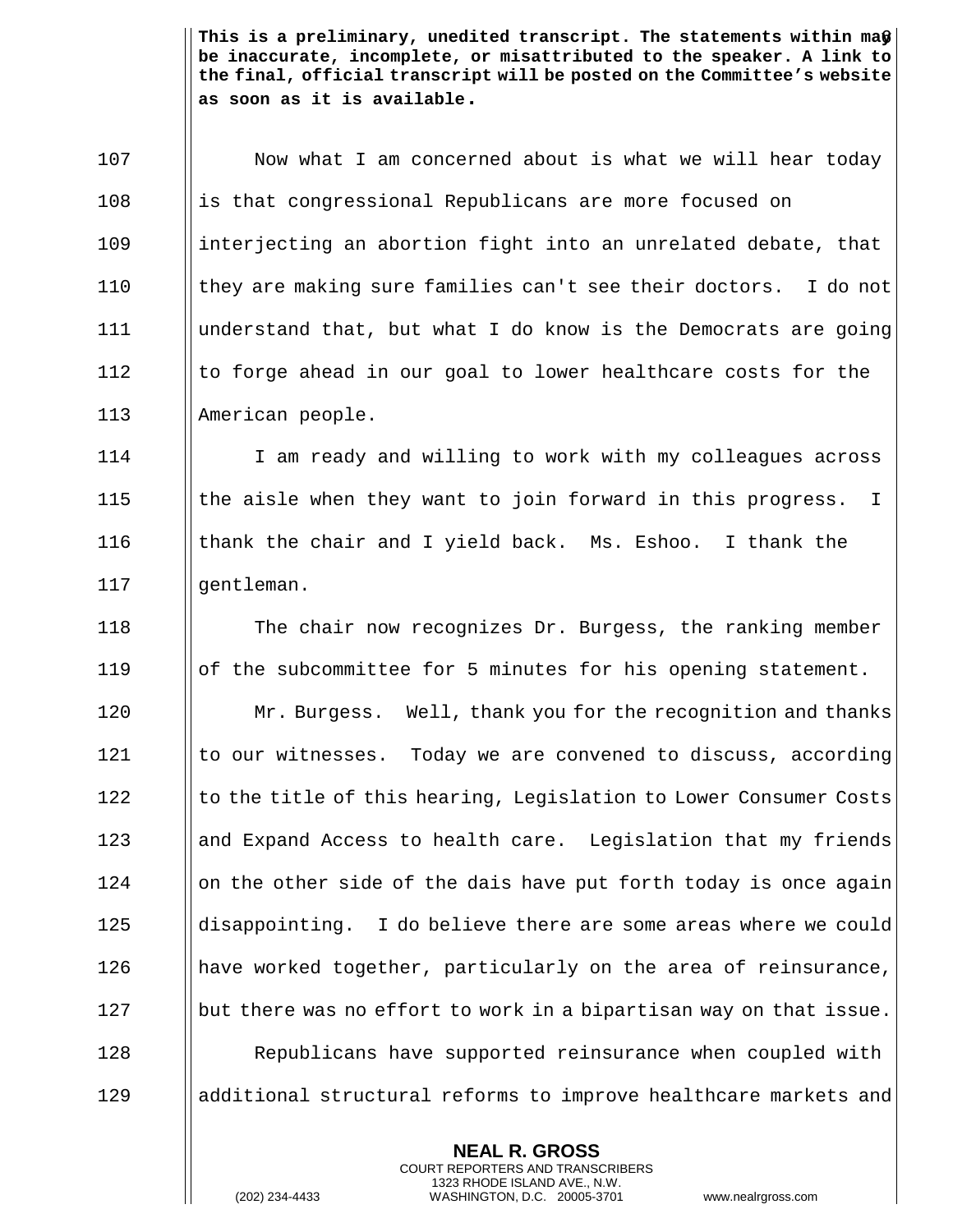7 **This is a preliminary, unedited transcript. The statements within may be inaccurate, incomplete, or misattributed to the speaker. A link to the final, official transcript will be posted on the Committee's website as soon as it is available.**

 have led efforts to establish a patient and state stability fund  $\parallel$  to provide states with the funding and the flexibility that they 132 | need to successfully set up and implement cost reduction programs. While I see that much of this language may be similar to 134 Ichat which we have supported before, there are some critical **provisions that are missing from the text.** The benefits of a smart and thorough reinsurance policy would allow states to repair markets damaged by the Affordable Care Act while honoring **follo federalism.** Unfortunately, the bill before us today is 139 Iparticularly restrictive and does not provide states with 140 adequate flexibility to use those funds. It also fails to include **critical and longstanding Hyde protections.** 

 I have introduced H.R. 1510. It includes a responsible **e** || reinsurance policy that enables states to use funds for a wide variety of initiatives from helping high-risk individuals to 145 | enrolling in coverage to promoting access to preventive services, **providing maternity coverage and newborn care.** It is important I to mention that this bill would also provide Hyde protections. 148 | Next, I would like to turn to the issue of navigators. As a physician, as a member of Congress, and just your average simple 150 | country doctor, I like to base my decisions on evidence-based research. I found it interesting as I read the Democrats' memo 152 that they are trying to sell us this legislation to increase

> **NEAL R. GROSS** COURT REPORTERS AND TRANSCRIBERS 1323 RHODE ISLAND AVE., N.W.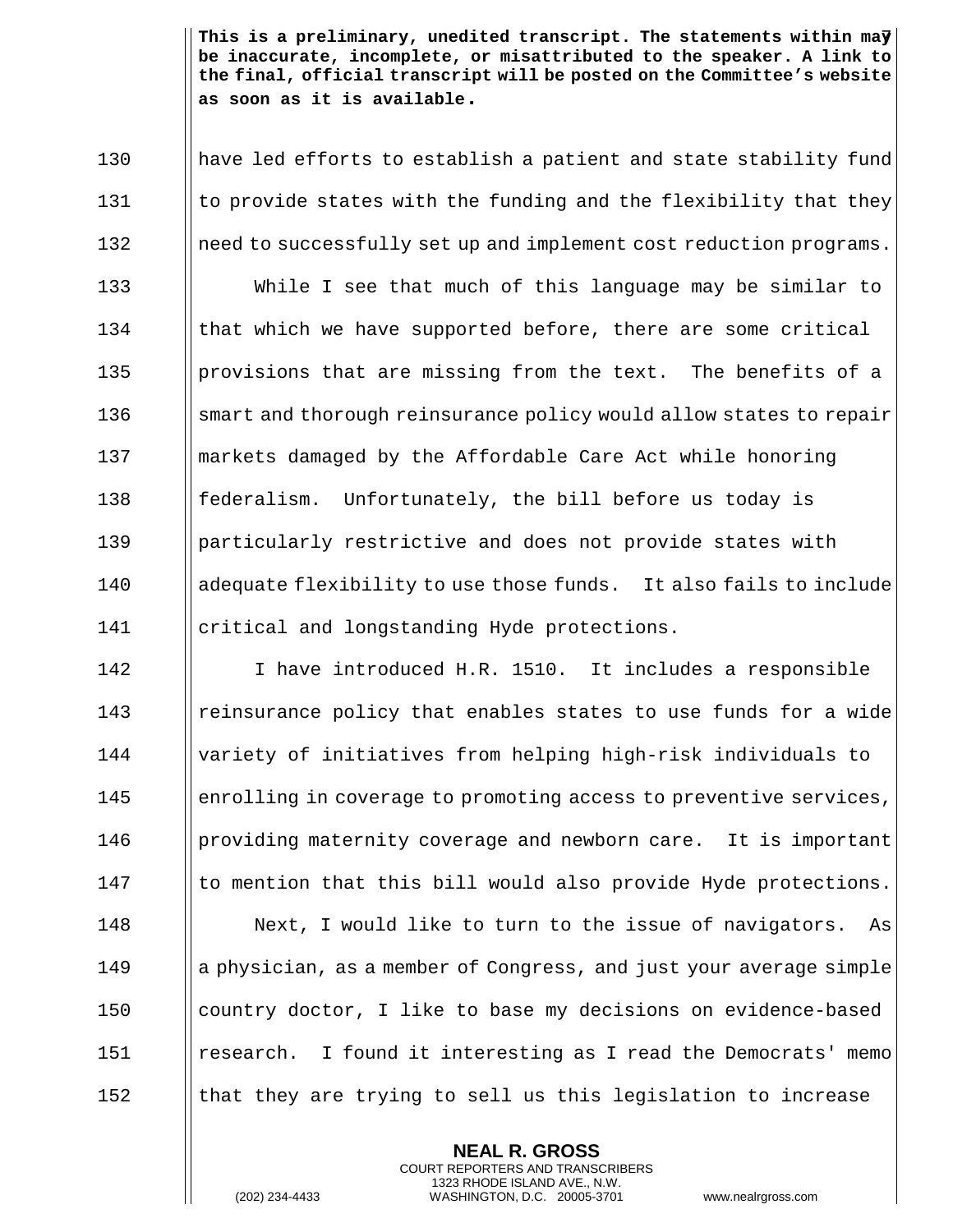This is a preliminary, unedited transcript. The statements within ma $\bigcirc\big\lvert$ **be inaccurate, incomplete, or misattributed to the speaker. A link to the final, official transcript will be posted on the Committee's website as soon as it is available.**

153 funding for navigators without outlining the impact that 154 | navigators have had in enrolling individuals.

 Navigators are not a new phenomenon. We have sufficient  $\parallel$  data to show that they have been only minimally effective, spending 36 million in 2018, prior to that 63 million, all to enroll less than one percent of the fee-for-service market. However, CMS data shows that agents and brokers have helped 42 percent of fee-for-service enrollment plan for 2018, 161 Substantially more cost effective than navigators. The agents

162 || and brokers cost \$2.40 per enrollee.

 The final bill before us today would provide \$200 million  $\parallel$  to create state exchanges, which is another effort that has proven Ito be astonishingly efficient in wasting taxpayer dollars. Seventeen states have spent a total of four and a half billion dollars to establish exchanges, many of which have failed. The 168 Subcommittee on Oversight under Chairman Upton found that the CMS was not confident that the remaining state-based exchanges  $\parallel$  would be sustainable in the long term. Additionally, it found 171 Ichat only one state had complied with the Affordable Care Act's  $\frac{172}{\text{regular}}$  requirement that all state-based exchanges publicly publish costs 173 | related to its operations.

174 **Again it is disappointing that not only none of these bills** 175 adequately address the affordability of health insurance, I am

> **NEAL R. GROSS** COURT REPORTERS AND TRANSCRIBERS 1323 RHODE ISLAND AVE., N.W.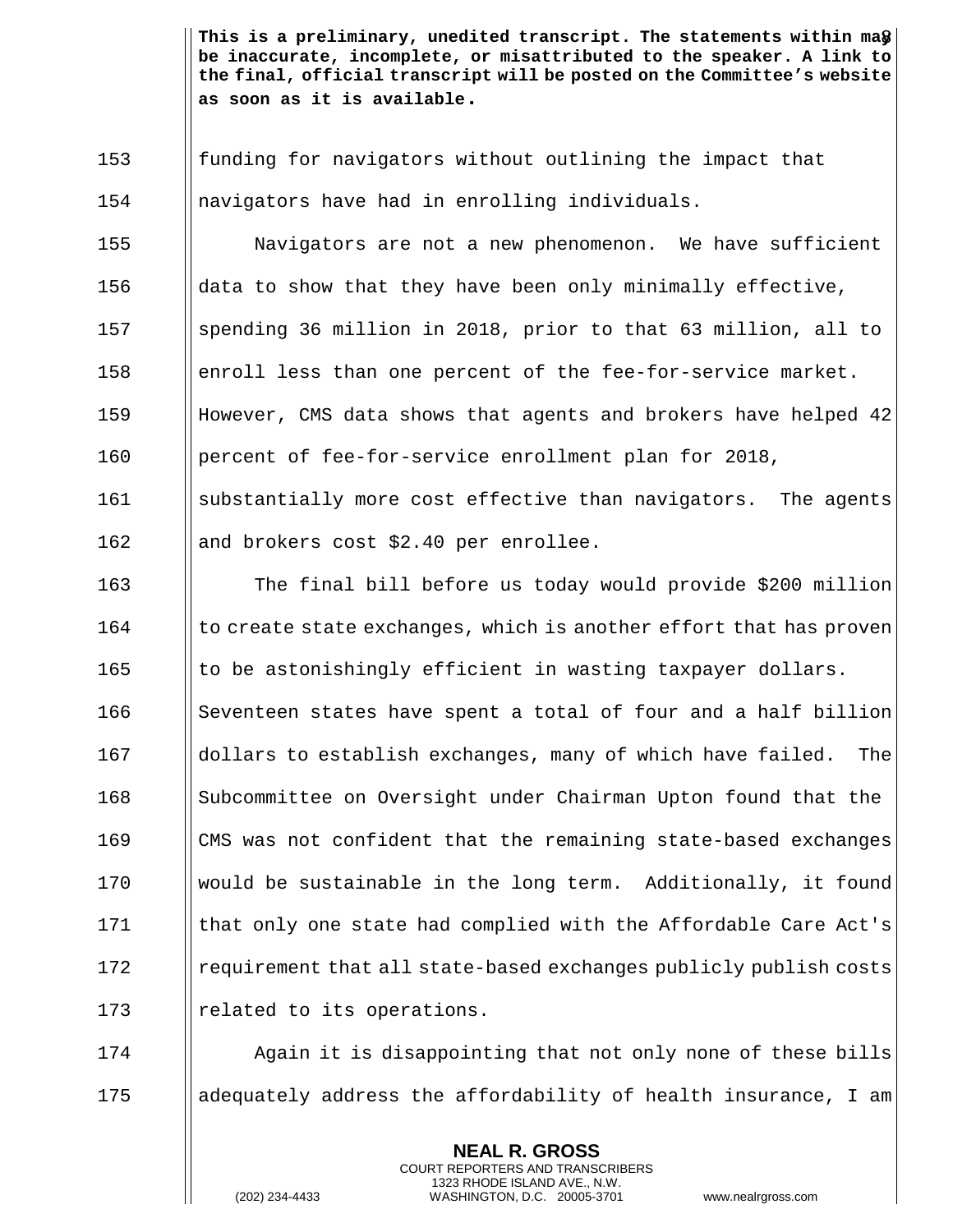This is a preliminary, unedited transcript. The statements within ma $\mathbf{\hat{y}}\big|\,$ **be inaccurate, incomplete, or misattributed to the speaker. A link to the final, official transcript will be posted on the Committee's website as soon as it is available.**

176 | disappointed that there was only a minimal attempt to work on  $177$  || the reinsurance and no attempt to even discuss the other two bills. 178 Bipartisanship means asking for my input, not just my vote. 179 I If you had asked for my input I would have suggested that 180 we look at language like I have introduced in H.R. 1510, a bill 181 Ichat includes reinsurance coupled with structural reforms to the 182 Affordable Care Act, gives states more choice on how to repair 183 Icheir markets that have been damaged by Obamacare, and the 184 | legislation is, in fact, fully offset by stopping bad actors from 185 Gaming the system, and includes language that affirms the  $186$  || longstanding consensus that taxpayers should not foot the bill  $187$  || for abortions. 188 I I thank the gentlelady for the time and I yield back. 189 | Ms. Eshoo. I thank the ranking member. 190 | Now it is my pleasure to recognize the chairman of the full 191 | committee, Mr. Pallone, for 5 minutes. 192 The Chairman. Thank you, Madam Chair. The bills we are 193 considering today reflect Democrats' continued commitment to 194 deliver on our promise to make health care more affordable and

196 I administration's sabotage of the Affordable Care Act. This

195 | accessible to all Americans and to reverse the Trump

197 legislative hearing comes several weeks after we held another 198 legislative hearing on bills that were important first steps in

> **NEAL R. GROSS** COURT REPORTERS AND TRANSCRIBERS 1323 RHODE ISLAND AVE., N.W.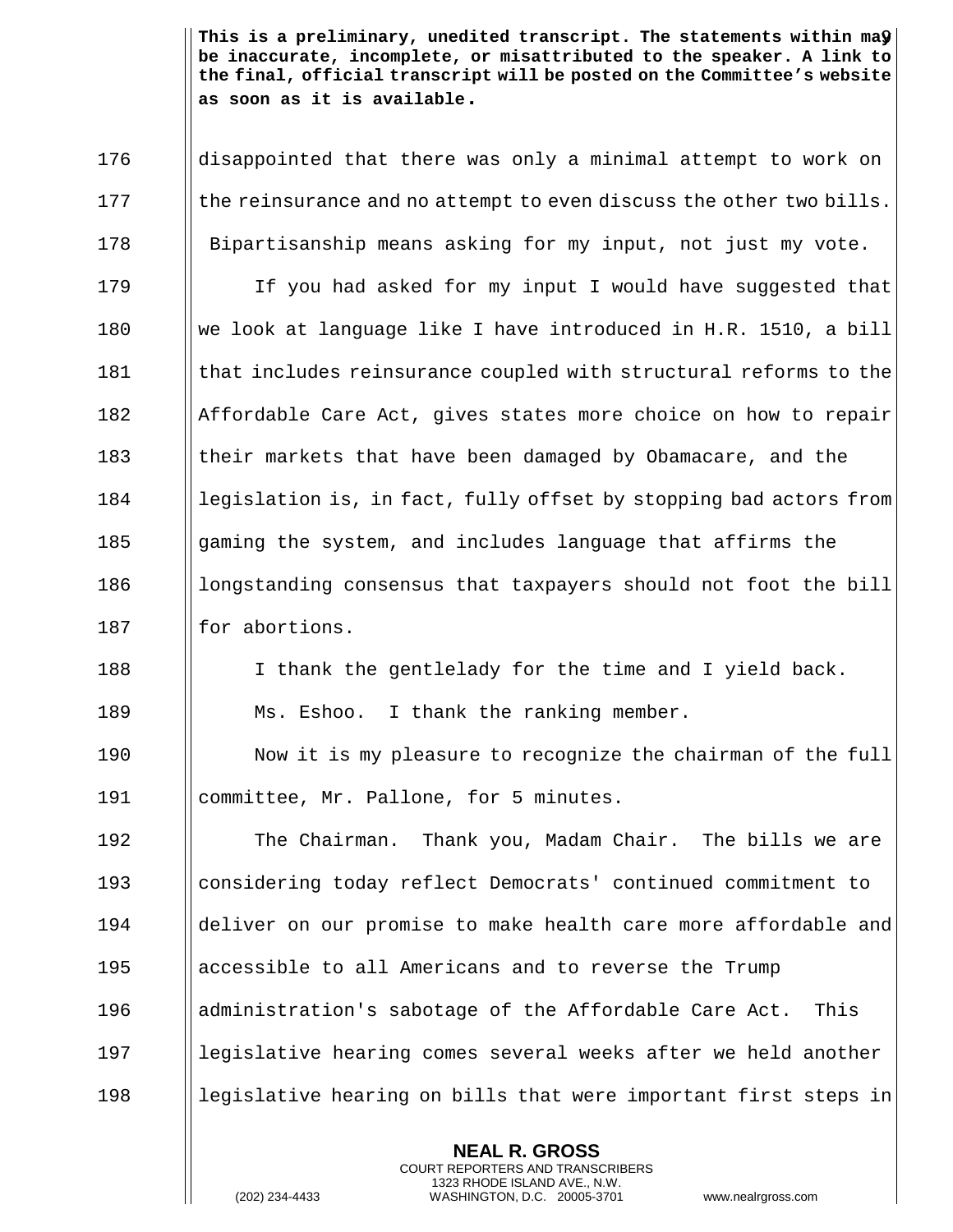This is a preliminary, unedited transcript. The statements within may  $\mid$ **be inaccurate, incomplete, or misattributed to the speaker. A link to the final, official transcript will be posted on the Committee's website as soon as it is available.**

199 | | lowering healthcare costs and protecting consumers with 200 | pre-existing conditions.

201 Today we will be discussing three more bills that will reduce 202 consumers' costs and improve access to care. And one way to 203 end ensure that people have access to health care is to provide them 204  $\parallel$  the support and information they need to make the right decision. 205  $\parallel$  So we will be discussing a bill introduced by Ms. Castor that 206  $\parallel$  would reverse the Trump administration's harmful cuts to the 207 | navigator program.

 The Trump administration has gutted funding for the 209 || navigator program by over 80 percent, leaving huge swathes of  $\parallel$  the country without access to fair and unbiased enrollment help. We should restore this critical funding and ensure that navigators can provide fair and impartial information on people's enrollment and financial assistance options.

 We also have to look at providing states another round of  $\parallel$  funding to establish state-based marketplaces. The SAVE Act was 216 introduced by Representatives Andy Kim and Brian Fitzpatrick. 217 | As you may recall, some state legislatures who wanted to establish state-based marketplaces were unable to do so due to  $\parallel$  the opposition of the Republican governors. In my state of New 220 ||Jersey, former Governor Chris Christie, in 2012, vetoed a bill  $\parallel$  to establish a state-based marketplace for the residents of New

> **NEAL R. GROSS** COURT REPORTERS AND TRANSCRIBERS 1323 RHODE ISLAND AVE., N.W.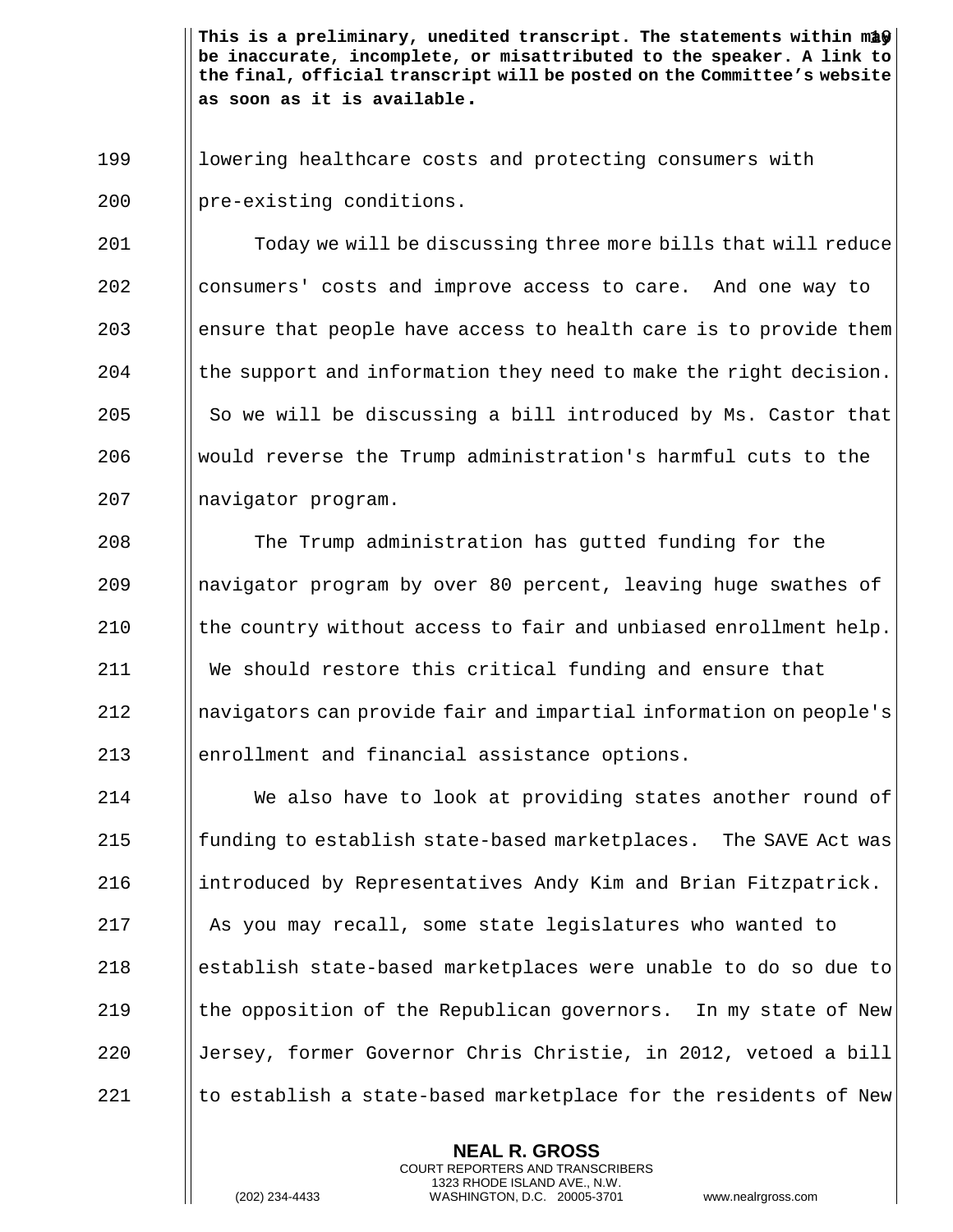This is a preliminary, unedited transcript. The statements within may  $\mid$ **be inaccurate, incomplete, or misattributed to the speaker. A link to the final, official transcript will be posted on the Committee's website as soon as it is available.**

## 222 | Jersey.

 While all states have been negatively affected by the Trump 224 | administration's sabotage of the ACA, state-based marketplaces have been better able to weather these storms. In 2018, premiums ||in these marketplaces were 17 percent lower than in the 227 | federally-facilitated marketplace, and enrollment in these ||states has outpaced enrollment in the federally-facilitated marketplace states. The state-based exchanges framework also  $\parallel$  gives states the opportunity to tailor the program to meet the 231 || needs of their state residents and the bill provides us another  $\Box$  opportunity to make health care more affordable.

233 And, finally, we will consider a bill introduced by Ms. Craig 234 and Mr. Peters to provide 10 billion in reinsurance funding for 235  $\parallel$  states that set up their own reinsurance programs. States may 236 also use this funding to provide financial assistance to help 237 lower premiums and out-of-pocket costs for consumers and beyond 238  $\parallel$  the ACA's subsidies. Reinsurance pays for the costs of people 239 with serious medical conditions whose healthcare costs are  $240$  Significantly higher than the average person. This support helps 241 reduce premiums through the individual market, making health care 242 | more affordable.

243 | Seven states have successfully implemented state-based 244 | reinsurance programs through the 1332 waiver program, including

> **NEAL R. GROSS** COURT REPORTERS AND TRANSCRIBERS 1323 RHODE ISLAND AVE., N.W.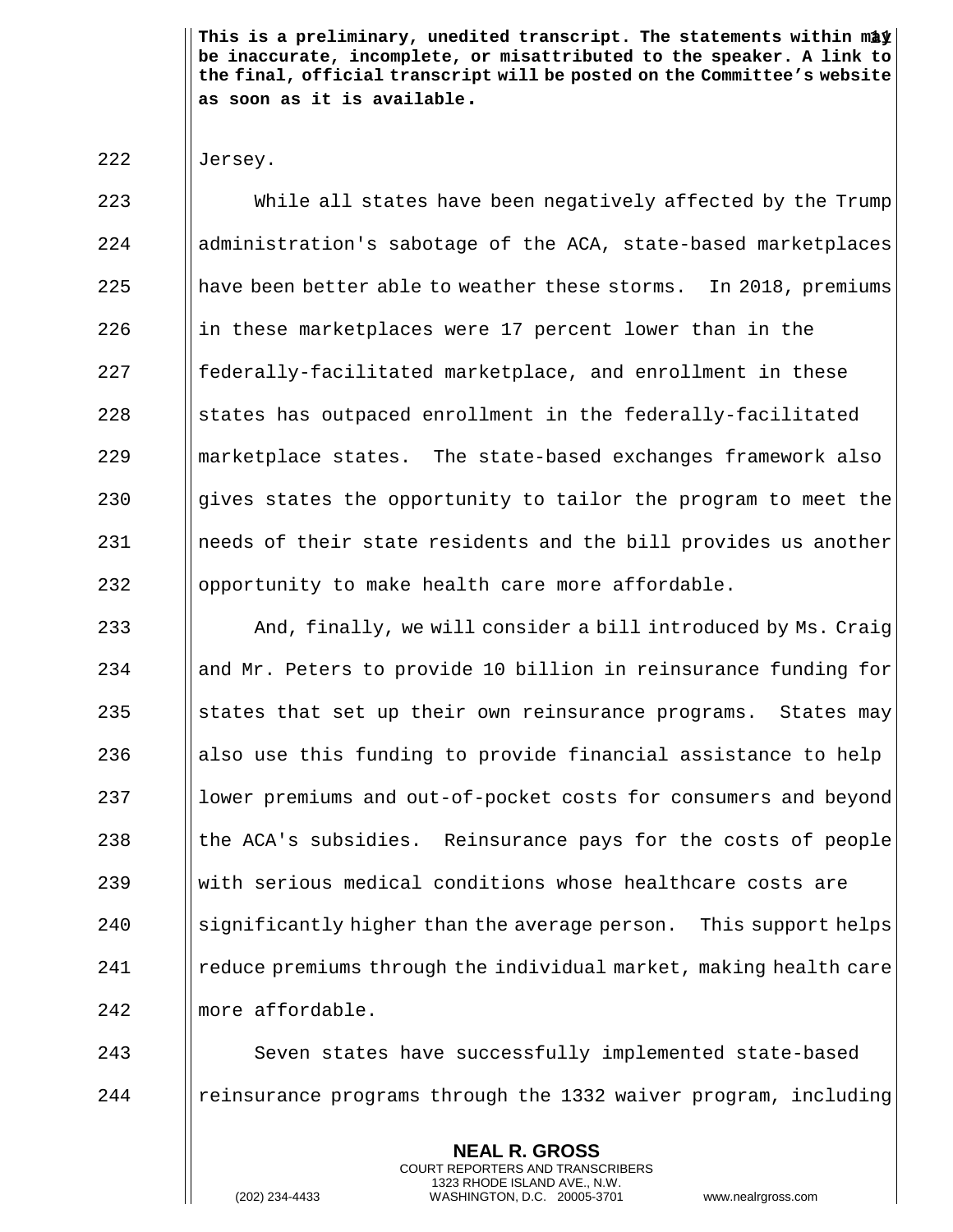This is a preliminary, unedited transcript. The statements within ma $\hat{\bm{y}}\big|\,$ **be inaccurate, incomplete, or misattributed to the speaker. A link to the final, official transcript will be posted on the Committee's website as soon as it is available.**

245 Muny state of New Jersey. These programs have significantly 246 | lowered premiums and have had widespread bipartisan support. Now the bill that we are considering today would build upon the || success of these programs, but the funding would come from the 249 | federal government.

 $\parallel$  I believe that that is the right approach. A sustained federal commitment is needed in order to lower costs for all 50 States and the District of Columbia. Like with the Part D ||program, reinsurance should be a permanent part of the individual ||market and it should be a federally financed responsibility.

 $\blacksquare$  Now the bills that Ms. Craig and Mr. Peters have introduced are modeled after the reinsurance program that all the Republicans || on this committee supported in the repeal bill of last year. We all agree that Congress must take action to reduce costs for  $\parallel$  middle class consumers and we all agree that reinsurance is a || good thing. And that is why I was disappointed that we were unable I to get to bipartisan agreement on reinsurance.

 My colleagues on the other side of the aisle have made it clear that they will not support any reinsurance bill without Hyde language. There is no reason, in my opinion, to drag Republicans' anti-choice politics into this discussion. There || is bipartisan consensus that reinsurance is effective in bringing 267 down costs for middle class consumers. A number of states under

> **NEAL R. GROSS** COURT REPORTERS AND TRANSCRIBERS 1323 RHODE ISLAND AVE., N.W.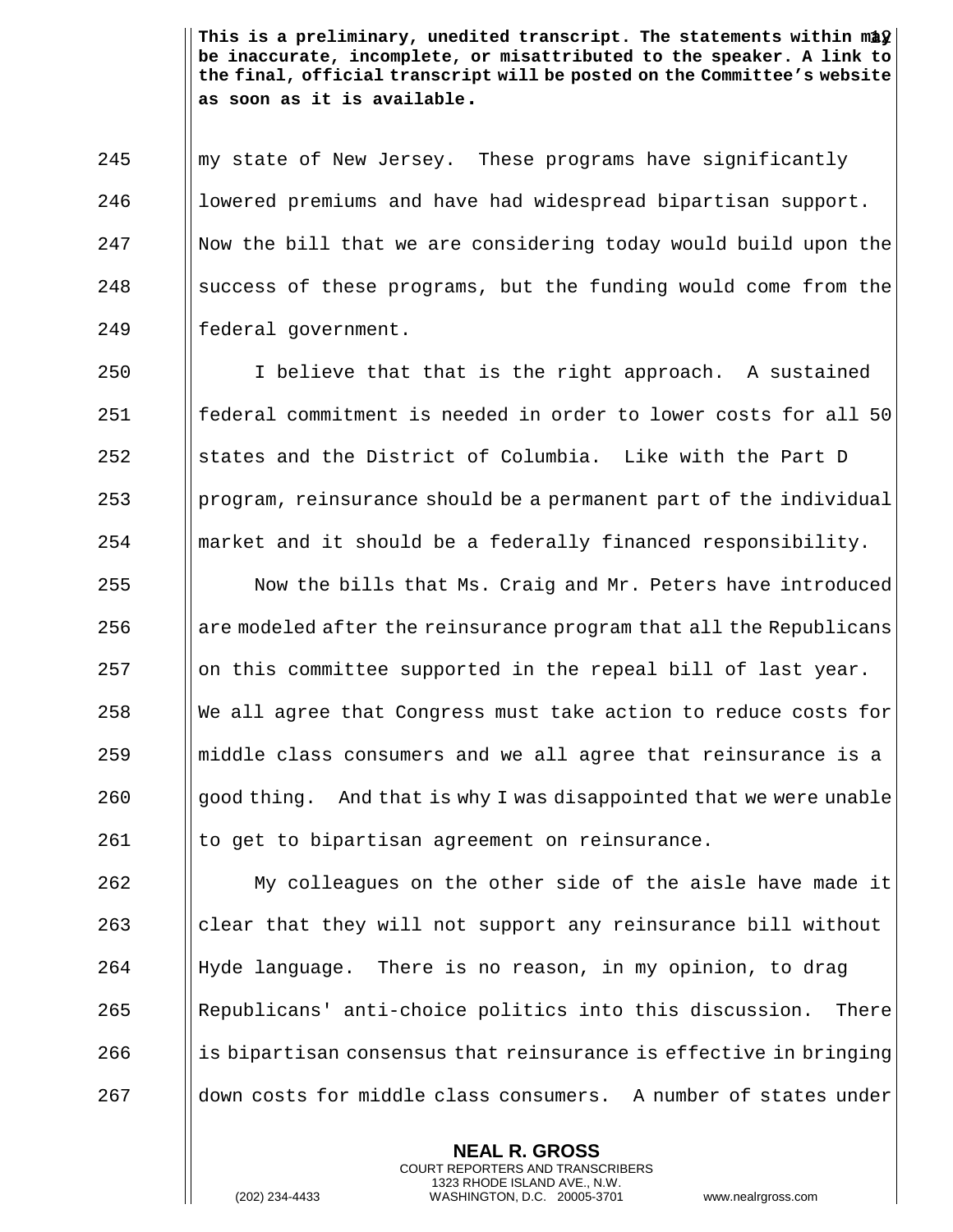This is a preliminary, unedited transcript. The statements within may  $\mid$ **be inaccurate, incomplete, or misattributed to the speaker. A link to the final, official transcript will be posted on the Committee's website as soon as it is available.**

 Republican leadership such as Maine, Maryland, and Wisconsin, happily took federal money for reinsurance without raising the ||issue of Hyde and we should take this opportunity to allow states I to make health care more affordable for their residents.

272 | So I want to yield now, the minute or so left, to Mr. Peters, 273  $\parallel$  if I could, Madam Chair.

274 Mr. Peters. Thank you, Mr. Chairman or Chairman Pallone 275  $\parallel$  for yielding me time and thanks to Chairwoman Eshoo and Ranking 276 Member Burgess for holding this hearing today.

277 I am grateful to the committee for their consideration of 278 H.R. 1425, the State Health Care Premium Reduction Act, a bill 279  $\parallel$  that I recently introduced with Representative Angie Craig. I 280 Would also like to thank Reps Schrader, Underwood and Kuster for  $281$  || their early support of the bill.

282 Let's be honest. Stabilizing the individual marketplace  $283$  ||may not be a bipartisan priority, but lowering healthcare 284 insurance premiums and reducing out-of-pocket costs for working  $285$  || Americans certainly is. And it is widely acknowledged by both 286 | Republicans and Democrats that one of the best ways to lower 287 premiums is to provide adequate federal funding to create state 288 || reinsurance programs.

289 H.R. 1425 creates a dedicated stability fund that states 290 can use to lower premiums and out-of-pocket costs for all

> **NEAL R. GROSS** COURT REPORTERS AND TRANSCRIBERS 1323 RHODE ISLAND AVE., N.W.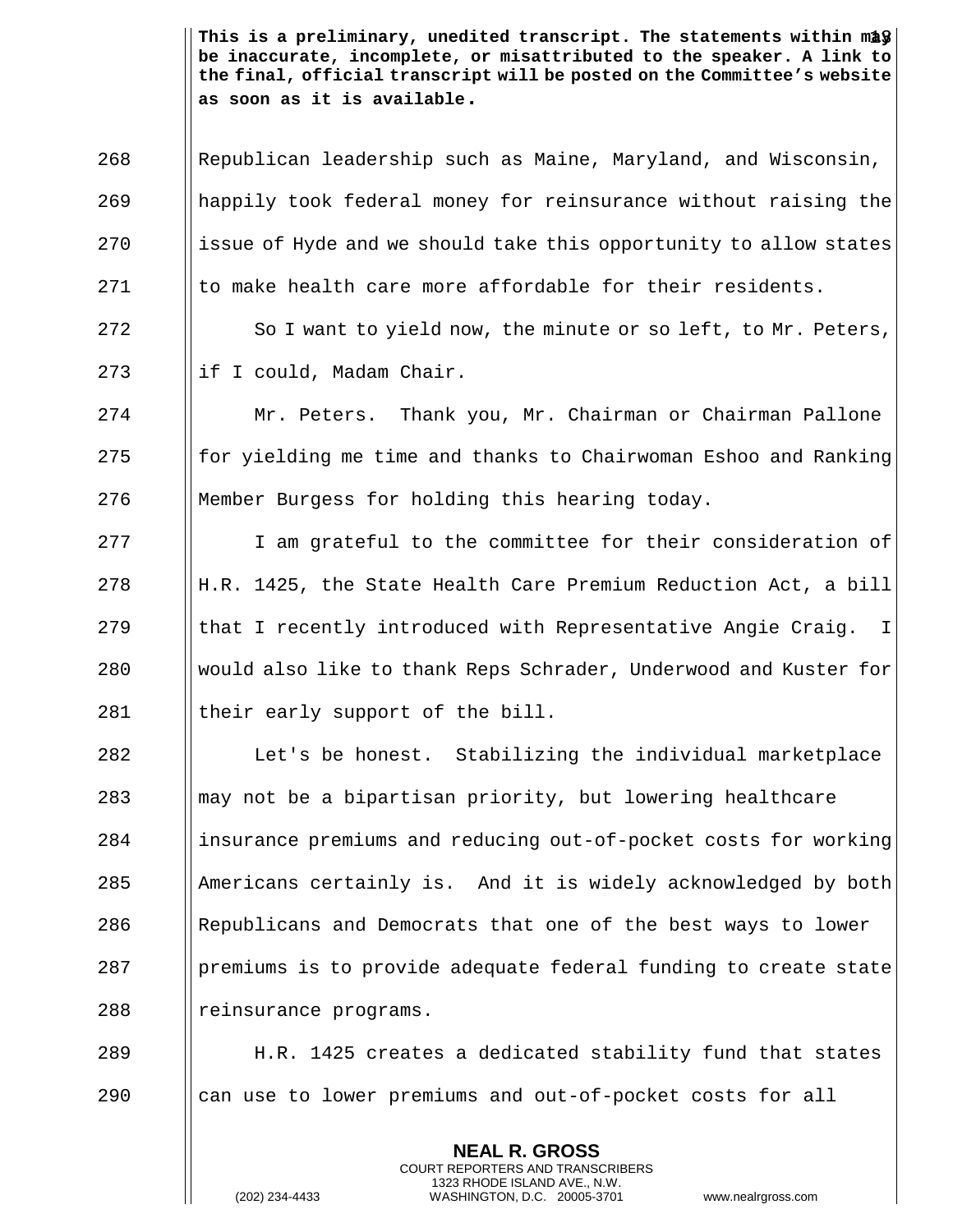14 **This is a preliminary, unedited transcript. The statements within may be inaccurate, incomplete, or misattributed to the speaker. A link to the final, official transcript will be posted on the Committee's website as soon as it is available.**

 individuals by defraying the costs of high-cost enrollees. Our bill is expected to lower premiums for individuals by approximately ten percent. So Representative Craig and I look 294 forward to working with both our Republican and Democratic 295 alcolleagues to provide millions of Americans with swift relief 296 from the rising costs of health care, and I thank you for the Iltime.

 Ms. Eshoo. I think I would now like to introduce the Witnesses that are here today and welcome them and thank them for being willing to share their expertise with us.

**First, Mr. Peter Lee.** I am going to move off of script and Say to everyone that Mr. Lee comes from one of the most distinguished families in California and our country. I am going || to go way back many, many years. I think it was your -- was it || your grandfather that founded -- he was Dr. Lee -- founded the  $\parallel$  Palo Alto Medical Clinic. He had five sons, all M.D.s, at least  $||$  -- and a daughter -- well, you are ahead of me -- a daughter that was also a doctor.

 And out of those five sons, one served in two administrations ||in the healthcare arena. So Mr. Lee comes to us not only with great genes, but with having implemented the ACA in California. We are really honored to have you here today and thank you for 313 Wedget of the state of the state of the commitment that has traveled through

> **NEAL R. GROSS** COURT REPORTERS AND TRANSCRIBERS 1323 RHODE ISLAND AVE., N.W.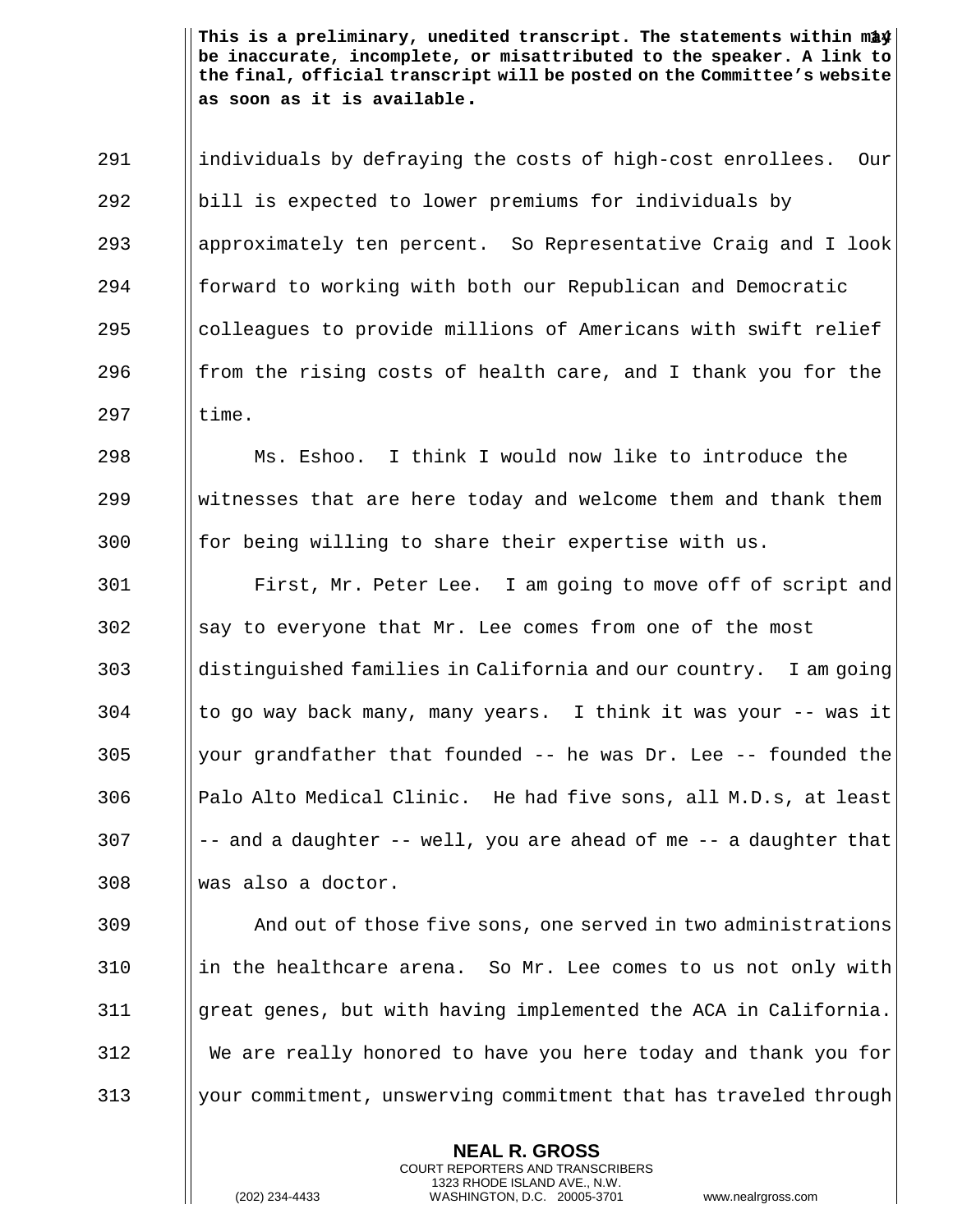This is a preliminary, unedited transcript. The statements within may  $\mid$ **be inaccurate, incomplete, or misattributed to the speaker. A link to the final, official transcript will be posted on the Committee's website as soon as it is available.**

314 more than one generation of your family. You are a gift to the 315 country.

316 Mr. Wieske, welcome to you. He is the Vice President for 317 State Affairs at the Council for Affordable Health Coverage.

318 Ms. Audrey Morse Gasteier, who is the Chief of Policy and 319 Strategy for the Massachusetts Health Connector, again, thank  $320$  ||you.

321 I am going to recognize each witness for 5 minutes for their  $322$  ||opening statement. There is a lighting system. The light will 323 be green when it first comes on, then it will be followed by yellow,  $324$  I then you will have 1 minute remaining, so we ask you to stay within  $325$  Ithe 5 minutes.

 $326$   $\parallel$  So I am going to begin with the distinguished Mr. Lee.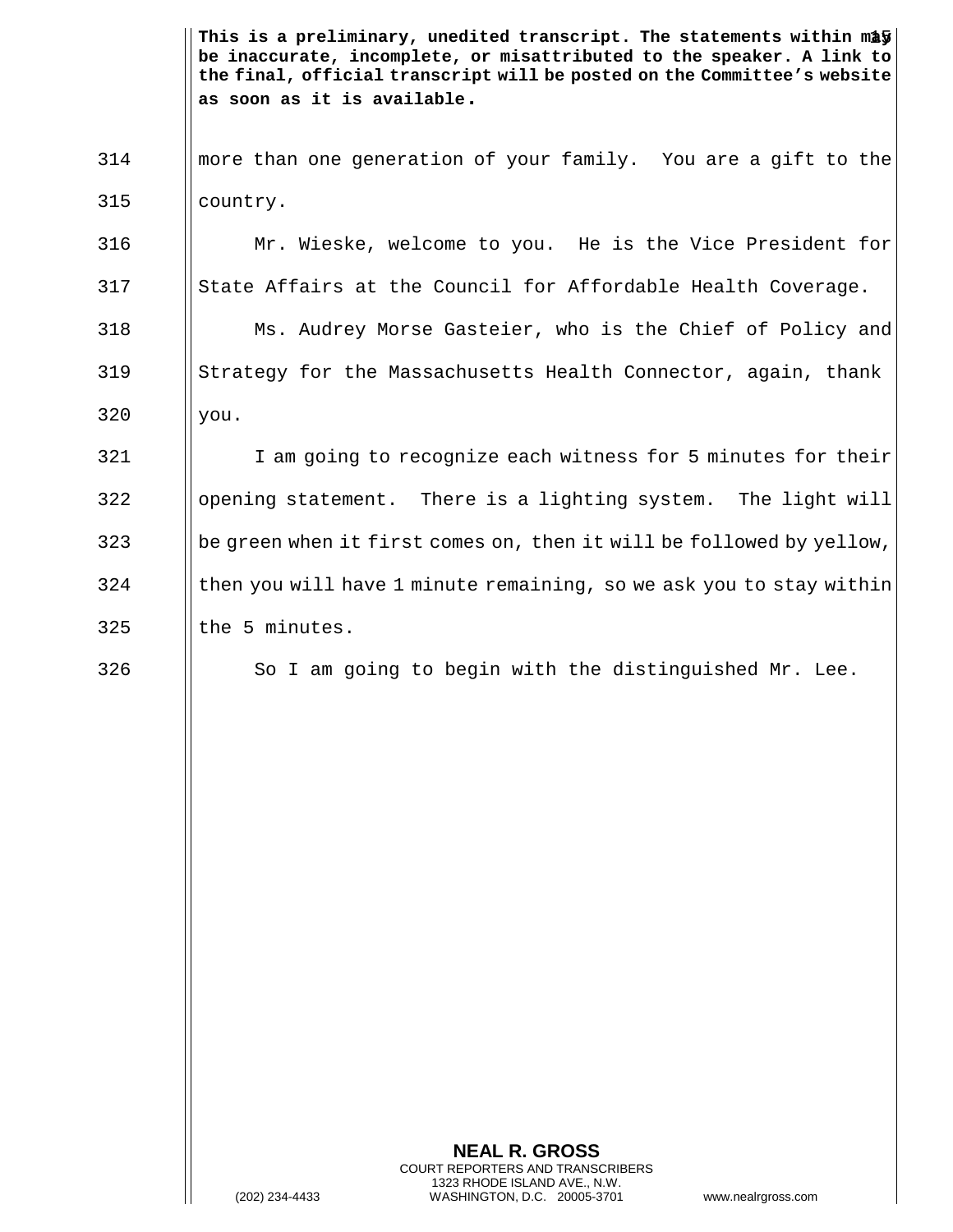This is a preliminary, unedited transcript. The statements within maf*y*| **be inaccurate, incomplete, or misattributed to the speaker. A link to the final, official transcript will be posted on the Committee's website as soon as it is available.**

- 327 STATEMENTS OF PETER LEE, EXECUTIVE DIRECTOR, COVERED CALIFORNIA; 328 | J.P. WIESKE, VICE PRESIDENT, STATE AFFAIRS, COUNCIL FOR 329 AFFORDABLE HEALTH COVERAGE; AND, AUDREY MORSE GASTEIER, CHIEF 330 OF POLICY, MASSACHUSETTS HEALTH CONNECTOR
- 331

## 332 || STATEMENT OF PETER LEE

 Mr. Lee. Good morning, Chairwoman Eshoo, Ranking Member Burgess, and distinguished members of the subcommittee. I do 335 Weight I want to note that as you see I am Mr. Lee, not Doctor, so clearly  $\vert\vert$  the gene pool dilutes over time, but I want to very much appreciate || your remarks about my family. I serve as the executive director || of Covered California and am honored to participate in this hearing to help inform your deliberations.

 Remarkable progress has been made throughout the country with the Affordable Care Act, but recent federal policy actions 342 are having significant negative effects on millions of Americans. I welcome the fact that today's hearing is about building out and improving the Affordable Care Act which is what we need to focus on.

346 Well, Covered California, for 6 years, has effectively used 347 all the tools of the Affordable Care Act to improve affordability 348 for coverage, promote competition, give choice to consumers, and 349 drive improvements in the delivery system. We have made

> **NEAL R. GROSS** COURT REPORTERS AND TRANSCRIBERS 1323 RHODE ISLAND AVE., N.W.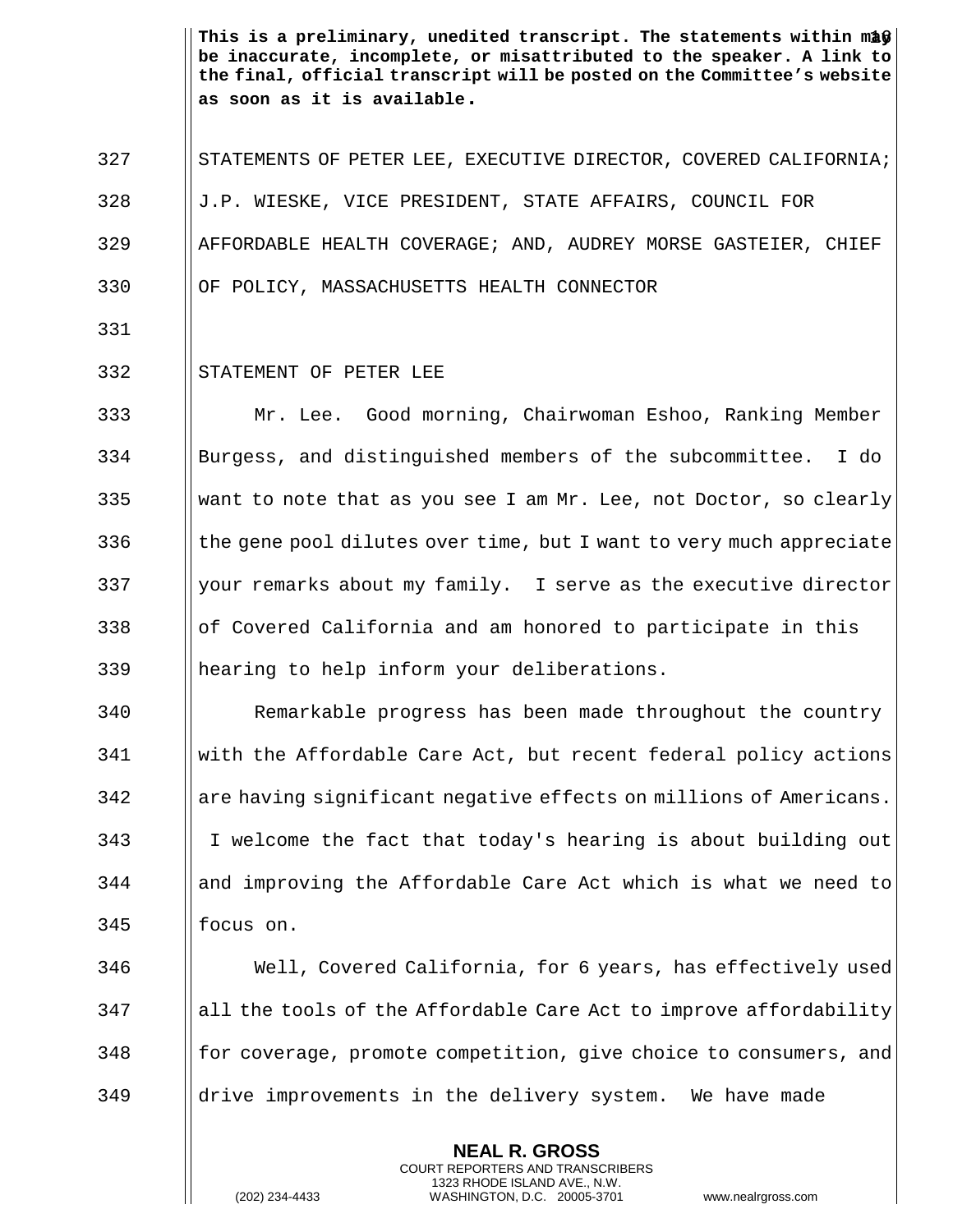This is a preliminary, unedited transcript. The statements within may  $\mid$ **be inaccurate, incomplete, or misattributed to the speaker. A link to the final, official transcript will be posted on the Committee's website as soon as it is available.**

 investments in marketing, in outreach, in navigators, and the results show that we have a 20 percent healthier enrolled population which means our premiums are 20 percent healthier than 353 in the federal marketplace would have if they had our risk mix. We made remarkable progress in California and across the ||nation, but recent federal policy actions are posing challenges  $\|\$  such as the federal elimination of the individual mandate penalty, promotion of limited benefit plans, and significant reductions in marketing and outreach that don't affect California, but affect 39 states relying on the federal marketplace. These policies || are having the direct effect of raising premiums and pricing millions of Americans out of coverage.

 Today, California, Massachusetts, and Washington exchanges released an analysis showing a very different story of what happens in states like ours that lean in to support consumers, compared, sadly, to what has happened in consumers served by the || federal marketplace. The findings in that report are stark.

367 Since 2014, federal marketplace states have had a cumulative premium increase of over 85 percent. In our three states the increase has been less than half of that. This means that if  $\parallel$  the federal government had spent roughly -- because of that the federal government spent roughly \$35 billion -- \$35 billion more 372 in premium tax credits than it would have if their premium

> **NEAL R. GROSS** COURT REPORTERS AND TRANSCRIBERS 1323 RHODE ISLAND AVE., N.W.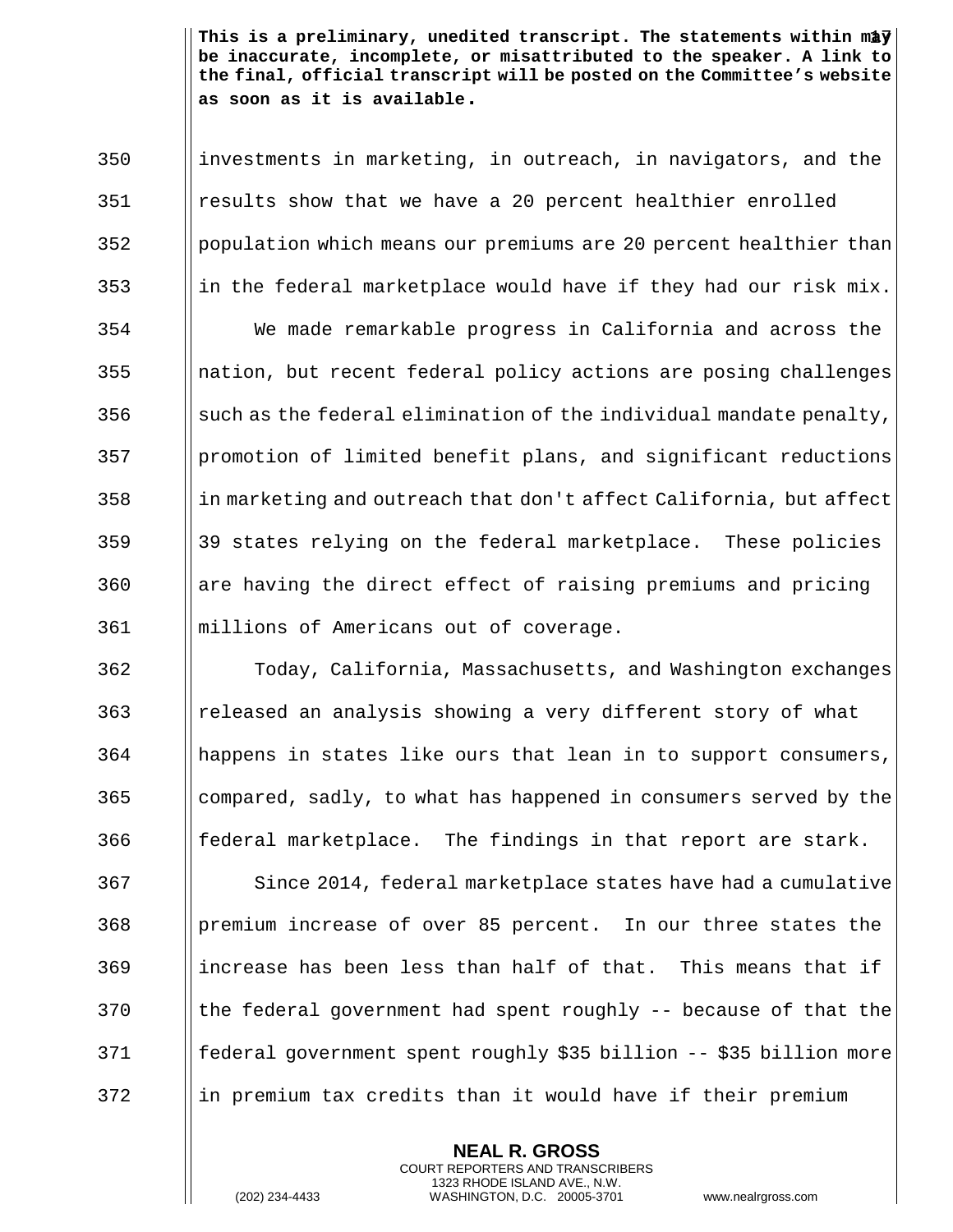This is a preliminary, unedited transcript. The statements within mag  $\big\vert$ **be inaccurate, incomplete, or misattributed to the speaker. A link to the final, official transcript will be posted on the Committee's website as soon as it is available.**

373 increases had matched ours. But the biggest impact has been felt 374 by millions of middle class Americans who get no financial help  $375$  Who have been priced out of coverage.

**This analysis shows the importance of the mandate penalty**  also. California and Washington have leaned in to promote 378 insurance. We have good risk mixes. But this last year we saw Significant drops in new enrollment. The state of Massachusetts, who you will hear from more today, saw a 31 percent increase in Itheir new enrollment. That is because they had a mandate that ||predated the Affordable Care Act that is in place today. Their consumers know about it. So while recent federal actions are I taking us backwards, I am encouraged that today's hearing focuses ||on ways to move forward and build on the Affordable Care Act.

386 The first proposal relates to reinsurance to help stabilize markets. Reinsurance can have a profound effect on coverage affordability particularly for middle class Americans who don't qualify for premium subsidies. It would directly benefit them by lowering premiums and creating greater carrier participation I that provides market stability to encourage health plans to play. We have 11 carriers in California. Many parts of America have 393 | | one or two. Reinsurance helps bring plans to the market. Now I would note, state-based reinsurance programs may work

395 for some, but it is not a viable strategy for the vast majority

**NEAL R. GROSS** COURT REPORTERS AND TRANSCRIBERS 1323 RHODE ISLAND AVE., N.W.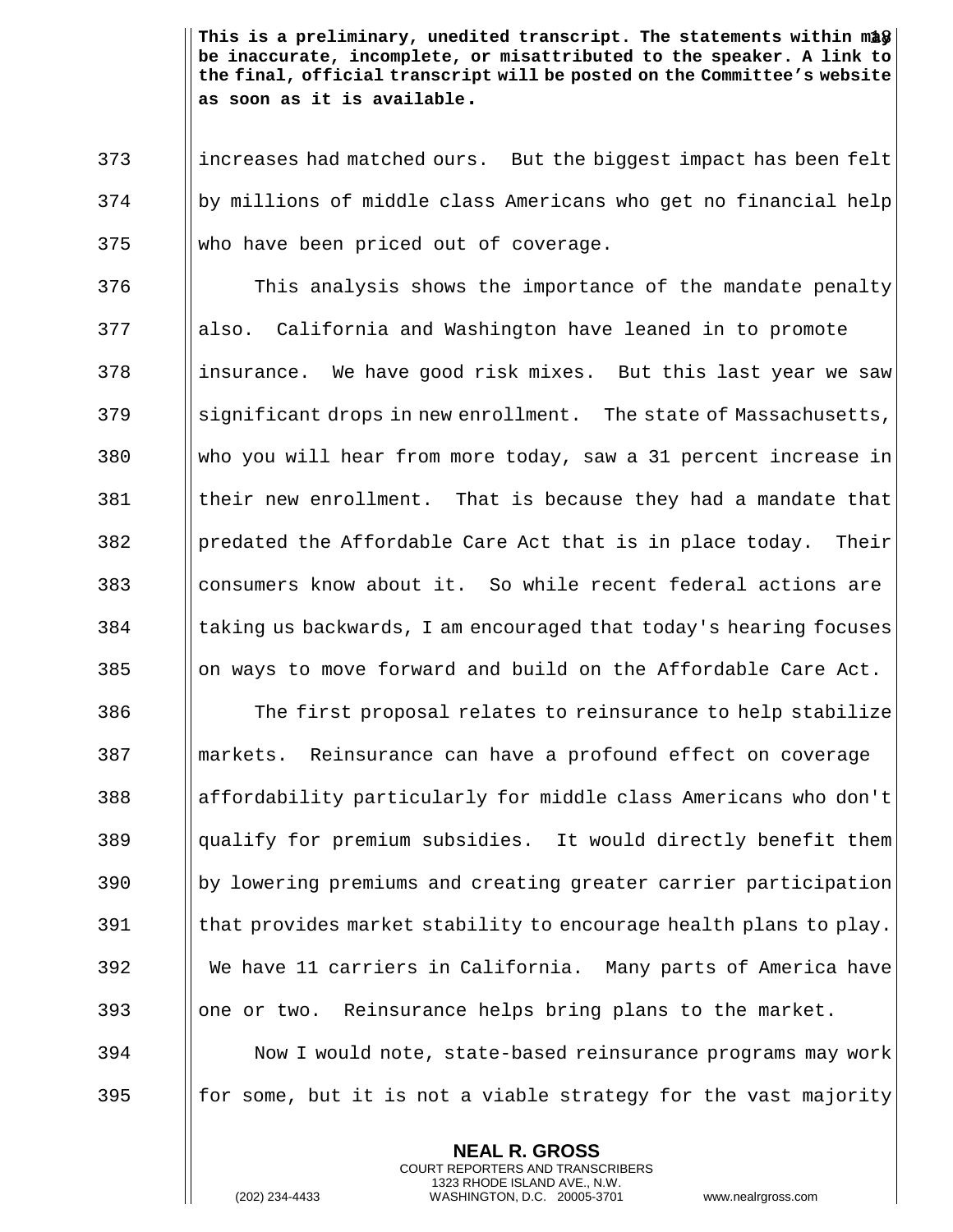This is a preliminary, unedited transcript. The statements within may  $\mid$ **be inaccurate, incomplete, or misattributed to the speaker. A link to the final, official transcript will be posted on the Committee's website as soon as it is available.**

 $\frac{396}{\text{of states.}}$  Most states will not come up with state funds to invest  $397$  ||in the risk of uncertain federal pass-throughs. H.R. 1425 would  $398$  ||not only fund reinsurance but would allow states the option of 399 investing in targeted ways in their states to reduce costs for 400 || their consumers. This proposal provides state flexibility, 401 State choice, and would lower premiums across the board.

 H.R. 1385 would fund states that seek to establish their own marketplaces. Now, Covered California benefited from establishment funds. We got a lot of money to get started. We have paid that off many times over by reducing premiums for 406 || Californians. Other states need funds to get set up.

 The final legislation is to support navigator funding. As ||you consider this, I would look back at not only the dramatic cuts that we have seen federally, but California has a robust navigator program. That program we have funded at about \$6.5 411 | million for each of the last 4 years. But you need to consider this program in concert with our broad, \$100 million investments 413 in marketing and outreach and our support for over 12,000 licensed insurance agents. All of those should be done. All of those are necessary tools to keep robust enrollment, to keep premiums  $\parallel$  down by having a healthy risk mix.

417 | So I would close by noting that we really are at a pivotal  $418$  || time in health care. To the extent federal policy discussions

> **NEAL R. GROSS** COURT REPORTERS AND TRANSCRIBERS 1323 RHODE ISLAND AVE., N.W.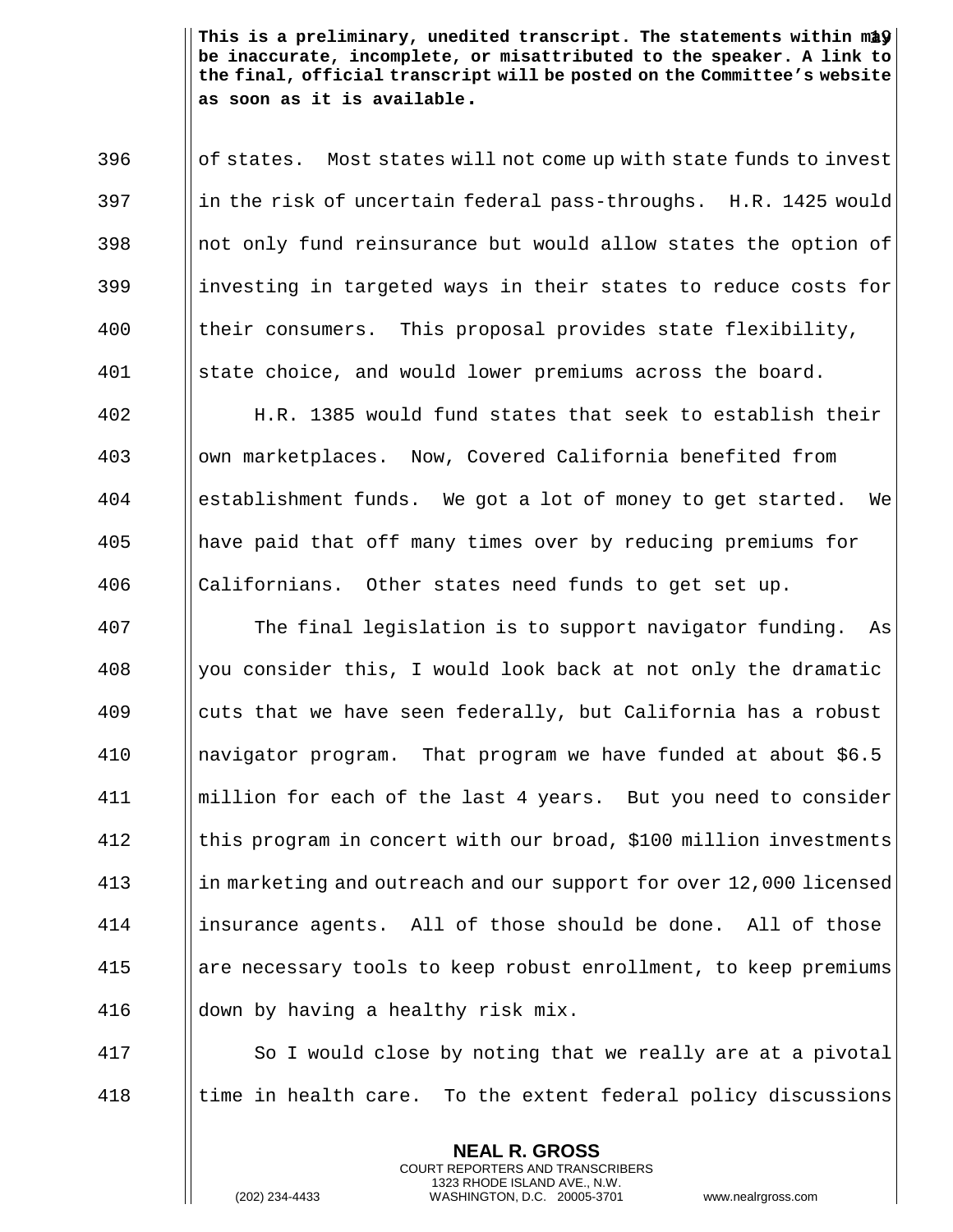This is a preliminary, unedited transcript. The statements within mâ $\boldsymbol{\hat{y}}\big|\,$ **be inaccurate, incomplete, or misattributed to the speaker. A link to the final, official transcript will be posted on the Committee's website as soon as it is available.**

| 419 | can now turn to building on, repairing, fixing, and having the   |
|-----|------------------------------------------------------------------|
| 420 | Affordable Care Act work better, we are at a good place for      |
| 421 | California and for the nation. I look forward to your questions. |
| 422 | Thank you very much.                                             |
| 423 | [The prepared statement of Mr. Lee follows:]                     |
| 424 |                                                                  |
| 425 |                                                                  |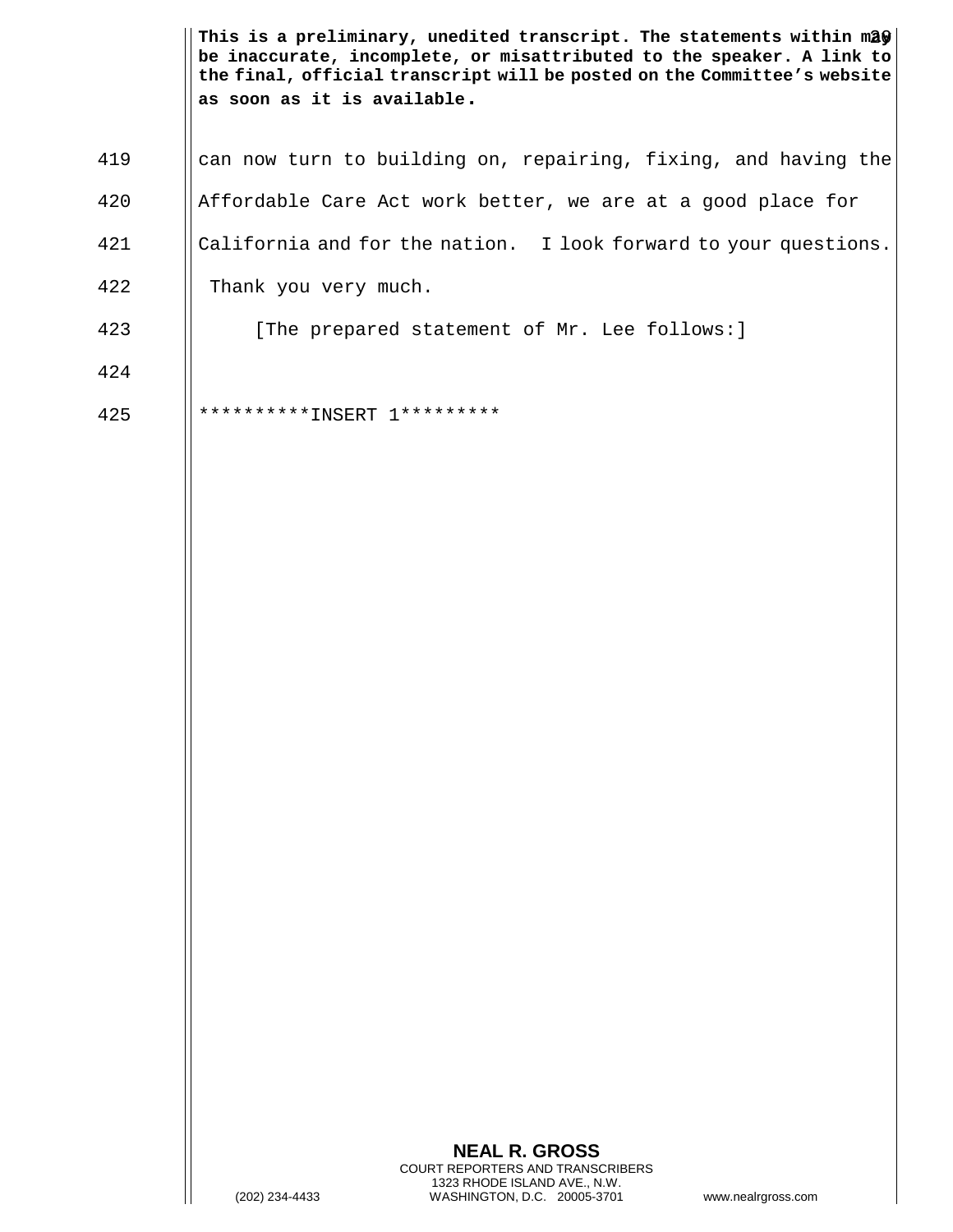|     | as soon as it is available. | This is a preliminary, unedited transcript. The statements within may<br>be inaccurate, incomplete, or misattributed to the speaker. A link to<br>the final, official transcript will be posted on the Committee's website |                    |
|-----|-----------------------------|----------------------------------------------------------------------------------------------------------------------------------------------------------------------------------------------------------------------------|--------------------|
| 426 | Ms. Eshoo.                  | Thank you, Mr. Lee, excellent testimony.                                                                                                                                                                                   |                    |
| 427 |                             | Now I would like to recognize Mr. Wieske for his 5 minutes                                                                                                                                                                 |                    |
| 428 |                             | of testimony. Welcome and thank you.                                                                                                                                                                                       |                    |
|     | (202) 234-4433              | <b>NEAL R. GROSS</b><br>COURT REPORTERS AND TRANSCRIBERS<br>1323 RHODE ISLAND AVE., N.W.<br>WASHINGTON, D.C. 20005-3701                                                                                                    | www.nealrgross.com |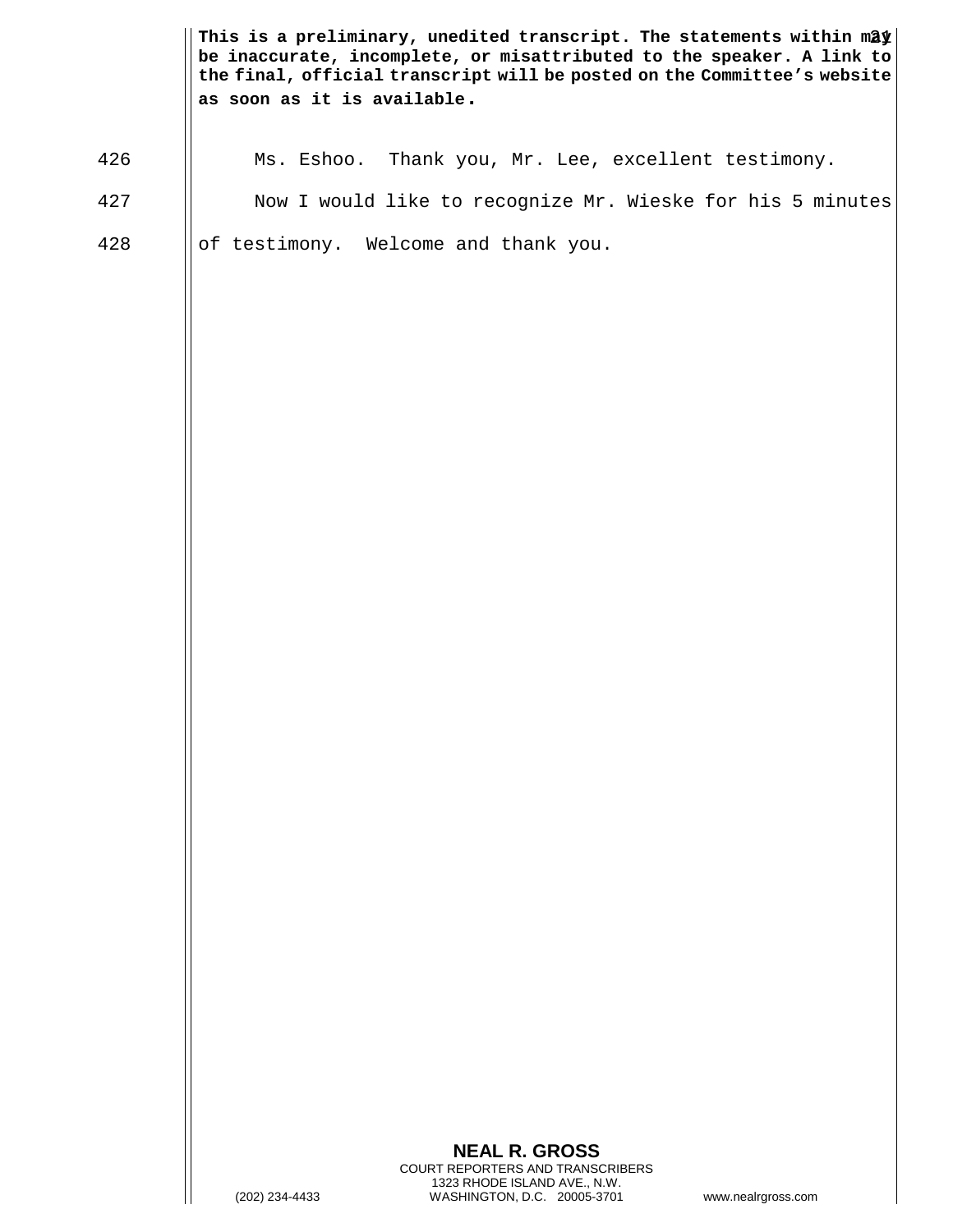This is a preliminary, unedited transcript. The statements within m2 $\mathfrak{L}\big\vert$ **be inaccurate, incomplete, or misattributed to the speaker. A link to the final, official transcript will be posted on the Committee's website as soon as it is available.**

## 429 | STATEMENT OF J.P. WIESKE

430 431 Mr. Wieske. Thank you, Chairman Eshoo and Ranking Member 432 Burgess, for the opportunity to testify on the issues surrounding 433 || the Affordable Care Act and -- is this better? Sorry. 434 **Thank** you for the opportunity to testify on the issues 435 surrounding the Affordable Care Act and more specifically the 436 | individual health insurance market through the proposed 437 | legislation regarding exchanges, reinsurance, and navigators. 438 When I spoke before the committee in February of 2017, I 439 **focused on the nature of the individual market.** Since that time, 440 little has changed. It has remained a very small market, less 441 than five percent of almost every state's population, dwarfed 442 by employer coverage, Medicaid, and Medicare. In 2019, we have  $\frac{443}{156}$  seen a drop from the very sharp rate increases, but premium rates 444 | remain too high. Of course the subsidized insurance market 445 consumers have largely been insulated from those rate increases. 446 In some cases, consumers even have the option of choosing no 447 Supemium Bronze plans due to the issue of Silver loading, a process  $448$  ||by which a state allows insurers to apply cost-sharing reduction 449 expenses exclusively to on-exchange plans. 450 The question before the committee is the same as it was in

451 2017. The ACA has done many good things for consumers, but it

**NEAL R. GROSS** COURT REPORTERS AND TRANSCRIBERS 1323 RHODE ISLAND AVE., N.W.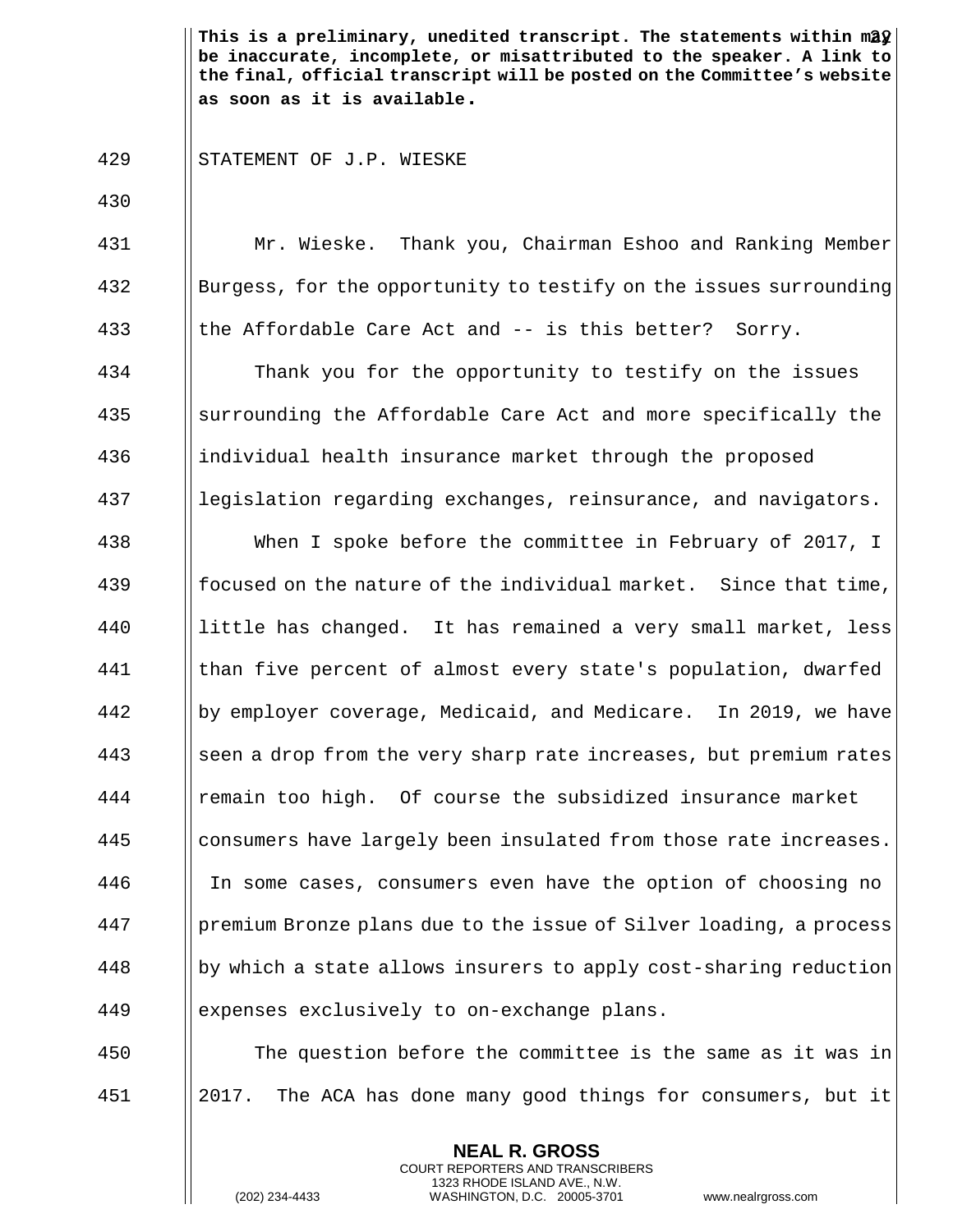This is a preliminary, unedited transcript. The statements within m2 $\frac{3}{8}\Big\lfloor$ **be inaccurate, incomplete, or misattributed to the speaker. A link to the final, official transcript will be posted on the Committee's website as soon as it is available.**

 has also created new problems. So how can we fix this market? I think you can see from my written testimony that we support the same goals. We need to stabilize the insurance market. We need more outreach. We need more states' flexibility and state 456 | | ownership of the ACA.

457 Please allow me a brief aside. Last November I attended 458 || an InsureTech conference. It was filled with innovators from 459 across the globe looking at insurance problems. And I was struck 460  $\vert \vert$  by one --

461 Ms. Eshoo. Excuse me. What was that conference? I didn't  $462$  || qet --

463 Mr. Wieske. An InsureTech conference.

464 Ms. Eshoo. InsureTech?

465 Mr. Wieske. InsureTech conference, correct.

466 Ms. Eshoo. I see.

 Mr. Wieske. InsureTech conference, and I was struck by one presentation in particular. It was from an entrepreneur who had figured out how to provide crop insurance to rural Africa through 470 I their non-smart phones. What was fascinating about this is that || this innovator had found a way, is unlikely to make any effort || and make any money off his effort, but that wasn't the goal. 473 The goal was to provide financial stability to rural farmers in Africa. A financially stable farmer is better able to provide

> **NEAL R. GROSS** COURT REPORTERS AND TRANSCRIBERS 1323 RHODE ISLAND AVE., N.W.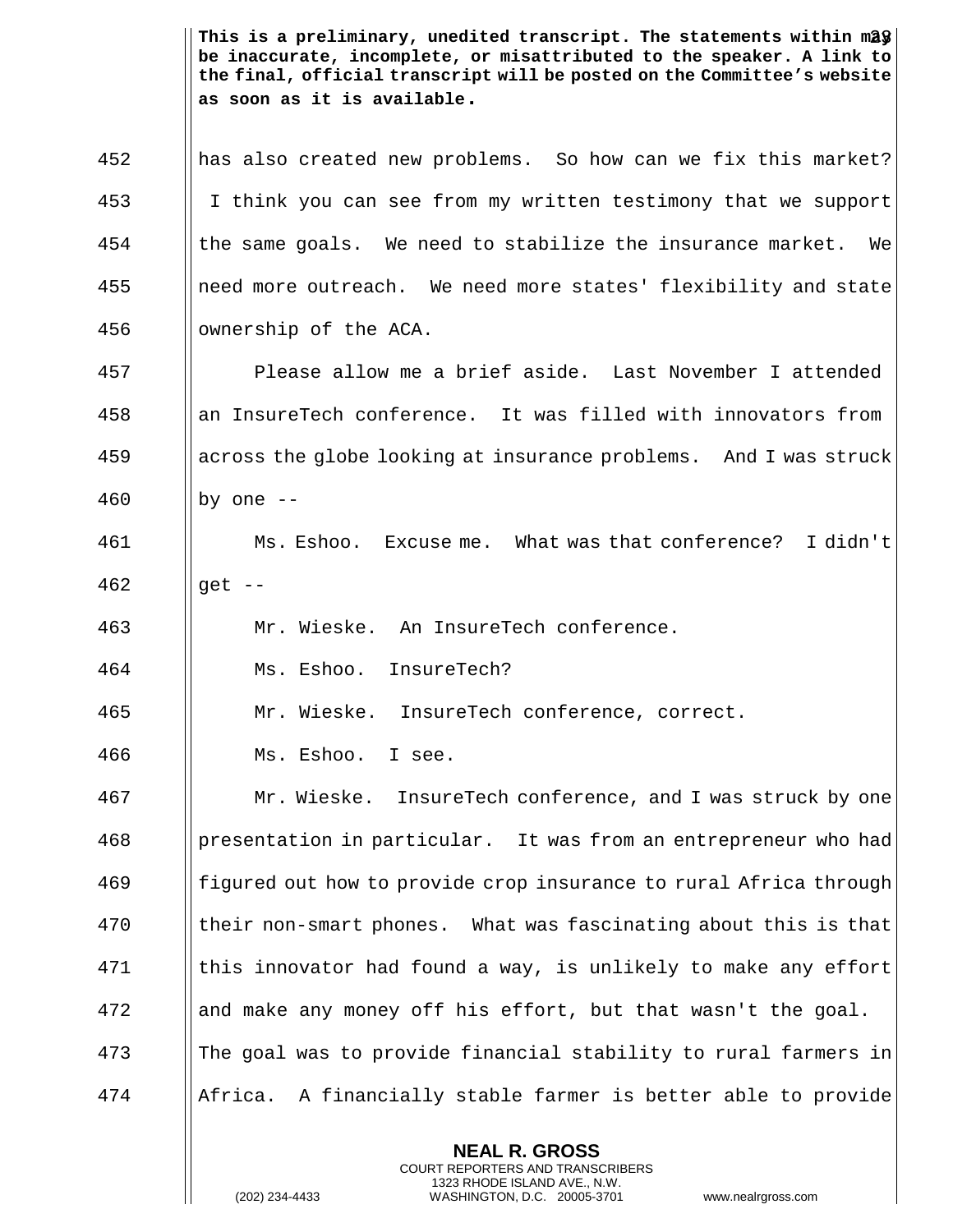This is a preliminary, unedited transcript. The statements within m2 $\frac{d\mathbf{y}}{d}$ **be inaccurate, incomplete, or misattributed to the speaker. A link to the final, official transcript will be posted on the Committee's website as soon as it is available.**

475 for his family and for his neighbors. The solution did not come 476 from government. It came from a private company looking to solve 477 | || a problem. Similarly, the goal of reinsurance, exchanges, and 478 | navigators is not just to provide money for those programs, but  $479$  || to stabilize the market, encourage consumers to make an informed 480 decision in purchasing health insurance coverage.

 While I still hope you read my eight pages of testimony, 482 I I can encapsulate it this way. CHC has long supported reinsurance and ACA 1332 waivers to improve the markets, including Collins-Nelson and Alexander-Murray efforts in the Senate who recognize that reinsurance doesn't reduce costs directly, it  $\parallel$  shifts who pays. We addressed the long, hard work of improving risk pools and lowering costs in a letter we recently sent to 488 Senator Alexander which we would be happy to make available to members of the committee.

 Navigators, again our experience in Wisconsin was that navigator approach didn't have a huge impact. In my written statement I recommend both closer engagement with traditional brokers and agents as well as new technologies to help consumers **find coverage.** Finally, we recommend going beyond state exchanges to allow private exchanges and web-based alternatives 496 and direct enrollment to connect people with coverage. Again  $\parallel$  thank you for the opportunity to testify and I will be happy to

> **NEAL R. GROSS** COURT REPORTERS AND TRANSCRIBERS 1323 RHODE ISLAND AVE., N.W.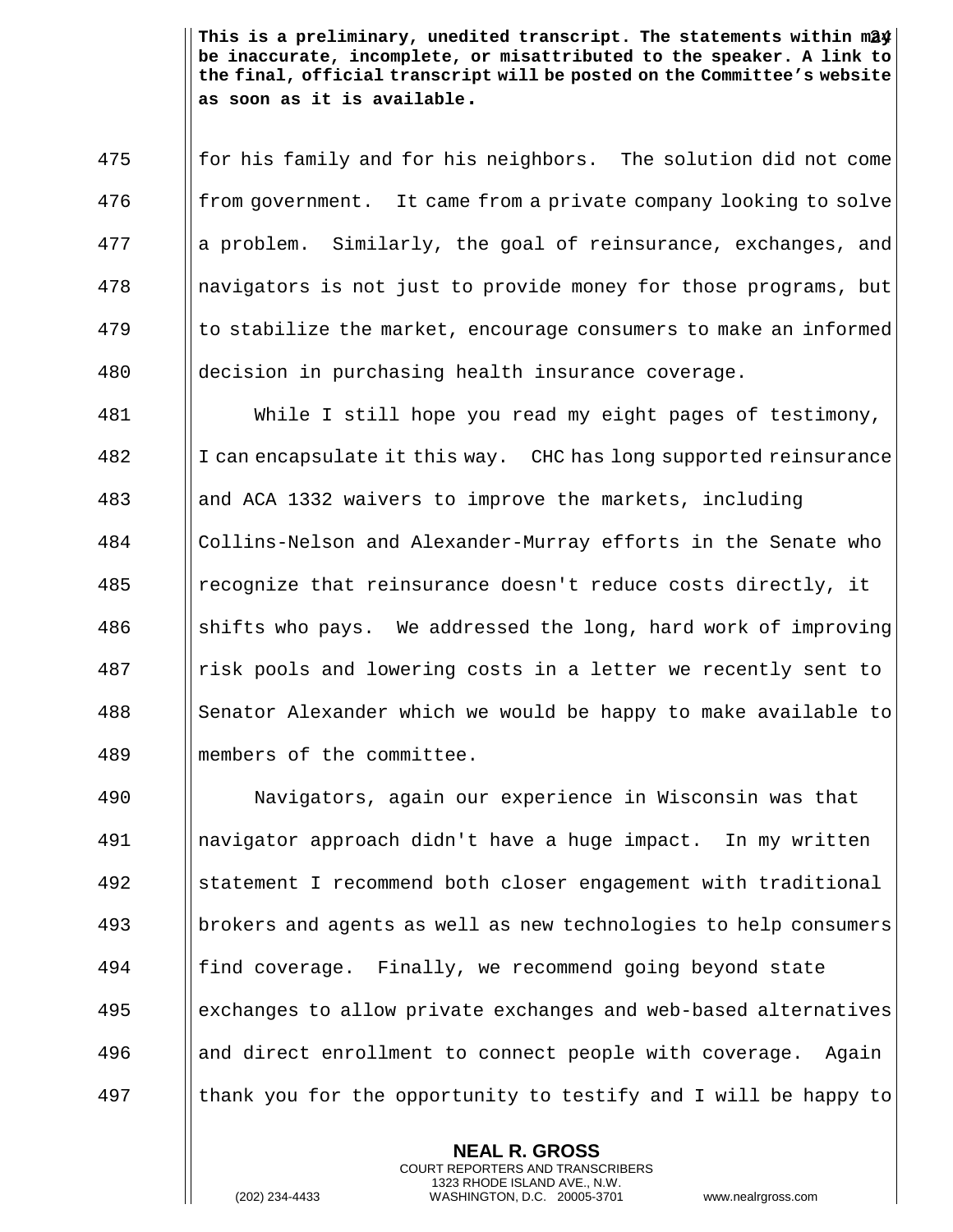|     | as soon as it is available.  | This is a preliminary, unedited transcript. The statements within may<br>be inaccurate, incomplete, or misattributed to the speaker. A link to<br>the final, official transcript will be posted on the Committee's website |                    |
|-----|------------------------------|----------------------------------------------------------------------------------------------------------------------------------------------------------------------------------------------------------------------------|--------------------|
| 498 | answer any questions.        |                                                                                                                                                                                                                            |                    |
| 499 |                              | [The prepared statement of Mr. Wieske follows: ]                                                                                                                                                                           |                    |
| 500 | **********INSERT 2********** |                                                                                                                                                                                                                            |                    |
|     |                              |                                                                                                                                                                                                                            |                    |
|     |                              |                                                                                                                                                                                                                            |                    |
|     |                              |                                                                                                                                                                                                                            |                    |
|     | (202) 234-4433               | <b>NEAL R. GROSS</b><br>COURT REPORTERS AND TRANSCRIBERS<br>1323 RHODE ISLAND AVE., N.W.<br>WASHINGTON, D.C. 20005-3701                                                                                                    | www.nealrgross.com |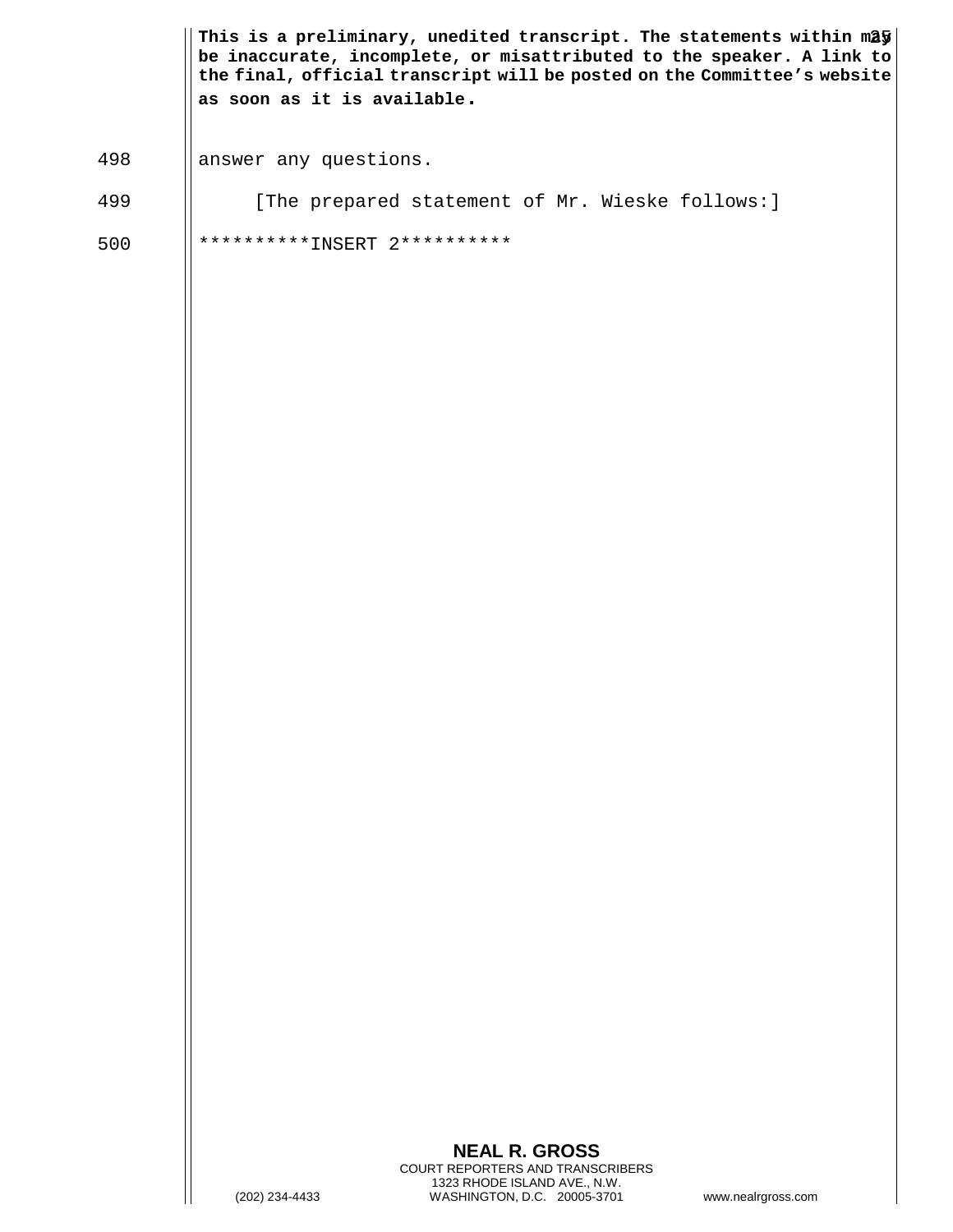This is a preliminary, unedited transcript. The statements within m**2**§ **be inaccurate, incomplete, or misattributed to the speaker. A link to the final, official transcript will be posted on the Committee's website as soon as it is available.**

| 501 | Ms. Eshoo. We thank you, especially for not attempting to |
|-----|-----------------------------------------------------------|
| 502 | read eight pages of testimony into the record.            |
| 503 | Now I would like to recognize Ms. Audrey Morse Gasteier.  |
| 504 | Am I pronouncing your name correctly?                     |
| 505 | Ms. Gasteier. Gasteier, that is right.                    |
| 506 | Ms. Eshoo. Thank you very much for being here and you are |
| 507 | recognized for 5 minutes.                                 |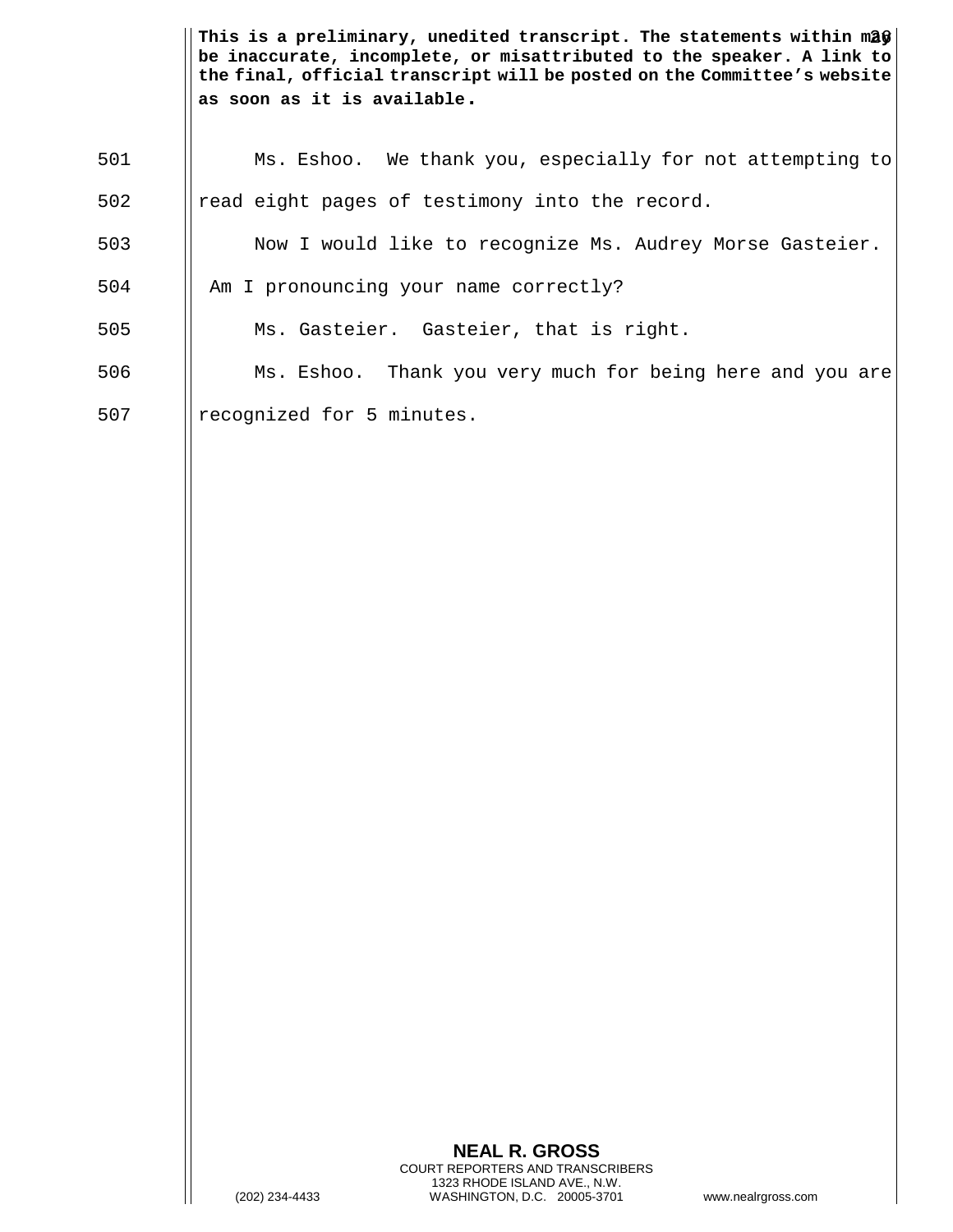This is a preliminary, unedited transcript. The statements within m2 $\frac{\sqrt{3}}{2}$ **be inaccurate, incomplete, or misattributed to the speaker. A link to the final, official transcript will be posted on the Committee's website as soon as it is available.**

STATEMENT OF AUDREY MORSE GASTEIER

 Ms. Gasteier. Thank you. Good morning, Chairwoman Eshoo and Ranking Member Dr. Burgess, and members of the subcommittee. My name is Audrey Gasteier and I serve as Chief of Policy and 513 Strategy at the Massachusetts Health Connector. Thank you for the opportunity to testify today and share perspectives for Massachusetts on expanding coverage and lowering costs.

 Massachusetts has a unique history of bipartisan health insurance expansion efforts spanning several decades. The advantage of time has given us perspective on what health reform and state marketplaces can look like when given stable regulatory environments and tools to promote affordability and enrollment. This historical view may be useful as the subcommittee builds ||upon the initial years of ACA implementation.

 Today Massachusetts enjoys a strong health insurance market and the Health Connector is a high functioning and competitive **marketplace with nine carriers and 280,000 enrollees.** Three key building blocks have been critical to our market's success. First, one of our most effective tools for promoting affordability 528 is our ConnectorCare program for individuals earning up to three 529 I times the poverty level. ConnectorCare provides additional state subsidies in addition to ACA subsidies.

> **NEAL R. GROSS** COURT REPORTERS AND TRANSCRIBERS 1323 RHODE ISLAND AVE., N.W.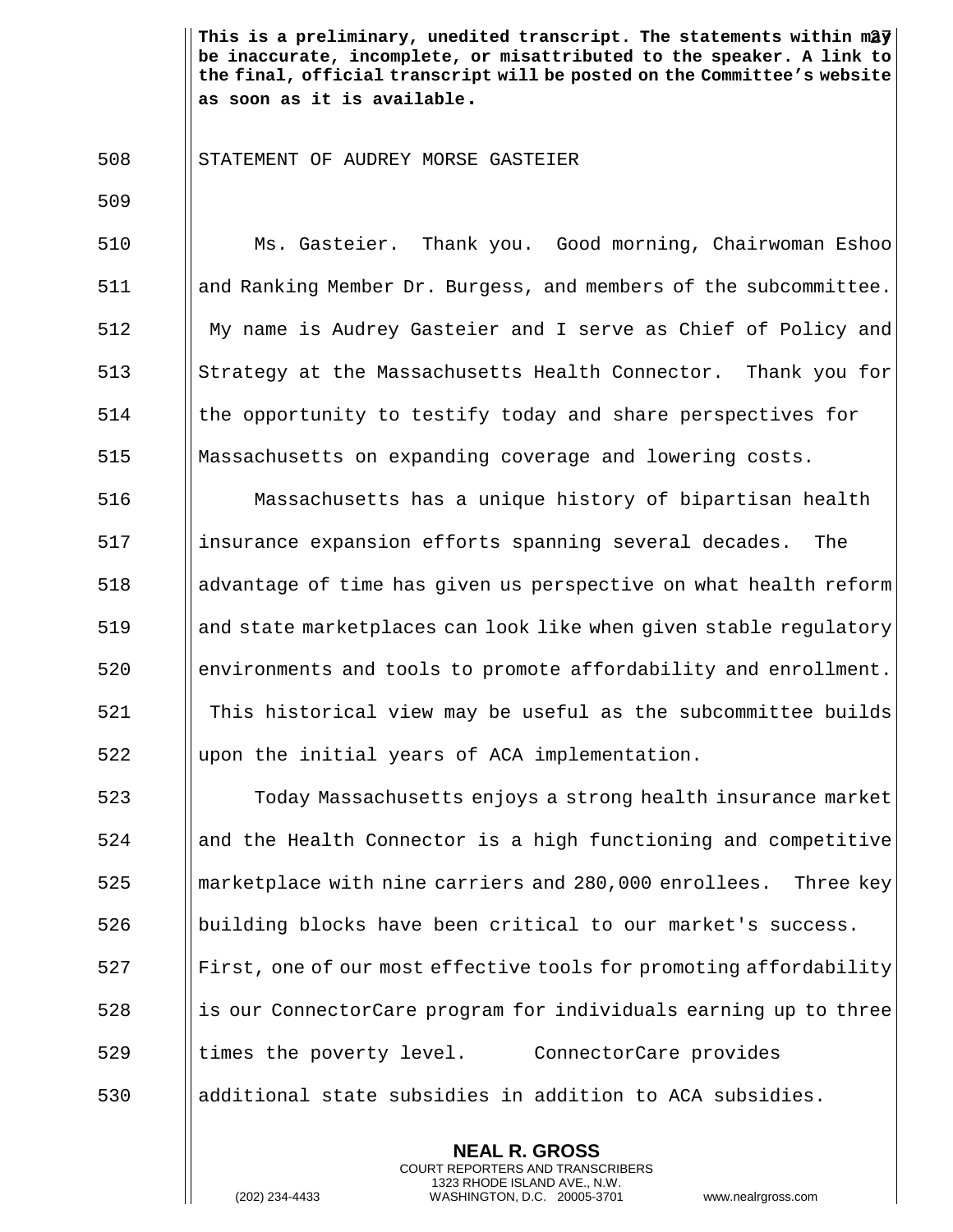This is a preliminary, unedited transcript. The statements within m**2**\$| **be inaccurate, incomplete, or misattributed to the speaker. A link to the final, official transcript will be posted on the Committee's website as soon as it is available.**

531 Enrollees have access to zero or low-dollar premiums, zero or 532 || low-dollar copays, and no deductibles. This level of 533 affordability assistance helps retain widespread enrollment 534 among a population that would otherwise be at higher risk of 535 | uninsurance.

536 Second, for decades our market has featured the basic 537 | protections consumers have come to expect following the ACA, such 538 || as protections for people with pre-existing conditions, 539 guaranteed issue and renewability, community rating and strong 540 standards for minimum medical loss ratios. In addition, our 541 state has its own market rules and coverage standards and engages 542 in robust market monitoring which together results in little room 543 for noncompliant plans, keeping our risk pool stable and our  $\frac{1}{2}$   $\frac{1}{2}$  residents in coverage that is there for them when they need it.

 Further, since 2007, the Commonwealth has had its own ||individual mandate ensuring that people do not buy coverage only when they expect to need it, driving up premiums for everyone else. Third, the Health Connector has seen firsthand the powerful role that outreach and consumer assistance play in drawing residents into coverage. Outreach is an integral part of successful coverage expansion and an essential component of Satism stable risk pools by drawing healthier risk into the marketplace, 553 improving affordability for all. The Health Connector runs a

> **NEAL R. GROSS** COURT REPORTERS AND TRANSCRIBERS 1323 RHODE ISLAND AVE., N.W.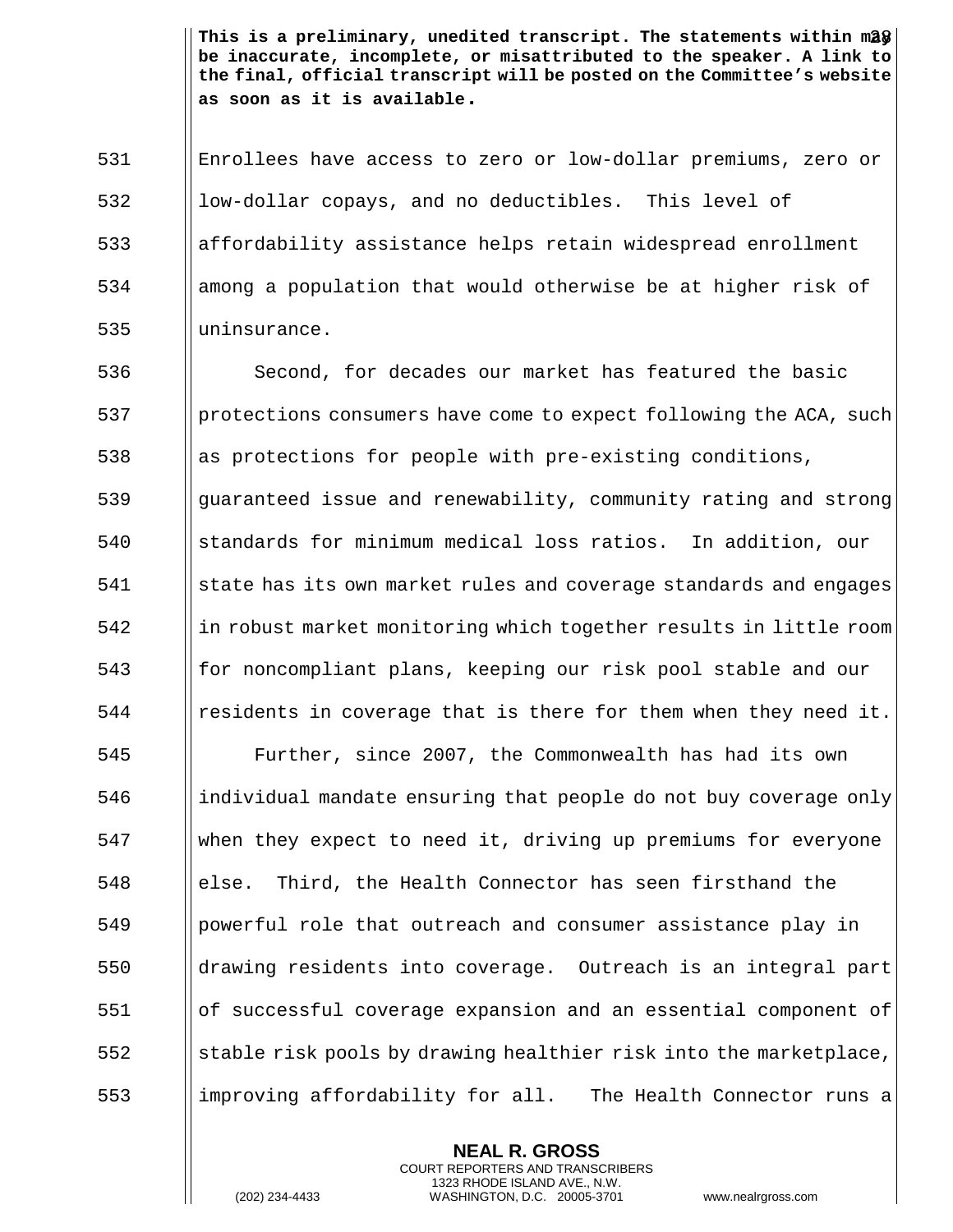This is a preliminary, unedited transcript. The statements within m2 $\mathbf{\hat{y}}\big|\,$ **be inaccurate, incomplete, or misattributed to the speaker. A link to the final, official transcript will be posted on the Committee's website as soon as it is available.**

554 robust navigator program partnering with 16 organizations with 555 || longstanding, trusted presence in their communities. These 556 three building blocks of reform have resulted in a number of 557 successes for our residents. Specifically, Massachusetts has 558 achieved nearly universal coverage with 97 percent of our 559 | residents now covered.

 The Massachusetts Health Connector had the lowest average premiums of any marketplace in the country in 2018 at \$385 per member per month before any subsidy was applied. We note for the subcommittee that these lowest-in-the-nation premiums are Situated within a state market with robust benefit requirements and protective cost-sharing limits, clarifying that cost savings 566 | need not come at the expense of consumer protections.

 Further, we note that Massachusetts' overall healthcare system is one with relatively high medical costs, illuminating  $\frac{1}{10}$  569 that the marketplace model has the potential of bending the curve for consumers even while the state and nation still have work I to do in bringing down the underlying healthcare costs that drive premiums. We support this subcommittee's interest in ensuring that states have resources and tools to foster stability and affordability. We support the proposed state options for 575 further advancing affordability for consumers whether they are || low and moderate income, and affordability would be achieved

> **NEAL R. GROSS** COURT REPORTERS AND TRANSCRIBERS 1323 RHODE ISLAND AVE., N.W.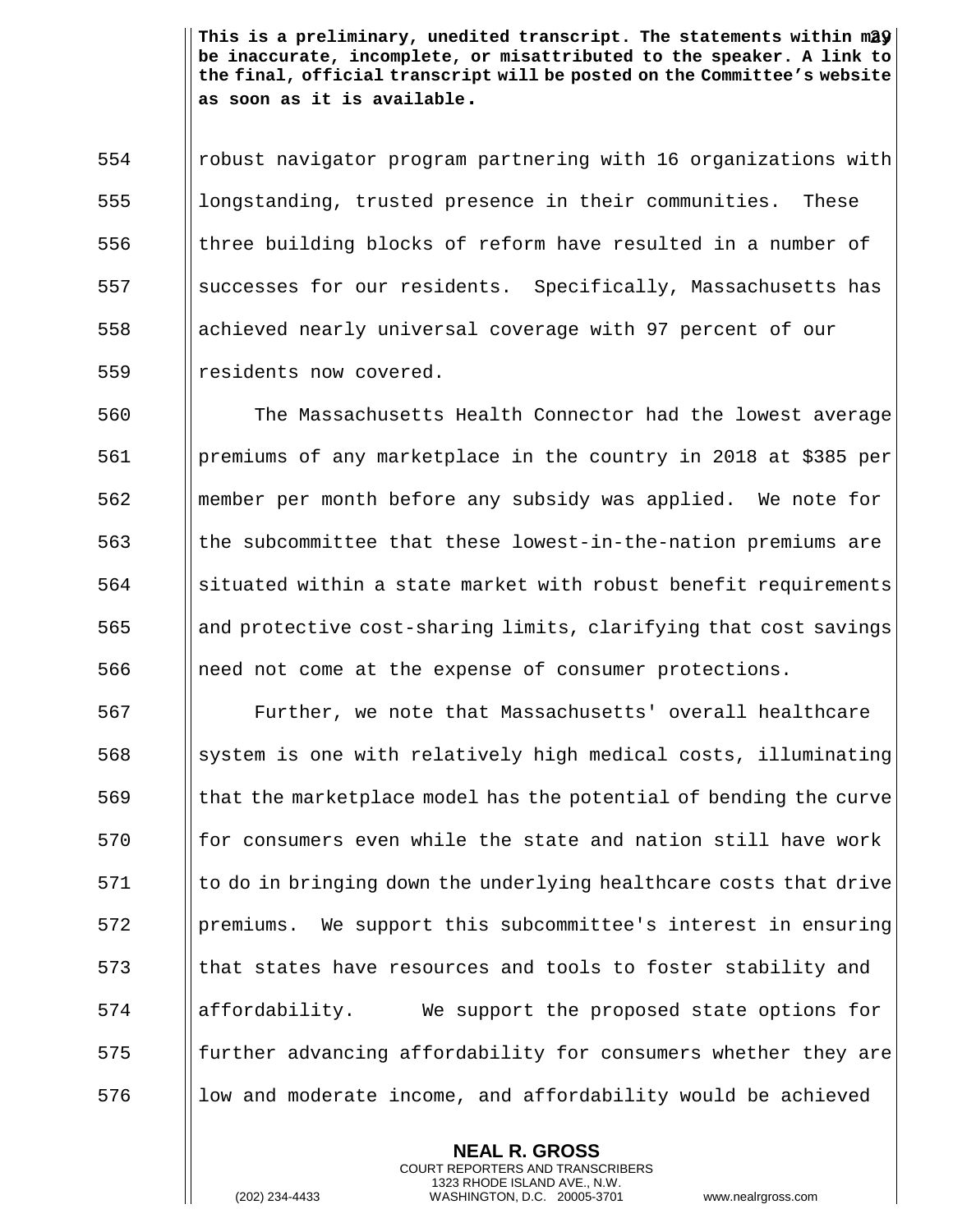This is a preliminary, unedited transcript. The statements within ma $\boldsymbol{\hat{y}}\big|\,$ **be inaccurate, incomplete, or misattributed to the speaker. A link to the final, official transcript will be posted on the Committee's website as soon as it is available.**

 through a state wrap program designed to meet state and local 578 | needs or a reinsurance program that could lower premiums across the commercial market helping unsubsidized enrollees as well. Each state's affordability challenges are likely to be unique and it is important for states to have flexibility to address the needs of their populations and market conditions above and beyond the baseline protections of the ACA.

 With respect to the navigator proposal, the Connector's experience suggests that a robust navigator program is a vital 586 component of ensuring coverage for the populations that need the || most help getting insured and that the work they do contributes  $\parallel$  to the overall stability of the commercial market risk pool.

 Lastly, the Health Connector recognizes the subcommittee's  $\frac{1}{10}$  interest in supporting states that are interested in establishing new state-based marketplaces. The successes Massachusetts has experienced would simply not be possible without a state-based marketplace. Working side by side, day in and day out with market participants, state-based marketplaces can successfully bring  $\parallel$  the promises of health reform and coverage expansion to life. Thank you again for the opportunity to speak with you today

597 and your interest in hearing about our experiences in 598 Massachusetts. I look forward to working with you and welcome 599 | your questions.

> **NEAL R. GROSS** COURT REPORTERS AND TRANSCRIBERS 1323 RHODE ISLAND AVE., N.W.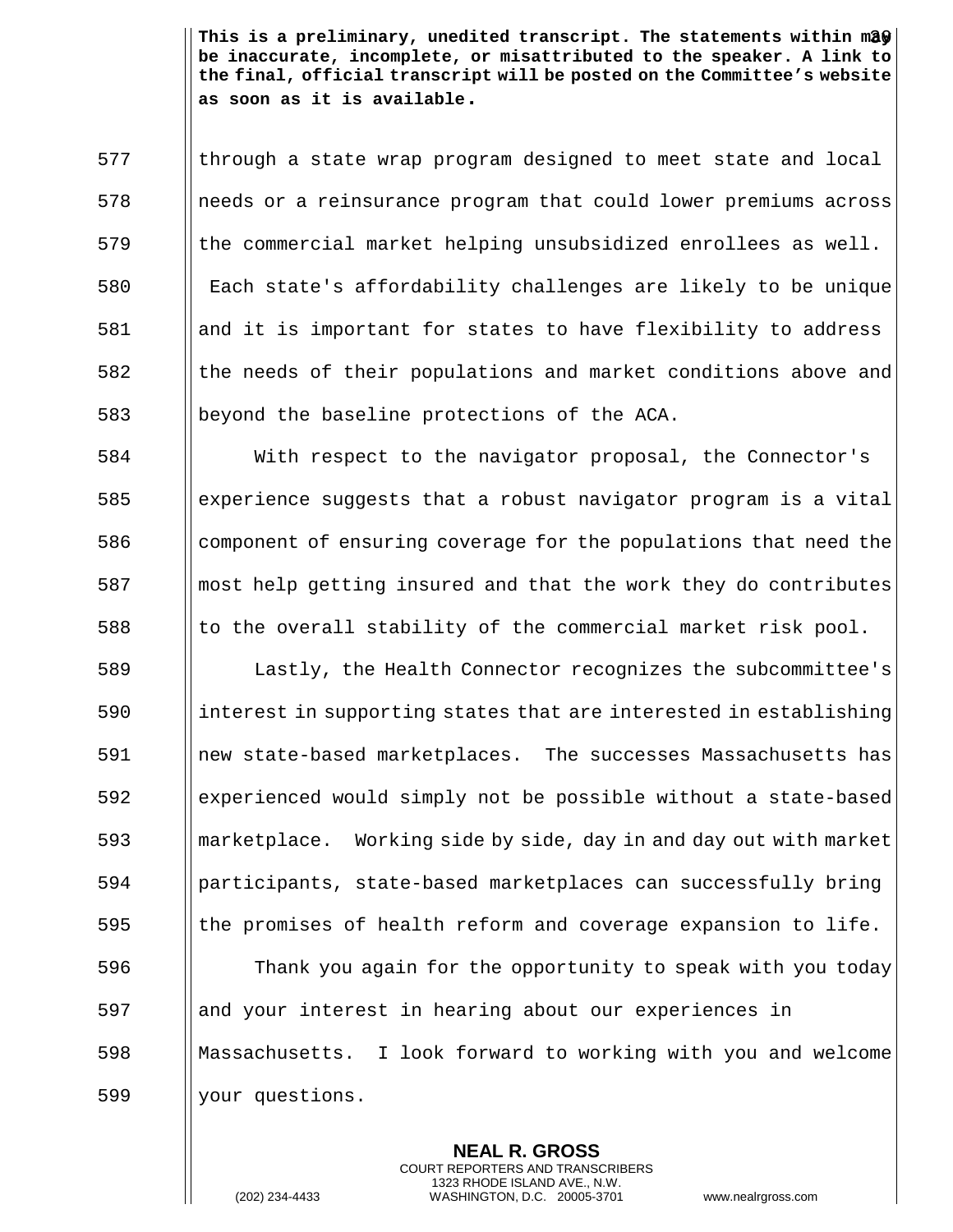|     | This is a preliminary, unedited transcript. The statements within may<br>be inaccurate, incomplete, or misattributed to the speaker. A link to<br>the final, official transcript will be posted on the Committee's website<br>as soon as it is available. |
|-----|-----------------------------------------------------------------------------------------------------------------------------------------------------------------------------------------------------------------------------------------------------------|
| 600 | [The prepared statement of Ms. Gasteier follows: ]                                                                                                                                                                                                        |
| 601 |                                                                                                                                                                                                                                                           |
| 602 | **********INSERT 3**********                                                                                                                                                                                                                              |
|     | <b>NEAL R. GROSS</b><br>COURT REPORTERS AND TRANSCRIBERS<br>1323 RHODE ISLAND AVE., N.W.<br>WASHINGTON, D.C. 20005-3701<br>(202) 234-4433<br>www.nealrgross.com                                                                                           |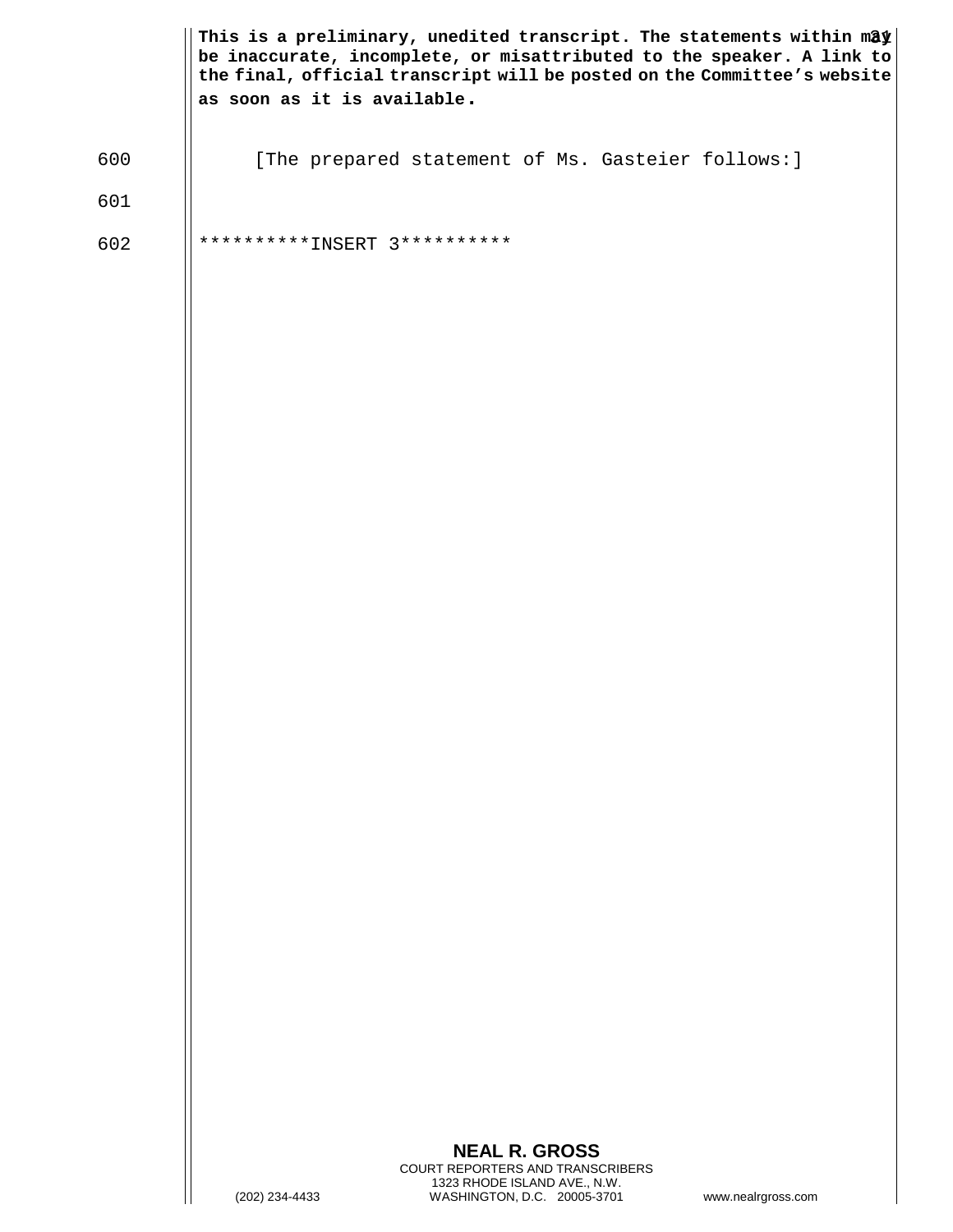This is a preliminary, unedited transcript. The statements within ma $\hat{\bm{y}}$  | **be inaccurate, incomplete, or misattributed to the speaker. A link to the final, official transcript will be posted on the Committee's website as soon as it is available.**

Ms. Eshoo. Thank you very much.

 Congratulations to each one of you. You did really well || with your allocation of 5 minutes.

 My question of the three of you is we are considering the three bills today, 1386, 1425, and the SAVE Act. Do you all 608 Support the three bills? Do you think that they are going to make a difference to reduce costs and allow for more choice and more people being enrolled and being insured with good health insurance policies?

Mr. Lee?

 Mr. Lee. Covered California doesn't take positions on legislation and so I am speaking more to the substance of what 615 is in the bills that may take different forms. I noted in my  $\parallel$  testimony reinsurance is a valuable tool, reduces premiums and ||also directly addresses the issue that the individual market will 618 always be more expensive than the rest of the market. Bringing  $\parallel$  those costs down through reinsurance is a good vehicle.

 I noted also that navigators provide a vital piece of a broader whole for market --

 Ms. Eshoo. I do. I think we all agree to that. Yeah. 623 I  $\parallel$  I have learned that people know exactly what their premium costs, || but they don't know always what they are buying.

> **NEAL R. GROSS** COURT REPORTERS AND TRANSCRIBERS 1323 RHODE ISLAND AVE., N.W.

Mr. Lee. Right.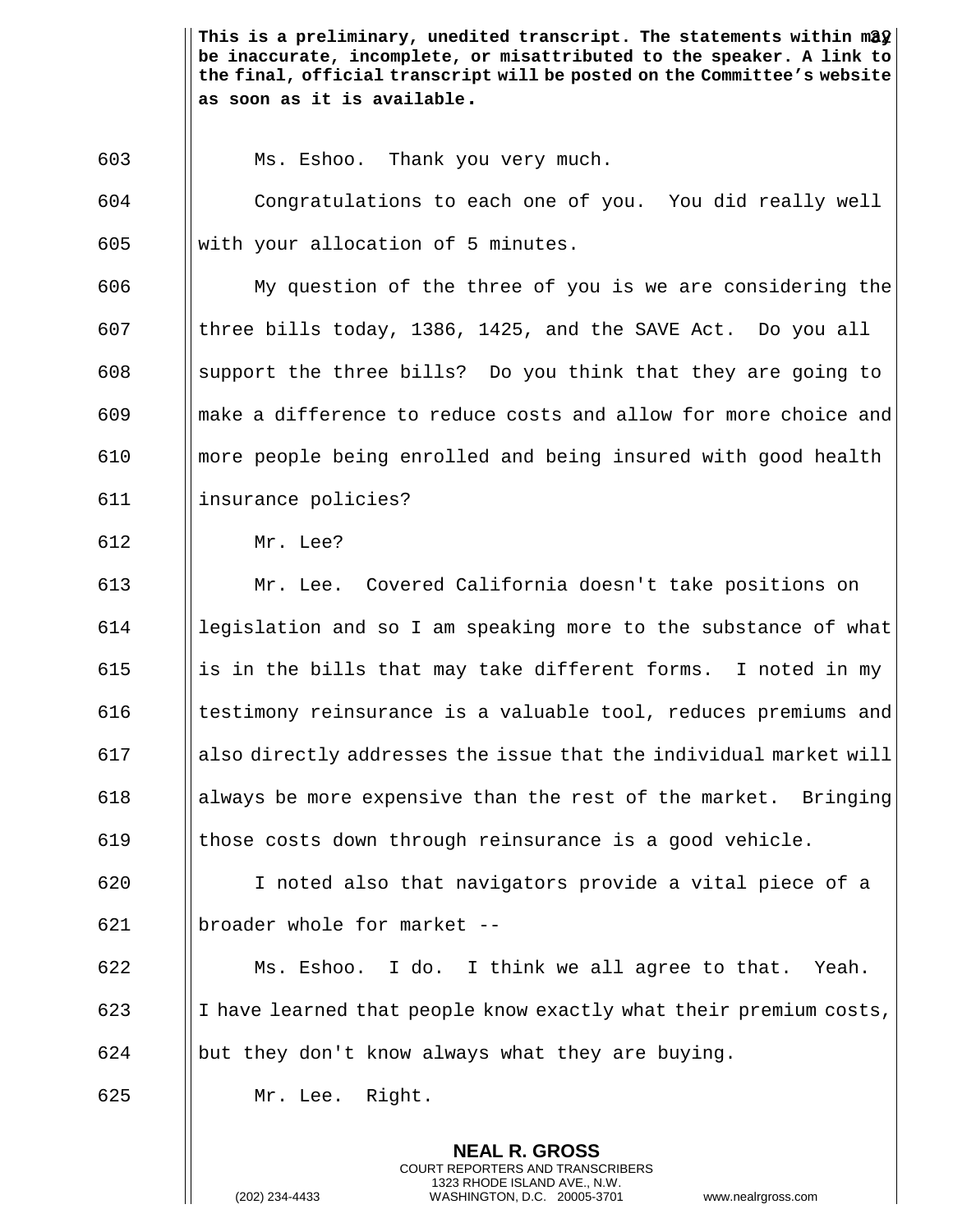This is a preliminary, unedited transcript. The statements within mag  $\big\vert$ **be inaccurate, incomplete, or misattributed to the speaker. A link to the final, official transcript will be posted on the Committee's website as soon as it is available.**

**NEAL R. GROSS** Ms. Eshoo. And so navigators are so important to assist || people and answer the questions that they have. Mr. Wieske?  $\parallel$  Mr. Wieske. I think I have some concerns with the navigator 630 | piece. I mean I think we have seen some value. Ms. Eshoo. Why? Mr. Wieske. We have seen some limited value in the state  $\vert\vert$  of Wisconsin related to navigators, so, you know, I think as a | program there is some value there. I think it has been much more 635 effective to use agents. I think our understanding is most of  $\vert$  the navigators, a lot of the navigators and certified application counselors in the state of Wisconsin actually refer a lot of  $\parallel$  clients to agents. Ms. Eshoo. What about the rest of the country? You are naming Wisconsin. What about the rest of the country? **Mr. Wieske.** My impression from other states is that there are some concerns with the navigator program in other states as well. Ms. Eshoo. But it is in and around whether they are licensed || agents. Is that what you are referring to? Mr. Wieske. Correct, licensed insurance agents. Ms. Eshoo. Thank you. Ms. Morse Gasteier?

COURT REPORTERS AND TRANSCRIBERS 1323 RHODE ISLAND AVE., N.W.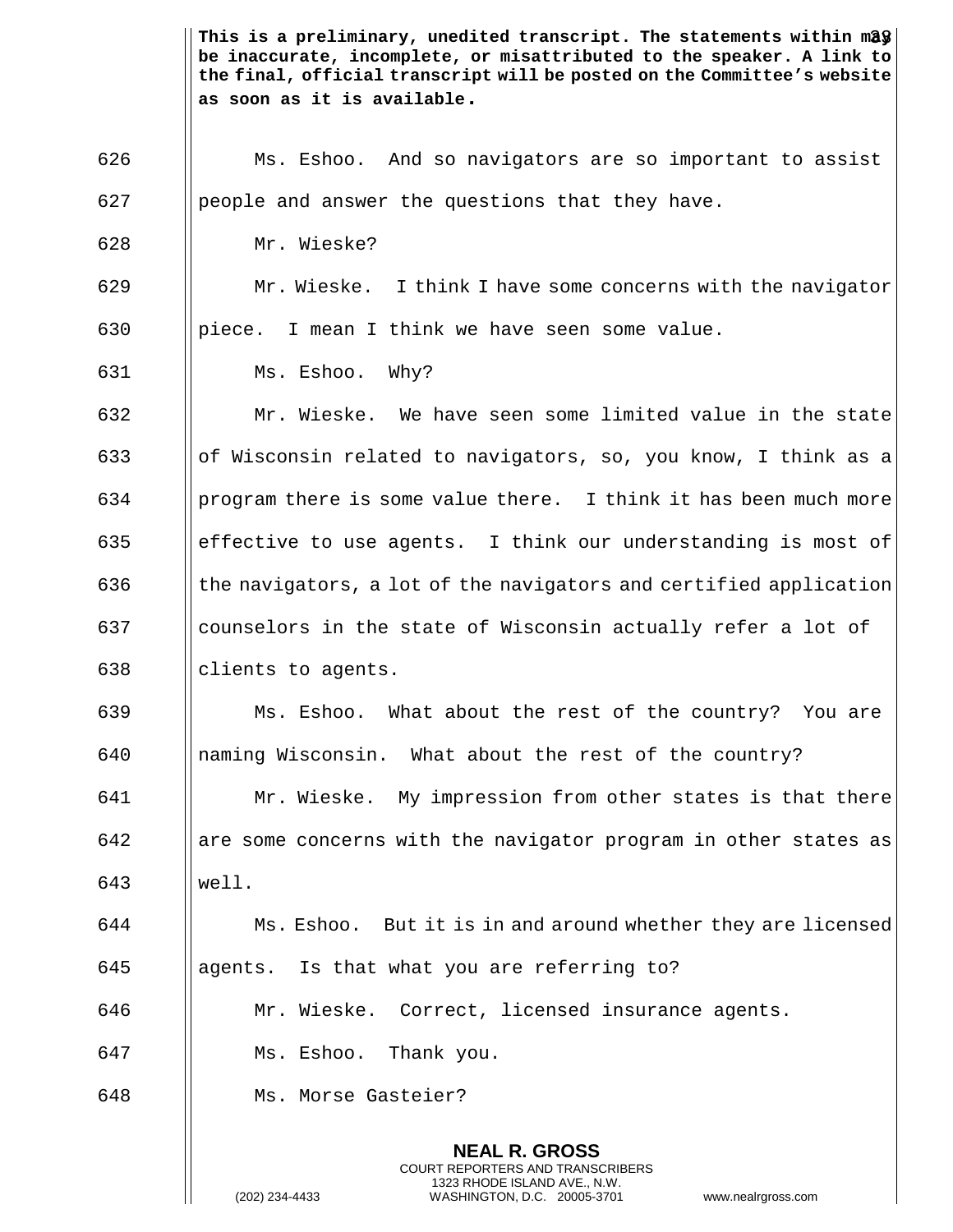This is a preliminary, unedited transcript. The statements within ma $\frac{d\mathbf{y}}{d}$ **be inaccurate, incomplete, or misattributed to the speaker. A link to the final, official transcript will be posted on the Committee's website as soon as it is available.**

 Ms. Gasteier. Like Mr. Lee, we don't take positions on 650 Specific legislation, but the tools and the concepts I think promoted here are ones that we recognize in our own experience  $\parallel$  that the availability of navigators' in-person assistance, being  $\begin{bmatrix} 653 \end{bmatrix}$  a state-based marketplace, and tools like reinsurance are very powerful and evidence-based.

 $\parallel$  Ms. Eshoo. I want to just take a moment and recognize all  $\parallel$  the white coats that are in the hearing room today. Welcome to  $\begin{bmatrix} 657 \\ \end{bmatrix}$  you and thank you for your professionalism and what you do for || people across the country. I don't know where you are from, but || I have no doubt that wherever you are from that you do magnificent 660 Werk, so thank you. We all want to thank you for that.

 What of the three of you believe would be the most effective ||tool in order to create affordability for those that are in the **private market and to afford a good health insurance policy?**  What are the most effective tools? I know you don't want to take  $\parallel$  a position on legislation, but just maybe spend a minute each  $\blacksquare$  telling us what you think is the most effective tool.

 Mr. Lee. So then I will start and -- || Ms. Eshoo. The middle class has taken a hit. There is no ||question in my mind about that. And that is not acceptable for || any of us.

671 Mr. Lee. I think that you are absolutely right, Chairwoman,

**NEAL R. GROSS** COURT REPORTERS AND TRANSCRIBERS 1323 RHODE ISLAND AVE., N.W.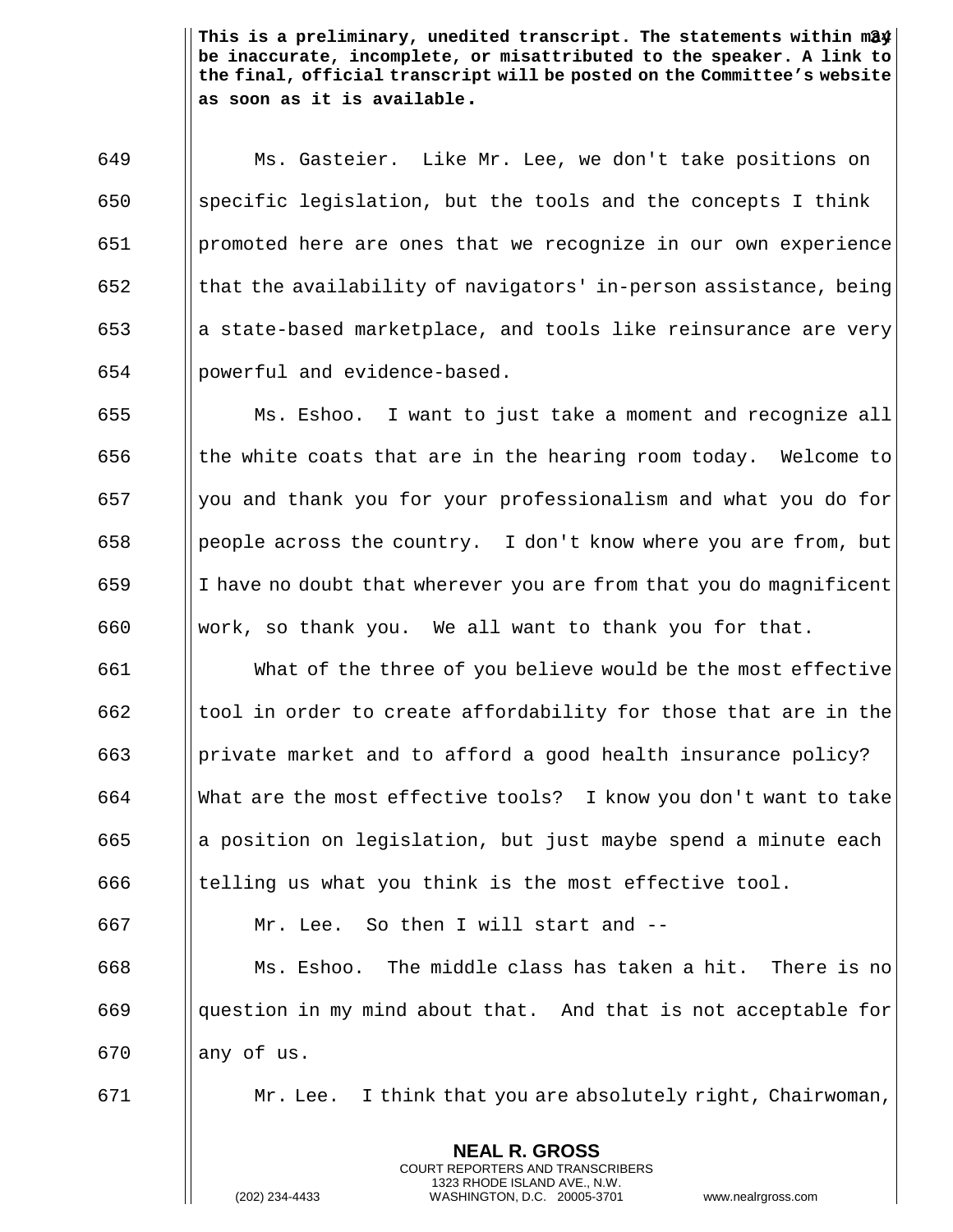This is a preliminary, unedited transcript. The statements within may  $\vert$ **be inaccurate, incomplete, or misattributed to the speaker. A link to the final, official transcript will be posted on the Committee's website as soon as it is available.**

 $\vert$  that middle class people who make more than 400 percent of poverty, 673 but that doesn't mean they are rich, have been hit hardest. They don't get federal subsidies. So the two things that could be  $\parallel$  done, well, there is three things, I think, could be done. Number one is reinsurance. That lowers premiums for everybody. It Saves the federal government money, but it saves money for people  $\parallel$  that over 400 percent of poverty. Second, targeted subsidies. Governor Newsom in California has proposed providing state 680 Subsidies and tell the federal government act to get rid of the cliff for people that make from four to six hundred percent of 682 | poverty.

Ms. Eshoo. Thank you.

 Mr. Lee. We have people in northern California in your district who are being forced to spend 30 percent of their income  $\parallel$  to afford insurance. They can't afford it. So directed subsidy  $||$  -- and the third thing is market and outreach. Health insurance **must be sold.** You need to remind people, cajole, nudge, those 689 the lements are needed; would make a vital difference.

Ms. Eshoo. Mr. Wieske?

Thank you, Mr. Lee.

 Mr. Wieske. I would just add onto the discussion that I think there needs to be some movement to fundamentally improve  $\parallel$  the risk pool. I think California has indicated they have a good

> **NEAL R. GROSS** COURT REPORTERS AND TRANSCRIBERS 1323 RHODE ISLAND AVE., N.W.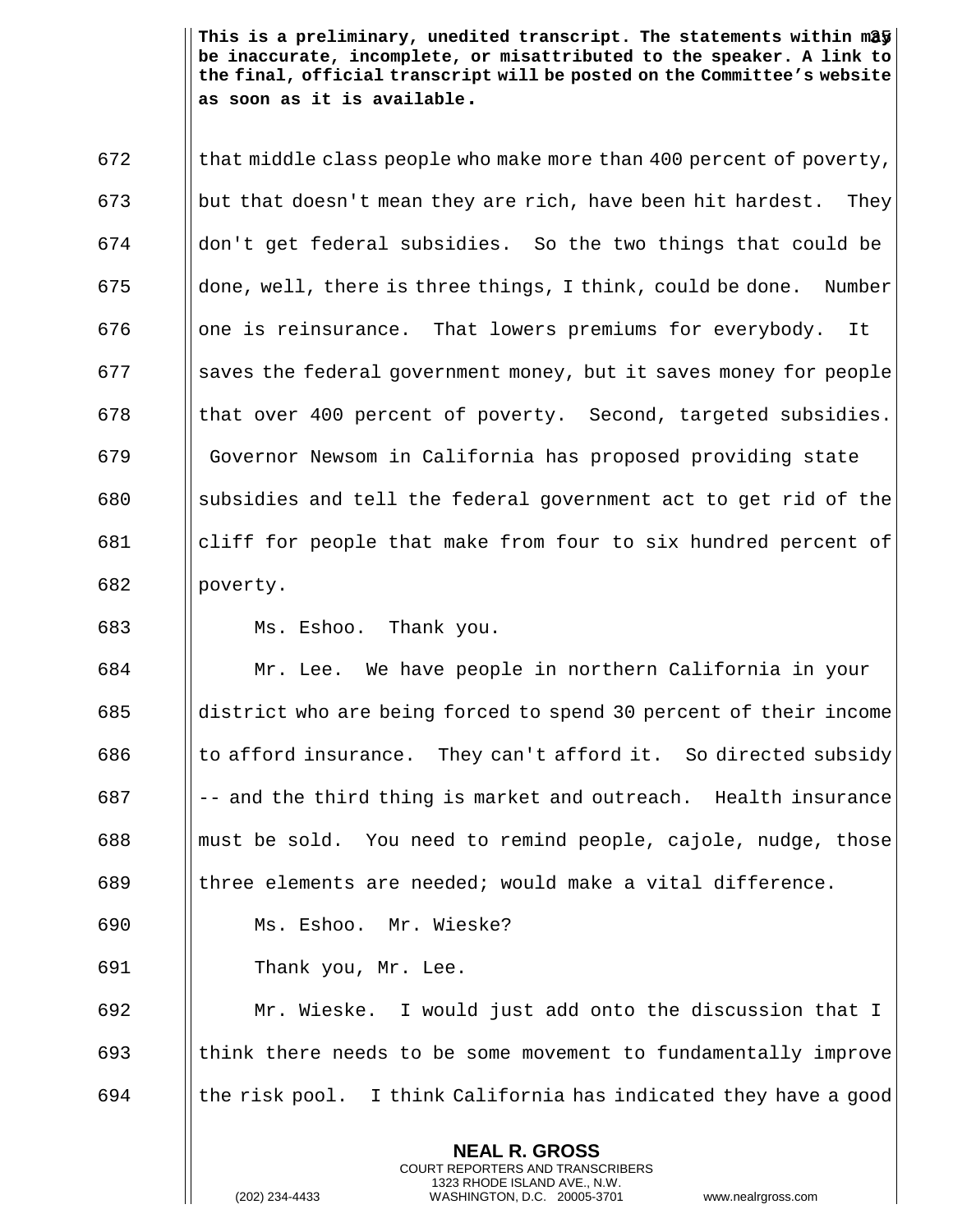This is a preliminary, unedited transcript. The statements within mag*e* **be inaccurate, incomplete, or misattributed to the speaker. A link to the final, official transcript will be posted on the Committee's website as soon as it is available.**

 risk pool, Wisconsin on the other hand does not. The average 696 age is much higher than the average ages across the  $-$ - Ms. Eshoo. Are you from Wisconsin? Mr. Wieske. I am from Wisconsin, yes. Ms. Eshoo. I see. Mr. Wieske. So that is -- Ms. Eshoo. What was my first clue? All right. Mr. Wieske. So, and across the country it varies state to  $\|\$  state, but it can be very expensive. So changing the dynamics | of that risk pool to get more younger folks in is a sort of key. Ms. Eshoo. Healthy people, good mix. Ms. Morse Gasteier? Ms. Gasteier. Thank you. I would agree on reinsurance and keeping risk pools stable and broad and not allowing for the proliferation of plans that will siphon healthier people out of  $\parallel$  the risk pool. And I think the flip side of that is outreach Ito the people who because they are price-sensitive and maybe  $\frac{12}{12}$  || younger, people who don't anticipate having health needs, whether 713 || you have tools that promote continuous enrollment or whether you are doing very proactive outreach to those populations to bring  $\parallel$  them in, I think those can be very powerful tools. **In Massachusetts we have also found that applying additional** subsidies to lower income individuals can, in fact, incentivize

> **NEAL R. GROSS** COURT REPORTERS AND TRANSCRIBERS 1323 RHODE ISLAND AVE., N.W.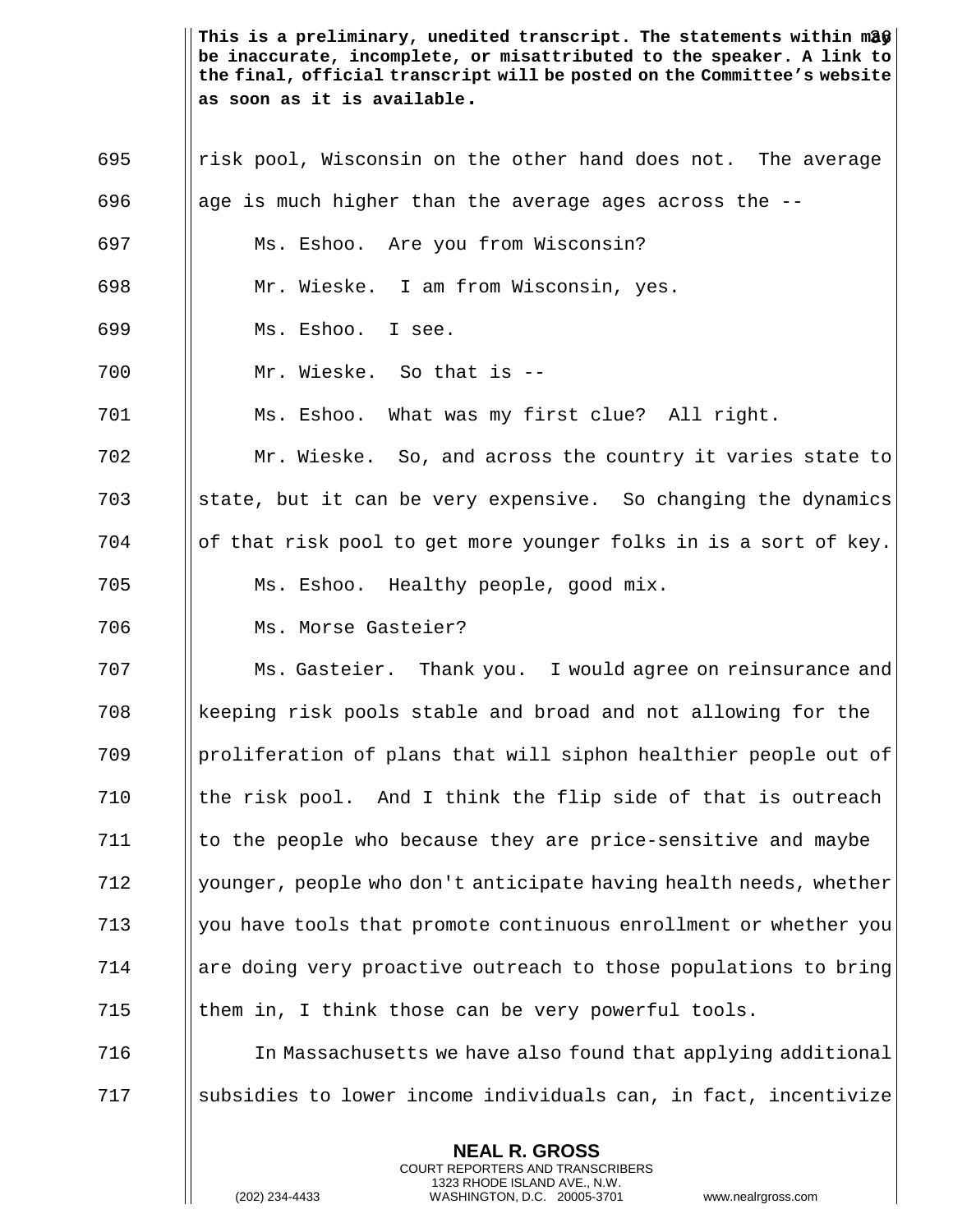718 | very competitive dynamics for carriers that also bring down costs 719 for unsubsidized enrollees as well, although there is more work  $720$  || to do there.

721 Ms. Eshoo. Thank you very much.

722 The chair now recognizes the ranking member, Dr. Burgess,  $723$  || for his 5 minutes of questioning.

724 Mr. Burgess. Thank you, Chairwoman.

 And I would also just like to make a general statement to 726 all of the physicians who are in the audience. This is the **committee who brought you Cures for the 21st Century, so those**  I tools that you are going to have at your disposal that no 729 Generation of doctors has ever known, this is the committee that helped you achieve that goal. This is also the committee that brought you the Affordable Care Act, so there is obviously some good along with the bad. But you all are smart and young and  $\parallel$  you have got good computers, and I trust that you will help us 734 | figure this out.

735 Mr. Lee, let me just ask you on the individual mandates since  $\frac{1}{2}$  736 We referenced it, we had another panel of witnesses here earlier 737 that Mr. Tom Miller from AEI who suggested that zeroing out the  $\frac{1}{238}$  | penalty for the individual mandate was as a practical matter no 739 significance because no one really paid the penalty in the 740 | individual mandate.

> **NEAL R. GROSS** COURT REPORTERS AND TRANSCRIBERS 1323 RHODE ISLAND AVE., N.W.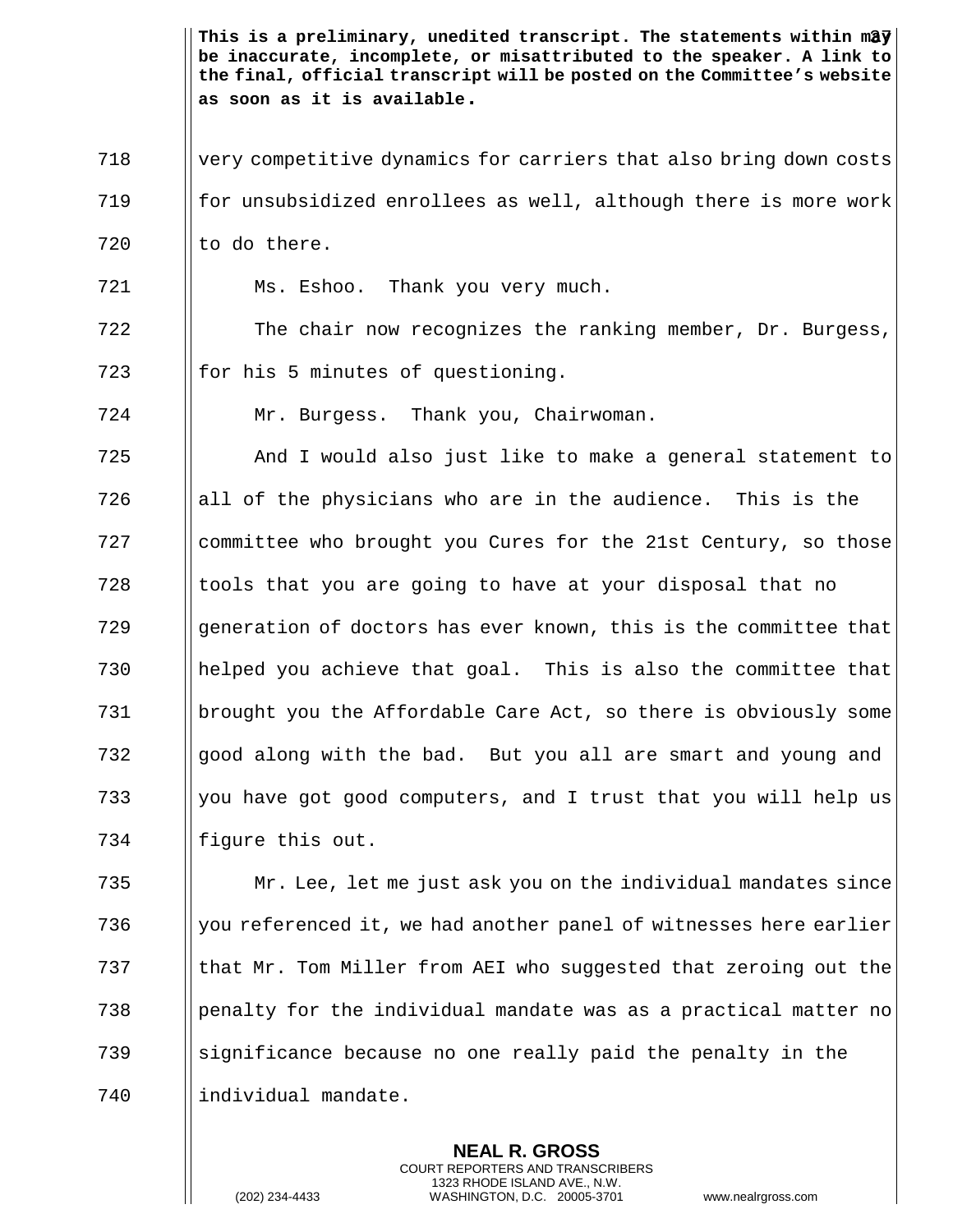Do you have a sense of the number of people who paid the 742 individual mandate penalty in California and what the dollars collected were?

 Mr. Lee. In California, because of the removal of the penalty, we think we have dropped coverage by about 300,000. Mr. Burgess. Prior to the --

  $\parallel$  Mr. Lee. The penalty, paid penalty in the last year we know Was about \$500 million. So there were people that paid it that ||did not take insurance, but also it provided that economic nudge  $\vert$  to about 300,000 people that the market has dropped and because of that I note last year our premiums went up about nine percent. Half of that increase was health plans pricing for a sicker  $\frac{1}{2}$  | population because of the drop of people because of the mandate. Mr. Burgess. \$500 million and they still have no money to ||put to their health care and they still get stuck with Silver | loading.

 Mr. Wieske, you have -- and it is really a shame you couldn't **Follow** read the entirety of your statement into the record. I may just  $\parallel$  take the time to do that myself. But there is one line here that really caught my attention. And in your discussion of navigators you talk about a number of factors that have contributed including a robust economy, very low unemployment, which should lead to higher rates of employer-based insurance coverage.

> **NEAL R. GROSS** COURT REPORTERS AND TRANSCRIBERS 1323 RHODE ISLAND AVE., N.W.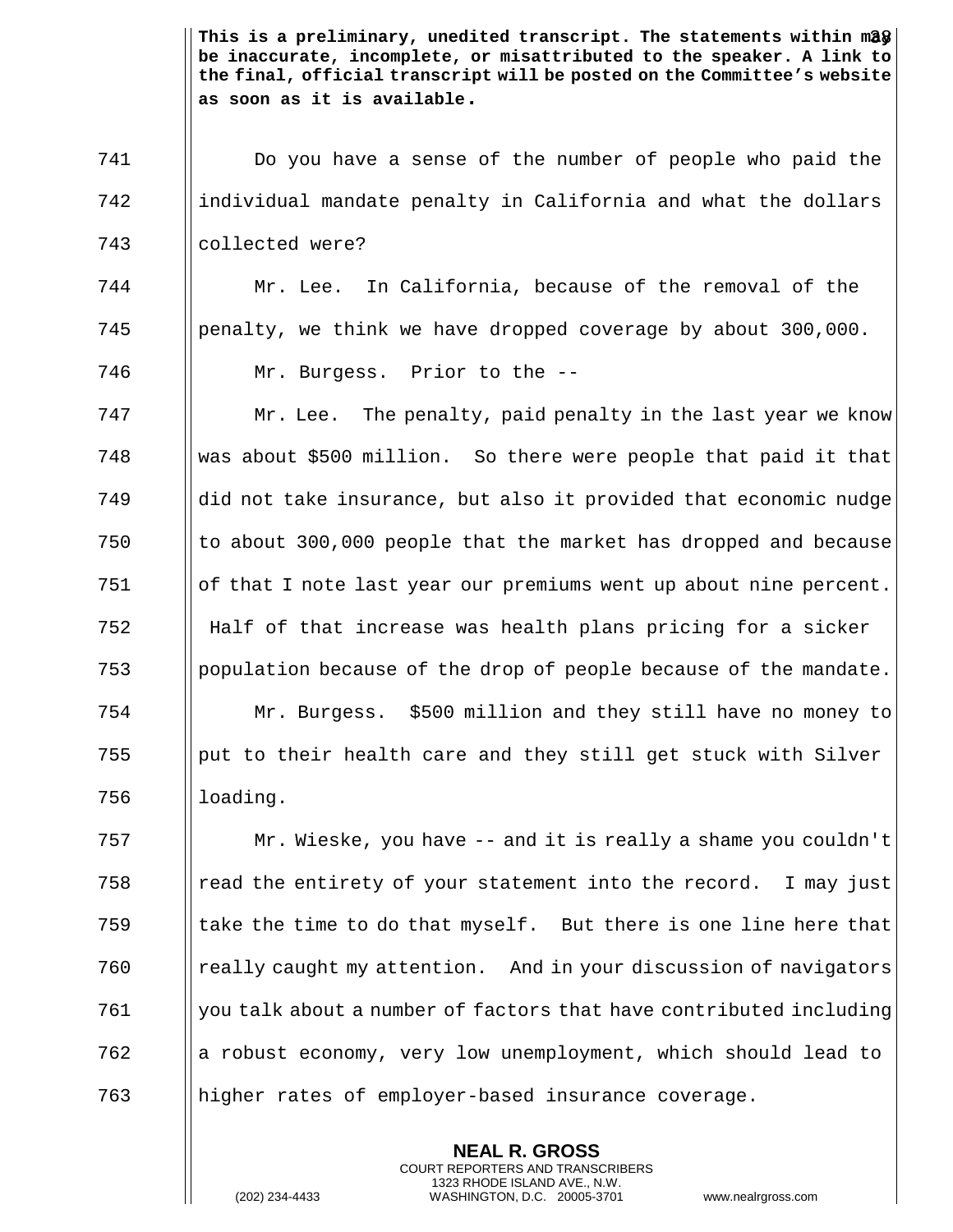In the last 2 years we have seen a significant increase in the number of people employed, people coming out of the ranks of long-term unemployed to perhaps having the availability of employer-sponsored insurance. I have not gotten, been able to  $\sqrt{768}$  || get the Congressional Budget Office to give us coverage numbers || for what would be the result of that increase in employment. ||Do you have a sense of that?

771 Mr. Wieske. So I don't. Unfortunately there is a  $772$  Significant lag in looking at coverage issues, and with the time 773 and the CBO it is usually about a two-year lag, so it will take 774 | some time to figure out.

 Mr. Burgess. So as if -- and I have a number of questions 776 and I will have to ask for written responses. Also in your written || responses, if you have an inclination as to where we might look  $\parallel$  for that information outside of the CBO if there is any outside  $\|\$  qroup that might have looked at that, I think that would be helpful ||information for the committee to consider.

 Let me, because I am going to run out of time, let me ask  $\|\cdot\|$  you, Mr. Wieske -- and I appreciate your testimony here in February  $\vert\vert$  of 2017. Many people forget that we actually had hearings before we did our healthcare bill and your testimony on the experience 785 you had on risk pools in Wisconsin was very helpful in crafting  $\parallel$  that part of the bill that dealt with reinsurance, that plus the

> **NEAL R. GROSS** COURT REPORTERS AND TRANSCRIBERS 1323 RHODE ISLAND AVE., N.W.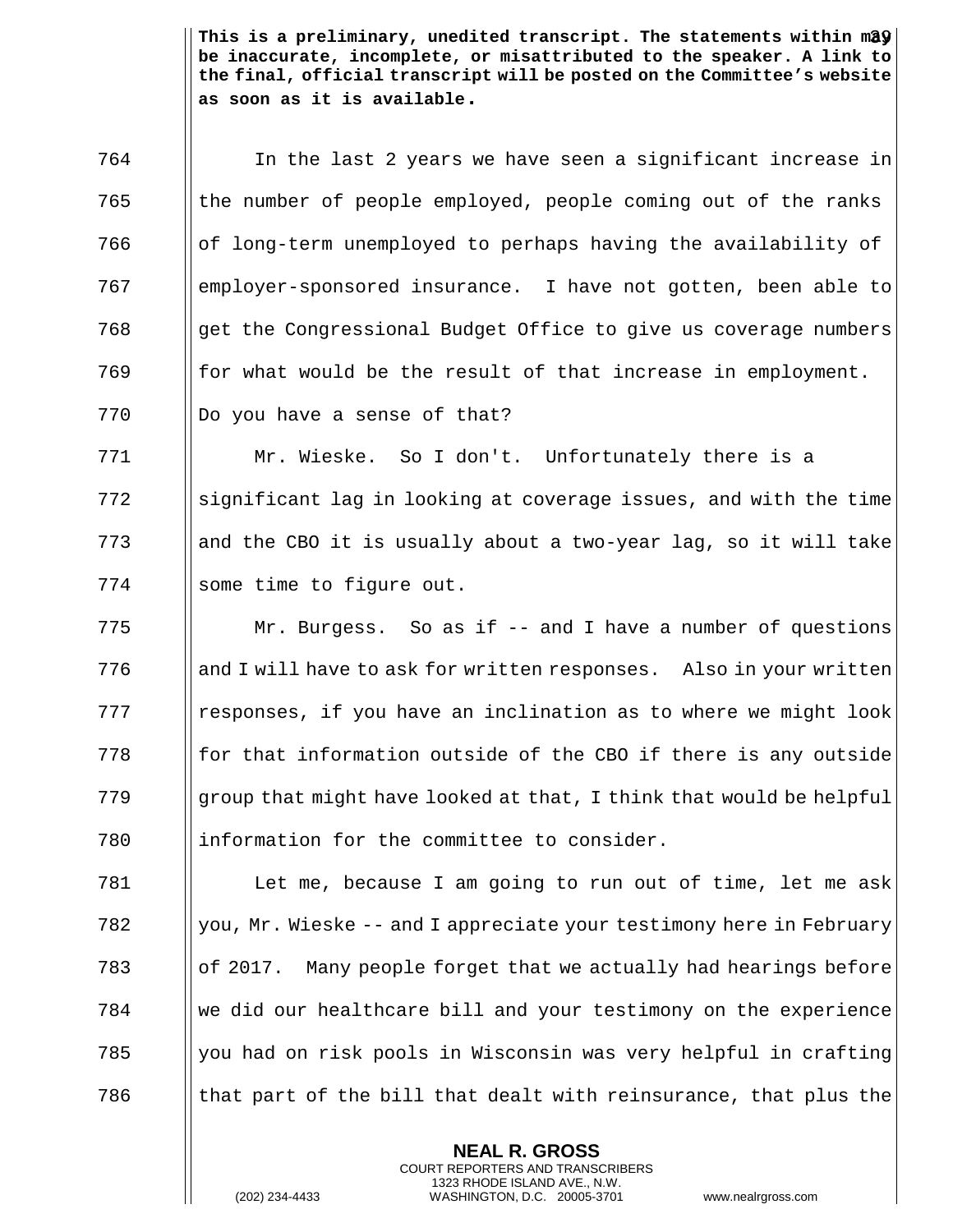787 Health Affairs article that dealt with the hybrid plans in the  $\begin{array}{c|c|c|c|c|c} \hline \end{array}$  state of Maine, the risk pools reinsurance hybrid that came about  $789$  || in that state.

 So yesterday -- this phenomenon of Silver loading, I mean I get more complaints. Yeah, I get people who are concerned about 792 | pre-existing conditions, but the overwhelming number of  $\frac{1}{2}$   $\frac{1}{2}$  complaints I get in my office are people who are outside the  $\parallel$  subsidy window. Phenomenon of Silver loading that affects them, and a policeman with two children are both in the 796 individual market because of the way insurance is structured in || our state for those professions and they don't get any help. They get no subsidy. So the cost of the benchmark Silver plan 799 increases -- what, me worry -- I have a subsidy so my premium didn't go up, but that teacher and policeman now are really, really strapped.

802 So are there ways that this Congress and this administration 803 can increase the options for those Americans?

 Mr. Wieske. So the Silver loading issue is caused by the || cautionary reduction subsidy. It is not paying the cautionary 806 | reduction subsidy. There is no budget, federal budget number **I** that was attached, no appropriation, and so that would affect || the Silver loading from that standpoint that states, if that were 809 funded then states would not be required to do Silver loading.

> **NEAL R. GROSS** COURT REPORTERS AND TRANSCRIBERS 1323 RHODE ISLAND AVE., N.W.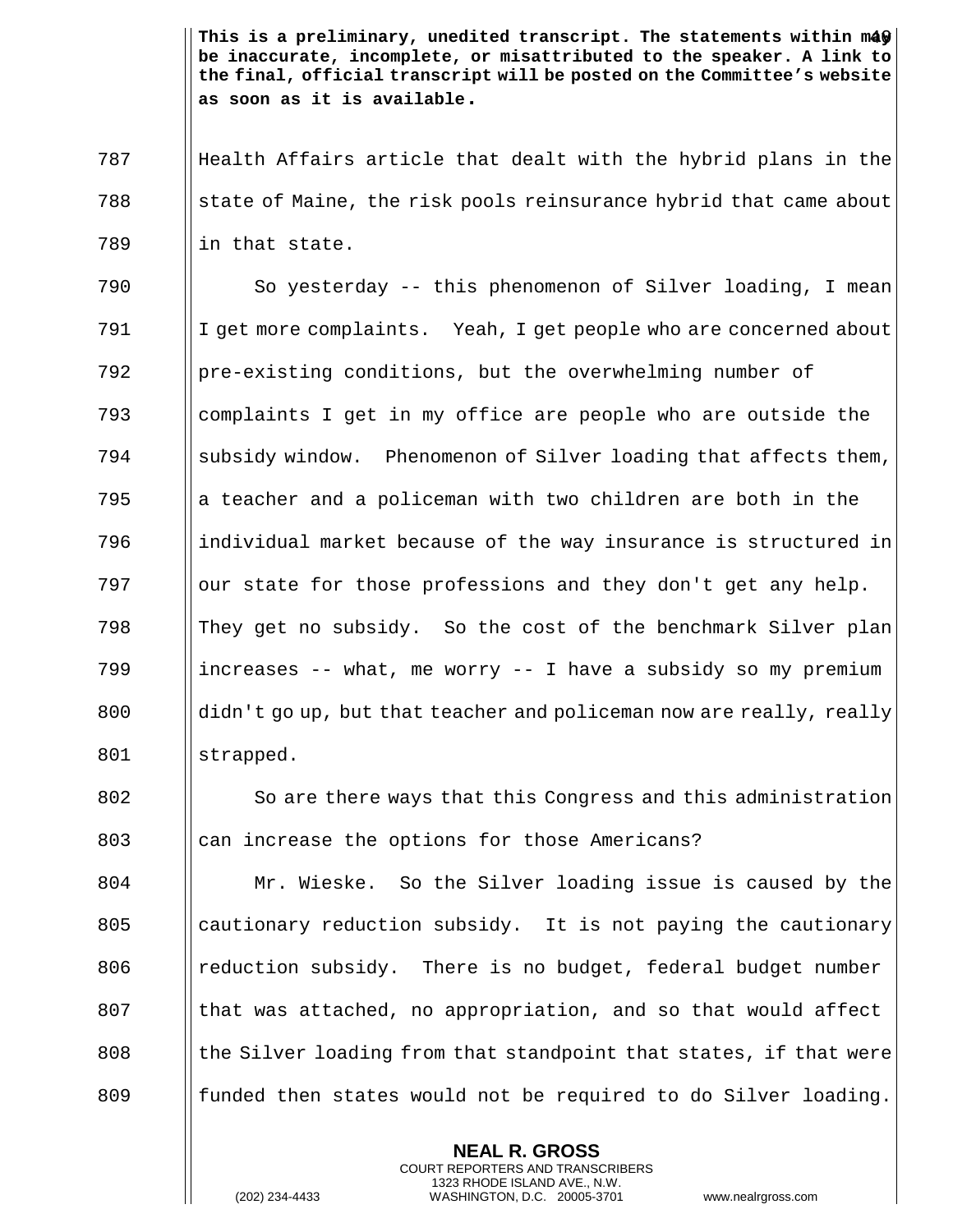Mr. Burgess. Let me just ask unanimous consent to include **for the record the article from the Kaiser Family Foundation and** 812 Solut esterday's Washington Post, the Daily 202, which referenced how 813 || risk pools and reinsurance may actually help this situation, and again urge members to look at H.R. 1510 as a vehicle to achieve  $\parallel$  that and I will yield back.

816 **Ms. Eshoo.** I thank the ranking member.

817 | Is Mr. Pallone -- no, not here.

818 I I now have the pleasure of recognizing the gentlewoman from 819 California, Ms. Matsui.

820 Ms. Matsui. Thank you very much, Chairwoman Eshoo and 821 Ranking Member Burgess, for holding this important hearing, and 822  $\parallel$  to our three witnesses for being here with us today. And I am 823 | particularly happy to welcome Mr. Lee who is from my home state 824 | of California and who I see an awful lot in Sacramento.

825 | I was struck by a few things that all our witnesses agree  $826$  Upon. We all agree that the ACA has resulted in numerous positive 827 **changes for Americans, consumer protections, expanded access to** 828 coverage, and historic lows in the number of uninsured Americans. 829 We also agree there is an opportunity to build on the law, the 830 || remaining gaps in coverage, affordability challenges for 831 | consumers, and market challenges for insurers.

832 As we heard from Mr. Lee, California has made a significant

**NEAL R. GROSS** COURT REPORTERS AND TRANSCRIBERS 1323 RHODE ISLAND AVE., N.W.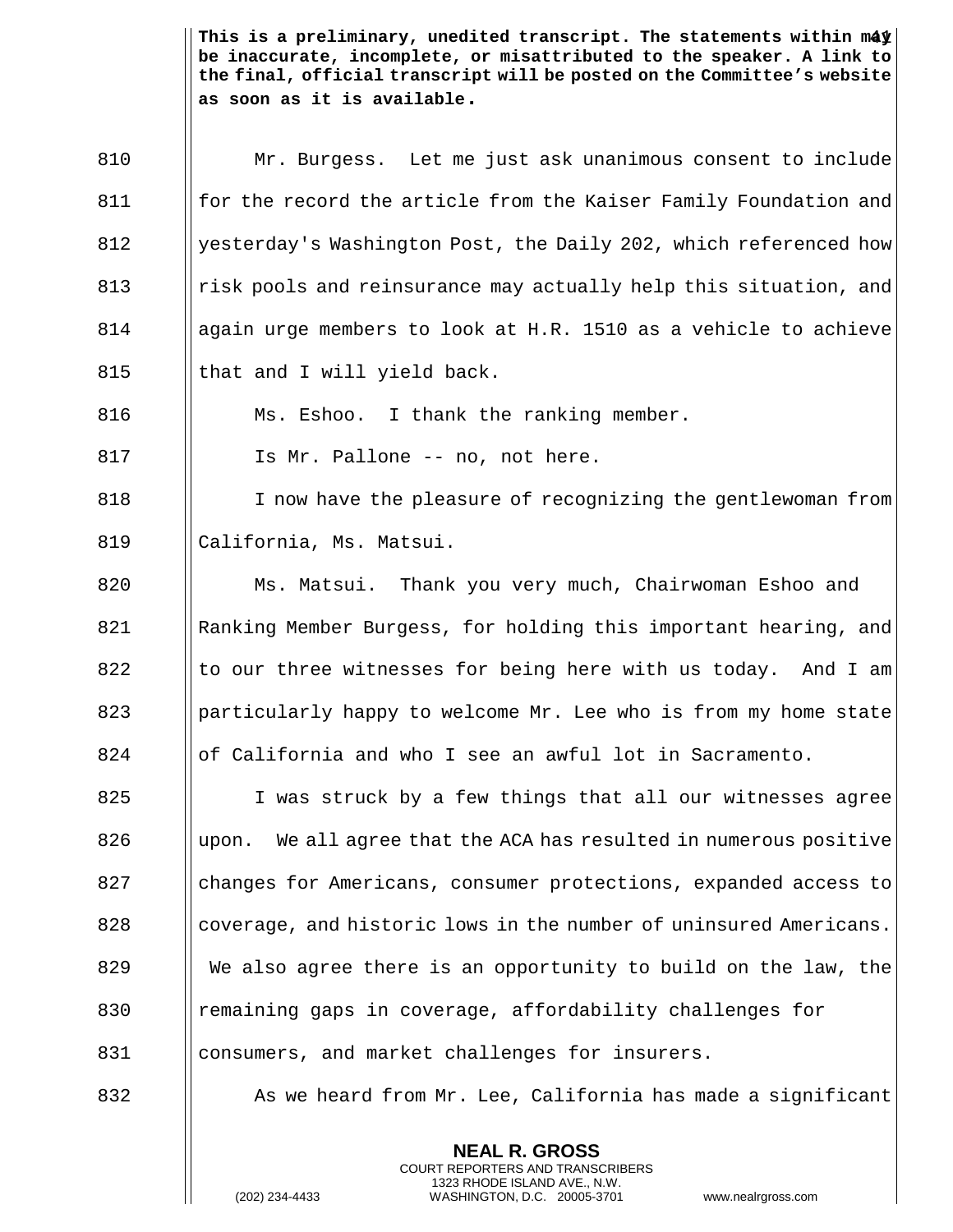**NEAL R. GROSS** 833 investment in marketing outreach and enrollment assistance for 834 consumers. A key component of this investment was funding the 835 || California's navigators program, which plays an important role 836 in enrolling populations especially underserved populations in health insurance. A new law taking effect this year in California  $\parallel$  bans the sale of short-term, limited duration insurance in the  $\parallel$  state. Last month our committee held a hearing on these types of junk insurance plans and learned how consumers can be duped into buying these products without knowing they don't cover | pre-existing conditions or certain essential health benefits. Mr. Lee, does California's navigator program help Californians enroll in these types of junk insurance plans? **Mr.** Lee. Thank you for the question. Absolutely it does  $\parallel$  not. They cannot. The short-term plans, actually, in California are not allowed as a matter of law and we make sure **I** | that our navigators and our certified agents are promoting | policies that actually provide good essential benefits. Ms. Matsui. So you don't at all advocate, great. 851 | Like California, we have heard about the success of Massachusetts at achieving nearly universal coverage. As we 853 || heard from Ms. Morse Gasteier -- Ms. Gasteier. Gasteier. 855 | Ms. Matsui. -- this happened through strategic

COURT REPORTERS AND TRANSCRIBERS 1323 RHODE ISLAND AVE., N.W.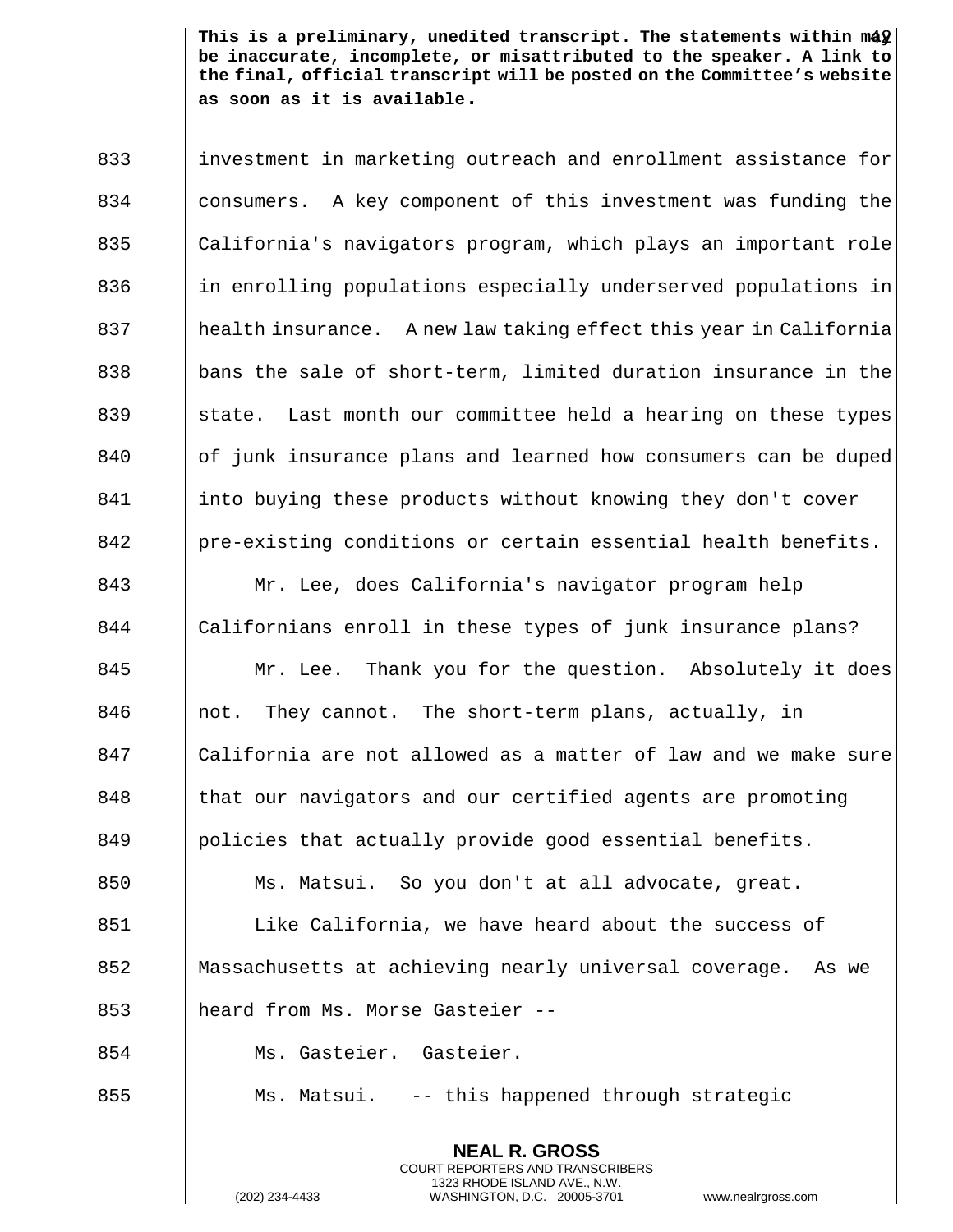856 industments, outreach, and policy. Ms. Morse Gasteier, in your  $857$  || testimony you note that the Massachusetts Health Connector uses  $858$  ||data to better understand and reach individuals without coverage 859 and communities at greater risk of uninsurance. Can you 860 election elaborate on how you reach these populations and help them enroll 861 | | in affordable coverage?

**Ms. Gasteier.** Thank you for the question. We do, we use both national U.S. Census Bureau and local sources of data to understand population and demographic dynamics around populations that have a higher risk of uninsurance and then we ||use that data to actually select our navigators that we include 867 in our program. We work with 16 navigators and they are Selected to help us make inroads in those particular 869 Populations. Not just because of their physical presence and  $\parallel$  their sort of trusted role in the community, but because they have particular tools to overcome the barriers that we think | people in those specific populations may be facing, whether it 873 is language barriers or accessibility to in-person assistance. **Ms. Matsui.** That is wonderful. I am pleased that Covered  $\|\text{California -- and we have Mr. Lee here joining us to share in }\|$ 876 (b) || the state's success story. As we heard today, Covered California 877 has been on the front lines of implementing the ACA, serving over 878 | 3.4 million Californians since 2014, lowering our eligible

> **NEAL R. GROSS** COURT REPORTERS AND TRANSCRIBERS 1323 RHODE ISLAND AVE., N.W.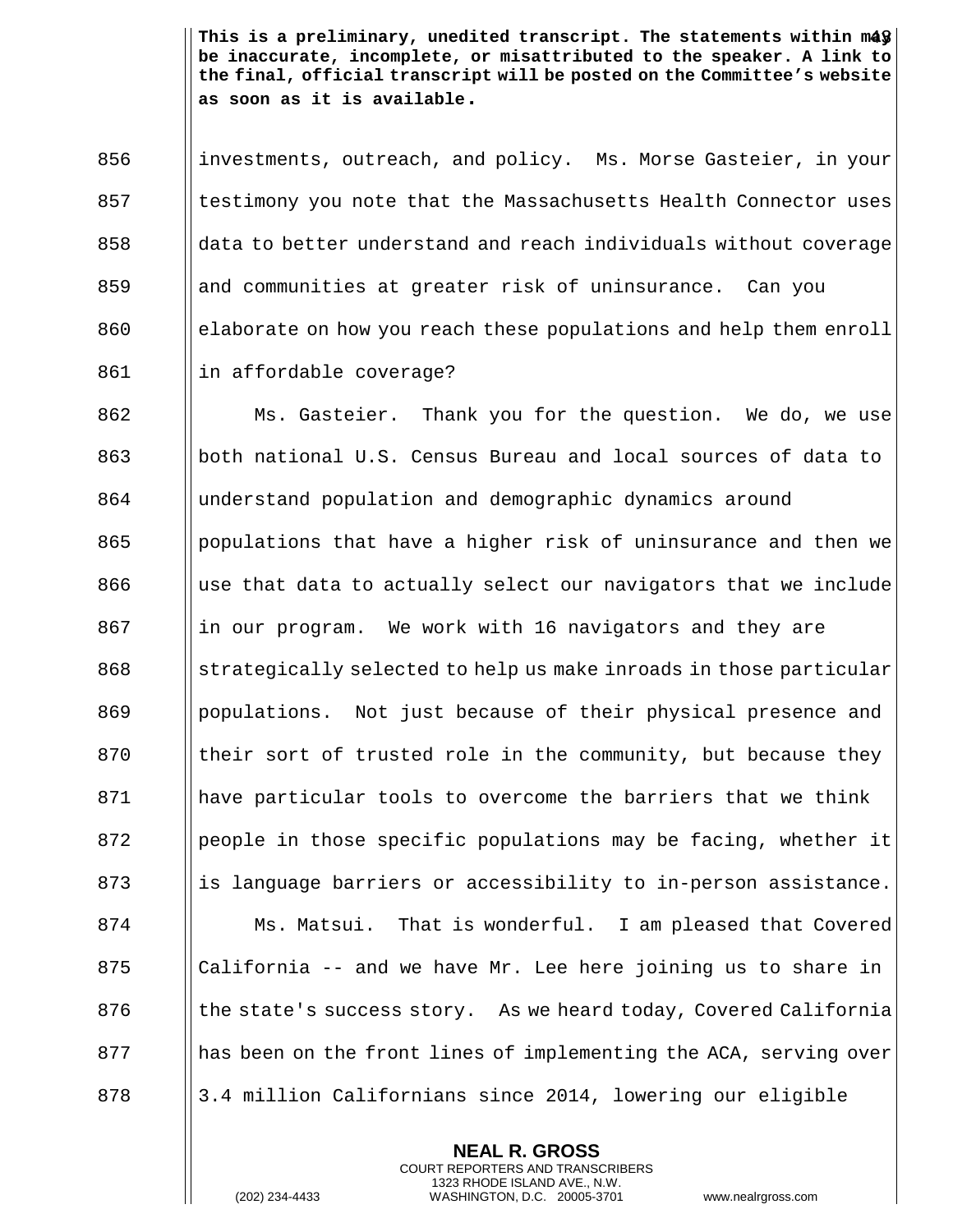879 | uninsured rate to three percent, and working to keep our premiums 880  $\parallel$  about 20 percent lower than the national average. 881 | Mr. Lee, what are the unique characteristics of Covered 882 || California that allowed you to steadily increase enrollment and 883 | keep costs low and maintain competition? 884 Mr. Lee. Well, first I would note we aren't unique. We 885 Were thrilled to do this report jointly with the state of 886  $\blacksquare$  Washington, the state of Massachusetts, other states that have  $887$  || leaned in, have used all the tools --888 | Ms. Matsui. Right. 889 Mr. Lee. -- specific to their state. But I would note 890 it has been number one, focusing on market and outreach. Number 891 | two, having common patient-centered benefit designs that when 892 people sign up for our plans whether they pick Kaiser, Blue Shield, 893  $\parallel$  or Anthem, they have the same knowledge that when they go to see 894 a doctor there won't be a deductible they need to pay before they 895  $\parallel$  see the doctor. That means consumers see the value of insurance. 896 **That, and finally I would note we actually focus on the** 897 | underlying cost of care. We have contractual requirements with  $898$  || our 11 health plans to have them look at the delivery system making 899  $\parallel$  sure people get the right care at the right time. Those factors 900 I together we think are part of our formula for building what we 901 hope will be success for over the long term.

> **NEAL R. GROSS** COURT REPORTERS AND TRANSCRIBERS 1323 RHODE ISLAND AVE., N.W.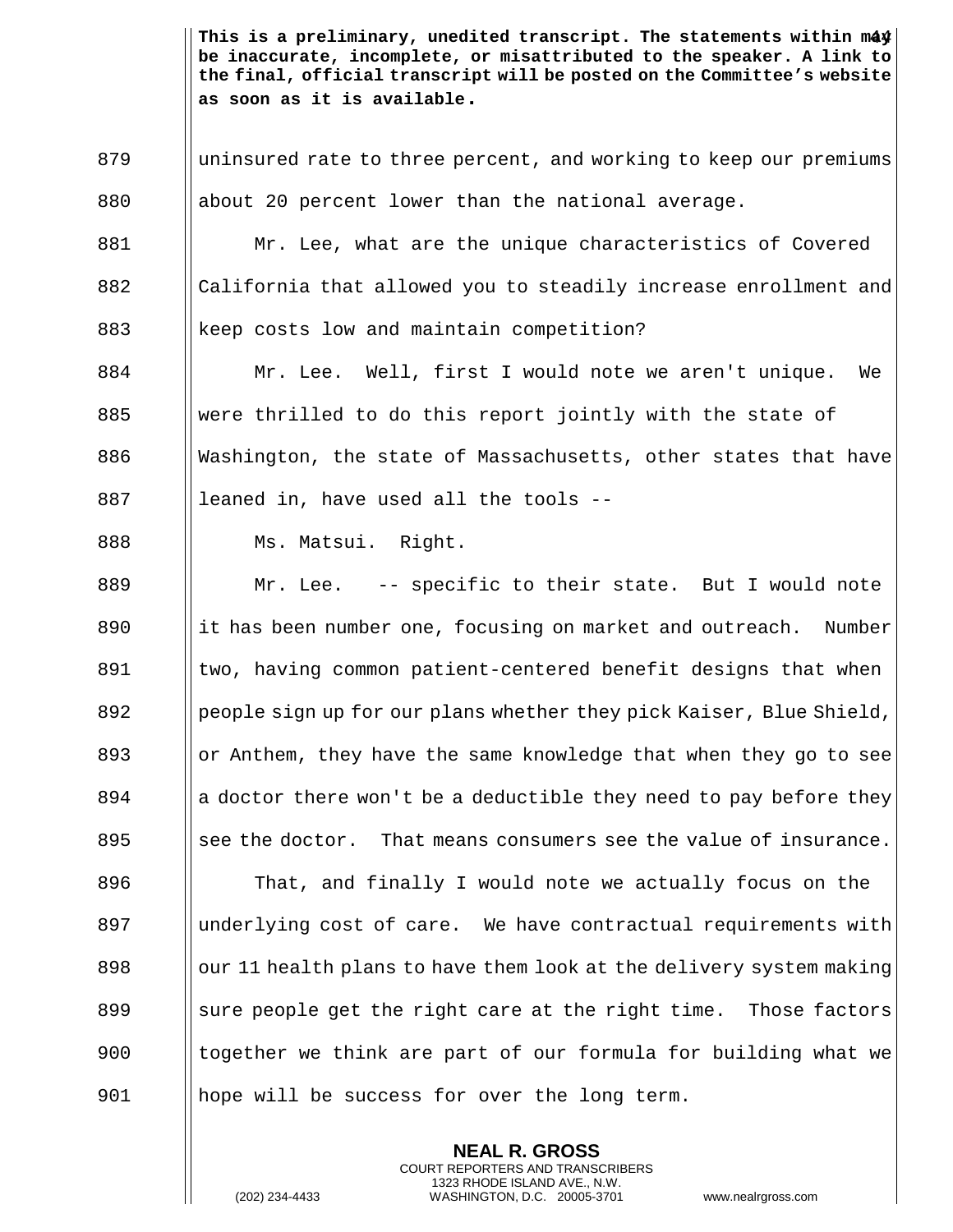902 | Ms. Matsui. Thank you.

903 Ms. Morse Gasteier, your state has also taken a proactive 904 | approach going back to before the ACA. What lessons can you 905 continue to apply from Massachusetts to the federal marketplace? 906 **Ms. Gasteier.** So I would say that we focused again on trying 907  $\vert$  to bring in healthy, low-risk people into the marketplace by doing 908  $\parallel$  data-driven outreach to them and also really work to have a very 909 Stable regulatory environment where we keep our eyes on the road 910  $\parallel$  in terms of keeping the markets stable. We work really closely 911 with our carriers which is something that we are able to do as 912 a state-based marketplace in being in very close contact with 913 them.

**And I** would just say more broadly in Massachusetts we have had sort of a bipartisan cross-stakeholder support for our health **Fig.** The reform and that has continued through the 13-year experience of  $\parallel$   $\parallel$  our coverage expansion efforts which has been critical. **Ms. Matsui.** Well, thank you very much and -- Ms. Eshoo. I thank the gentlewoman. I now would like to  $\parallel$  recognize the gentleman from Michigan, and a gentleman he is. 921 | He is a former chairman of the full committee, Fred Upton. Mr. Upton. Well, thank you, Madam Chair. It is a delight 923 the here obviously and I appreciate the testimony from our witnesses.

> **NEAL R. GROSS** COURT REPORTERS AND TRANSCRIBERS 1323 RHODE ISLAND AVE., N.W.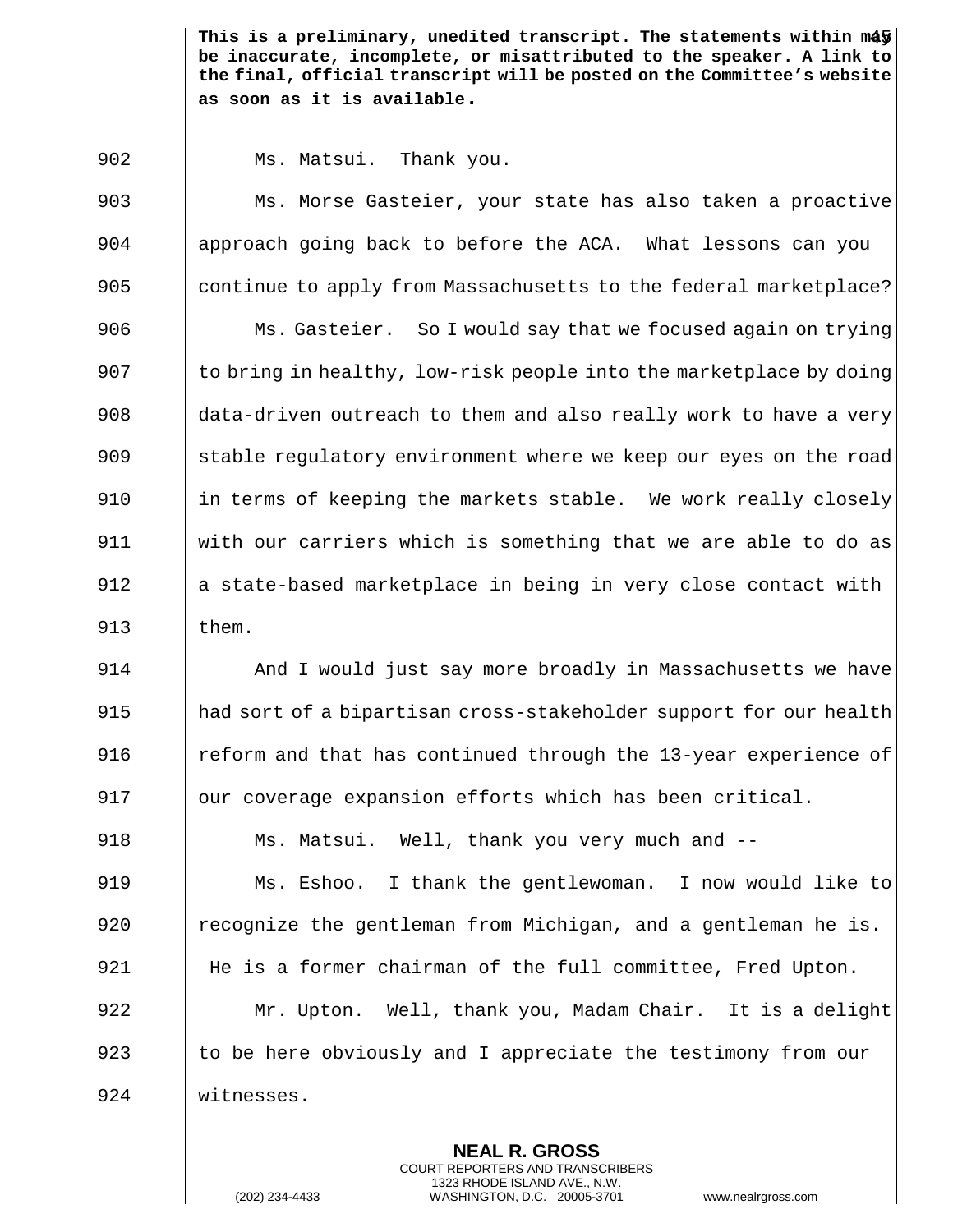925 | Mr. Wieske, I would like to go back to your very beginning  $926$  || of your statement talking about how states could have more 927  $\parallel$  flexibility, and to date I would note that 14 states have submitted 928 We Waivers under section 1332. Eight of the states have active 929 Waivers, seven of which are for state reinsurance programs. And 930 I I would have to say that it is my understanding that these waivers 931  $\parallel$  are budget-neutral to the federal government. Is that correct? 932 | Mr. Wieske. That is correct, sir. It is a requirement of 933 lthe 1332.

934 Mr. Upton. And it is also true that states have demonstrated  $\parallel$  that they can take steps under section 1332 to stabilize their **Markets without new federal money?** In fact, the pass-through 937 funding or savings generated from those market stabilization  $\parallel$  programs can be reinvested onto the program further reducing  $\blacksquare$  | premiums. Is that correct as well?

940 | Mr. Wieske. Correct. We use the program in the state of 941 | Wisconsin to do exactly that.

 Mr. Upton. Yeah. Now, Dr. Burgess -- I am sorry he left,  $\|\$ but I know he is coming back -- yesterday introduced legislation that would provide additional federal resources for states to establish market stabilization programs. And it is my 946 I understanding that that would then incentivize additional premium 947 | reductions across the country; is that right?

> **NEAL R. GROSS** COURT REPORTERS AND TRANSCRIBERS 1323 RHODE ISLAND AVE., N.W.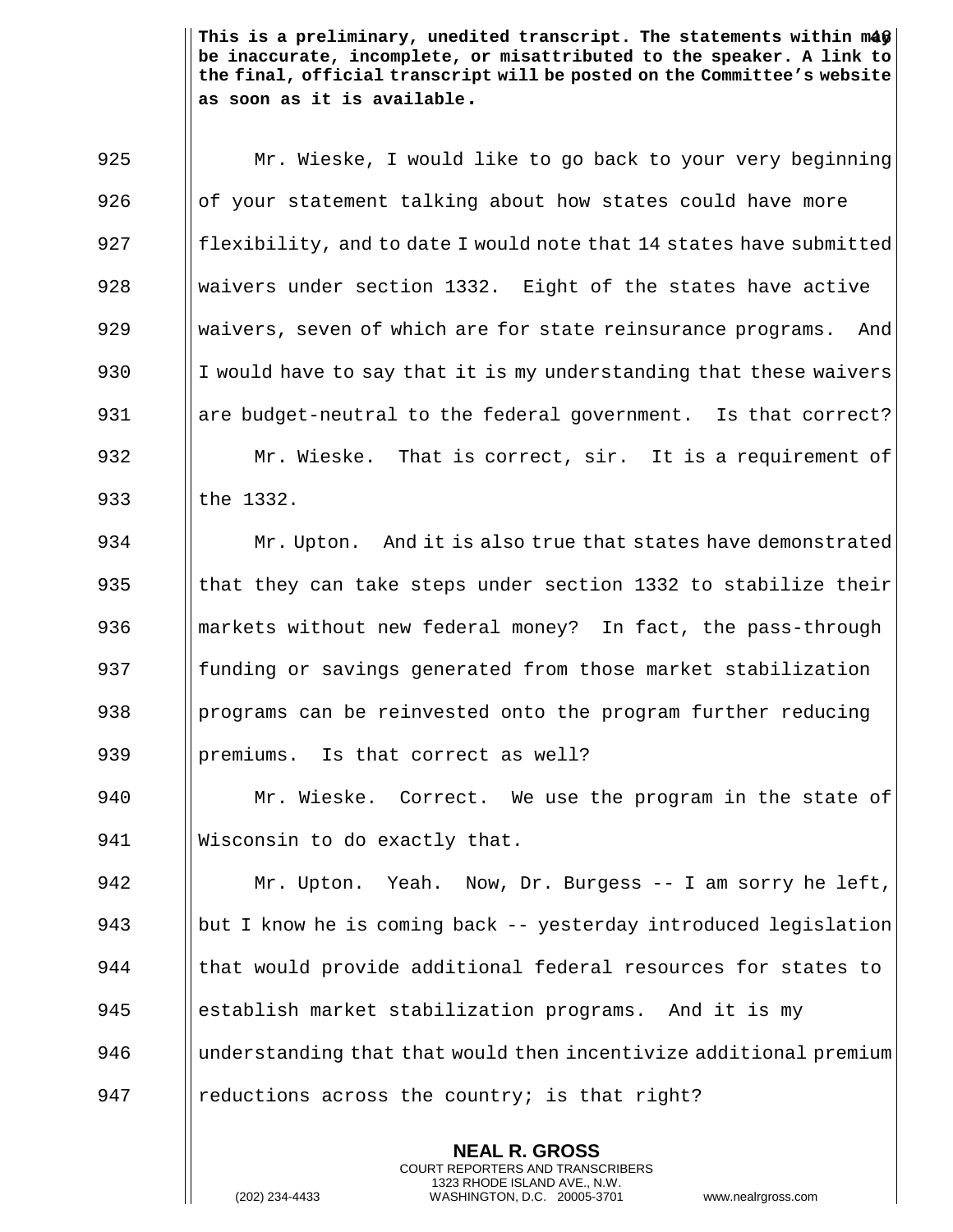**Mr. Wieske.** Yeah. I think coming from Wisconsin and seeing 949 it on the front lines, I think states need a lot of flexibility  $\parallel$  and having a one-size-fits-all program has never sort of worked. **Mr. Upton.** I would note that CBO previously projected that 952 | one of the most effective ways to stretch premium reductions is  $\parallel$  to have a state option with a federal fallback, which is in a sense what Dr. Burgess said does, or a federal default allowing 955 for states to innovate as they see fit. Would you agree  $\parallel$  that states should be given choice instead of control when it 957 | comes to repairing their markets' damage? Mr. Wieske. Yeah. I think in my experience in Wisconsin  $\parallel$  as deputy commissioner there, I think it was important for us  $\parallel$  to have a lot of flexibility and I think a lot of the problems  $\parallel$  that we face in the ACA would have been made better if we would have had more flexibility in how we implemented it. Mr. Upton. In your experience in Wisconsin, what other States would you highlight are on that same path? Mr. Wieske. So our reinsurance program was copied from 966 Minnesota's almost whole cloth. We made some changes which was 967 I moved off of Alaska's. So I think in a lot of cases states are || talking to each other. And we talked when I was there, still  $\parallel$  there, we talked to a number of states about our program as we

> **NEAL R. GROSS** COURT REPORTERS AND TRANSCRIBERS 1323 RHODE ISLAND AVE., N.W.

970 | were going through the development.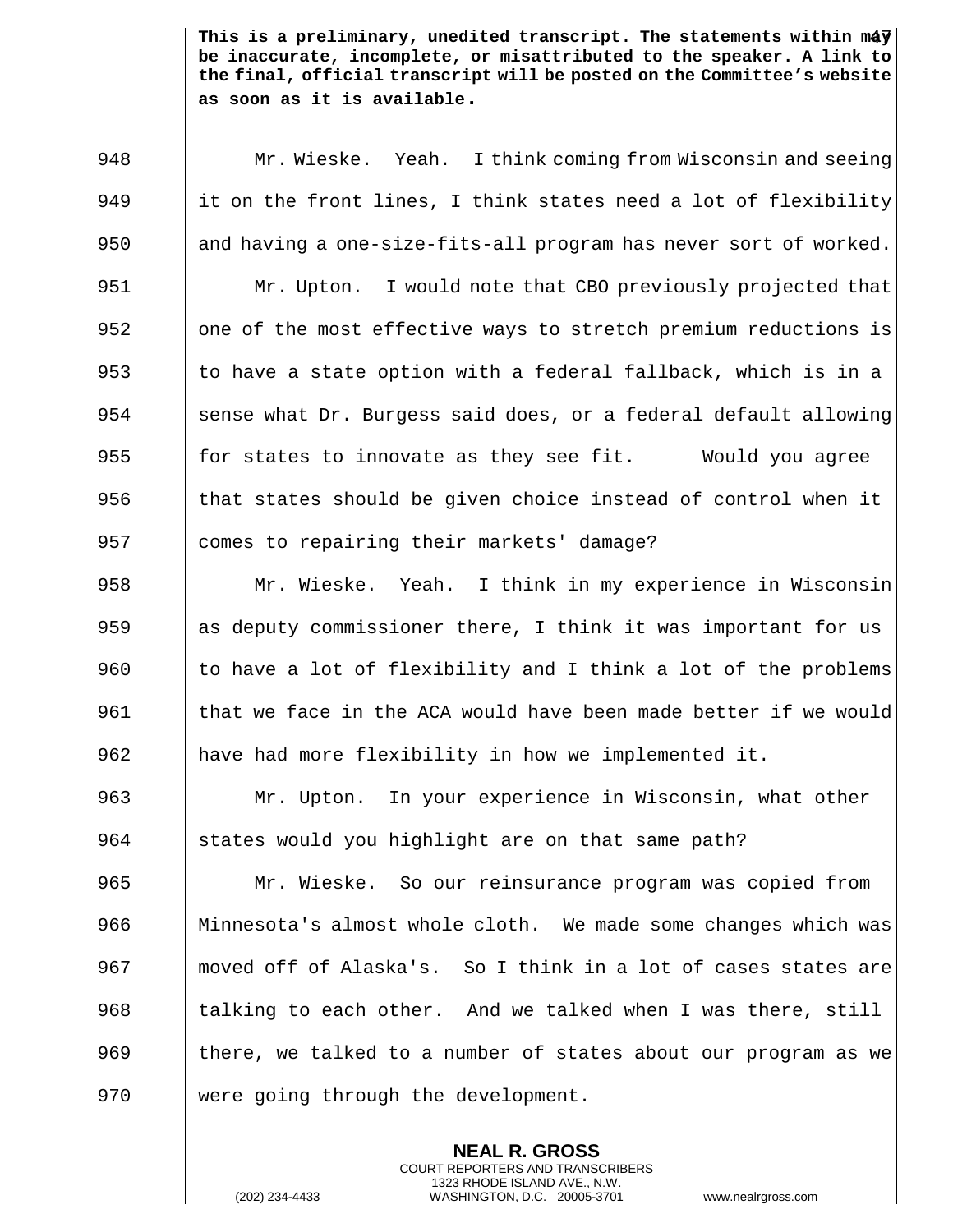971 | So I think through the NAIC, National Association of 972 Insurance Commissioners, and other pieces, there is a lot of 973 dediscussion among states to sort of get commonality and to figure  $974$  || out what the best approaches are and the best approaches are not 975 || necessarily the same state to state.

976 | Mr. Upton. Great.

977 Yield back, thank you. Thank you, Madam Chair.

978 Ms. Eshoo. I thank the gentleman. I now would like to 979  $\parallel$  recognize the gentlewoman from Florida, Ms. Castor.

980 Ms. Castor. Thank you, Chairwoman Eshoo, for scheduling 981 | this hearing on how we lower healthcare costs for our neighbors 982 and provide meaningful coverage for American families.

983 I want to start by thanking our hardworking, nonprofit 984 | partners who have fought with us for affordable health care over 985 The years and to ensure that independent, unbiased navigators 986  $\parallel$  are available to American families, especially Rob Restuccia, 987 The longtime executive director of Community Catalyst, who died 988  $\parallel$  over the weekend from pancreatic cancer. Rob was a champion of 989 empowering consumers to fight for better health care and he will 990 | be missed.

991 And I want to thank the witnesses. After reading your 992  $\parallel$  testimony I was really struck by how difficult it has been for 993 || American families to keep up. The Trump administration has

> **NEAL R. GROSS** COURT REPORTERS AND TRANSCRIBERS 1323 RHODE ISLAND AVE., N.W.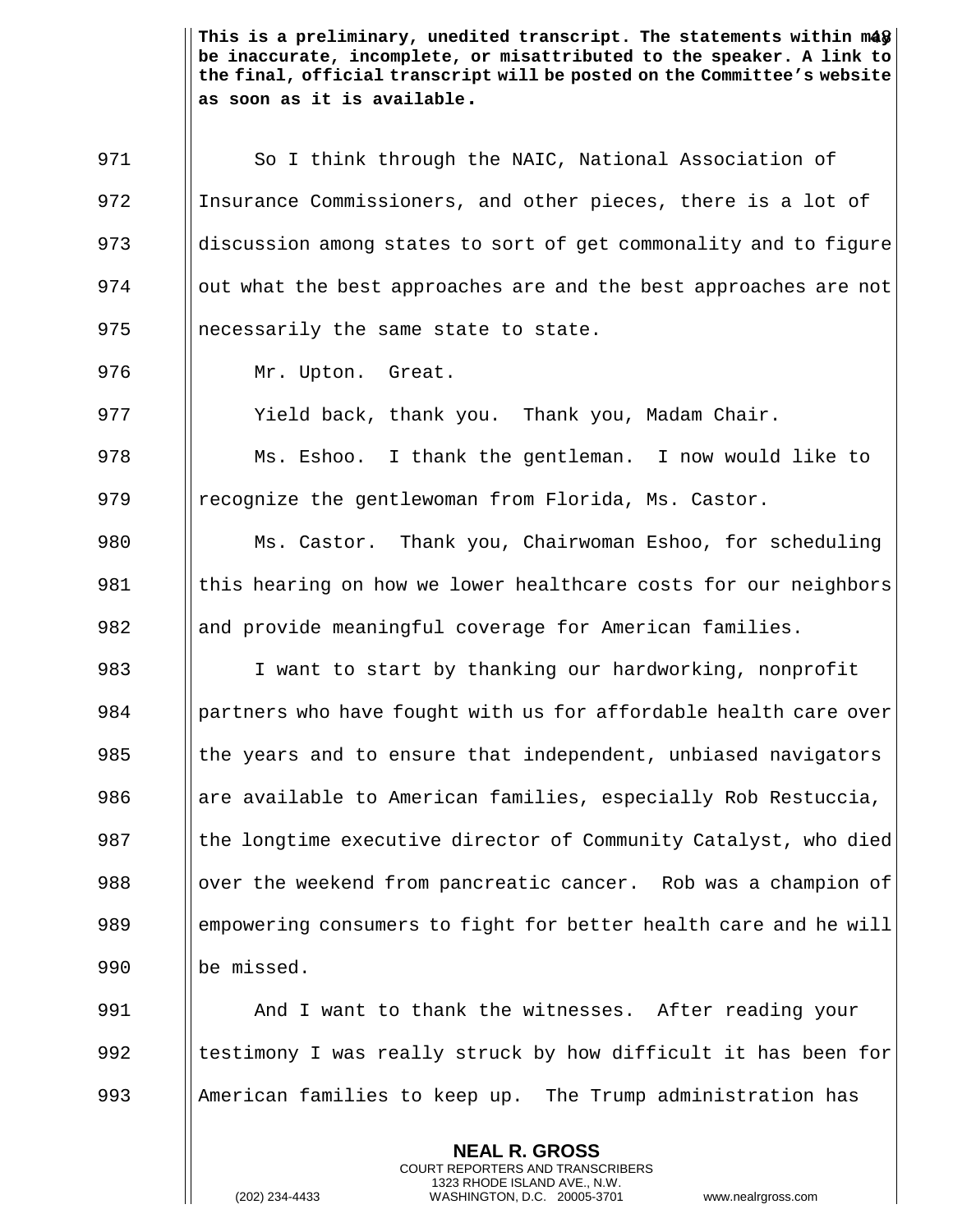994 | really socked it to them. We were making such good progress on 995 I lowering the uninsured rate and lowering healthcare costs and 996  $\parallel$  now, you know, it is like death by a thousand cuts. 997 **Removing the individual mandate and promoting junk insurance** 998 | plans, a tax on the insurance pool, whittling away the protections 999  $\parallel$  for pre-existing conditions just have really socked it to 1000 || consumers in their wallet and we want to get back to doing 1001 | everything we can to lower healthcare costs for them. The Trump 1002 | administration also has slashed funding for our independent, 1003 unbiased navigators who are very effective. Yes, they work in 1004 concert with agents and brokers, but you need them both on the  $1005$  ||field. There is just no substitute for that independent, 1006 I unbiased advice.

1007 | So my bill, H.R. 1386, Expand Navigators' Resources for 1008 | Outreach, Learning, and Longevity, the ENROLL Act, will secure 1009 | vital services for navigators so that they can continue serving 1010 | our neighbors. And I want to thank my colleague Congresswoman 1011 Blunt Rochester along with Representatives Wilson, Crist, and 1012 Murphy for being original cosponsors on this important bill.

 Families across the country have been aided by unbiased 1014 | navigators to help them determine the best health insurance option  $\parallel$  for them. Unfortunately, the Trump administration attacked this  $\Box$  crucial initiative by slashing it by over 80 percent since 2016,

> **NEAL R. GROSS** COURT REPORTERS AND TRANSCRIBERS 1323 RHODE ISLAND AVE., N.W.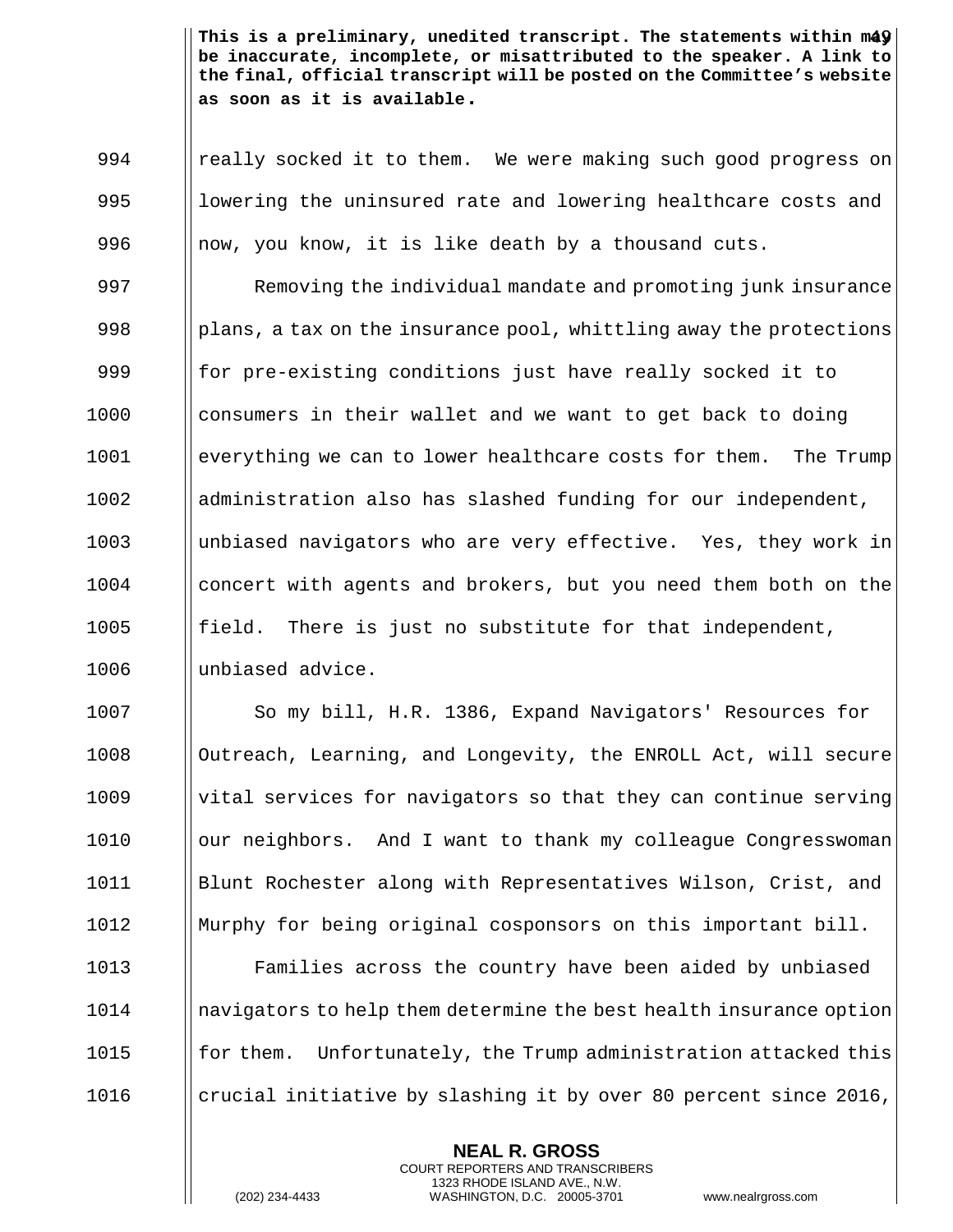1017 || as well as big cuts to outreach and advertising efforts. 1018 | So my ENROLL Act will guarantee that navigators remain on 1019 Is cast to ensure that our neighbors understand the financial assistance and coverage options available to them. Specifically, the ENROLL Act will fund the navigator initiative ||in the federal ACA marketplace at \$100 million per year. It will **I** require HHS to ensure that grants are awarded to organizations with demonstrated capacity to carry out the duties of a navigator. It would reinstate the requirement that there be at least two **endengleral** entities at each state; that they have a physical presence in || the state. Oftentimes, navigators determine that the more 1028 appropriate and affordable option might be the Children's Health Insurance Program or it might be Medicaid, so it would clarify || that navigators can provide that advice on enrollment.

1031 In Florida we are very fortunate that the University of South Florida has been the lead navigator and has worked with other **I** nonprofit partners all across the state and their efforts have | paid great dividends to families across my state. We continue  $\|\cdot\|$  to lead in the number of enrollees in the healthcare marketplace. **But they have told me this year that those dramatic cuts**  had a very serious impact. That they were not able to get out 1038 especially into rural areas to make sure that families understood  $\parallel$  what their options were and had the ability to sign up. This

> **NEAL R. GROSS** COURT REPORTERS AND TRANSCRIBERS 1323 RHODE ISLAND AVE., N.W.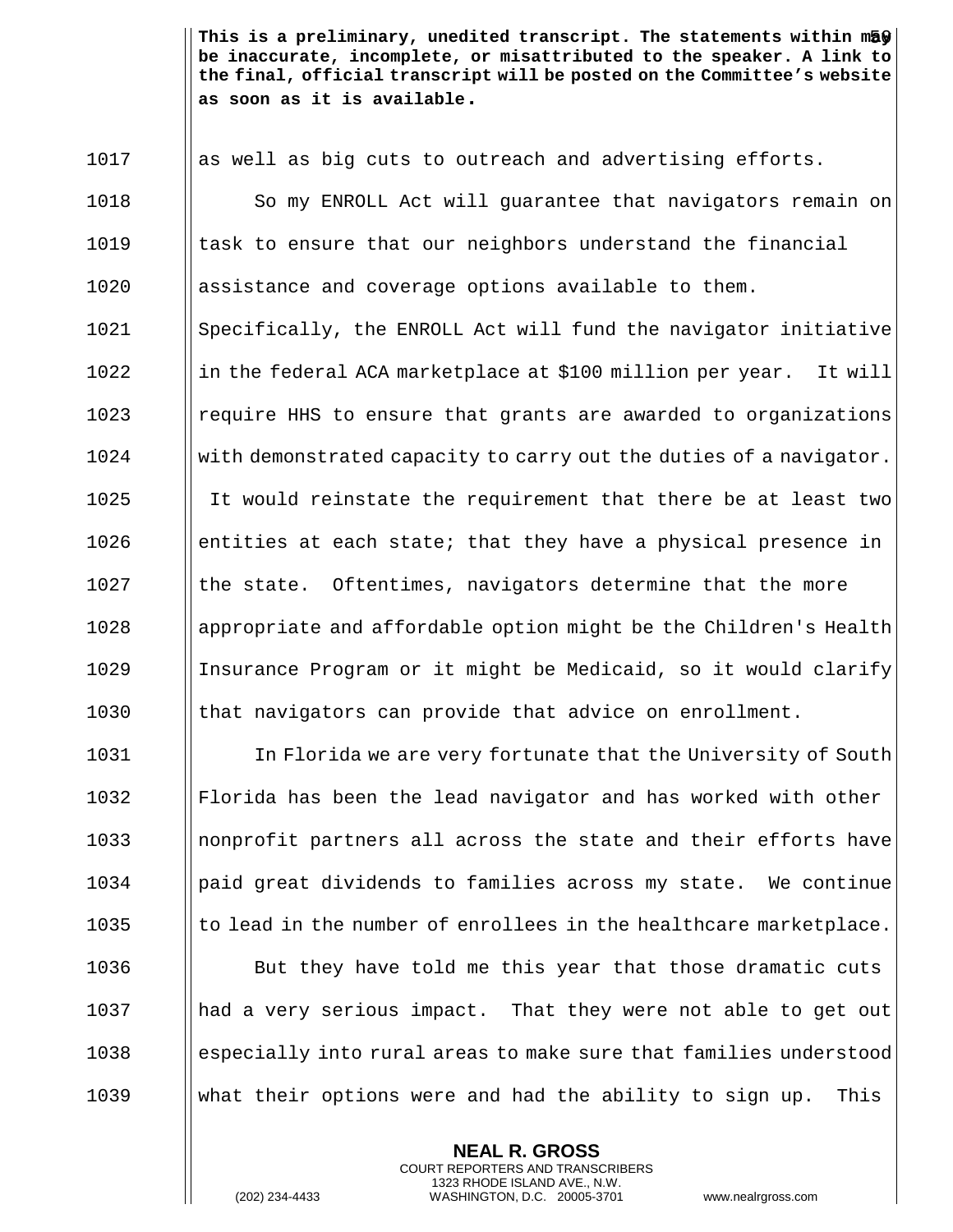directly impacts affordability for everyone.

 And, Ms. Gasteier, could you speak to the importance of a 1042 broad-based insurance pool to lowering costs and the role that || navigators play in that?

 Ms. Gasteier. Thank you for the question. We believe in Massachusetts that we all do better when everybody is in the same **I** market and the same risk pool with strong comprehensive standards 1047 Sort of holding up that market so that people know that the **c** coverage they have they can count on. And we see outreach as an effective, proven method for drawing in people who might **deta** lotherwise think that they can go out without coverage who may | tend to be younger people.

**And so we have found that those efforts are very important**  $\parallel$  both for those people so they are protected, even though they **may not expect something to happen to them and that we think that**  $\parallel$  that has been part of why we have been able to keep our premiums || so stable in Massachusetts.

**Ms. Castor.** And, Mr. Lee, do you agree with that? Mr. Lee. Very strongly and including in particular your ||note that it is not just navigators, it is navigators with agents. 1060 | Twelve thousand agents in California, but we have 100 nonprofit **groups we directly fund to fill in the gaps.** We target them to | serve areas that are not well served by agents.

> **NEAL R. GROSS** COURT REPORTERS AND TRANSCRIBERS 1323 RHODE ISLAND AVE., N.W.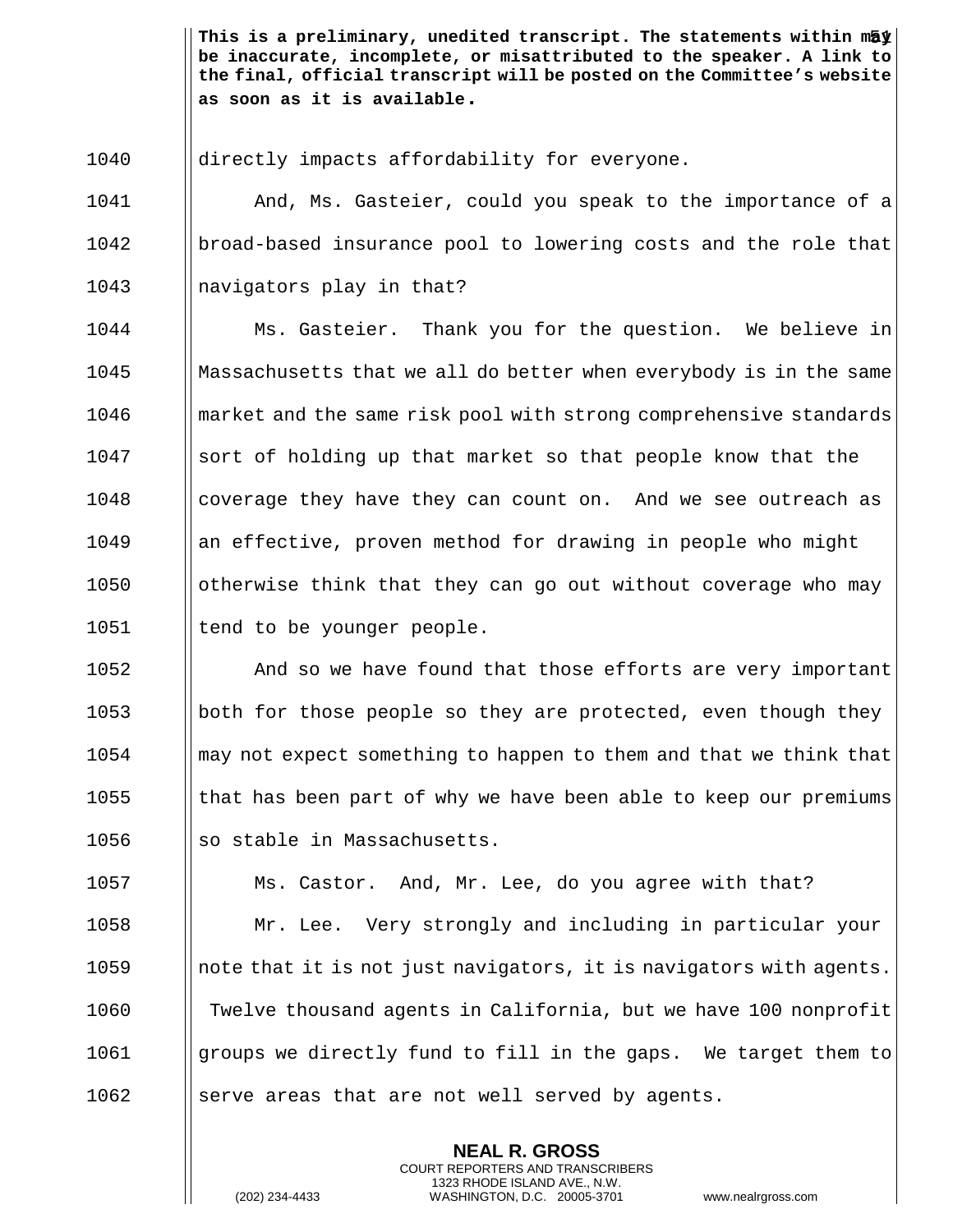1063 Ms. Castor. And that investment helps everyone by lowering 1064 | costs; is that correct?

1065 Mr. Lee. Absolutely. We have lower costs in California 1066 because of the effective outreach, and again we use navigators  $1067$  | to target where agents aren't effectively reaching. So it is 1068 incluited in either-or, agents in California get paid \$130 million in 1069 | commission payments. It is a lot of money. We pay our navigator 1070 **program about 6.5 million.** And so, yes, they enroll fewer than 1071 agents, great, but we target them to outreach to Spanish-speaking 1072 | communities, African American communities, LGBTQ communities,  $1073$  | rural communities. So that is the role that navigators -- to  $1074$  | pick up the gaps that agents and other outreach isn't addressing 1075 | effectively otherwise. 1076 **Ms. Castor.** Thank you very much. I yield back. 1077 | Ms. Eshoo. We thank the gentlewoman for her legislation. 1078 I I now would like to recognize Mr. Shimkus, the gentleman

1079  $\parallel$  from Illinois and a good friend and my E911 partner and  $-$ -

1080 Mr. Shimkus. Yes, ma'am.

1081 | Ms. Eshoo. -- away we go.

1082 Mr. Shimkus. Thank you, Madam Chairman. This is a great 1083 || hearing and I appreciate you all being here.

1084 Mr. Lee, I want to -- and the way I like to do it, I like 1085  $\|\cdot\|$  to breeze through the testimony, but I like to hear the questions

> **NEAL R. GROSS** COURT REPORTERS AND TRANSCRIBERS 1323 RHODE ISLAND AVE., N.W.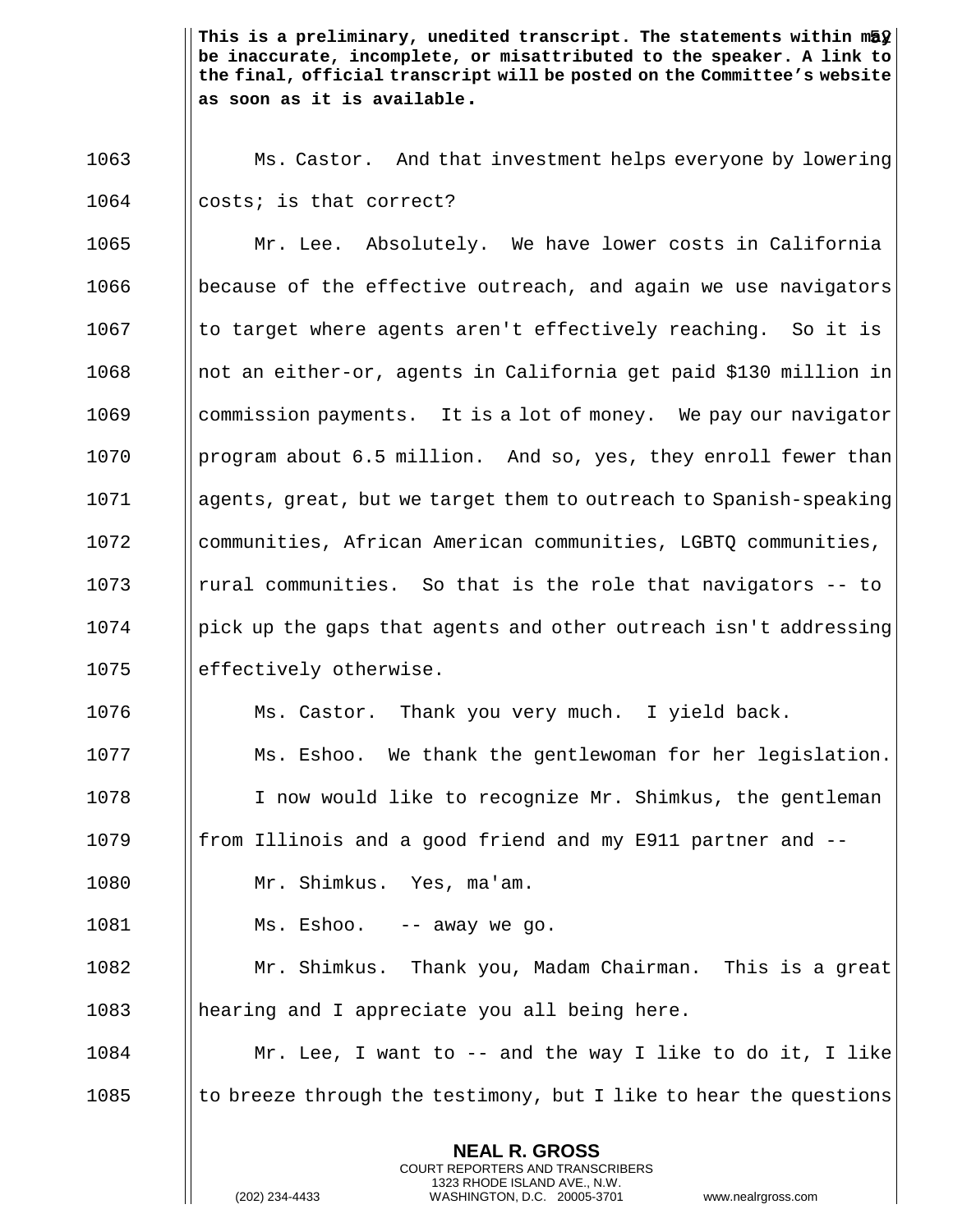1086 and answers and I scribble a lot of notes and questions taken  $1087$  | off of -- so you mentioned that because the individual mandate 1088 Wed || was not enforced, 300,000 -- is that the right  $-$ - 300,000 dropped  $1089$   $\blacksquare$   $\blacksquare$ 

**And then I think I heard through the other questions is that**  California, and I think my colleague Ms. Matsui mentioned California has a law that says you can't have other than the **Solut** standard ACA-type plans. So these 300,000 have no option then, 1094 is that  $-$  I am trying to figure where they  $-$  are they covered  $\blacksquare$  somewhat?

1096 | I mean a lot of states have options. I have been through Is the whole debate. I was here when we passed. A lot of folks 1098 || liked the plan they had, the Congress and the President decided  $\parallel$  to change that. So then they got thrown into plans that they ||didn't like that was so too costly and the premiums were high and the deductibles were ridiculously high. And they just begged  $\parallel$  for me -- and I have four from just recently in October and November 1103 and December -- to just go back to the plan they had in the past,  $\parallel$  a lot of my constituents.

1105 **So I am trying to figure out where is the -- does these 300,000** 1106 | have no coverage?

1107 Mr. Lee. Our understanding is the vast majority go to be 1108 what we call bare. They go without insurance. And again, this

> **NEAL R. GROSS** COURT REPORTERS AND TRANSCRIBERS 1323 RHODE ISLAND AVE., N.W.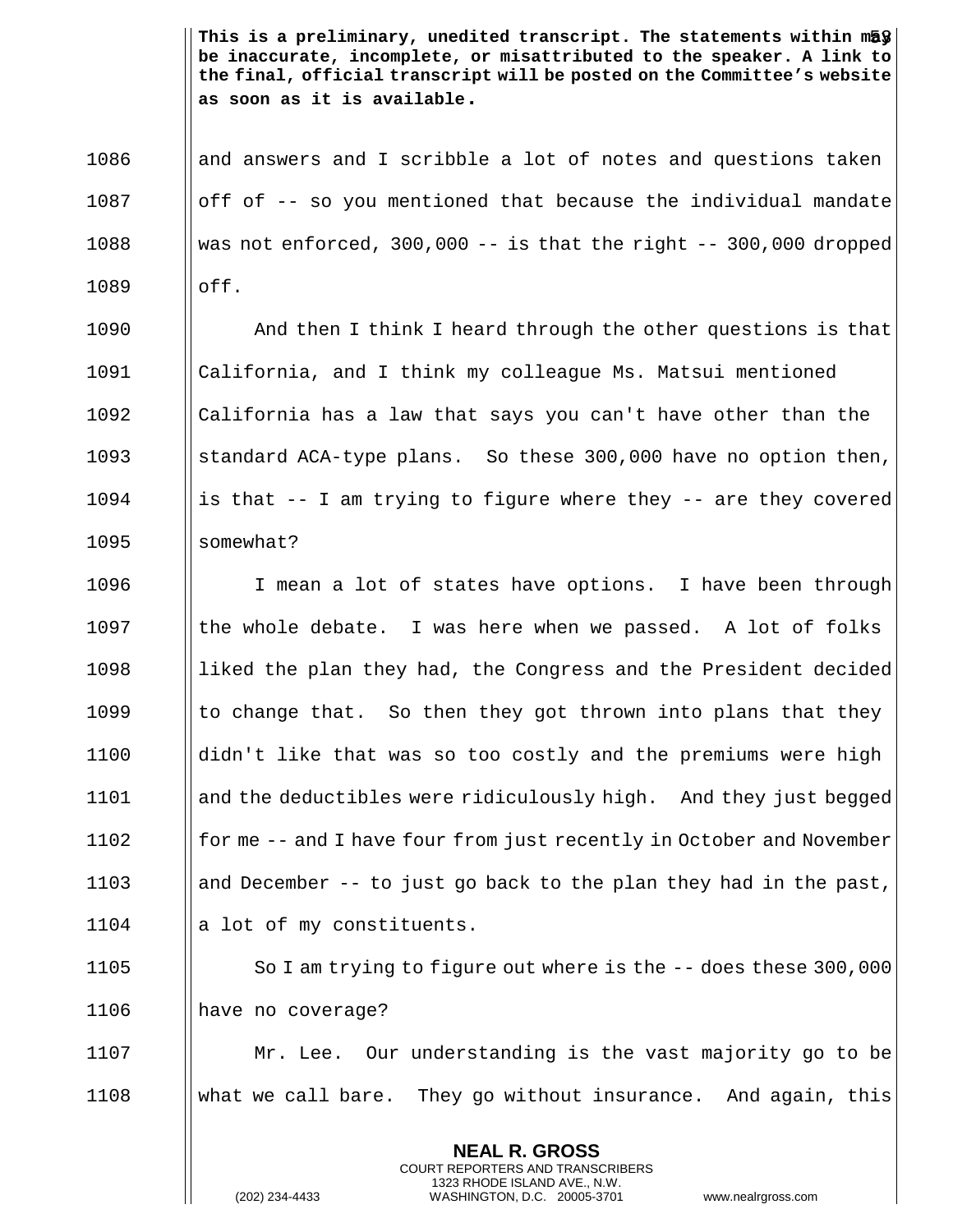1109 happens also in the employer market. About 20 percent of the 1110  $\vert$  people who  $-$ 

1111 Mr. Shimkus. Yeah, I got that. But wouldn't something be 1112 better than nothing?

1113 **Mr.** Lee. In many cases not, because the issue about that 1114 | something, often that something, a short-term plan may mean that 1115 if they get cancer it is not covered. So often it is faux 1116 Is coverage. The point of encouraging people to sign up for coverage 1117  $\parallel$  that matters is to encourage people to get coverage that will 1118 | be there for them when they get sick.

 Mr. Shimkus. Right. And we had a hearing earlier as was identified and I brought up associated health plans as an option  $\parallel$  with either associations -- I mean California is a big state, ||Illinois still a relatively big state. If our farm bureau decides  $\parallel$  to either state-wise to develop a covered pool in associated health plans that has the same requirements as outlined under  $\parallel$  the ACA, does California support association-type health plans? Mr. Lee. Again I don't speak for the state of California. What we have done in California as a state though is try to make || sure that the insurance offerings will be there when people need  $\parallel$  them. And so examples of, there are products today in California  $\parallel$  that are under sharing ministries that mean you buy it and there  $\parallel$  is a \$250,000 lifetime cap per incident.

> **NEAL R. GROSS** COURT REPORTERS AND TRANSCRIBERS 1323 RHODE ISLAND AVE., N.W.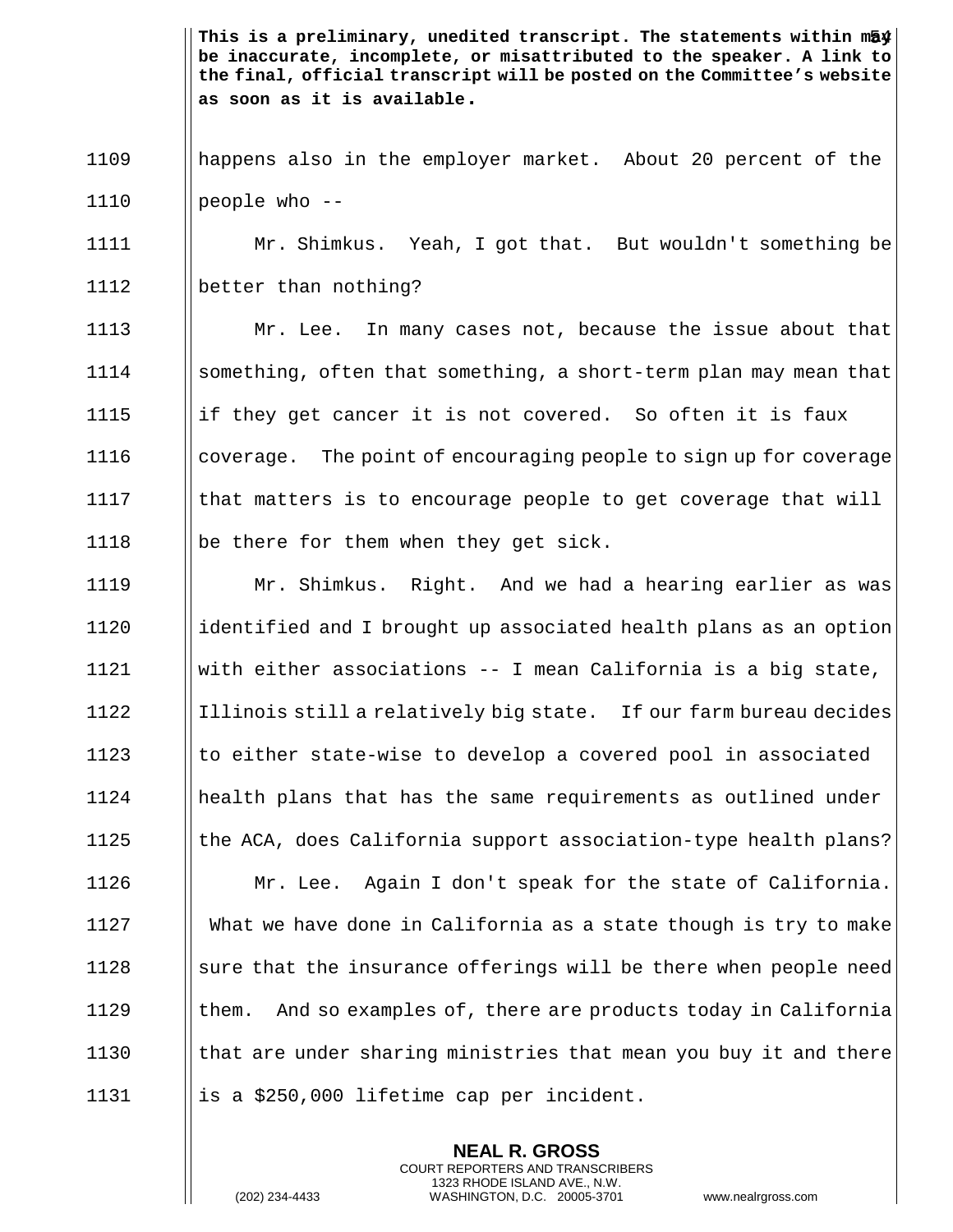Mr. Shimkus. Right, okay. Fine, I got that.

**Mr.** Lee. And so that is part of the --

 Mr. Shimkus. I want to get to another couple questions, but I would just from my experience in my district is many people  $\parallel$  lost insurance that they liked and was thrown into insurance that  $\parallel$  they couldn't afford and they couldn't use. And I want to go 1138 to Morse Gasteier for a second, because you mentioned how Massachusetts really changed the Affordable Care Act in one 1140 | interesting provision.

 When we had this debate in the legislation, what was mandated was if you get sick you can immediately buy. And I think I heard either in your testimony or in response to a question you said We have changed that. How have you changed that and what did you do?

**Ms.** Gasteier. Thank you for the question. I am not sure we have changed anything. We had our own individual mandate 1148 already in Massachusetts prior to the Affordable Care Act so there was --

 Mr. Shimkus. Can people -- I think one of the problems was people were if they got sick today they could go buy insurance, which when you are talking about pools and people buying in that 1153 | escalates costs.

Ms. Gasteier. It does. So we have always used open

**NEAL R. GROSS** COURT REPORTERS AND TRANSCRIBERS 1323 RHODE ISLAND AVE., N.W.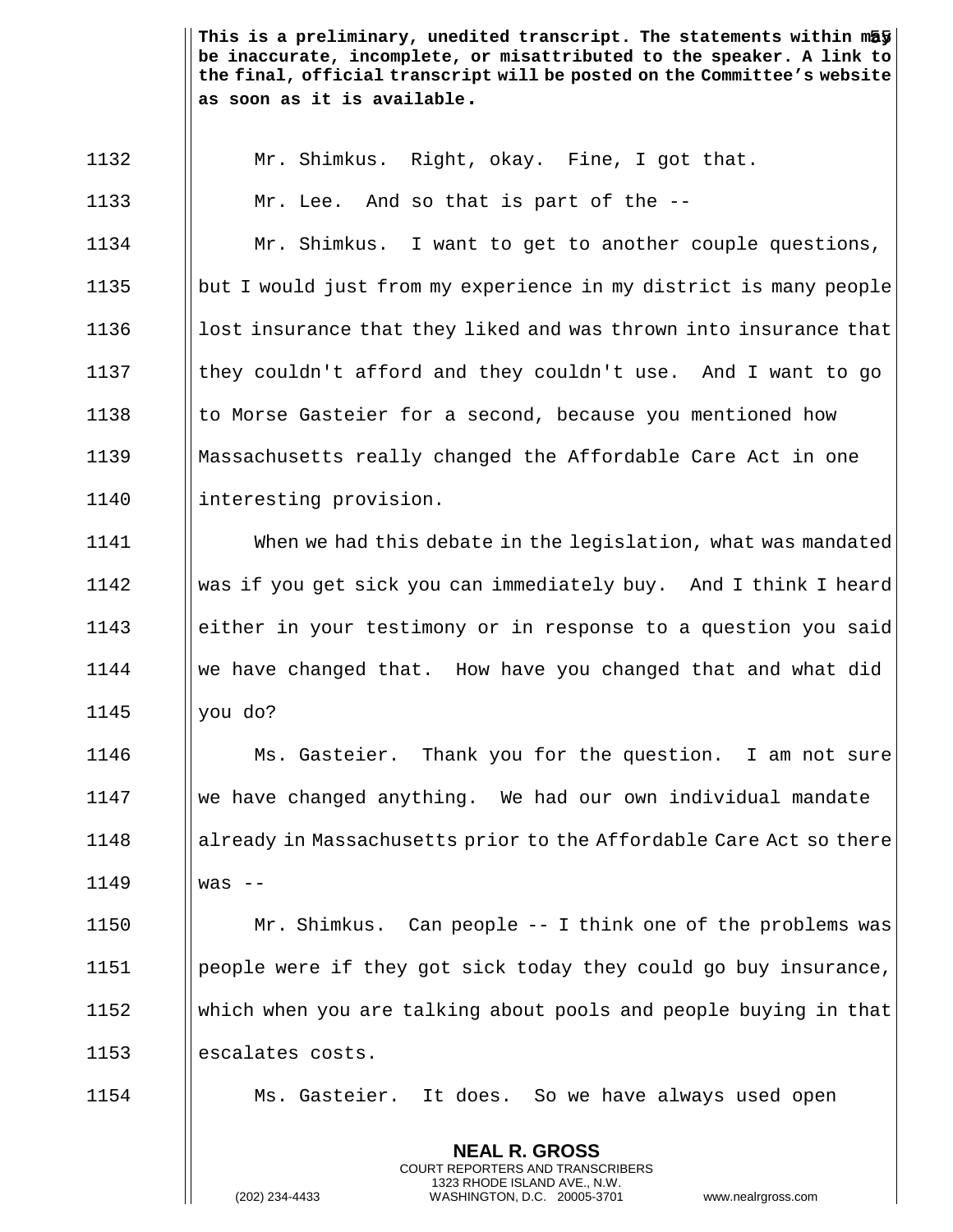1155 enrollment periods to try to make sure that people are not sort  $\|\circ f$ , quote unquote, jumping and dumping and coming in and out of 1157 Is all coverage just when they get sick or think they may need an expense.  $\parallel$  And we have found that having tools like that in the market where  $\parallel$  there is sort of an expectation that everybody is always in the  $\blacksquare$  pool has helped keep --

1161 Mr. Shimkus. So I may have misunderstood that response to 1162 | your question.

1163 **Ms. Gasteier.** That is fine.

1164 Mr. Shimkus. So then I apologize. That is what I wanted 1165  $\parallel$  to ask.

 Mr. Wieske, this Silver loading -- no. I don't want to ask  $\parallel$  that question. I want to ask, do you have empirical data on the benefits or the lack of benefits that you have seen in that navigator population? I am a big dealer and broker, folks. I understand spreading it out. But, really, the question is cost-benefit analysis and are they really delivering for what 1172 Ilversus kind of what we hear?

**Mr. Wieske.** There may be a difference between states that have an exchange and can control their navigator programs and  $\parallel$  states that don't. What we saw as a problem in Wisconsin is we 1176 Inever knew what was going on with navigators despite requirements **for licenses, despite requirements for CAC licenses and** 

> **NEAL R. GROSS** COURT REPORTERS AND TRANSCRIBERS 1323 RHODE ISLAND AVE., N.W.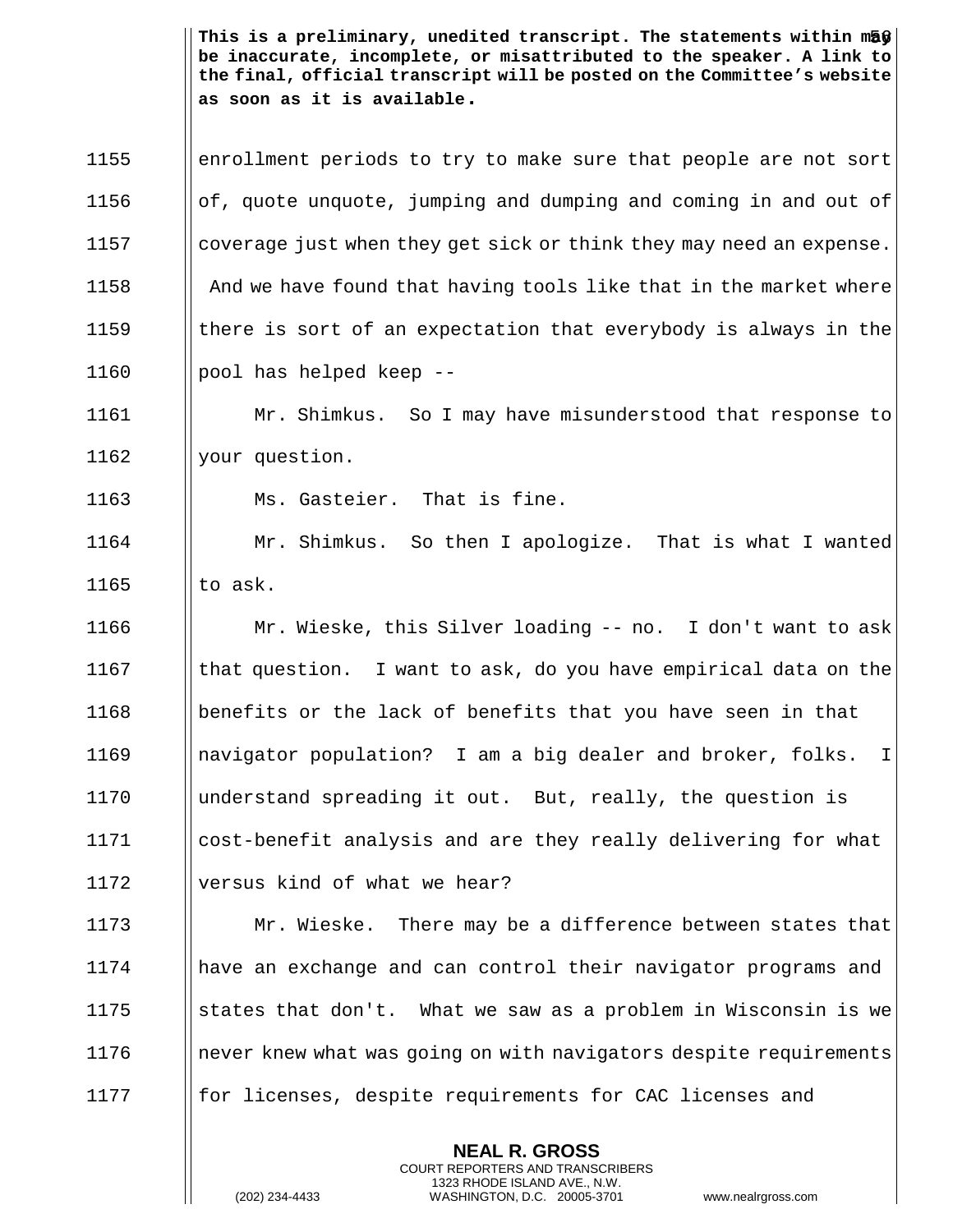1178 | registration of assisters.

 We had numerous occasions where we had to investigate navigators who we later found out in some cases were and in other cases were not navigators, were holding this out. So it was a ||little bit confusing for us despite the fact that we had some 1183 || regulatory authority.

1184 Mr. Shimkus. Thank you, Madam Chairman, appreciate the  $1185$   $\blacksquare$  time.

1186 Ms. Eshoo. Thank you, Mr. Shimkus.

 I have to excuse myself from the hearing for a bit, but || certainly all the doctors in the audience will be pleased to know  $\parallel$  that we have M.D.s on both sides of the aisle. And so Dr. Raul  $\parallel$  Ruiz is going to take this chair.

1191 Mr. Ruiz. [Presiding.] And with that I would like to 1192 **Figure 2** recognize Congressman Schrader from Oregon for 5 minutes.

**Mr. Schrader.** Thank you very much, Mr. Chairman. I  $\blacksquare$  appreciate the hearing today. It is a great hearing, actually,  $\parallel$  indicative of hopefully where this Congress is going to go in  $\parallel$  terms of fixing some of the problems, a few of the problems with  $\parallel$  the ACA and recognize that it serves a great deal of value for  $\parallel$  a lot of folks.

1199 **And I am a proud cosponsor of 1425.** It is probably the single 1200 **I** most important thing we can do to help stabilize the individual

> **NEAL R. GROSS** COURT REPORTERS AND TRANSCRIBERS 1323 RHODE ISLAND AVE., N.W.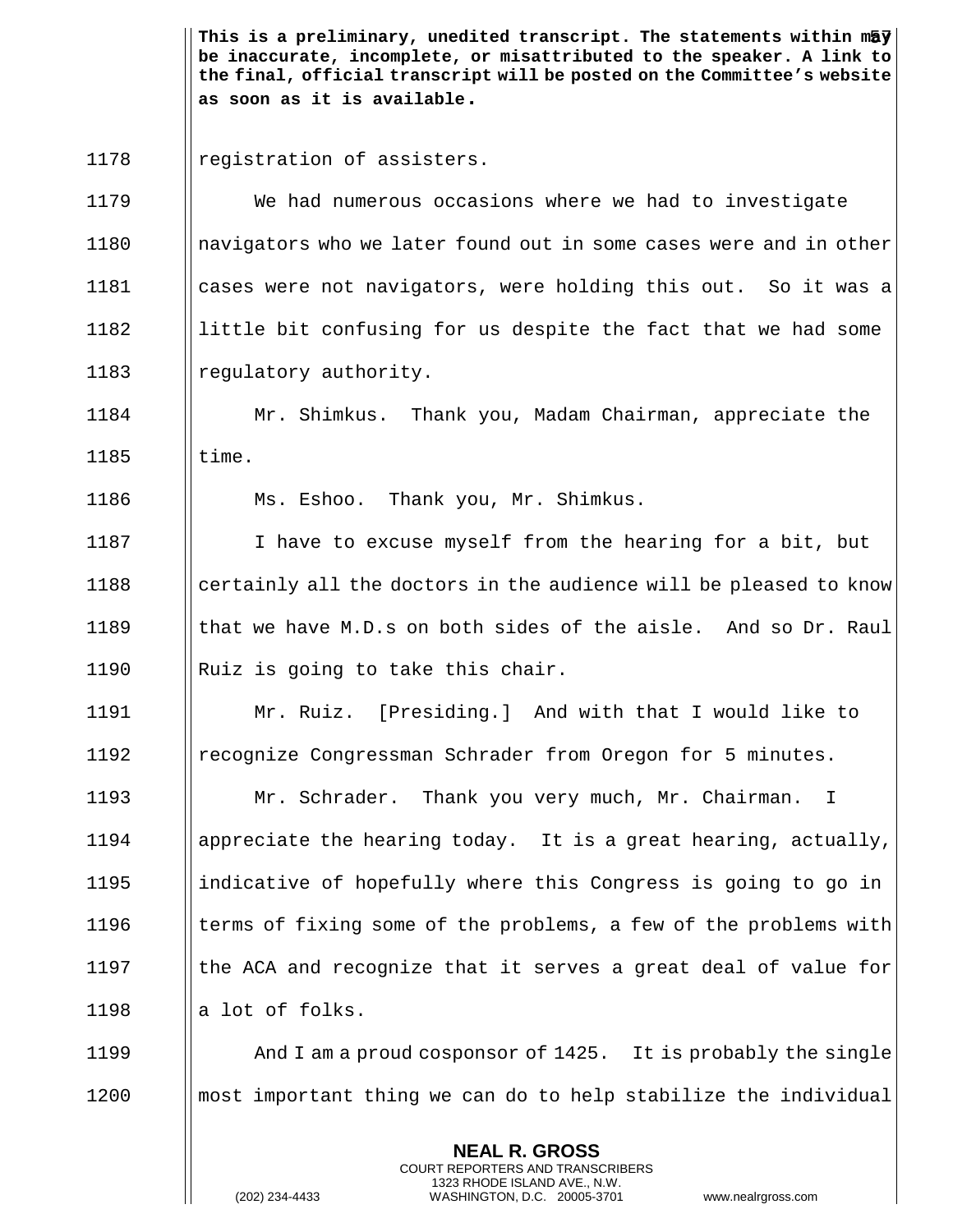1201 marketplace which, based on the Republicans' work in the last 1202 Congress, would be a goal of theirs as well as a goal of Democrats,  $1203$  ||so a nice area of bipartisanship.

1204 I wanted to also note that earlier this week I led a letter with 76 other of my colleagues from the New Democrat Coalition -- Chairman Pallone, Chairman Scott, and Chairman Neal -- making ||it a priority for this Congress to bring down costs and make sure I that health care is affordable to everybody through the Affordable  $\parallel$  Care Act, which as I said went a long way to getting us there. 1210 | So I would like to ask consent, unanimous consent that we 1211 || can enter that letter into the record.

1212 Mr. Ruiz. So ordered.

1214

- 1213 **I** [The information follows:]
- 1215 \*\*\*\*\*\*\*\*\*\*COMMITTEE INSERT 4\*\*\*\*\*\*\*\*\*\*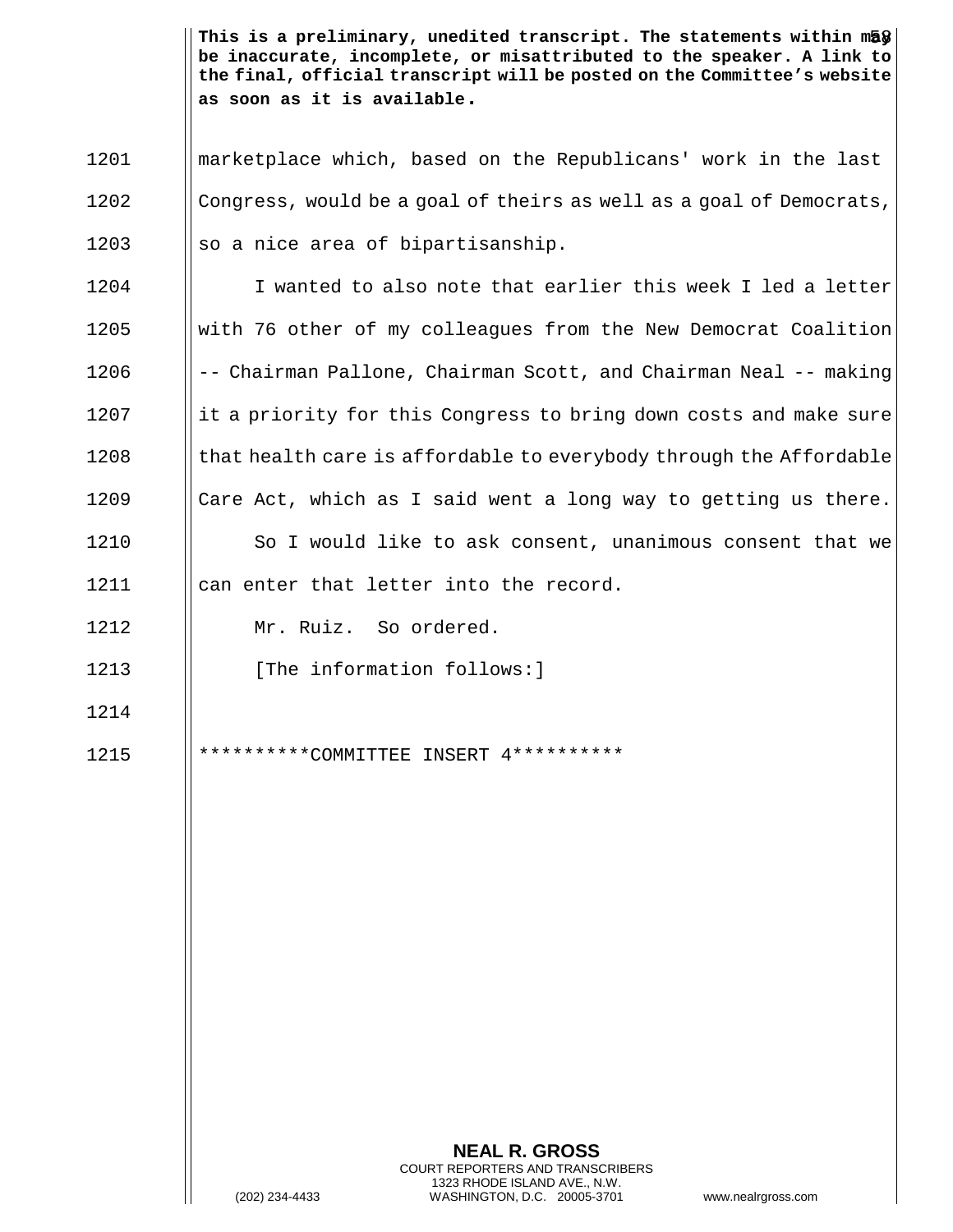1216 Mr. Schrader. Okay. Thank you, Mr. Ruiz, Dr. Ruiz. 1217 I I would also like to note for the record that Blue Cross 1218 Blue Shield is also a big supporter of 1425 because they recognize  $1219$  || the value of reinsurance also.

1220 | I guess a basic question for Mr. Lee, a number of states 1221 | pointed out by the ranking member and others have established  $1222$  Itheir own reinsurance programs through the 1332 waivers, which 1223 I I think is a great thing, everyone has testified, and I think 1224 everyone here acknowledges is a great opportunity for states to  $1225$  ||innovate, you know, not a one-size-fits-all.

**But there are probably some limitations and some**  | | opportunities that a federal reinsurance program or high risk ||pool type of thing could offer. Could you talk a little bit about || how that might relate to what some of the states who are already  $\parallel$  doing some reinsurance programs and how it might help them?

1231 | Mr. Lee. Yeah, I would be happy to, thank you. So first,  $\|\$ as you note, seven states have done the state-based reinsurance, 1233 but they range in what the federal government has matched to a 1234 low of 30 percent, meaning the state had to come up with 70 percent  $\|\circ\|$  the dollars, other states got a hundred percent, others 70.  $\parallel$  And most states are struggling with their own state budgets,  $\|\$  so that is one uncertainty. The other thing I would flag is  $\|\cdot\|$  the 1332 provisions, as was noted earlier must be deficit-neutral.

> **NEAL R. GROSS** COURT REPORTERS AND TRANSCRIBERS 1323 RHODE ISLAND AVE., N.W.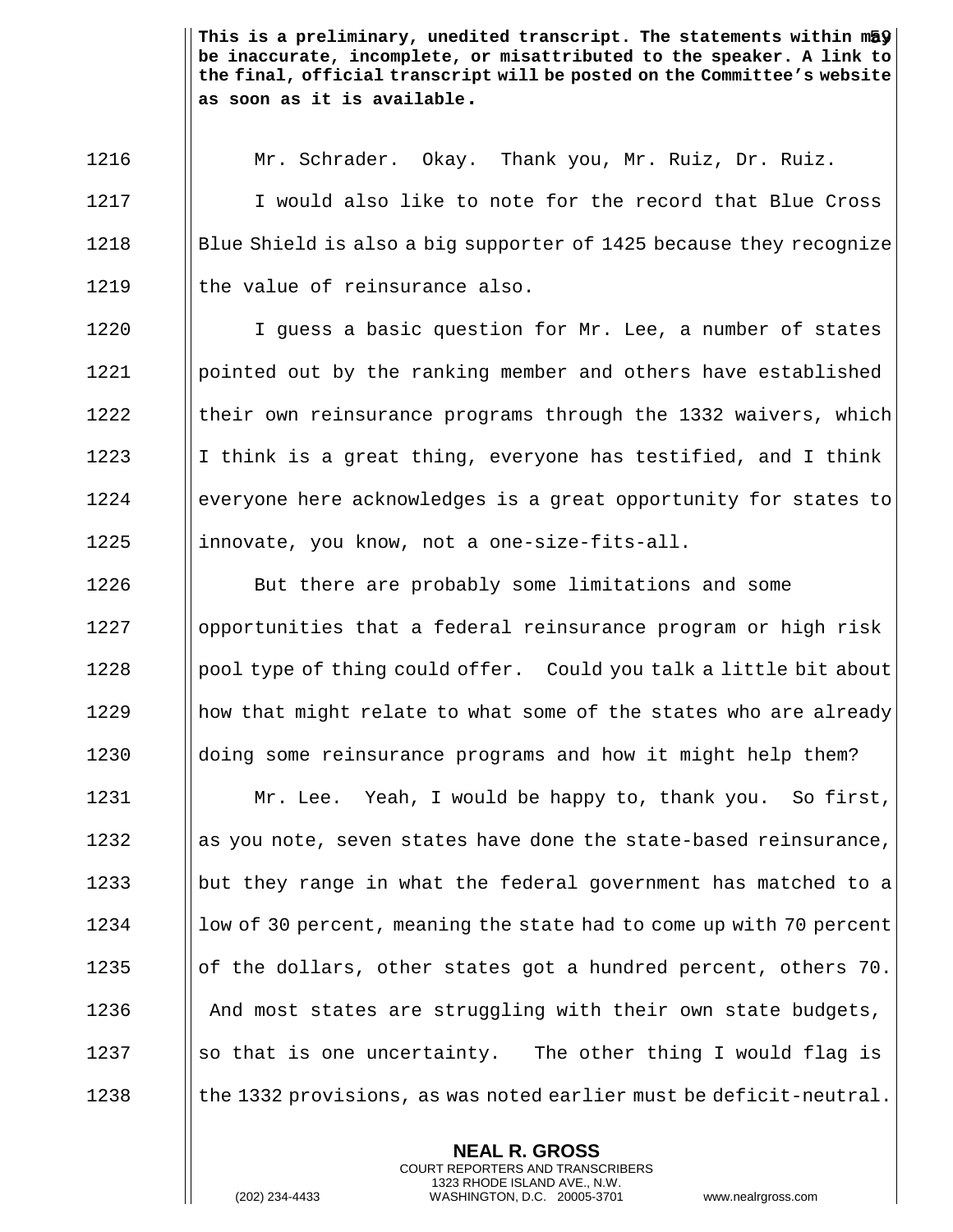1239 | Now I understand the importance of deficit neutrality, but that 1240 actually means a state that uses a program and enrolls more people  $1241$  || is hit because enrolling more people will affect the deficit. 1242 The goal of the Affordable Care Act should be to get more people 1243 covered.

  $\parallel$  And that is one of the reforms I think that isn't on the 1245 thable, but in thinking about to use a 1332 waiver mechanism that || in essence punishes a state for getting more people insured is  $\|\cdot\|$  a bad mechanism. So those are two problems.

**The other is -- and I want to really appreciate the**  $\parallel$  thoughtfulness in your legislation -- is some states will say **I** reinsurance, reinsurance if we use California by the formulas **in** your bill would reduce premiums by about seven percent. That  $\parallel$  is a lot. But it might be better invested to target those people 1253 igust from four to six hundred and your allowing a state the || flexibility to do that I think gives state flexibility, which 1255 is exactly what many states like California would look to do. **Mr.** Schrader. Thank you very much for the response and I || agree. I mean there is a nice synergy here between the federal 1258 government supporting some of these programs in a thoughtful way and enabling the states to use it in a flexible manner that best  $\parallel$  serves their needs. That was the genesis of the work that the 1261 | New Democrats did with their solutions over politics in the last

> **NEAL R. GROSS** COURT REPORTERS AND TRANSCRIBERS 1323 RHODE ISLAND AVE., N.W.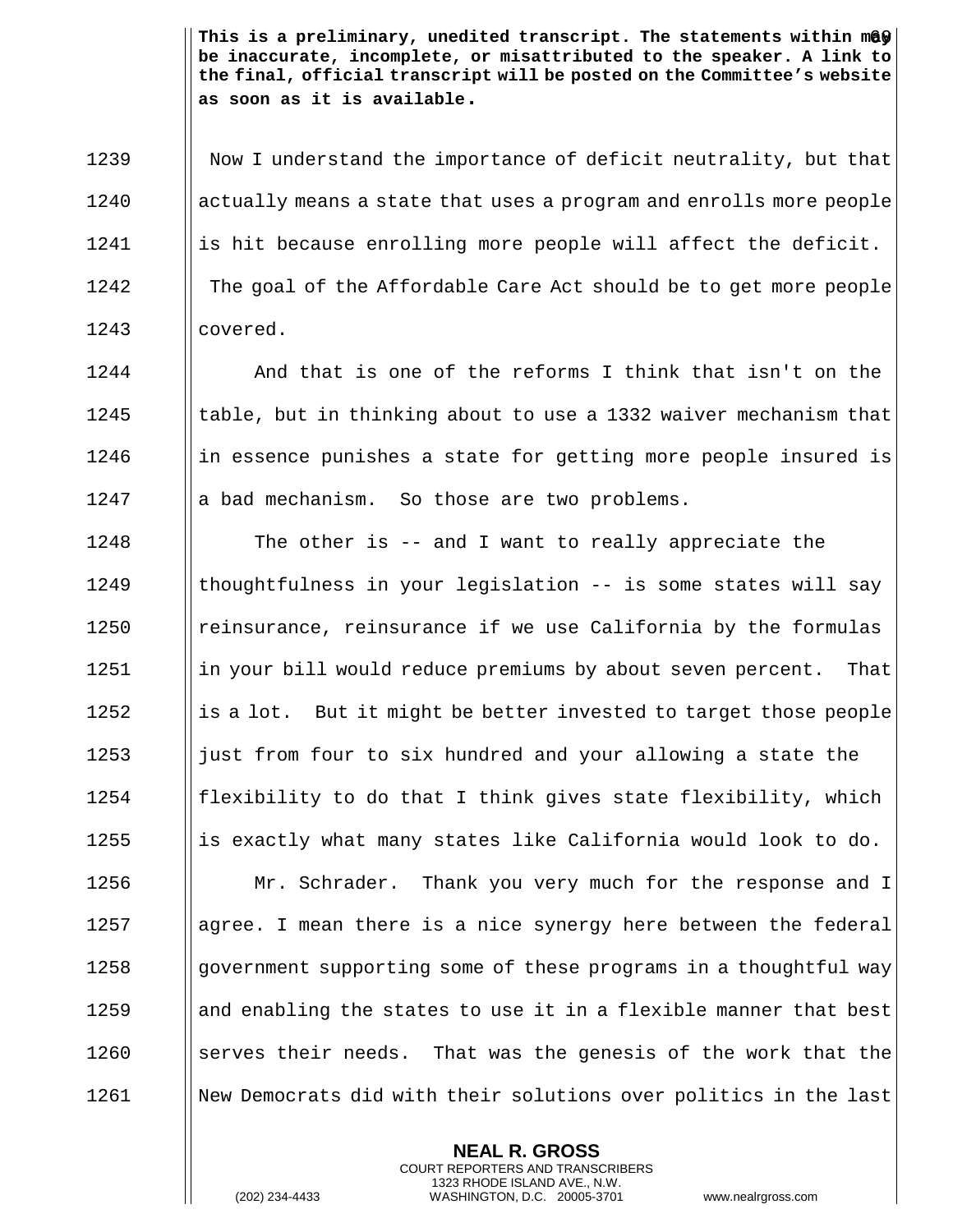1262 I Congress. It is the genesis of the bipartisan legislation came 1263 | out of the Problem Solvers Caucus. It included reinsurance, had  $1264$  || the cost sharing subsidies, and expanded exactly what you are 1265  $\parallel$  talking about, the 1332 waivers.

**But it kept the essential benefits package that you guys** 1267 have also acknowledged is critical so that consumers aren't being 1268 deceived. And the more people you get into the marketplace, the **m** | more the risk is shared, the less cost shifting that goes onto || these individual marketplace people that are suffering, if you will, under these premium/deductible increases while other people || are benefiting.

1273 The last comment I would make real quick is to the Hyde | language. I mean I really hope that my colleagues on the other  $\parallel$  side of the aisle are willing to move past that. I would point  $\Box$  out that in our previous legislation, whether it was the ACA or || the Problem Solvers one, we did not try and get rid of the Hyde Amendment, you know, that has been a longstanding agreement, or  $\parallel$  by both sides of the aisle. We recognize people have different  $\parallel$  faith-based concepts and support that.

1281 I think it is a little unfortunate that some of our colleagues  $1282$  || on the other side of the aisle are trying to, you know, prevent 1283 States from using their own funds or nonprofits' funds or  $1284$  ||individuals' funds in the arena of family choice. That is unfair.

> **NEAL R. GROSS** COURT REPORTERS AND TRANSCRIBERS 1323 RHODE ISLAND AVE., N.W.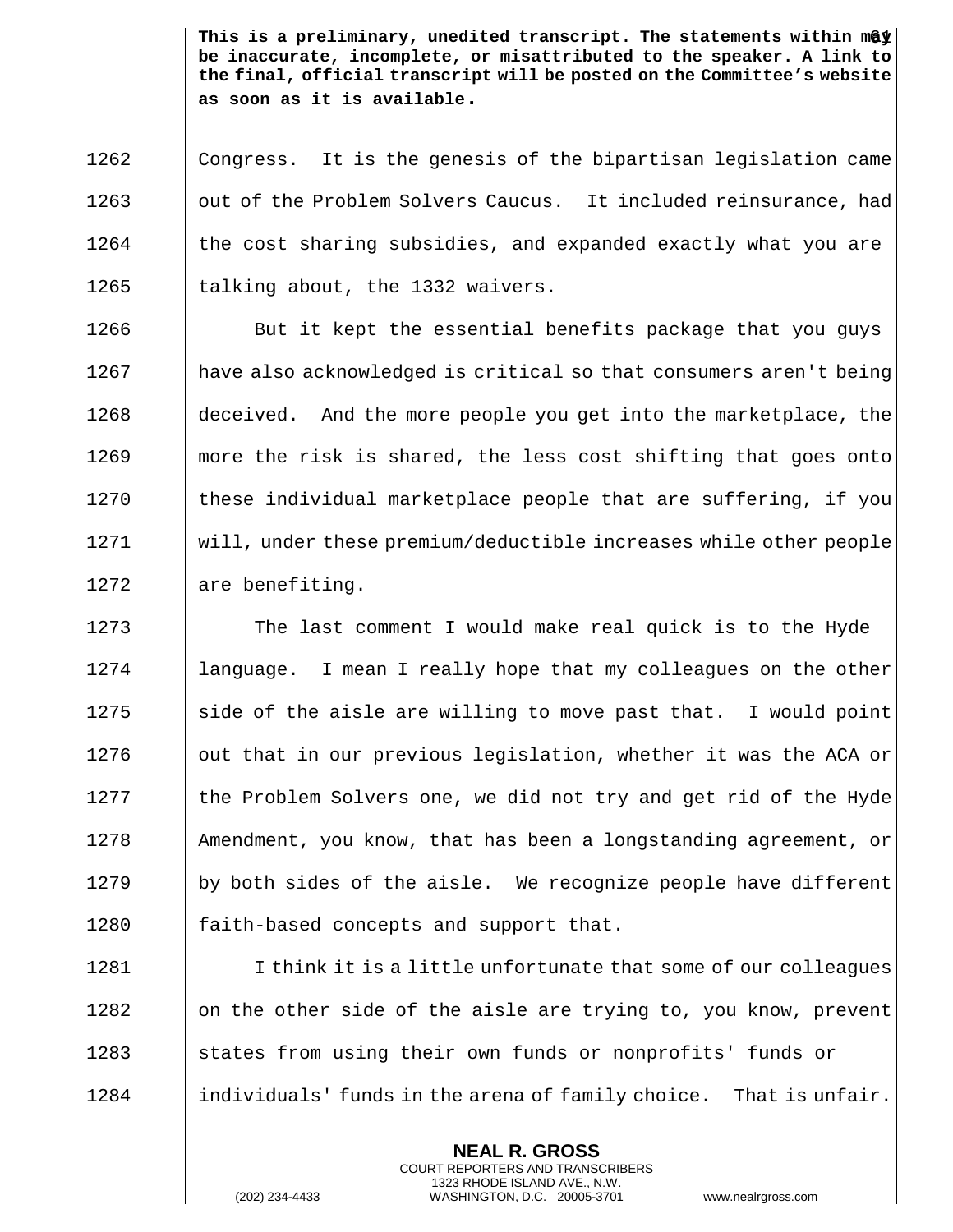1285 That is an expansion of the Hyde Amendment that I think makes 1286  $\parallel$  fixing the Affordable Care Act and fixing the marketplace, getting 1287 at the pre-existing condition thing a real problem. And I yield 1288 || back. Thank you.

1289 | Mr. Ruiz. Next is Congressman Guthrie.

1290 | Mr. Guthrie. Thank you very much. Thanks, Chairman, for 1291 | yielding. I appreciate the opportunity and all of you to be here  $1292$   $\vert$  today.

1293 I I want to focus on the background of the state-based marketplaces. The state-based marketplace grants were awarded between 2010 and 2015 in compliance with the law. No planning  $\parallel$  or establishment grants could be awarded after December 31st,  $\parallel$  2014. I think we all agree with that. In all, CMS awarded over **fixt** five and a half billion to 49 states, the District of Columbia, 1299 and four territories for the purpose of planning and establishing 1300 || health insurance exchanges.

**The available money was unlimited, the amount of money was**  unlimited, and in definite authorization and appropriation the **fixt** five and a half billion included grants for exchange planning, exchange establishment, early innovators and administrative 1305 Supplements to any of these grants. Every state except Alaska 1306 | applied for these grants.

1307 Florida and Louisiana were awarded planning grants but later

**NEAL R. GROSS** COURT REPORTERS AND TRANSCRIBERS 1323 RHODE ISLAND AVE., N.W.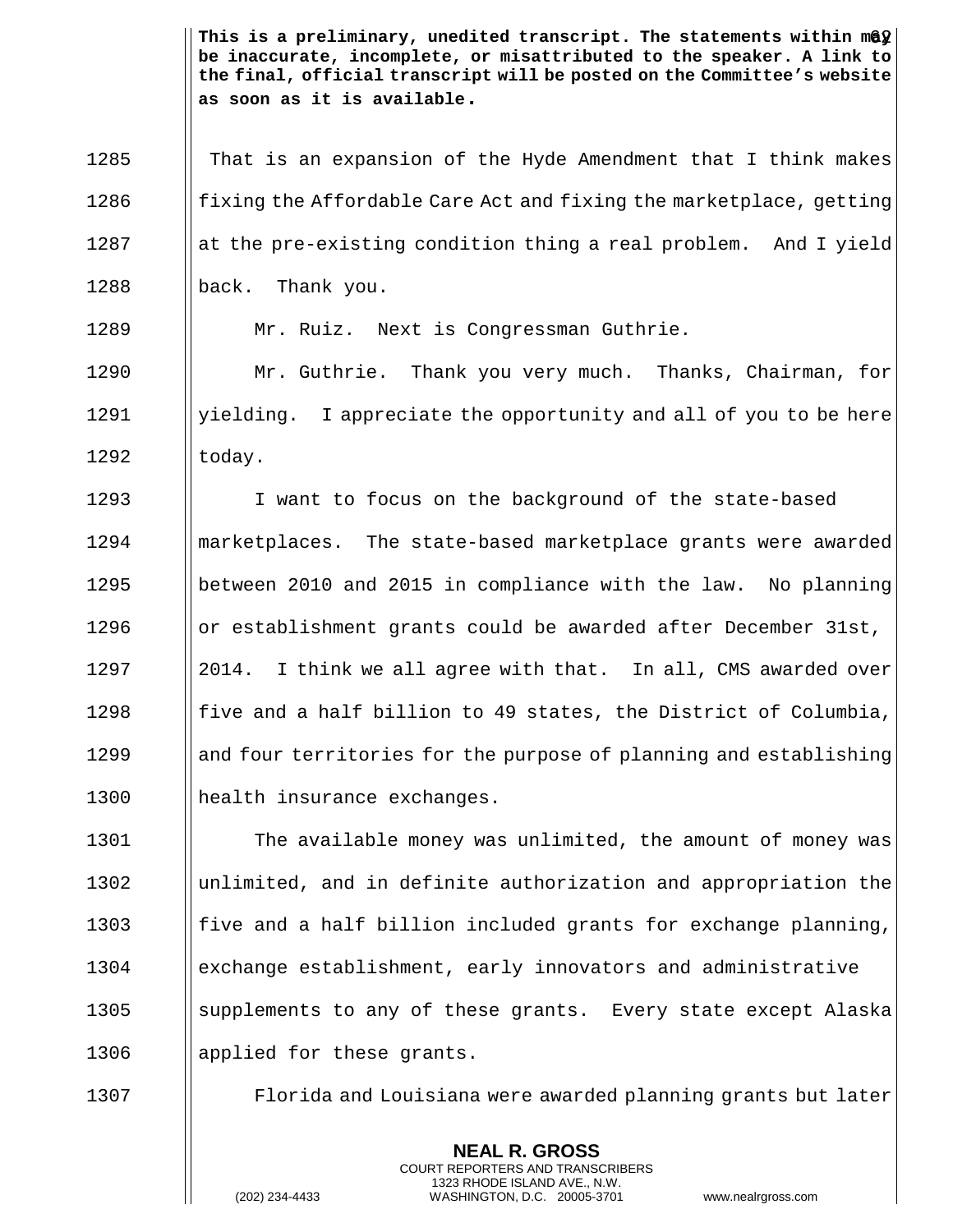1308 I returned their entire grants. Other states returned some of the 1309 money they received but kept some. For 2018 planning year, 34 1310 States had federally-facilitated marketplaces, 12 states had 1311 || state-based marketplaces, and 5 states had state-based 1312 marketplaces using the federal platform.

1313 | So in all, 17 states have 12 based marketplaces or 1314 State-based marketplace that uses the federal platform. Those  $\parallel$  17 states accounted for roughly 4.5 billion of the five and a half billion, but only 12 states had their own state-based marketplace. So in summary, of the five and a half billion dollars awarded in grants, 12 states have exchanges. So, Mr. Wieske, when you with Wisconsin's insurance department -- and  $\parallel$  this gets -- I think you talked about some innovative things you wanted to do when Congressman Upton asked you questions. But my question is, when you were with Wisconsin's insurance 1323 department, if you were given a slice, your slice of the 5.5  $\parallel$  billion without all the mandates that came with it, what creative 1325 and efficient ways would you choose to utilize federal dollars? **Mr. Wieske.** We actually started going down that path at || one point and we actually are one of the states that returned  $\parallel$  the money. What we found was there was some lack of flexibility 1329 in the ability for us to design the exchange and it was going  $\parallel$  to be very expensive. And let me be more specific. We were

> **NEAL R. GROSS** COURT REPORTERS AND TRANSCRIBERS 1323 RHODE ISLAND AVE., N.W.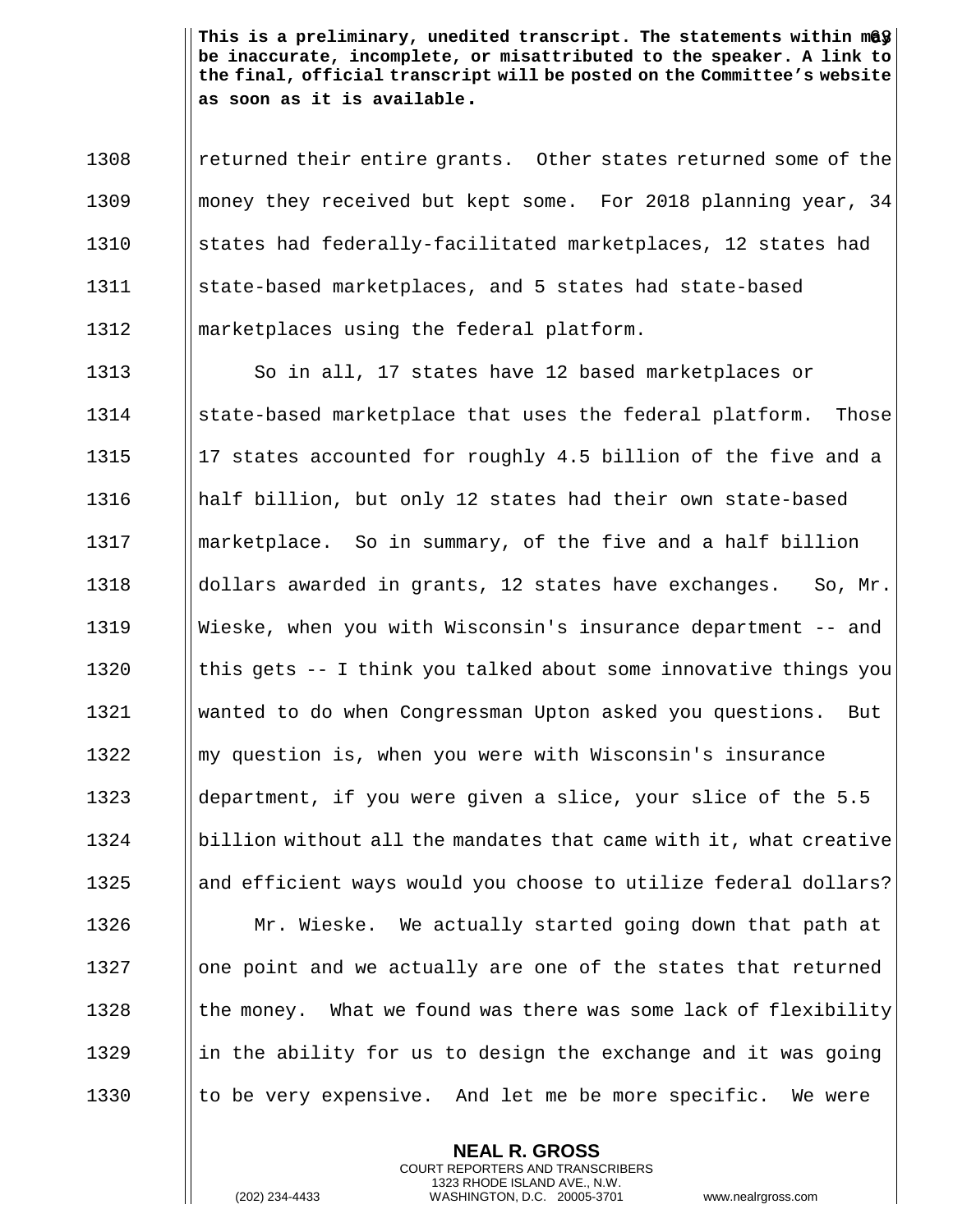1331 | looking for a single-door entry into both our Medicaid and our 1332  $\parallel$  state system. We were looking a variety of other pieces to make 1333 it easier for consumers. Unfortunately, the requirements that 1334 In the federal government had in place made it impossible for us 1335  $\parallel$  to continue and we ended up dropping off of that.

1336  $\parallel$  So I think at that time we were looking at a single-door 1337 entry, I just didn't think we under the federal rules think it 1338 Was possible. On top of that, the cost of doing it for a smaller 1339 Ipopulation in a state like Wisconsin where there is about 200,000 1340 people enrolled in the exchange, if you look at \$20 million a 1341 | year to spend that is \$100 a person, \$100 a person to be able 1342  $\parallel$  to afford the exchange. That is a very expensive fee on top of 1343 what the overall costs were. So the risks were very high for  $1344$   $\parallel$  us as well.

1345 **Mr. Guthrie.** Thanks. When we were debating the Affordable 1346 I Care Act and repeal and replacement of it, Wisconsin came to the 1347 **formulgent** in pre-existing condition coverage and a lot of debate 1348 **here was talked about what Wisconsin did and how people who had,** 1349 **particularly cancer survivors and so forth, had better coverage** 1350 I under the Wisconsin pre-ACA model than after the mandate, after 1351 | the ACA. Would you kind of talk about what you guys did for 1352 | pre-existing conditions?

1353 Mr. Wieske. Yeah. I think the important message here, I

**NEAL R. GROSS** COURT REPORTERS AND TRANSCRIBERS 1323 RHODE ISLAND AVE., N.W.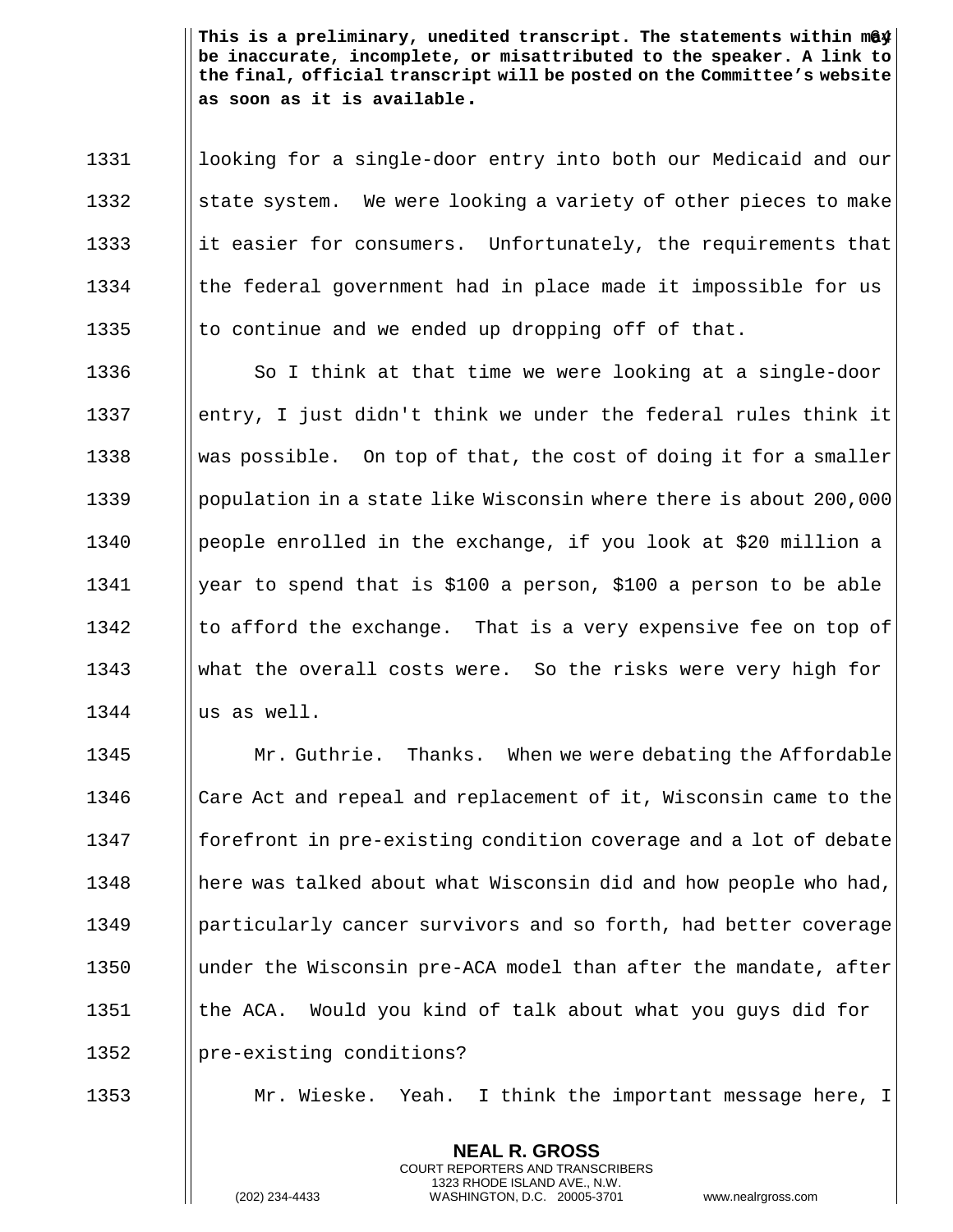$1354$  ||think, from a state perspective is that states have an interest 1355 in insuring their residents as well. I think both, you know, 1356 everybody here at the table understands that and believes that. 1357 **And Wisconsin actually had a very comprehensive high-risk pool.** 1358 | You could see any doctor in the state. We subsidized that 1359 high-risk pool. It was expensive, make no mistake. It was more 1360 expensive than standard coverage because we didn't subsidize it, 1361  $\|\$ so there should have been pieces that -- there were pieces that 1362 | could have been improved upon.

1363 But I think we still have some folks who have an interest 1364  $\parallel$  in going back to that. However, moving forward, you know, it 1365 is clear that the ACA has provided some subsidies for folks who 1366  $\parallel$  had affordability issues in that market as well. So, you know, 1367 Wisconsin could have done a bit more if they had more flexibility. 1368 | Mr. Guthrie. Thank you.

**And, Ms. Morse Gasteier, you talked about continuous** 1370 I coverage and tools for ensuring continuous coverage. I understand the open enrollment gives an incentive. Is there 1372 | other tools that you would suggest? I mean just in open enrollment if I have guaranteed issue and I don't sign up and  $\parallel$  then I get sick, then I can buy health insurance coverage when  $\Box$  open enrollment comes again. I get you are in it for the interim. 1376 Is there other tools that you would suggest to be able to do?

> **NEAL R. GROSS** COURT REPORTERS AND TRANSCRIBERS 1323 RHODE ISLAND AVE., N.W.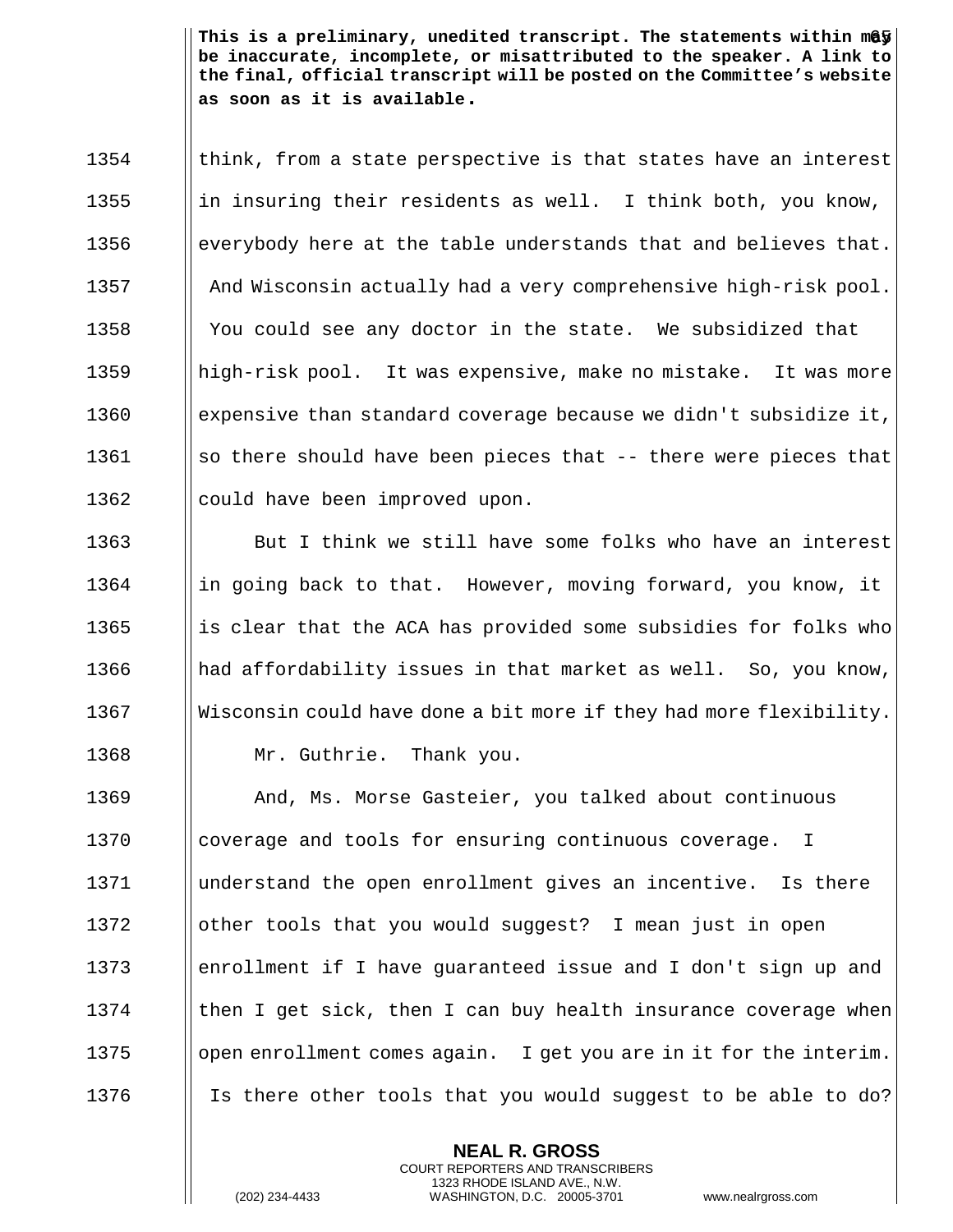1377 **Ms. Gasteier.** Thank you for the question. I think we take 1378 the allure of affordability very seriously in Massachusetts and 1379 have tried to construct a very competitive marketplace that in 1380 addition to those tools incentivizing people to keep continuous 1381 coverage we see as drawing people into the ranks of the insured 1382 Ithrough our exchange which covers 280,000 people now. And I have 1383 1383 || noted some of the policy features of the way we have approached 1384 | our subsidized program also has benefits for unsubsidized 1385 individuals as well who also have access to these lowest in the 1386 || nation premiums. 1387  $\Box$  So we see all those tools as working together, those 1388 incentives through our individual mandate to incentivize coverage  $1389$  as well as making sure affordability is of paramount significance 1390 || and presence for people in our market. 1391 Mr. Guthrie. Well, thank you. My time has expired and I 1392  $\parallel$  yield back. 1393 Mr. Ruiz. Thank you. 1394 | Representative Kuster, you have 5 minutes. 1395 | Ms. Kuster. Thank you very much. And thank you to our panel 1396  $\parallel$  for being with us. I want to start by associating myself with 1397  $\parallel$  the remarks of Representative Schrader. I think we do have 1398 contrarge options to shore up the Affordable Care Act and they are bipartisan

1399 and we should work together to get that done. I am very concerned

**NEAL R. GROSS** COURT REPORTERS AND TRANSCRIBERS 1323 RHODE ISLAND AVE., N.W.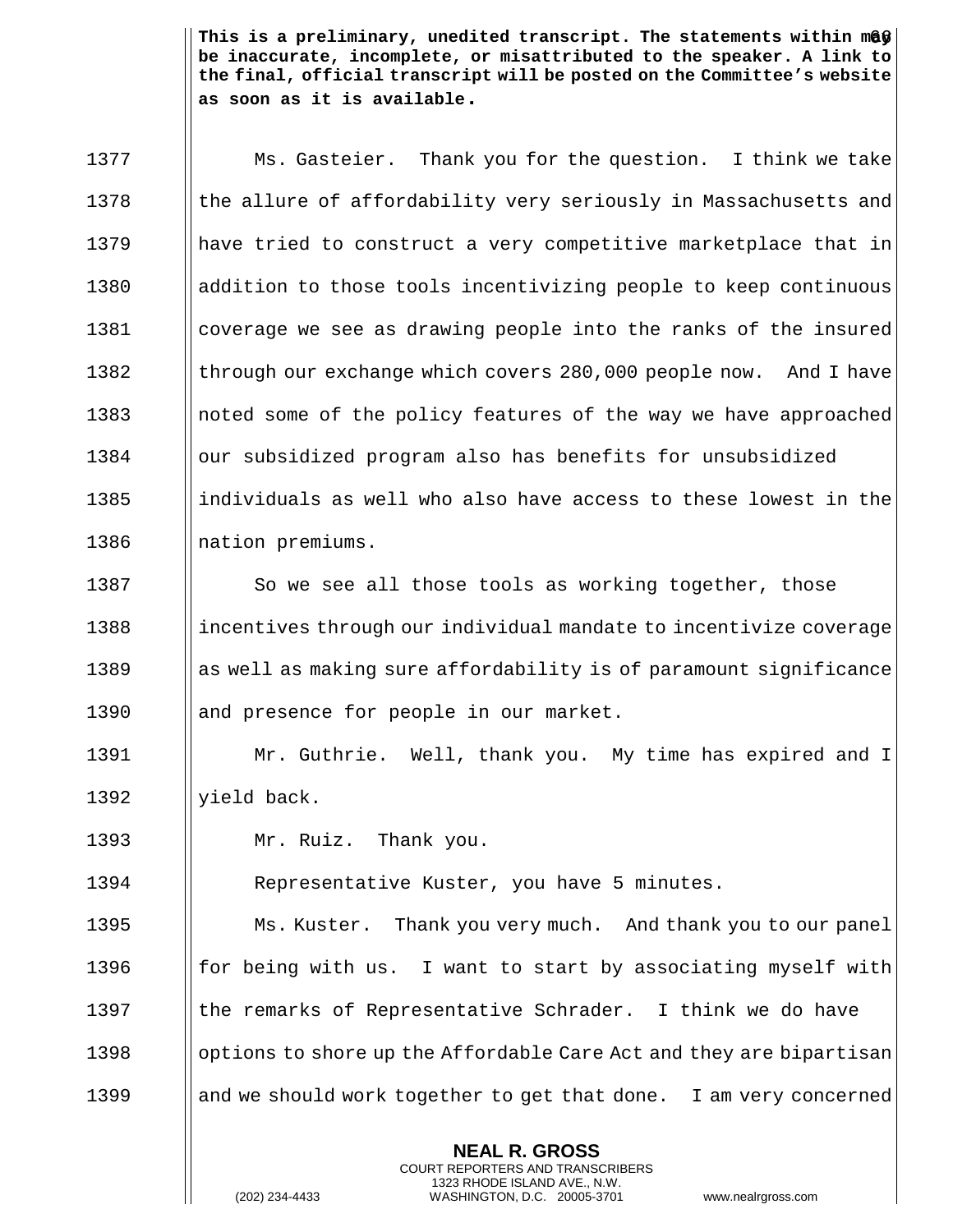1400 || about the efforts of this administration to sabotage the Affordable Care Act, and I do agree that some of our colleagues  $\parallel$  on the other side of the aisle are trying to throw, really, a monkey wrench in terms of the status quo of the Hyde Amendment 1404 || and trying to disrupt our ability to provide health insurance || for all Americans.

1406 I I want to talk about H.R. 1425, the reinsurance bill, and 1407 I I am a proud supporter cosponsor with my colleagues Angie Craig 1408  $\parallel$  and Scott Peters. Why would a state, and I will direct this, 1409 Mr. Lee, at you, why would a state seek to develop its own 1410 reinsurance program if there was a federal reinsurance? That 1411 is a place to start.

 Mr. Lee. A really good question, I think, that a state 1413 Wouldn't. If the mechanism was reinsurance they would probably  $\parallel$  qo with a federal administration. The issue is if **proportionately a state could get the same amount of funds that**  would have been used for reinsurance and instead target it in  $\|\cdot\|$  a different way, states might do that.

1418 I Gave the example of our Governor Newsom has said we want  $\parallel$  to bring back a penalty and expand subsidies, targeting people **I** right above the cliff. We have working middle class Americans;  $\parallel$  I am sure, in New Hampshire as well in California that really **Indeed help.** Reinsurance lowers costs for everybody, saves the

> **NEAL R. GROSS** COURT REPORTERS AND TRANSCRIBERS 1323 RHODE ISLAND AVE., N.W.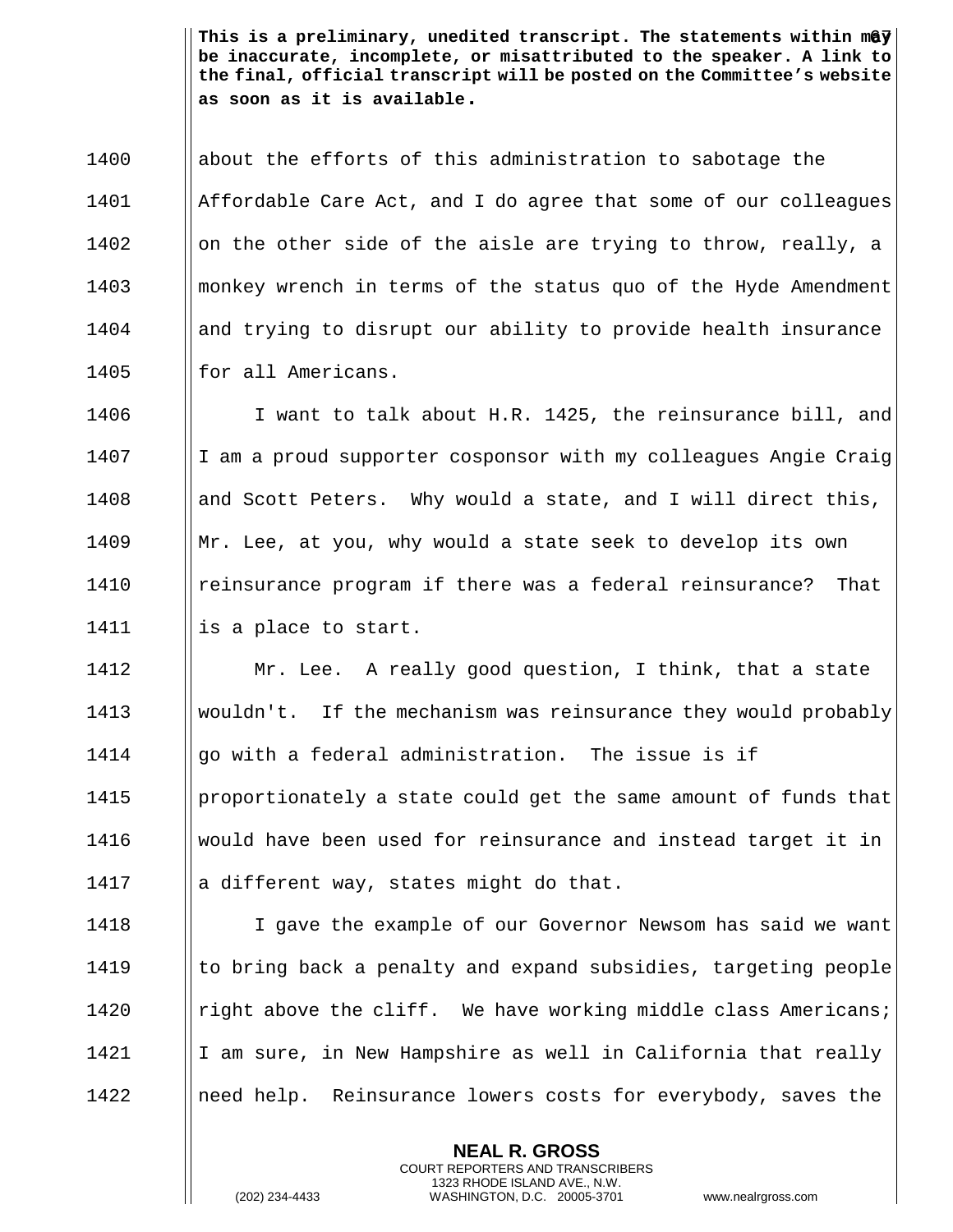**follog federal government a lot of money, but it may make a state, for**  || a particular state to say we want to target particular | populations, but it would not make sense to me. I can't imagine  $\parallel$  a state that would take the money and just do reinsurance. 1427 | Ms. Kuster. And I agree with you we want to target that. 1428 I I was visiting with a hospital the other day that has dropped **the uninsured population showing up at their hospital from nine percent down to three percent, but it is how to get at that three percent, the working low-income people and younger people,** 

1432 | honestly.

 You mentioned the increased riskiness of the individual market making reinsurance a tool to control costs. Is there a **pound** point at which the market becomes too risky for even reinsurance  $\parallel$  to work -- and again back to the sabotage by this administration  $|| - -$  making these markets unstable?

1438 **Mr.** Lee. I think there is. I am not sure what it is, but 1439 | you look at it again -- Massachusetts, California, Washington, 1440 **deta algebi-based marketplaces -- we have maintained** 1441 **enrollment over the last years.** Federal marketplace states have 1442 Seen mammoth drops in new enrollment. Many of those states have 1443 Seen premiums rise so high that people without subsidies are 1444 largely only sick people because healthy people have been priced 1445 ||out entirely.

> **NEAL R. GROSS** COURT REPORTERS AND TRANSCRIBERS 1323 RHODE ISLAND AVE., N.W.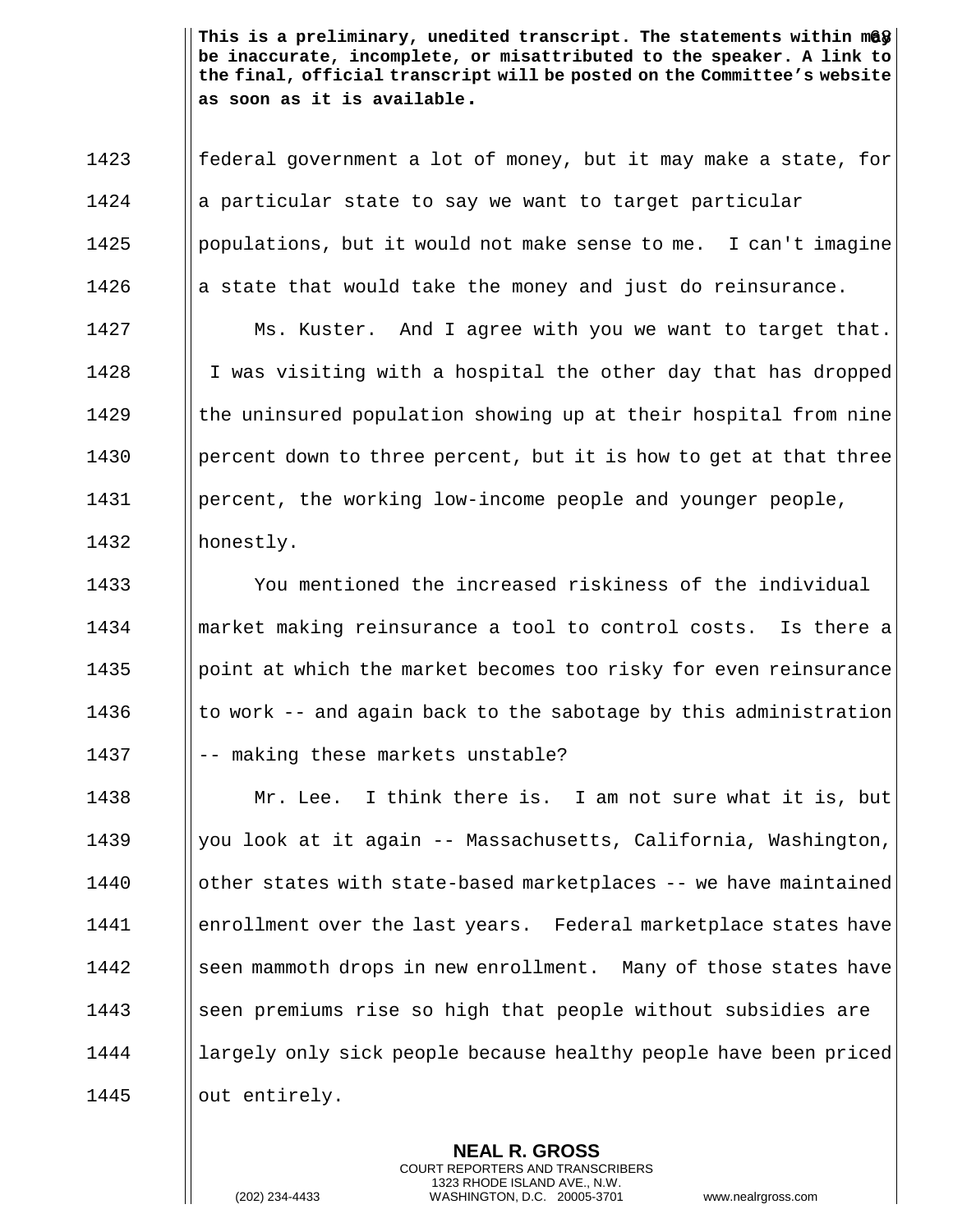1446 | Reinsurance would help. I don't think in many of those 1447 States it would help enough. A seven percent reduction in 1448 | premiums when those states have seen an 85 percent premium 1449 increase in the last 5 years is good, but is it enough, probably 1450  $\parallel$  not. And so I think one of the challenges, it is reinsurance  $1451$  || is a tool, but it needs to be part of a broader issue of doing 1452  $\Box$  outreach, doing outreach, a whole range of things that in much 1453  $\|\circ\|$  the nation is not currently happening.

**Ms. Kuster.** And I want to get out the sabotage again because  $\parallel$  they have created a catch-22. This administration is sabotaging  $\parallel$  the Affordable Care Act and then turning around and saying rates 1457 have gone up. But you mentioned the proliferation of junk health **plans and other efforts by the Trump administration to sabotage. Are you concerned that the efforts of this administration**  $\Box$  over the last year may push these markets past a tipping point, and again tying into your comment about how reinsurance can be 1462 helpful?

**Mr. Lee.** Well, I think absolutely encouraging healthy **people to buy products that look cheap but might not be there for them when they get sick both is risky for those individuals**  $\parallel$  that buy the products and damages the risk pool, raises costs **for everybody.** I do think  $-$  I am not sure what a tipping point is, because while we continue to have the subsidies people that

> **NEAL R. GROSS** COURT REPORTERS AND TRANSCRIBERS 1323 RHODE ISLAND AVE., N.W.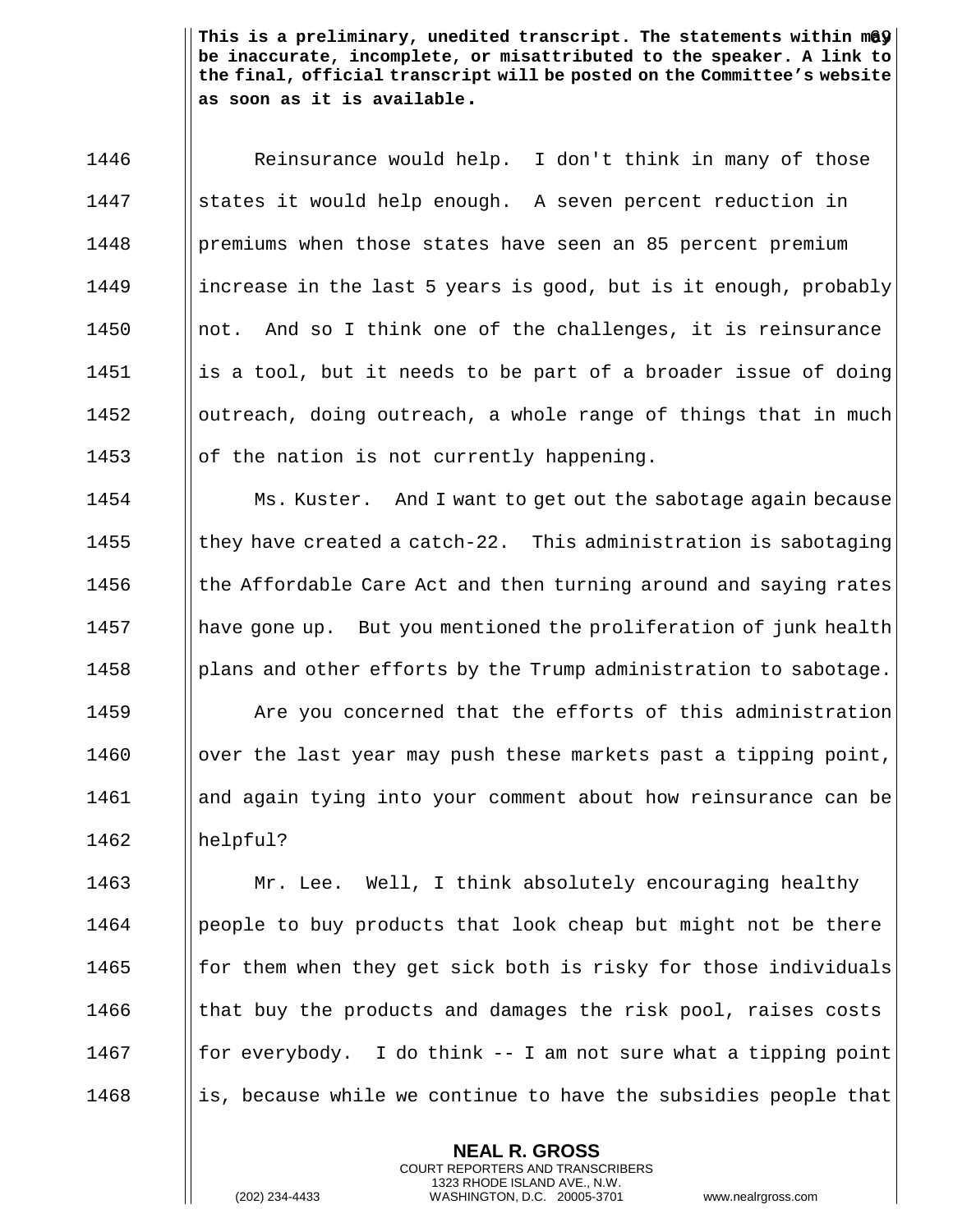**get subsidies will always have a market.** The only problem is without doing marketing they won't even know it is there. Ms. Kuster. And I do have legislation around the 1332 1472 | waivers that to try to keep us from reaching that point. Ms. Morse Gasteier, as a New Hampshire neighbor to Massachusetts I am especially interested, why didn't Massachusetts seek a 1332 waiver for reinsurance? **Ms. Gasteier.** It is something we have looked at. 1477 | Massachusetts, you know, looks at different options for || flexibility and if we find opportunities that can help our market 1479 in terms of affordability and stability, you know, we are 1480 interested in those so long as they don't, you know, deteriorate **any of the important market conditions or consumer protections**  $\parallel$  that we have long held as critically important.

1483 | Our market right now is largely stable. We will continue 1484  $\parallel$  to look at opportunities for reinsurance. But as Mr. Lee noted, 1485 it does require at present a lot of state resources to invest 1486 in these 1332 waivers. So it is something we will continue to 1487 **look at, but to date hasn't struck us as compelling for our market.** 1488 **Mus. Kuster.** Well, and hopefully if we can get this 1489 bipartisan legislation passed you will have that option, so thank 1490 | you.

> **NEAL R. GROSS** COURT REPORTERS AND TRANSCRIBERS 1323 RHODE ISLAND AVE., N.W.

1491 | I yield back, Mr. Chair.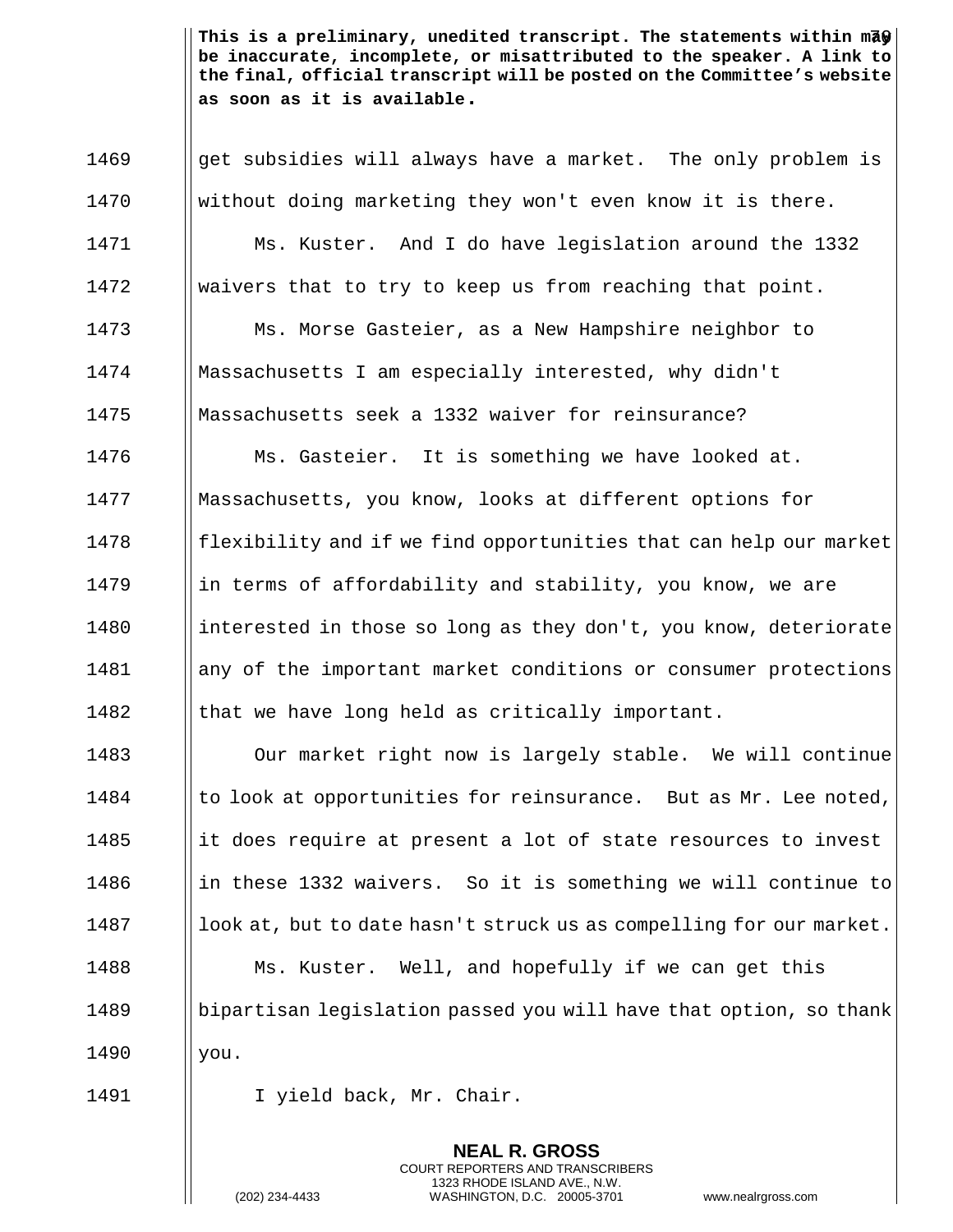1492 Mr. Ruiz. Thank you.

1493 | Now Representative Griffith, you have 5 minutes. Mr. Griffith. Thank you very much, Mr. Chairman. I do appreciate it. This committee had significant concerns about **and accordingly extensively studied the navigators program in**  I the previous administration. And I would like to introduce into  $\parallel$  the record the following letters sent by the committee in 2013: **and April 12, 2013 letter to Secretary of HHS Kathleen Sebelius;** 1500 a June 28, 2013 letter to then-Secretary of HHS Kathleen Sebelius; an August 29, 2013 letter sent to 51 grant recipients in 11 states  $\parallel$  that received 61 percent of navigator dollars at the time and 1503 a lacktriangleright in the cipients who received the letter; and a September 20th, 2013 letter to then-Deputy Administrator and Director of the Center for Consumer Information and Insurance 1506 | Oversight, CCIIO, at CMS, Gary Cohen.

1507 May that be admitted, without objection?

1508 Mr. Ruiz. So ordered.

1509 **I** [The information follows:]

1510

1511 \*\*\*\*\*\*\*\*\*\*COMMITTEE INSERT 5\*\*\*\*\*\*\*\*\*\*

**NEAL R. GROSS** COURT REPORTERS AND TRANSCRIBERS 1323 RHODE ISLAND AVE., N.W. (202) 234-4433 WASHINGTON, D.C. 20005-3701 www.nealrgross.com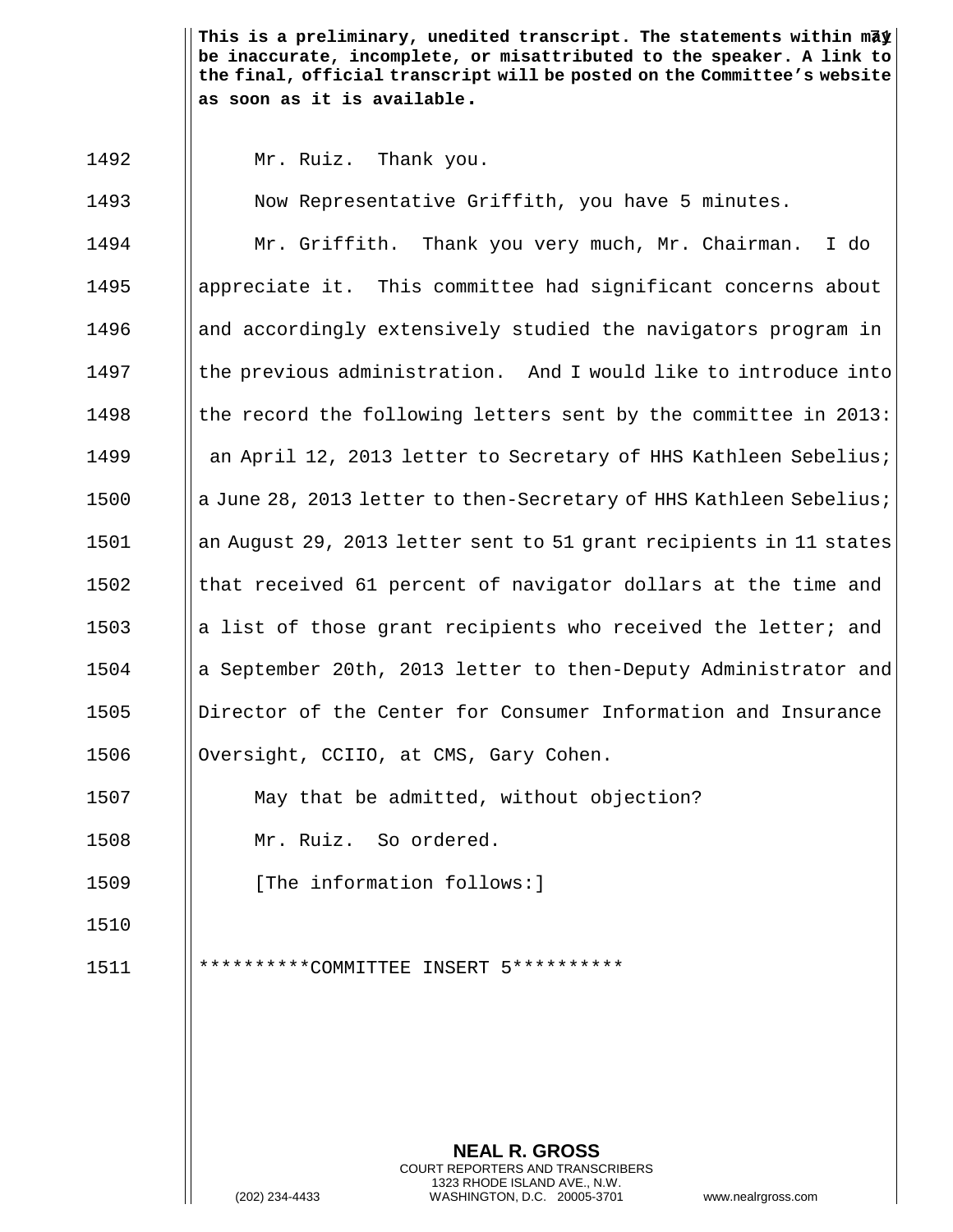Mr. Griffith. During plan year 2017, navigators received more than \$62 million in grants and enrolled only 81,426 individuals, less than one percent of the total enrollees but 1515 at a cost of over \$750 per person. By contrast, agents and brokers assisted with 42 percent of federally-facilitated exchange 1517 | enrollment for the plan year 2018, which cost the FFE only \$2.40 | per person or per enrollee to provide technical and training 1519 Ilassistance.

 $\parallel$  So, Mr. Wieske, I have questions about whether we should, 1521 | you know, be putting more good money after bad results.  $H.R.$  1386 would redirect a hundred million annually to the failed navigator program. Based on your experience in Wisconsin, can | you speak to whether the navigator program was a good investment  $\parallel$  for taxpayers there?

 $\parallel$  Mr. Wieske. Look, what we saw in the state is if you look at the other lines of insurance they have moved away from sort  $\parallel$  of the face-to-face. They have moved into different methods to  $\parallel$  qet customers. And while navigators have some value, certainly, 1530 in certain populations, I don't think we had a feeling that they had a strong presence in our rural communities that were also **largely uninsured and in other spots.** So, you know, we felt that 1533 agents were much more effective and that there were other methods | to encourage enrollment.

> **NEAL R. GROSS** COURT REPORTERS AND TRANSCRIBERS 1323 RHODE ISLAND AVE., N.W.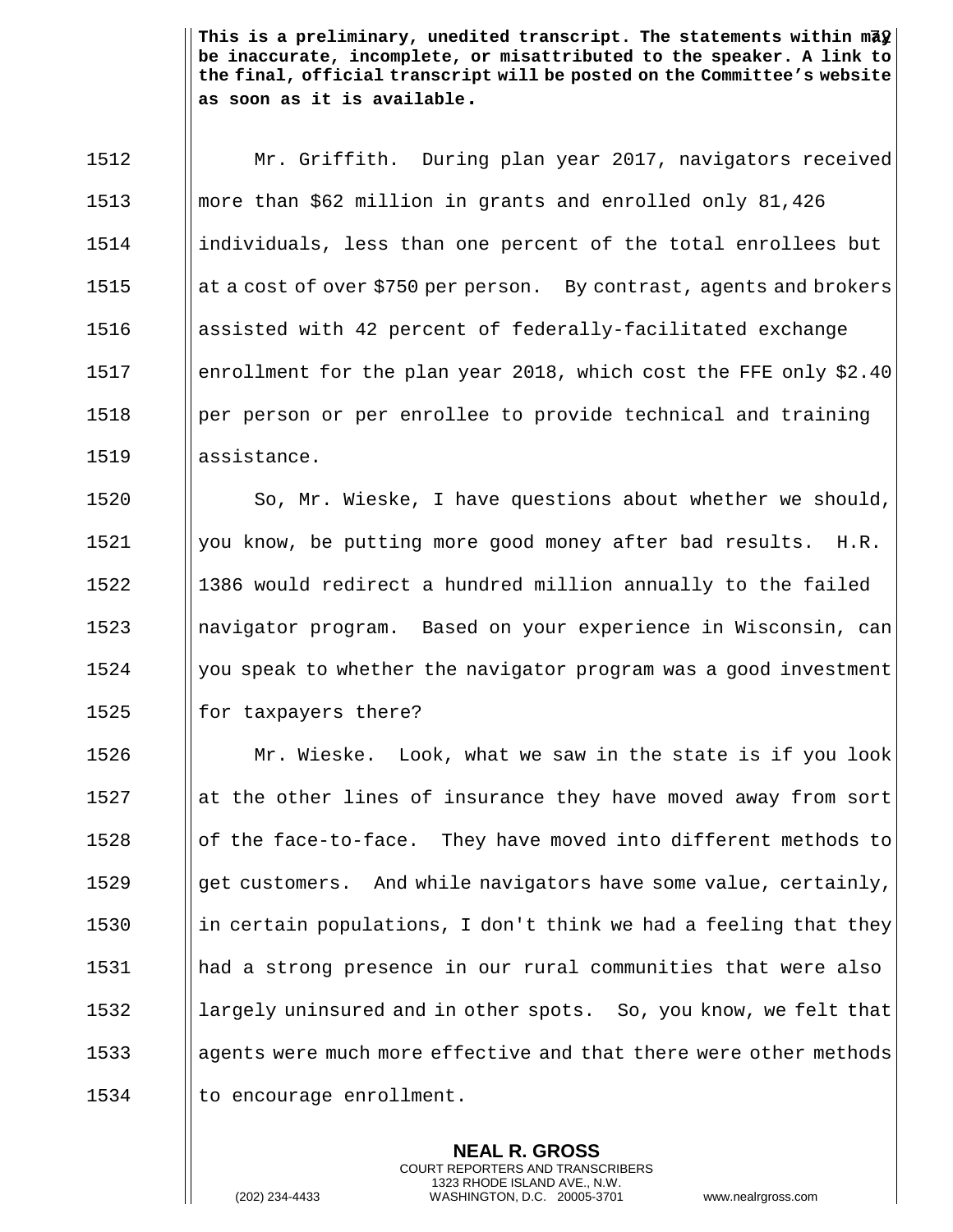This is a preliminary, unedited transcript. The statements within m<del>a</del>y $\big\vert$ **be inaccurate, incomplete, or misattributed to the speaker. A link to the final, official transcript will be posted on the Committee's website as soon as it is available.**

**NEAL R. GROSS** 1535 | Mr. Griffith. Thank you. During your time as deputy 1536 insurance commissioner of Wisconsin, did Wisconsin experience 1537 any fraud, waste, or abuse within the navigator program? Mr. Wieske. So we had a number of cases that we had to 1539 investigate. Mostly people who were posing as navigators who were not, in fact, navigators, that had problems. We didn't actually have any problems, we had a -- Mr. Griffith. So you didn't have any problems with the real  $\parallel$  navigators, it was with the fake navigators. Mr. Wieske. Real navigators. We had problems with fake 1545 | navigators, correct. **Mr. Griffith.** All right. And based on your experience with the navigator program, do you believe that redirecting a hundred **million annually to the navigator program as H.R. 1386 intends**  $\parallel$  to do would be a wise investment for the taxpayer? 1550 | Mr. Wieske. I think we are hoping to encourage more  $\parallel$  flexibility in the way consumers can sign up for coverage, should  $\|\$ qet them where they actually buy coverage today. Mr. Griffith. All right, I appreciate that. I did think ||it was interesting to note that several of my colleagues have  $\parallel$  talked about the cost of the insurance. Mr. Lee spoke about 85 **percent in most of the federal markets, the price has gone up** 1557 in the states that have their own markets that is less than half

COURT REPORTERS AND TRANSCRIBERS 1323 RHODE ISLAND AVE., N.W.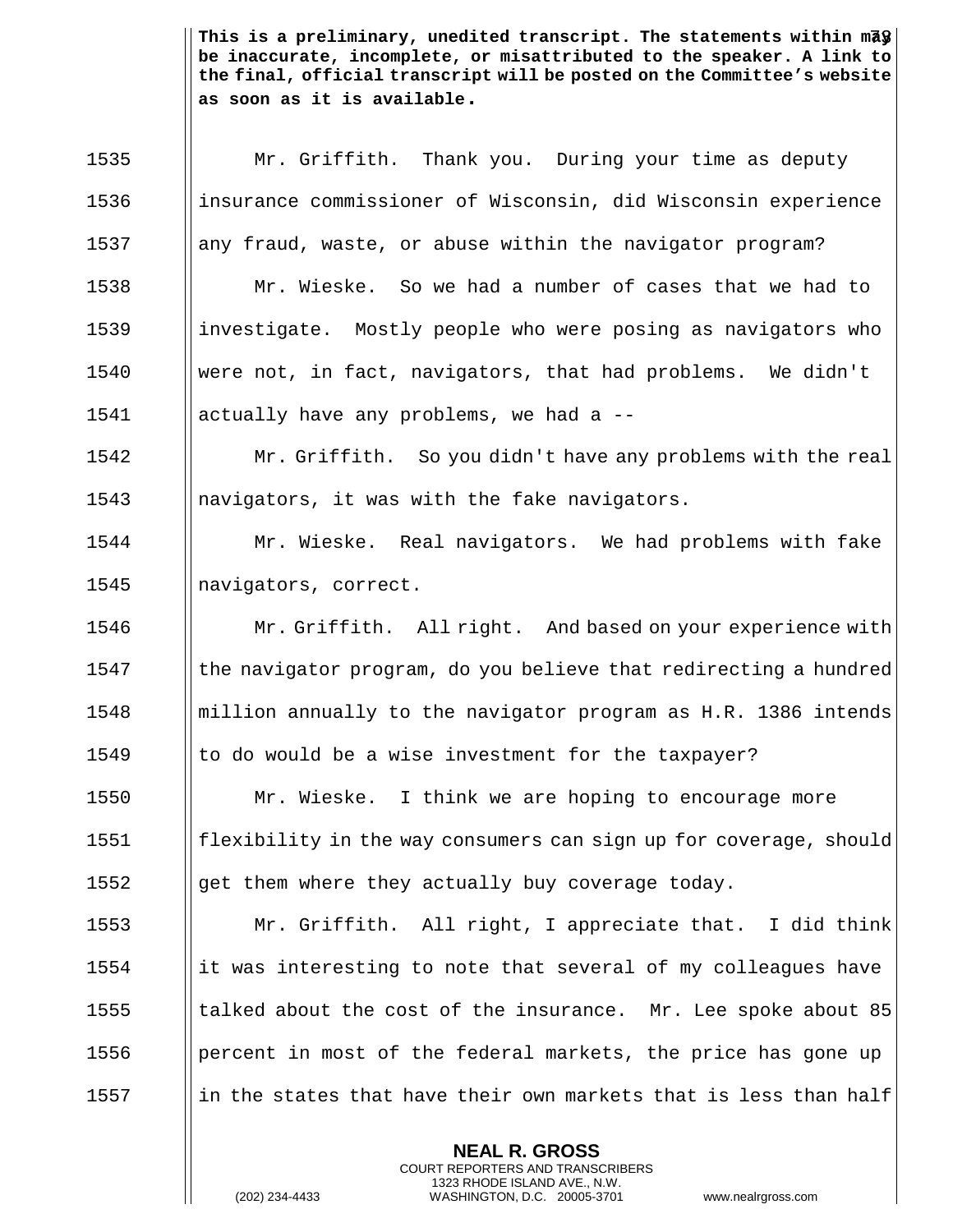74 **This is a preliminary, unedited transcript. The statements within may be inaccurate, incomplete, or misattributed to the speaker. A link to the final, official transcript will be posted on the Committee's website as soon as it is available.**

1558  $\Box$  of that about 39 percent, in his written testimony, and that this 1559 **I** really affects the middle class family, the average family that 1560  $\parallel$  are above that 400 percent of poverty level rate.

 What is interesting about that is that when this plan was || being discussed, and it is one of the things that we have to look 1563 at when we are looking at the new promises to lower rates, people of my district were promised -- that the President came to the ||district when he was campaigning and said he was going to reduce  $\parallel$  the average cost of health care for the average family by \$2,500  $\parallel$  a year.

**And now we are talking about if we pass new bills we might** 1569 get a seven percent reduction in an 85 percent increase. Clearly  $\parallel$  we are not anywhere near the goals that this plan promised and we are experiencing -- and my constituents complain all the time. **And so I appreciate you mentioning that, Mr. Lee.** You know,  $\parallel$  their copays have gone up, their out-of-pockets have gone up, and their insurance premiums have gone up and they have just been 1575 hit hard and it is a whole lot more expensive than what they were || facing before Obamacare.

1577 H Hopefully we can find some bipartisan resolutions to bring 1578  $\Box$  down these costs, but I don't think that it can ever get to that  $1579$  || point where the families actually see, average American family 1580 Sees a reduction under Obamacare, as he promised at Virginia High

> **NEAL R. GROSS** COURT REPORTERS AND TRANSCRIBERS 1323 RHODE ISLAND AVE., N.W.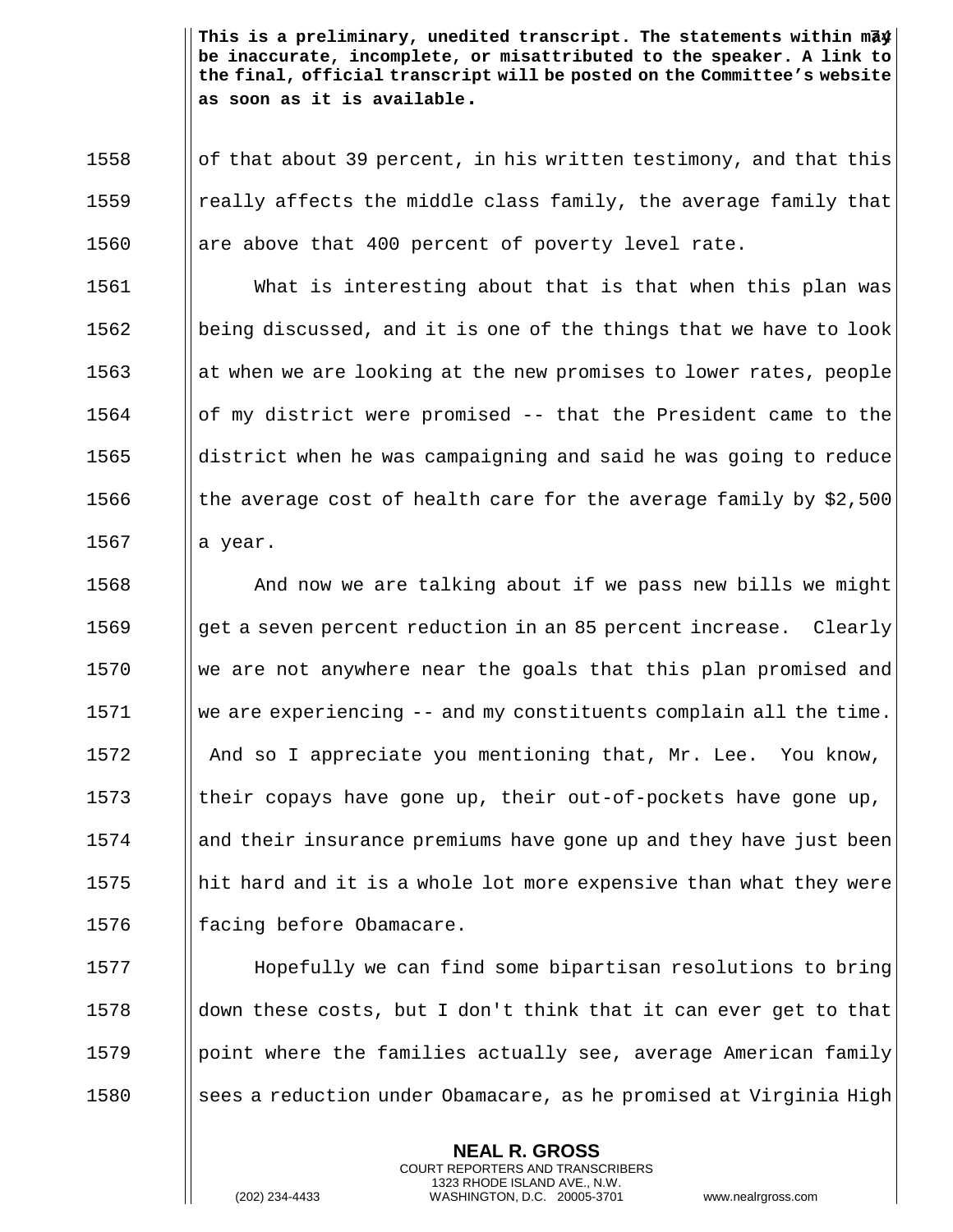This is a preliminary, unedited transcript. The statements within mā $\frac{1}{9}\left| \right.$ **be inaccurate, incomplete, or misattributed to the speaker. A link to the final, official transcript will be posted on the Committee's website as soon as it is available.**

 $\parallel$  School in my district, a \$2,500 decrease. I yield back. Mr. Ruiz. Ms. Kelly, you have 5 minutes. Ms. Kelly. Thank you, Mr. Chair, and thank you all for your 1584 Istestimony today. Since the Affordable Care Act's passage, approximately 20 million Americans have gained health coverage **the Indee of through thank** various coverage protections. An additional nine million low and moderate income Americans receive health 1588 insurance subsidies that help them pay for health care. In 2019, **more than 7 in 10 consumers on the ACA marketplaces can get** 1590 I coverage for \$75 or less per month after tax credits. These tax credits make health care affordable for millions of Americans. **Ms. Morse Gasteier, thank you for your testimony today.**  You discussed Massachusetts' subsidy program known as ConnectorCare which supplements ACA subsidies and helps your  $\parallel$  state's residents pay for health care. You briefly mentioned **how** the program benefits consumers who are not eligible for 1597 Subsidies. Can you describe how the program helps lower premiums  $\parallel$  for all enrollees in your state? **Ms. Gasteier.** Absolutely. Thank you for the question. 1600 | So our program ConnectorCare provides subsidies, extra state 1601 Subsidies on top of Affordable Care Act subsidies and further **beight in the cost of premiums and cost sharing for individuals** up to 300 percent of the federal poverty level. And those

> **NEAL R. GROSS** COURT REPORTERS AND TRANSCRIBERS 1323 RHODE ISLAND AVE., N.W.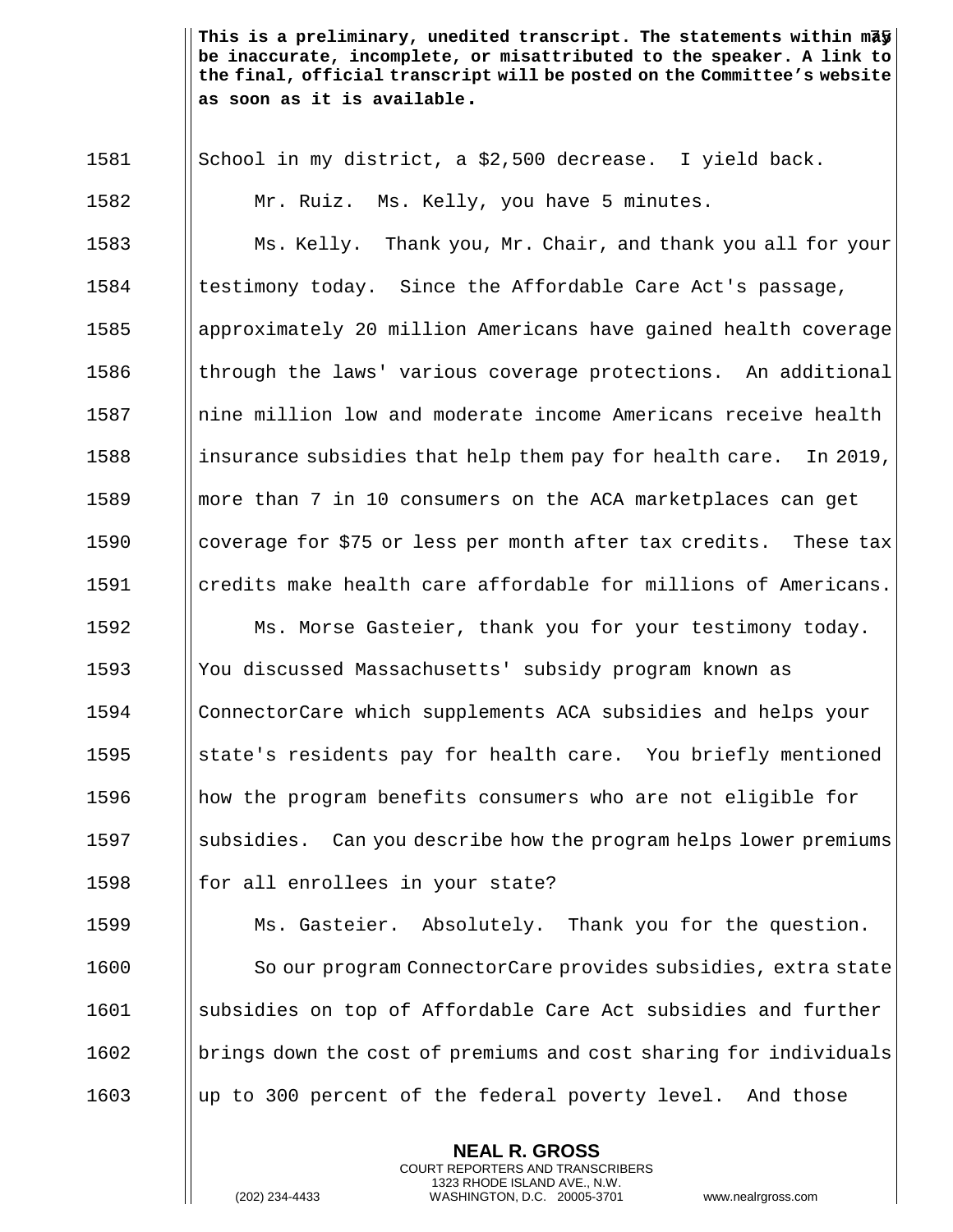This is a preliminary, unedited transcript. The statements within māf | **be inaccurate, incomplete, or misattributed to the speaker. A link to the final, official transcript will be posted on the Committee's website as soon as it is available.**

 | products that become available through that program are built 1605 | on top of a commercial Silver market tier plan. And what the 1606 Solut is electrice of the program does is it strongly incentivizes participating carriers to lower premiums to compete to be in that | program because they show up to as the lowest cost plan and they  $\parallel$  qet a lot of enrollment by being very cost-competitive. The benefit for unsubsidized individuals is those low base Silver  $\lvert \cdot \rvert$  1611  $\lvert \cdot \rvert$  plans then become available to unsubsidized enrollees as well. And in Massachusetts we also have small businesses in the 1613 September 1613 September 1613 same risk pool, so small businesses also benefit from those lower **premiums that carriers are competing to get the attention of price competitive shoppers with.** So that is one of the ways the program 1616 itself is helpful both to those low income enrollees who are enrolled in the program as well as middle class unsubsidized enrollees as well and small businesses too.

 Ms. Kelly. Thank you. For other states that are looking  $\parallel$  at this what are some of the challenges that they might face? Ms. Gasteier. So of course coming up with the funding to create those state wrap dollars is critical, so I would think if another state were pursuing something like this that would  $\|\$ be sort of priority one for them to determine how to finance that. 1625 We, I think are very advantaged by being a state-based marketplace. In administering something like this we are able

> **NEAL R. GROSS** COURT REPORTERS AND TRANSCRIBERS 1323 RHODE ISLAND AVE., N.W.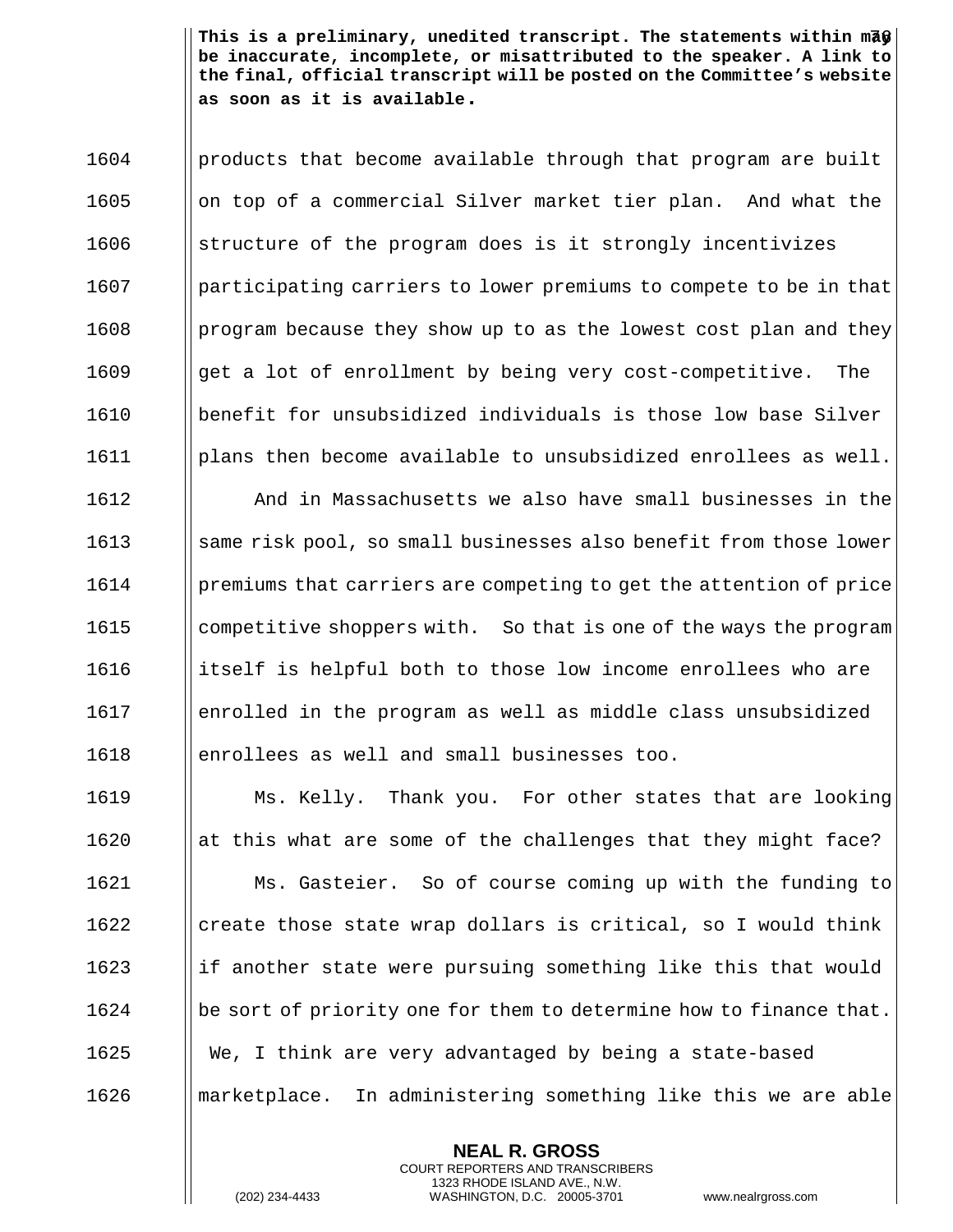This is a preliminary, unedited transcript. The statements within mā $\sqrt q$ **be inaccurate, incomplete, or misattributed to the speaker. A link to the final, official transcript will be posted on the Committee's website as soon as it is available.**

 || to aggregate all the different funding streams, the federal 1628 Subsidies, the state subsidies, the enrollee contributions and we are able to do that by doing premium aggregation which is a benefit of being a state-based exchange.

**And so states that are pursuing things like this would need**  $\parallel$  to think about the mechanics of how it all works together and We would certainly be happy to provide technical assistance to ||any state interested in that. But I would say resources are the  $\parallel$  top order issue for a state pursuing something like this.

1636 Ms. Kelly. And just share how you did come up with the 1637  $\parallel$  resources and just -- okay.

1638 Ms. Gasteier. Absolutely. So it was a number of different 1639 **funding sources that the state identified and this was all a part** 1640 | of our original state reform effort back in 2006. So we worked 1641 with our Medicaid program and federal partnership with CMS. 1642 | There are a number of state-based revenue streams that come into 1643 a a trust fund that our Connector administers. And so that has 1644 | kind of gone back to 2006 and then we restructured the program 1645 **in 2014** to complement the Affordable Care Act.

**Ms. Kelly.** Thank you. And I want to thank you and I commend | you for all the work you are doing to help make health care affordable for your state's residences. A lack of funding is **call anglerious Challenging for states which are interested in setting** 

> **NEAL R. GROSS** COURT REPORTERS AND TRANSCRIBERS 1323 RHODE ISLAND AVE., N.W.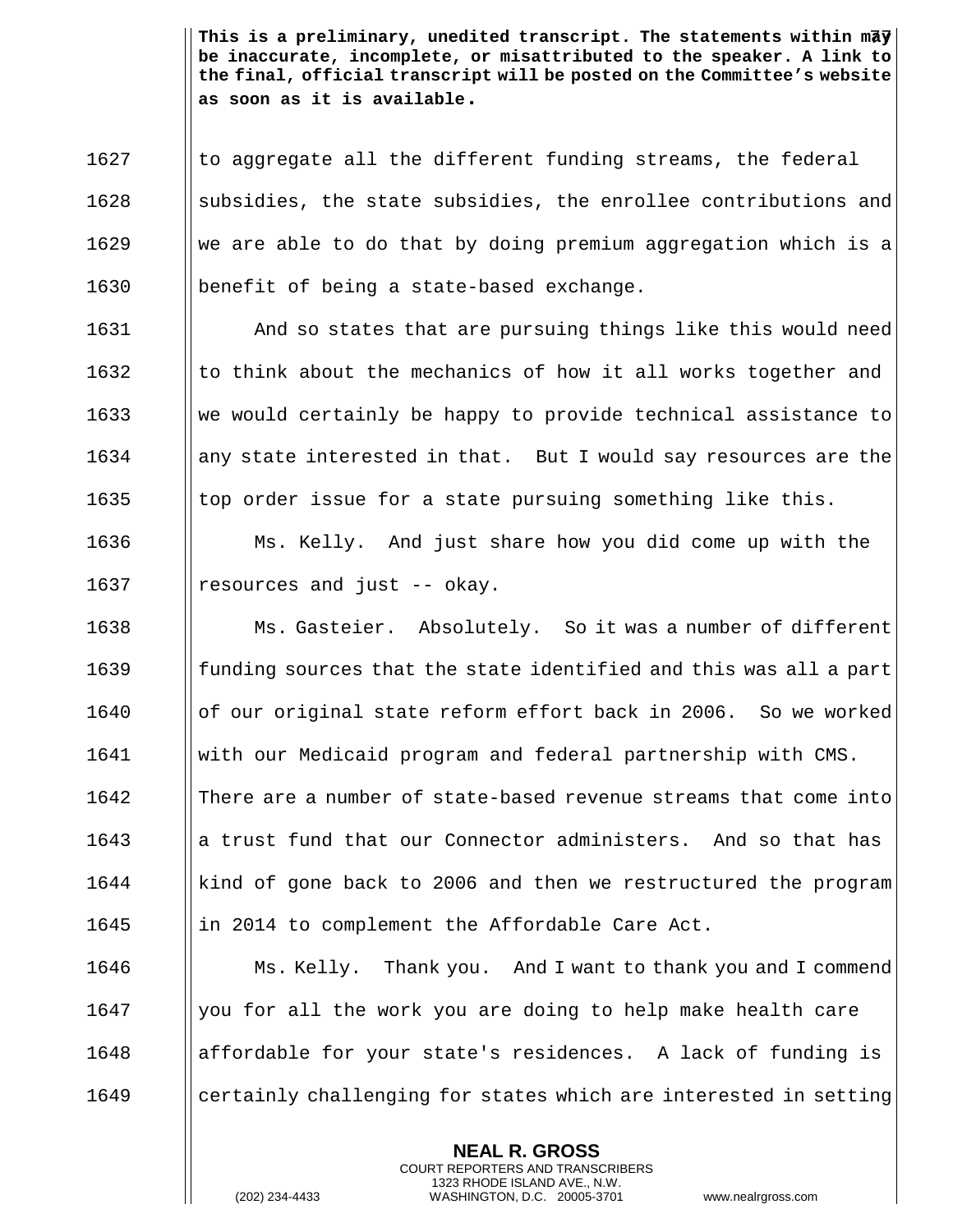This is a preliminary, unedited transcript. The statements within mā $\bigcirc\big\vert$ **be inaccurate, incomplete, or misattributed to the speaker. A link to the final, official transcript will be posted on the Committee's website as soon as it is available.**

- 1650 | up similar programs, but hopefully you will get some phone calls.
- 1651 | Ms. Gasteier. Thank you.
- 1652 Ms. Kelly. Thank you and I yield back.
- 1653 Mr. Ruiz. Thank you.

1654 | Mrs. Brooks, you are up for 5 minutes.

1655 | Mrs. Brooks. Thank you, Mr. Chairman.

1656 **Mr.** Wieske, in your testimony you mentioned that many 1657 insurers who were offered coverage in the individual market just 1658  $\parallel$  a few years ago have left. Can you discuss further why, from 1659  $\parallel$  your studies, why these insurers are finding business in the 1660 Ilindividual market untenable?

**Mr. Wieske.** Yeah, I think in the state of Wisconsin they lost roughly \$500 million in the individual market and that made it absolutely unaffordable for them to provide coverage. I think We saw a market that just became  $-$  it was interesting. In my 1665 home city of Green Bay, the second least cost Silver went up 105 **parameter** From 2016 and 2017. And that became  $-$ - 2017 to 2018  $\blacksquare$  that became an untenable sort of solution. And the concern I Ithink that the insurers had was that the market had deteriorated so far that they didn't want all of the risk even in a given region. || So it was just unaffordable for them to continue to maintain coverage.

1672 **Mrs. Brooks.** Can you elaborate on ways in which the section

**NEAL R. GROSS** COURT REPORTERS AND TRANSCRIBERS 1323 RHODE ISLAND AVE., N.W.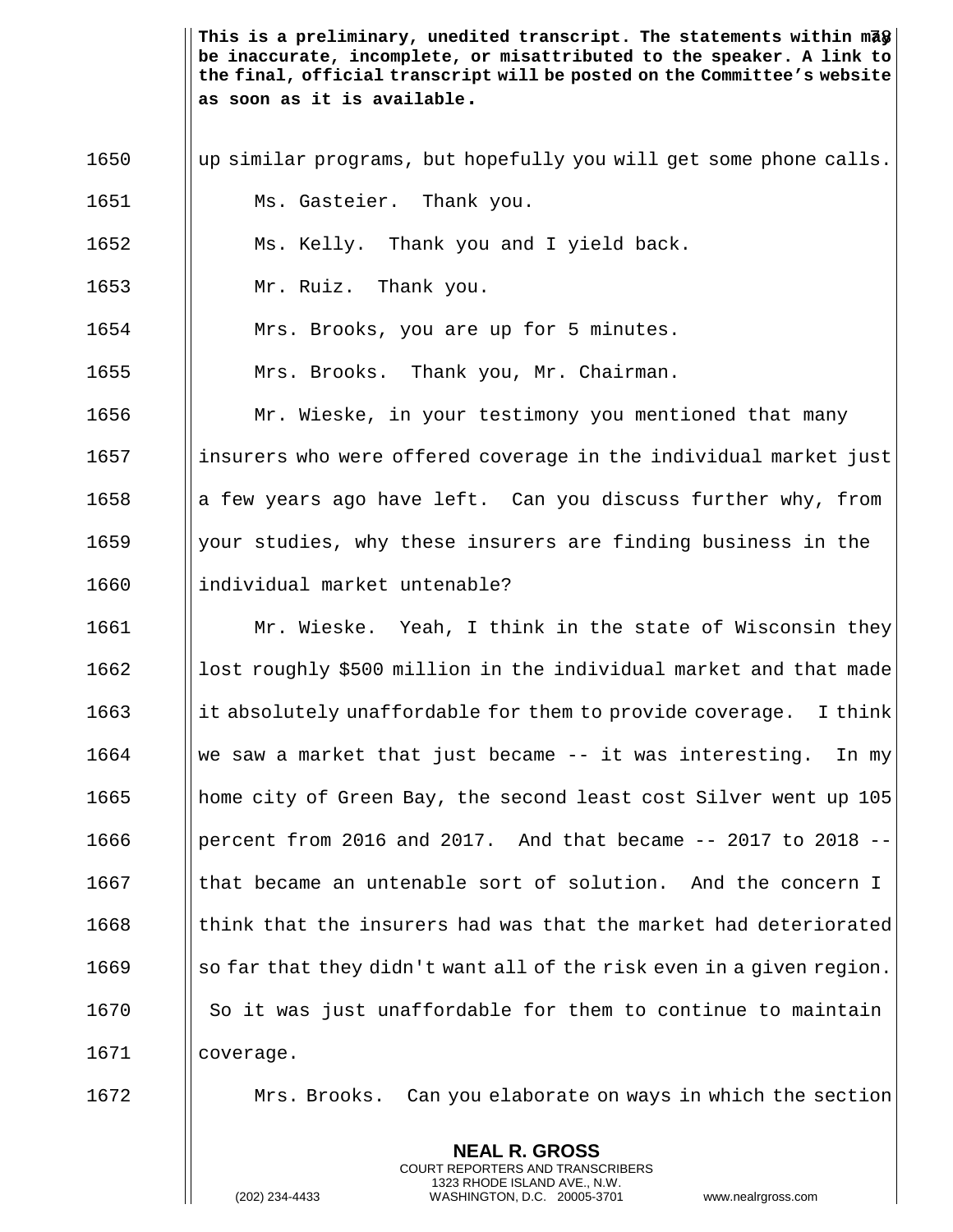This is a preliminary, unedited transcript. The statements within m<del>a</del>y **be inaccurate, incomplete, or misattributed to the speaker. A link to the final, official transcript will be posted on the Committee's website as soon as it is available.**

1673 1332 waivers have actually increased access to care that have 1674 | those approved waivers?

 Mr. Wieske. And I will say, you know, in my home state,  $\parallel$  since I worked on it directly in my former role, so we had a \$200 ||million reinsurance program that we went through in a bipartisan effort through the legislature and got it passed. That reduced I the premiums by 11 percent over where they would otherwise have 1680 been, a net five percent decrease year over year, so not just 1681 a decrease of the increase, but an actual decrease year over year || on average. And we believe that that expanded coverage in the State of Wisconsin from where it otherwise would have been.

 Mrs. Brooks. Can you talk a little bit about what else the || federal government might be able to do to increase enrollment in health insurance aside from spending more money on marketing 1687 and navigators? How else can we be bringing people into --1688 because we all want people to have access to health insurance and understand their options, but what else might we be doing? **Mr. Wieske.** Sure. And in my prior role I think, you know, we dealt with life insurers and health and P&C insurers. And if you look at those other lines of insurance they are becoming 1693 increasingly active in other spaces to provide coverage and becoming increasingly active in their consumer's life to provide **b** broader opportunities. There are even groups that are having

> **NEAL R. GROSS** COURT REPORTERS AND TRANSCRIBERS 1323 RHODE ISLAND AVE., N.W.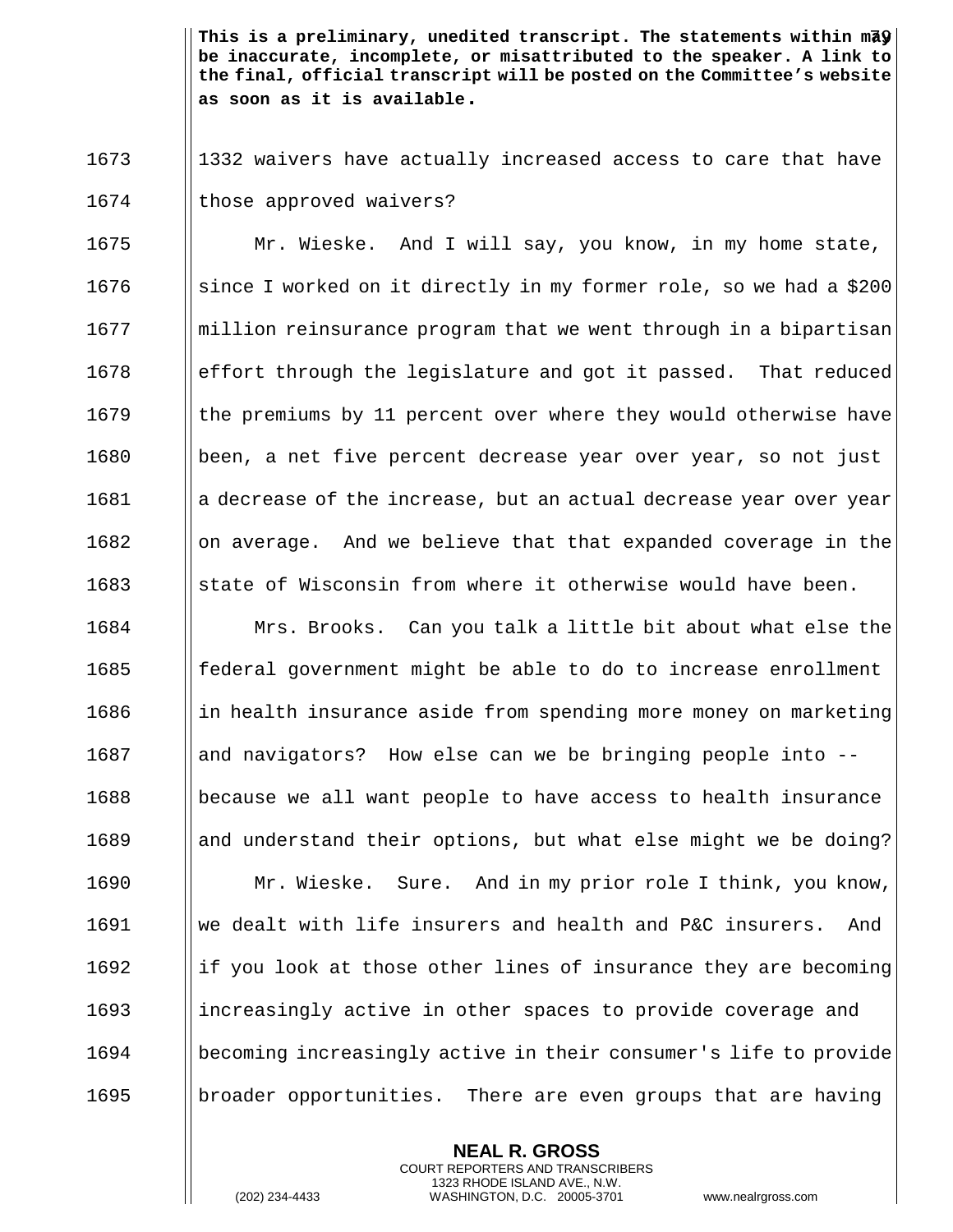This is a preliminary, unedited transcript. The statements within m**a**y | **be inaccurate, incomplete, or misattributed to the speaker. A link to the final, official transcript will be posted on the Committee's website as soon as it is available.**

1696 individuals in shopping malls to download apps in order to buy 1697 | coverage. And people are purchasing their entire coverage on ||an app, through their phone, and getting everything delivered. **That seems to be, you know, while there is some availability, and there is some availability in the health space, that doesn't** 1701 | seem to be as much widely available in the individual market as ||it is in other lines of insurance and in employer coverage. So 1703 I I think a lot more flexibility on the state level for states to | be able to do some different things and to have different options, **because states operate very differently and look very differently.** Massachusetts is very different than Wisconsin and  $\Box$  California is very different than Wisconsin as well. Mrs. Brooks. I am curious, Mr. Lee, excuse me. Do you have

 $1709$  any other ideas of how we might be increasing enrollment in health 1710 care?

 Mr. Lee. Yeah. First, I would note that we in California have 11 carriers, have had since day 1. Massachusetts, I believe, **e** eight; Washington nine. So the experience of many states that have not done marketing things that have worse risk pool is unstable for plans. We want a market that works for consumers which means plans competing, so that is number one, competition 1717 works.

1718 **Number two, I would note, and I mentioned it earlier in my** 

**NEAL R. GROSS** COURT REPORTERS AND TRANSCRIBERS 1323 RHODE ISLAND AVE., N.W.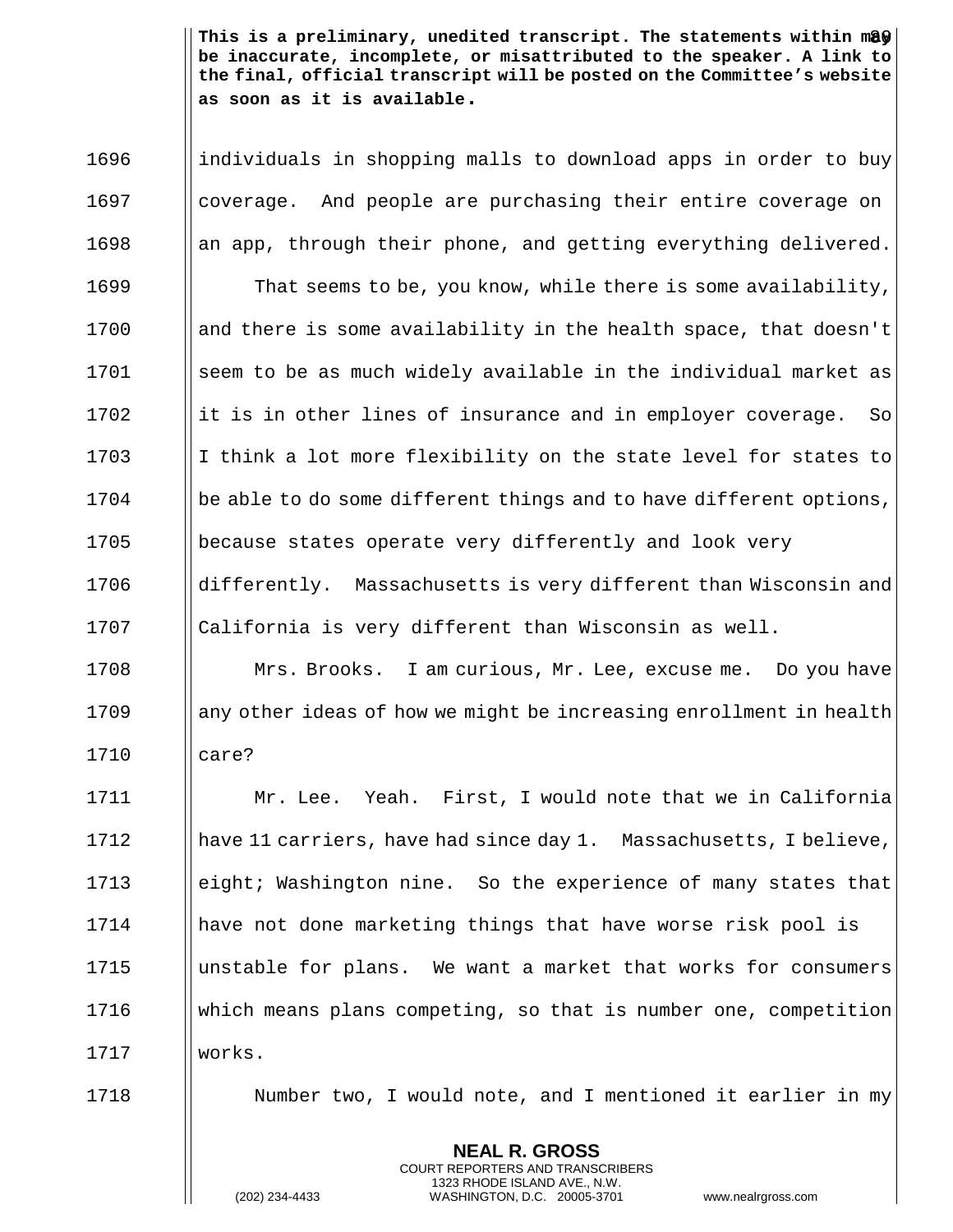This is a preliminary, unedited transcript. The statements within m**a**y **be inaccurate, incomplete, or misattributed to the speaker. A link to the final, official transcript will be posted on the Committee's website as soon as it is available.**

1719 Is destimony having patient-centered benefit designs. In 1720 California, our standard benefit designs mean there isn't a \$2,000 1721 deductible between patients and their primary care doctor. That 1722 means even healthier people don't say it is not worth me having 1723 | insurance. They see value.

**The third thing I would note is subsidies.** Health care as || many of us have noted is too expensive in America. And even at what Massachusetts has done, below 400 expanding subsidies, above 400 percent subsidies -- California, we issued a report to our || legislature on how to improve affordability. A lot of it is **Some Subsidies, it is reinsurance with a penalty, but it is too** 1730 expensive. People need financial help and I would encourage the 1731 | committee to look at this report as options.

1732 | Mrs. Brooks. Thank you. I yield back.

1733 **Mr. Ruiz.** Thank you. The chair now recognizes himself for  $1734$   $|| 5$  minutes.

1735 Thank you all for your testimony. Since day 1 the Trump 1736 administration has taken actions that have increased premiums 1737 | and out-of-pocket costs for Americans. I am just going to list  $1738$  || a few here since there has been so many administrative actions 1739  $\parallel$  to change, repeal, and sabotage the ACA.

1740 In 2017, the Trump administration stopped the cost-sharing 1741 **payments that helped reduce out-of-pocket costs for low and middle** 

> **NEAL R. GROSS** COURT REPORTERS AND TRANSCRIBERS 1323 RHODE ISLAND AVE., N.W.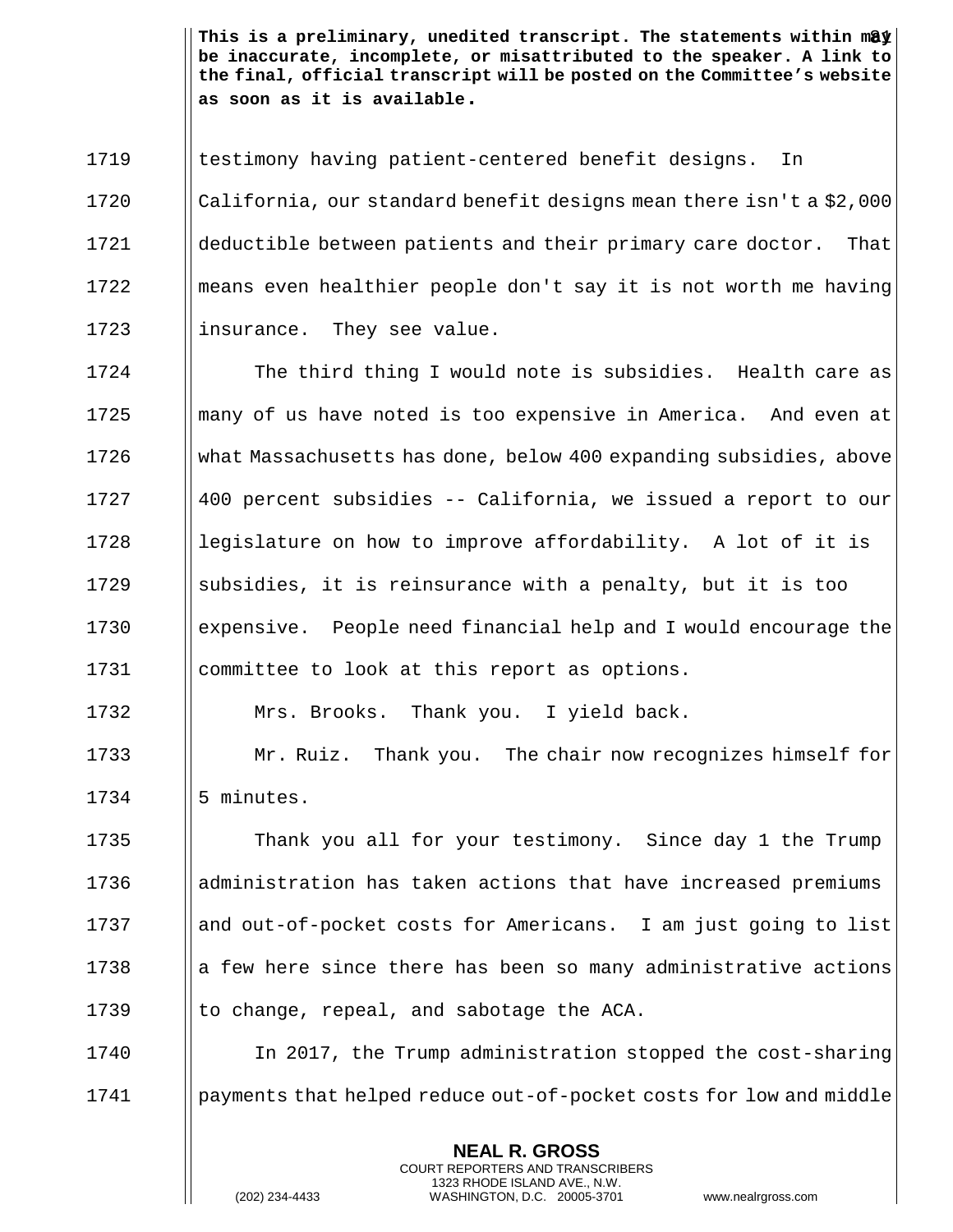This is a preliminary, unedited transcript. The statements within m**a**  $\hat{\mathbf{z}}$ **be inaccurate, incomplete, or misattributed to the speaker. A link to the final, official transcript will be posted on the Committee's website as soon as it is available.**

1742 income Americans. This act alone increased premiums by 20 1743 **percent.** Health insurance companies and CEOs said that it would,  $1744$  | the action was taken, and they did. While subsidized consumers 1745 are largely protected from these premium increases, unfortunately 1746 many unsubsidized middle class consumers bear the brunt of this 1747 || and have of these premium increases.

1748 **I** Last year, the administration expanded these junk plans, 1749 harming Americans who need comprehensive coverage and get their 1750 | health insurance through the ACA. They offer these very 1751 | inexpensive premiums, relatively speaking, but they don't cover 1752 **much so deductibles are very high and a lot of out-of-pocket costs** 1753 are incurred by the patients. In states that opt not to regulate  $1754$  | these plans, consumers will see their premiums increase and their 1755 | options dwindle.

1756 The administration issued new 1332 quidance that would allow  $\Box$  states to raise healthcare costs for individuals with | pre-existing conditions and undermine the consumer protections  $\parallel$  for people with pre-existing conditions. The administration | sabotages raising the cost of health care for hardworking Americans.

1762 Mr. Lee, I understand that 2018 premiums in California 1763 increased by double what it would have otherwise been because 1764 I the Trump administration terminated these cost-sharing payments.

> **NEAL R. GROSS** COURT REPORTERS AND TRANSCRIBERS 1323 RHODE ISLAND AVE., N.W.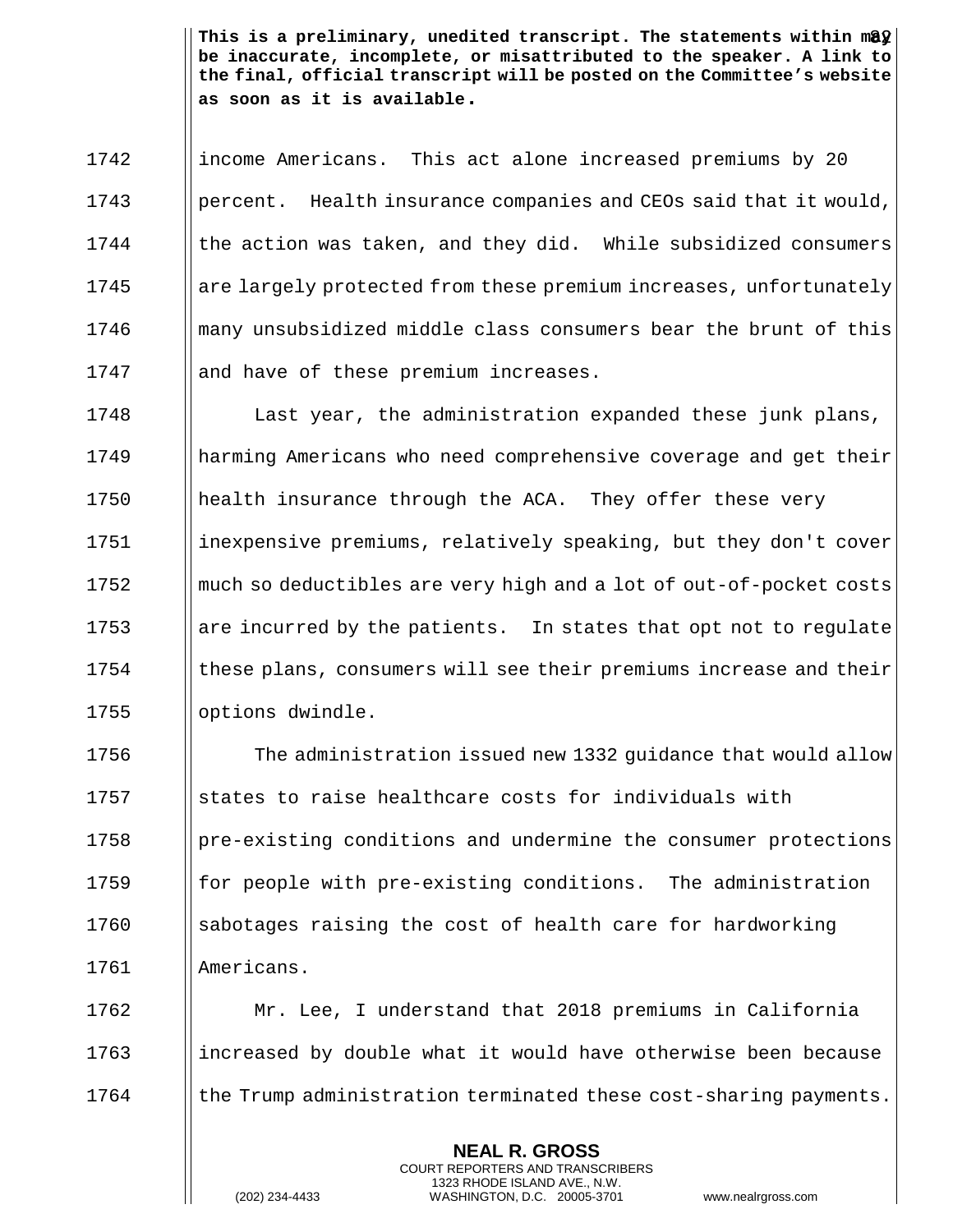This is a preliminary, unedited transcript. The statements within m**a**y | **be inaccurate, incomplete, or misattributed to the speaker. A link to the final, official transcript will be posted on the Committee's website as soon as it is available.**

1765 | Is that correct and can you elaborate?

1766 | Mr. Lee. Absolutely, it is correct. But I think it is 1767 I really important to note that stopping direct cost-sharing  $1768$  | payments meant that states across the nation did what is called  $1769$  Silver loading, but it is actually a CSR surcharge. Plans have 1770  $\parallel$  to pay for that benefit. What we did in California is direct 1771 | our plans to not put that surcharge on the off-exchange product. 1772 So in California and many states, unsubsidized individuals did 1773 **notic have to pay that 12 percent surcharge that plans had to put**  $1774$  || on to cover their costs of that program which is required.

1775  $\parallel$  Mr. Ruiz. Did other states that couldn't do that were those 1776  $\Box$  costs then given to the consumers?

**Mr.** Lee. In many states they had policies to protect off-exchange individuals, other states did not. Some of the  $\Box$  concerns that we have with the potential of federal policy to  $\parallel$  ban Silver loading is it would shift the cost of paying for a 1781 | required program on unsubsidized Americans and lower coverage,  $\parallel$  raise costs for everybody.

**Mr. Ruiz.** Can you discuss how these actions by the Trump administration has impacted access to affordable health care **particularly for Americans who are not eligible for the ACA** || subsidies?

> **NEAL R. GROSS** COURT REPORTERS AND TRANSCRIBERS 1323 RHODE ISLAND AVE., N.W.

1787 | Mr. Lee. Well, again the --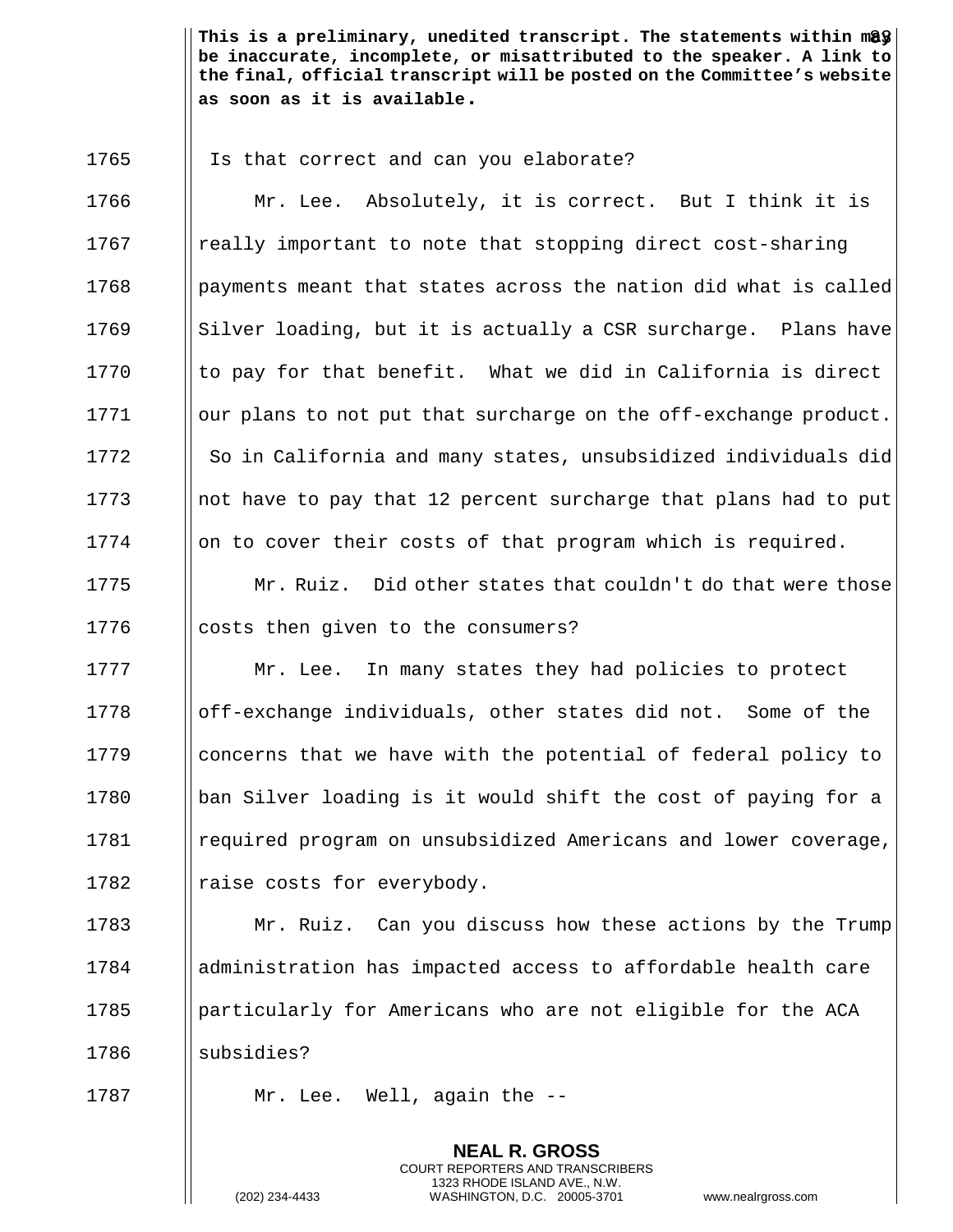This is a preliminary, unedited transcript. The statements within m**a**y **be inaccurate, incomplete, or misattributed to the speaker. A link to the final, official transcript will be posted on the Committee's website as soon as it is available.** 1788 Mr. Ruiz. Do you have any numbers in terms of people who  $1789$   $||$   $-$ 1790 **Mr.** Lee. I don't have numbers, and again there is a number 1791 of policies that have had big effects, the CSR rollback and caused 1792 | confusion, many states have worked around that. Bigger issues 1793 in federal marketplace states are not doing marketing and 1794 **promoting plans that don't offer coverage that encourage healthy** 1795 **people to buy a product that they think is a good deal that isn't.** 1796 Mr. Ruiz. Yeah. 1797 | Mr. Lee. It is going to cost them later. It costs all of 1798  $\Box$  as in the near term. 1799 Mr. Ruiz. Ms. Gasteier, can you describe the impact of the 1800 Trump administration's termination of these cost-sharing 1801 payments on your state's residents' access to affordable 1802 || coverage? 1803 Ms. Gasteier. Yes. So similar to California, we did 1804 everything we could to try to avoid that outcome where the Trump 1805 administration stopped making those CSR payments which they 1806 | announced right before the beginning of open enrollment 2018. 1807 **I** But we had worked with our Division of Insurance to prepare for 1808 a a plan B in the event that they did that. Similar to other states, 1809 We permitted carriers to add that load of CSR value onto the Silver  $1810$  | tier plans only on exchange and then we worked with the population

> **NEAL R. GROSS** COURT REPORTERS AND TRANSCRIBERS 1323 RHODE ISLAND AVE., N.W.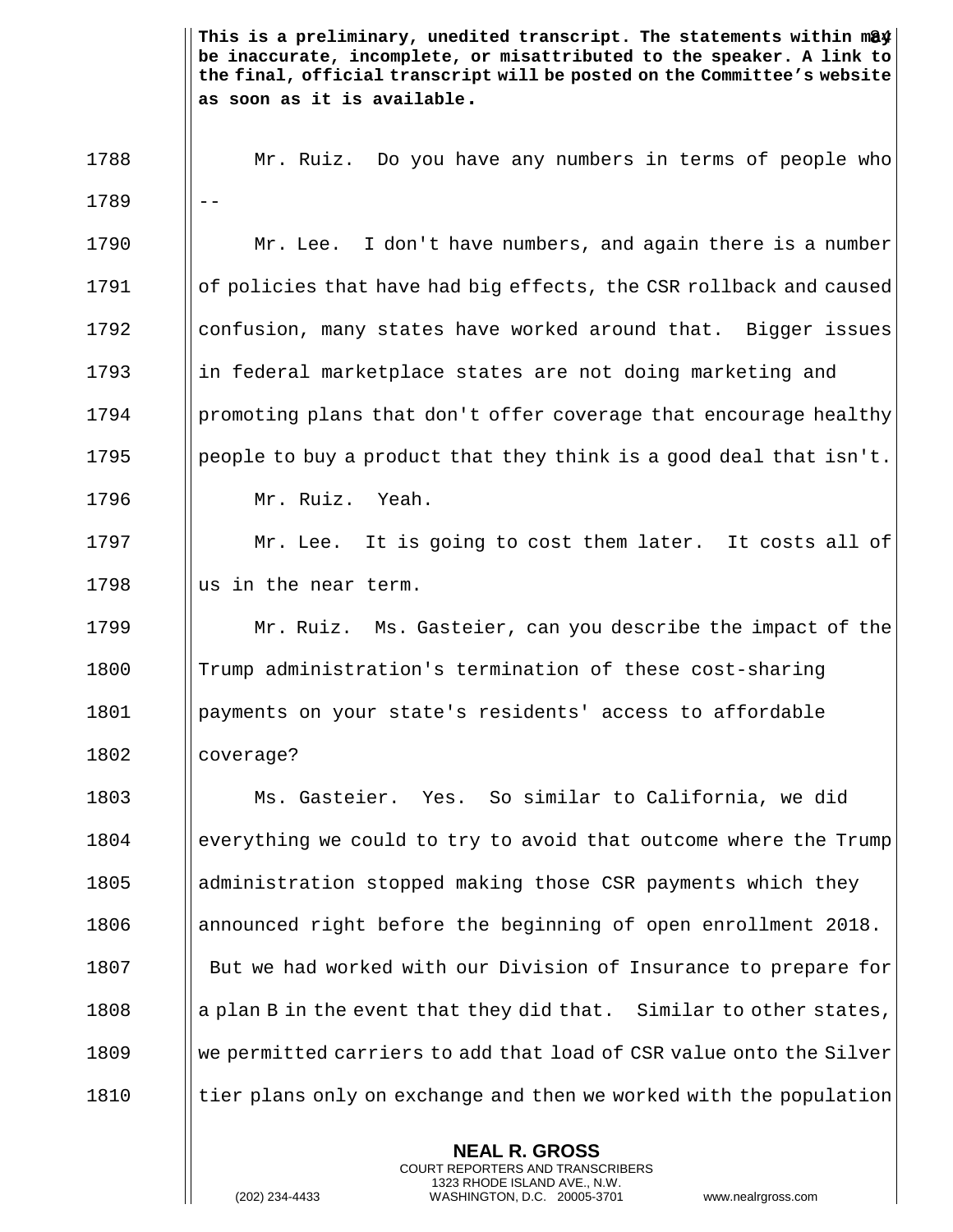This is a preliminary, unedited transcript. The statements within m**ay be inaccurate, incomplete, or misattributed to the speaker. A link to the final, official transcript will be posted on the Committee's website as soon as it is available.**

1811 of impacted, unsubsidized people to make sure they understood 1812  $\parallel$  they had other options.

1813 But it was incredibly disruptive to our market, of course, 1814 **and Massachusetts actually stepped in to cover the cost exposure** 1815  $\parallel$  of our carriers in the last quarter of 2017.

**Mr.** Ruiz. One of the things that I want to make clear is 1817 Ithat oftentimes these cost-sharing reduction payments get **characterized as industry bailouts.** They are not industry **I** bailouts because they are point of care only when needed by people 1820 Who only meet certain criteria to help them pay for their care. So it is not a health insurance bailout especially when health 1822 insurance companies are making record profits during this entire  $\qquad$   $\qquad$   $\qquad$   $\qquad$   $\qquad$   $\qquad$   $\qquad$   $\qquad$   $\qquad$   $\qquad$   $\qquad$   $\qquad$   $\qquad$   $\qquad$   $\qquad$   $\qquad$   $\qquad$   $\qquad$   $\qquad$   $\qquad$   $\qquad$   $\qquad$   $\qquad$   $\qquad$   $\qquad$   $\qquad$   $\qquad$   $\qquad$   $\qquad$   $\qquad$   $\qquad$   $\qquad$   $\qquad$   $\qquad$   $\qquad$   $\qquad$ 

1824 I I yield back the time and next speaker is Mr. Carter from 1825 | Georgia.

1826 **Mr. Carter.** Thank you, Mr. Chairman. And thank all of you 1827  $\parallel$  for being here, we appreciate your attendance.

**Mr. Wieske, I am going to start with you.** You testified before this committee, I believe, before the subcommittee in February of 2017 and talked about how states could improve our healthcare system and the role that they could play in improving 1832 it. Beyond reinsurance, what are some ways that you think we  $\Box$  could use stability funds to help patients in the exchange

> **NEAL R. GROSS** COURT REPORTERS AND TRANSCRIBERS 1323 RHODE ISLAND AVE., N.W.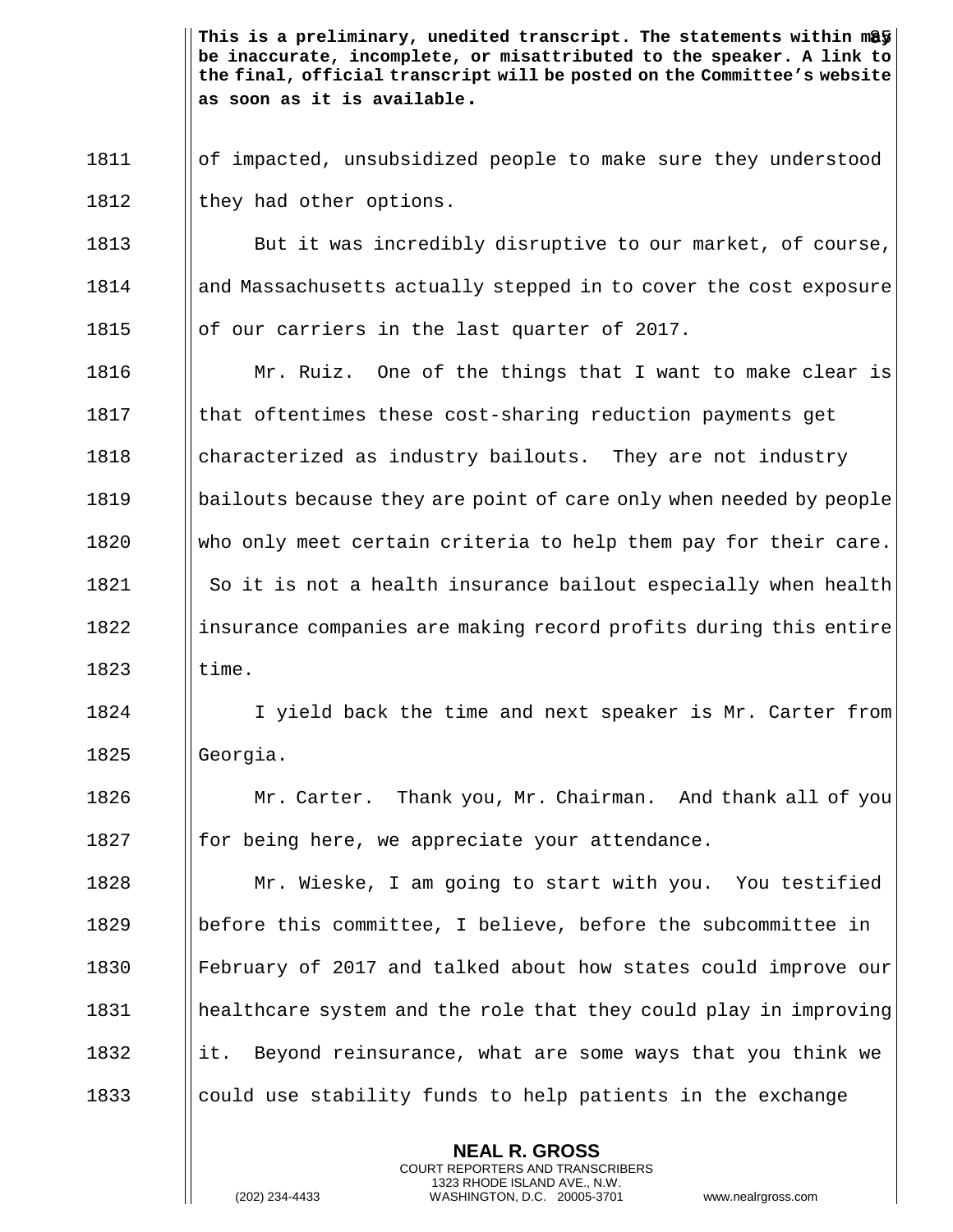This is a preliminary, unedited transcript. The statements within m**a**y **be inaccurate, incomplete, or misattributed to the speaker. A link to the final, official transcript will be posted on the Committee's website as soon as it is available.**

## 1834 marketplace?

**Mr. Wieske.** Yeah, I think from the perspective that I came **follom** from then and the perspective that I come from now, I think there 1837 are ways to design more affordable benefit options for consumers  $\parallel$  to add some flexibility. I think there are ways to provide some **Fight** risk sharing. I think if you look at some of the issues that we have seen with younger folks who are not signing up for coverage, you know, we may have 13 carriers in the state of Wisconsin, but they are regional and in some cases we are seeing  $\parallel$  no younger folks signing up because of value propositions.

1844 | Redesigning those sort of subsidies, I think re-looking at 1845 the way we, you know, the cost-sharing reduction subsidy issue **related to whether or not you use, you know, payments or whether deta I** or not you use an account-based solution that would provide some  $\parallel$  value to consumer, I think there are ways to sort of, you know, **for states to become laboratories of democracy and experiment** 1850 and find out what the best solution would be similar to the way Massachusetts started.

**Mr. Carter.** Okay. Well, thank you for that. Let's move  $\Box$  on to the state-based exchanges bill, the one that we are discussing here. And correct me if I am wrong, but I believe  $\parallel$  that you of the 12 state-based exchanges that you said that only **half** of them received, that over half of them received a D or

> **NEAL R. GROSS** COURT REPORTERS AND TRANSCRIBERS 1323 RHODE ISLAND AVE., N.W.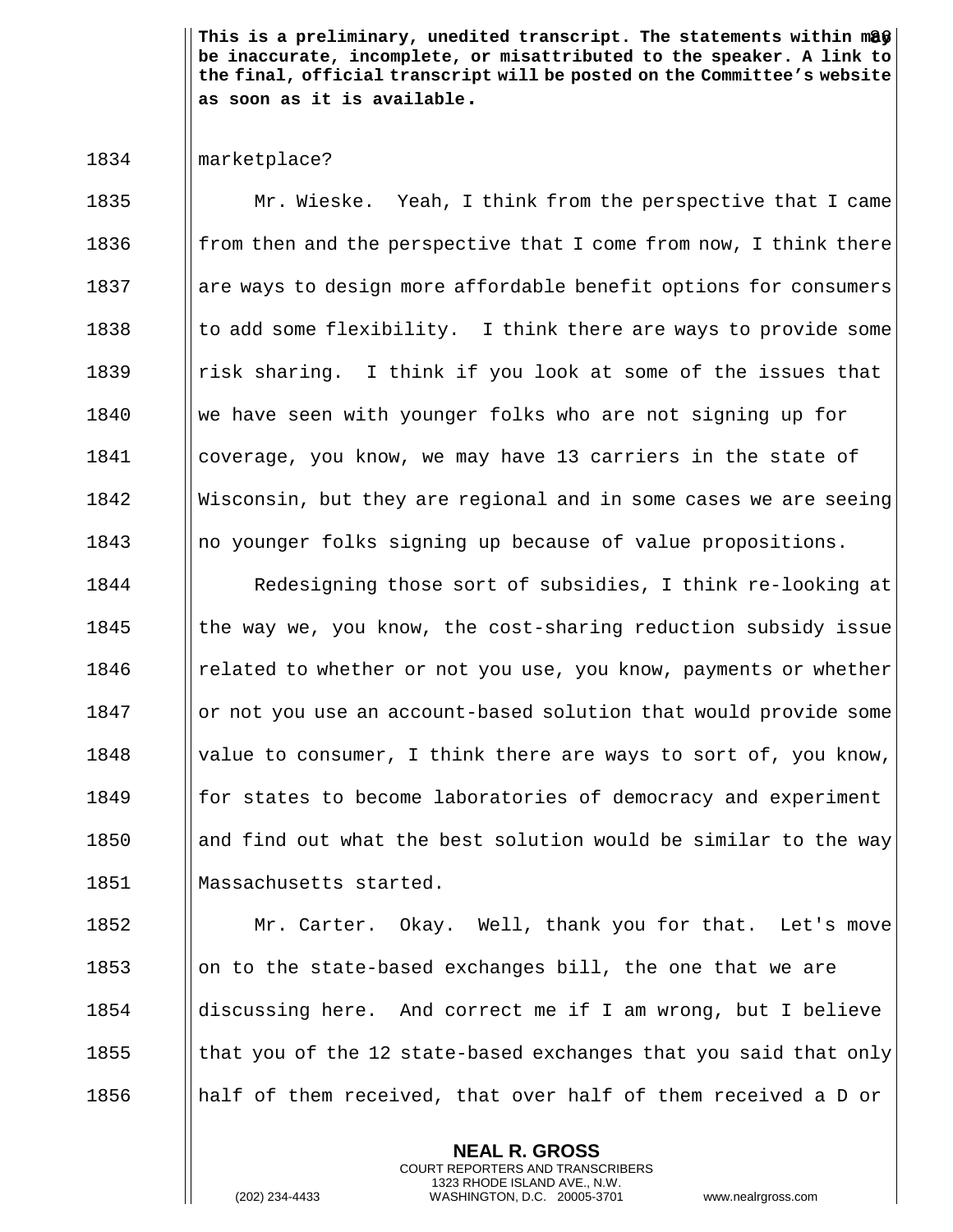This is a preliminary, unedited transcript. The statements within m**a**y $|$ **be inaccurate, incomplete, or misattributed to the speaker. A link to the final, official transcript will be posted on the Committee's website as soon as it is available.**

1857  $\parallel$  an F grade; is that correct?

1858 Mr. Wieske. Yeah. I think we had some issues with the level  $1859$  || of information that is available through the exchanges. And this  $1860$  || is part of the reason why we support looking at some private 1861 | competitive versions in the state and new ways to enroll. That, 1862  $\Box$  you know, what we are looking at now is different than what we 1863 looked at in 2014 and time has moved on for a lot of the ways 1864 | consumers shop.

1865 Mr. Carter. And I believe you said that almost  $1866$  I three-fourths of them were worse, or scored worse than the federal 1867 | exchanges.

1868 Mr. Wieske. Yeah. And we are seeing that you know, states are certainly making efforts to improve, but it is a very expensive **process and it is very intensive.** And the people who are bearing Ithe cost of those in a lot of cases, either the state through || qeneral tax revenue or more likely it is through the consumers who are purchasing coverage through the exchange for access to I that website.

1875 **Mr. Carter.** Okay. All right, let's move on to talk about 1876  $\parallel$  the navigators. In 2017, we spent sixty two and a half million 1877 and dollars on navigator grants and it yielded us only a one percent 1878 increase in ACA enrollment out of those grants? That doesn't 1879 Seem like it is a very efficient use of money to me.

> **NEAL R. GROSS** COURT REPORTERS AND TRANSCRIBERS 1323 RHODE ISLAND AVE., N.W.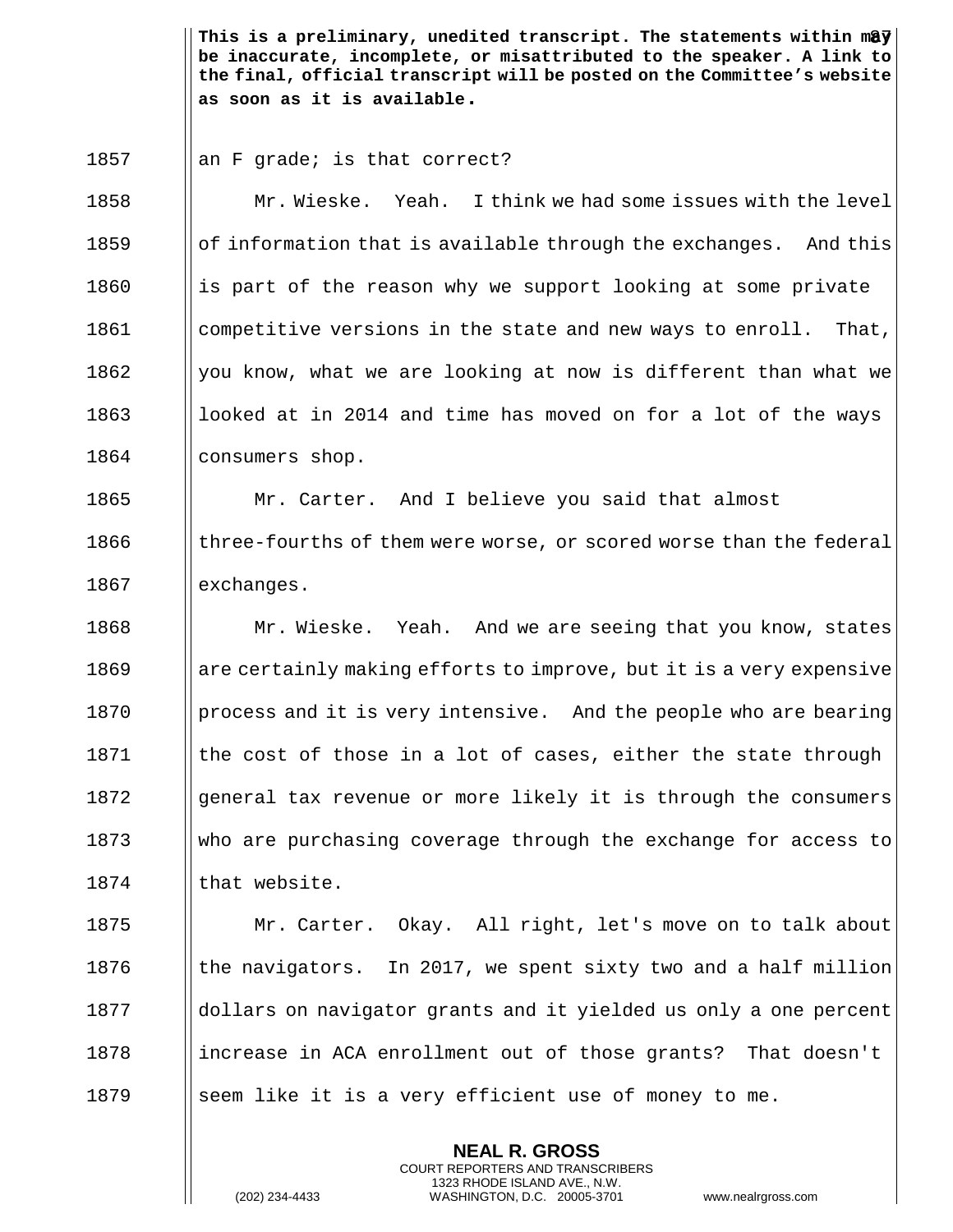This is a preliminary, unedited transcript. The statements within m**a**\$| **be inaccurate, incomplete, or misattributed to the speaker. A link to the final, official transcript will be posted on the Committee's website as soon as it is available.**

| 1880 | Mr. Wieske. Again what we have seen in other lines of              |
|------|--------------------------------------------------------------------|
| 1881 | insurance and in other places that there are different ways for    |
| 1882 | people to get access to coverage, so it is not just that. So       |
| 1883 | I think navigators are important, a small important piece of that  |
| 1884 | to do outreach for underserved consumers, but consumers are buying |
| 1885 | their coverage in different ways. And a 22 year old, 27 year       |
| 1886 | old is not going to go into a navigator in the same way other      |
| 1887 | folks are.                                                         |
| 1888 | Mr. Carter. Right. And the same thing in rural areas; am           |
| 1889 | I correct?                                                         |
| 1890 | Mr. Wieske. Correct. Correct.                                      |
| 1891 | Mr. Carter. So that is really something we need to be              |
| 1892 | concentrating on, younger people as well as our rural areas.       |
| 1893 | Mr. Wieske. Mm-hmm.                                                |
| 1894 | Mr. Carter. Well, thank you for that. I appreciate it.             |
| 1895 | Mr. Chairman, and I realize you are sitting in for the             |
| 1896 | chairman, so but I do have to get this on record. And that is      |
| 1897 | here we are in our third hearing in the subcommittee that has      |
| 1898 | the broadest jurisdiction over health care of any subcommittee     |
| 1899 | in Congress, and yet already the Oversight and Reform Committee    |
| 1900 | has had a drug pricing hearing. The Ways and Means Committee       |
| 1901 | has had a drug pricing hearing and they are on their second one    |
| 1902 | this week. The Senate Finance Committee has had two hearings.      |

**NEAL R. GROSS** COURT REPORTERS AND TRANSCRIBERS 1323 RHODE ISLAND AVE., N.W.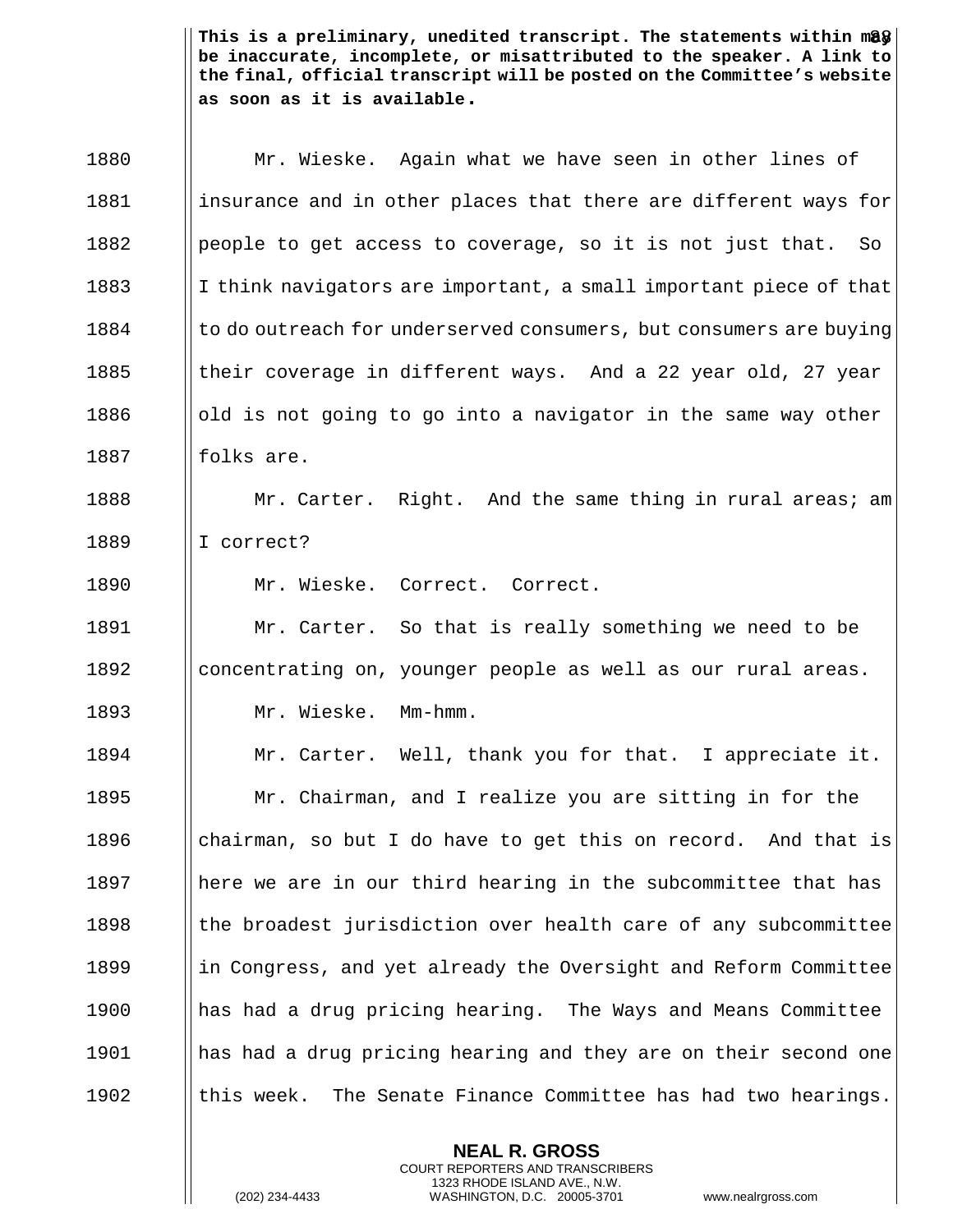This is a preliminary, unedited transcript. The statements within m**ay be inaccurate, incomplete, or misattributed to the speaker. A link to the final, official transcript will be posted on the Committee's website as soon as it is available.**

| 1903 | And this week, the Senate Committee on Aging is having two           |
|------|----------------------------------------------------------------------|
| 1904 | hearings on drug pricing. Now this committee, the Energy and         |
| 1905 | Commerce Committee, has a record of working in a bipartisan          |
| 1906 | We have come up with Cures. We have come up with 21st<br>fashion.    |
| 1907 | Century Cures. We have come up with a number of different things     |
| 1908 | in a bipartisan fashion. Can you give me an idea or at least         |
| 1909 | relate to the chairman an idea of when we are going to start talking |
| 1910 | about drug pricing that impacts all --                               |
| 1911 | Mr. Ruiz. Yes, sir. Yes, sir.                                        |
| 1912 | Mr. Carter. -- Americans and it is a bipartisan issue?               |
| 1913 | Mr. Ruiz. Yes, sir. Yes, sir. And I recognize you are                |
| 1914 | the one pharmacist in our committee.                                 |
| 1915 | Mr. Carter. Yes, sir.                                                |
| 1916 | Mr. Ruiz. So I appreciate your concern. It reminds me of             |
| 1917 | a scene in the Karate Kid where the Master told the Karate Kid,      |
| 1918 | patience, Daniel-San, patience.                                      |
| 1919 | Drug pricing will be a priority in this committee. In fact,          |
| 1920 | the first hearing is going to be next week and we are going to       |
| 1921 | tackle this issue straight on and you are going to be gleaming       |
| 1922 | with happiness when we do.                                           |
| 1923 | Mr. Carter. Thank you, Mr. Chairman. I yield back,                   |
| 1924 | Daniel-San.                                                          |
| 1925 | Mr. Ruiz. Great.                                                     |
|      | <b>NEAL R. GROSS</b><br>COURT REPORTERS AND TRANSCRIBERS             |

1323 RHODE ISLAND AVE., N.W.

 $\mathsf{l}\mathsf{l}$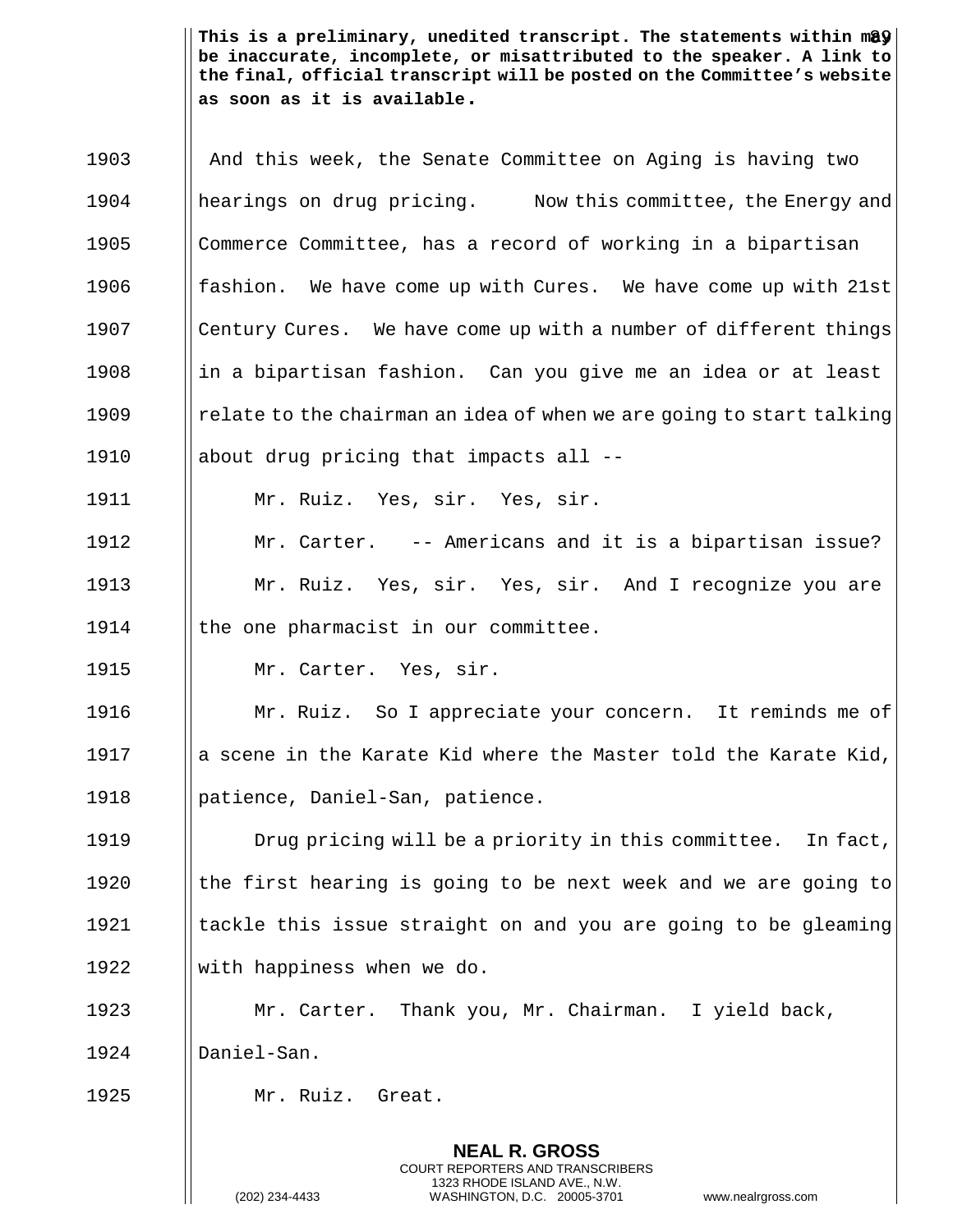This is a preliminary, unedited transcript. The statements within m@ $\bigcirc\big\vert$ **be inaccurate, incomplete, or misattributed to the speaker. A link to the final, official transcript will be posted on the Committee's website as soon as it is available.**

1926 | Next, Ms. Blunt Rochester, please.

1927 **Ms. Blunt Rochester.** Thank you, Mr. Chairman, and thank 1928 |  $\sqrt{$  you to the panel.

1929 1929 **I** Over the past 2 years, the Trump administration's funding 1930 cuts have prevented marketplace navigators from providing counsel 1931  $\parallel$  to consumers looking to enroll in health insurance plans that 1932 Work best for them. In Delaware, only one navigator organization 1933 I received federal funding for 2019 open enrollment, making it even 1934 harder for Delaware families to sign up for coverage. Navigators 1935 help communities in my state learn about their coverage options 1936  $\parallel$  and enroll in affordable health care.

**According to the Kaiser Family Foundation study, 40 percent**  $\|\circ f\|$  uninsured Americans are unaware of the marketplaces and over 1939 1939 175 percent of consumers sought help from navigators because they either lacked confidence to apply on their own or needed help understanding their plan choices. For many of the 24,000 Delawareans participating in the individual marketplace, 1943 enrollment specialists are a trusted source they can rely on when making deeply personal decisions about their health insurance  $1945$  ||plan.

1946 **Ms. Gasteier, I understand that uninsured Americans are less** 1947  $\parallel$  likely to be aware of the availability of coverage or even that 1948  $\parallel$  subsidies can help them pay for coverage. Is that true?

> **NEAL R. GROSS** COURT REPORTERS AND TRANSCRIBERS 1323 RHODE ISLAND AVE., N.W.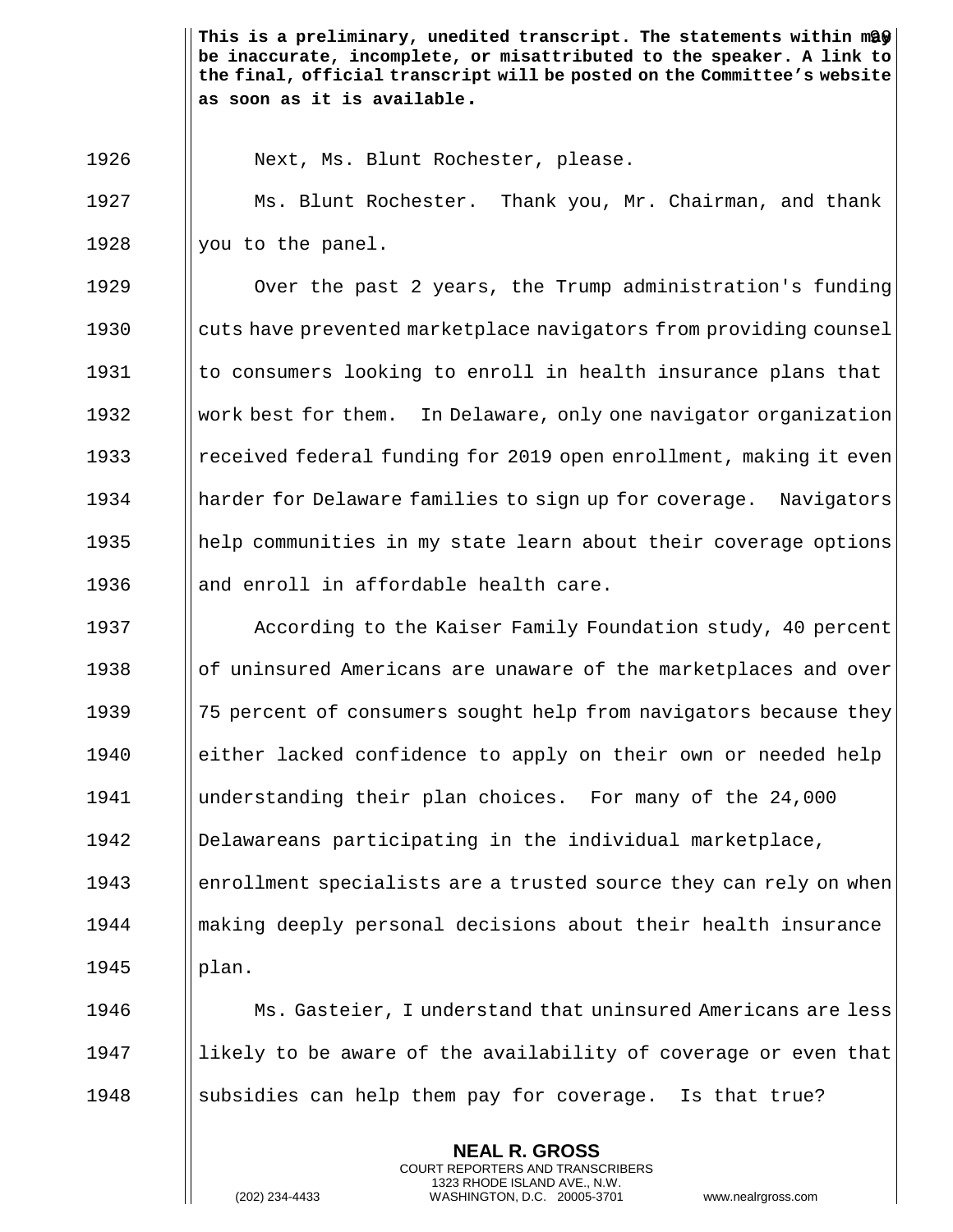This is a preliminary, unedited transcript. The statements within m& $\frac{1}{2} \Big\vert$ **be inaccurate, incomplete, or misattributed to the speaker. A link to the final, official transcript will be posted on the Committee's website as soon as it is available.**

1949 Ms. Gasteier. That is correct. We found that in 1950 Massachusetts and we work with our navigators to make sure that 1951 we have in-person resources available to educate people about 1952 || how affordable options can be for them and people are often 1953 Surprised when they find out what they qualify for.

**Ms. Blunt Rochester.** And can you describe how qutting this  $\parallel$  funding for the program, the navigator program, impacts  $\Box$  enrollment, because we just heard from Mr. Carter that it was ||only a one percent increase in enrollment. Can you talk a little **but about that?** 

 Ms. Gasteier. Absolutely. So that doesn't square with what our experience has been in Massachusetts where our navigators provide immense in-person support in the communities that need  $\parallel$  the most help getting into coverage. So just as an example, **c** | | our navigators this past open enrollment period held 400 informational events around the state educating people about  $\parallel$  their options, and we find that the uninsured population even  $\parallel$  in a well-covered state like Massachusetts is always churning. 1967 I It is a new group of people that need assistance and so their 1968 in-person presence in those communities where they are sort of  $\parallel$  trusted leaders for many other services are really key.

1970 I I would also like to note that navigators do more than just 1971 **get people into coverage once and then walk away.** They provide

> **NEAL R. GROSS** COURT REPORTERS AND TRANSCRIBERS 1323 RHODE ISLAND AVE., N.W.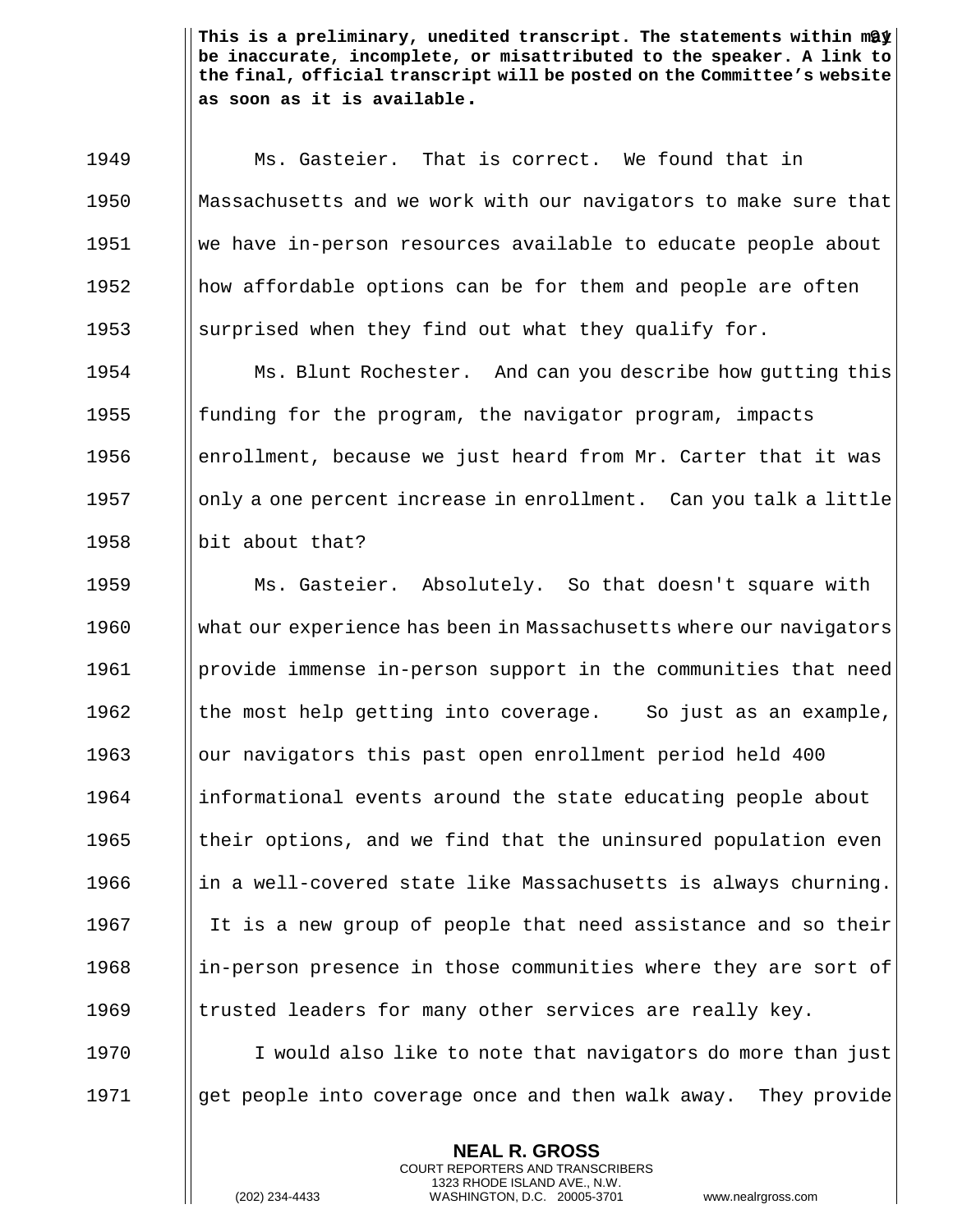This is a preliminary, unedited transcript. The statements within m@ $\hat{\bm{y}}$ | **be inaccurate, incomplete, or misattributed to the speaker. A link to the final, official transcript will be posted on the Committee's website as soon as it is available.**

1972 | year-round support to people who need to make updates to their 1973 income information, add a baby, had a life change, and we find  $1974$  || that that assistance for particularly low income populations is  $1975$  || key to not just getting into coverage but staying covered as well. 1976 | Ms. Blunt Rochester. You know, I was going to ask you, you 1977 **brought up the term "churning,"** and I saw that in your testimony 1978 and was going to ask you if you could expand a little bit on the 1979  $\parallel$  concept of churning, the population churning.

1980 **Ms. Gasteier.** Absolutely. So we find in Massachusetts, 1981 again even with a less than three percent uninsurance rate, the 1982  $\parallel$  uninsured population is a mix of some people who are chronically 1983 I uninsured, but also people who have gaps of 6 months, 12 months 1984  $\parallel$  in between other kinds of coverage who kind of fall through the 1985  $\parallel$  cracks. And that could be because somebody loses a job and loses 1986  $\parallel$  job-based coverage, somebody who moves to Massachusetts from 1987 another state and doesn't really know kind of where to go for  $1988$  ||help.

**And so we try to kind of catch people, you know, people who If the Vends** of the VOBRA option if they are leaving a job, or people who may be in between some other kind of life circumstance, getting  $\|\cdot\|$  a divorce, et cetera. And we find that that kind of active **presence to make sure that the new people coming into the ranks**  $\|\circ\|$  the uninsured we are there to catch them right away.

> **NEAL R. GROSS** COURT REPORTERS AND TRANSCRIBERS 1323 RHODE ISLAND AVE., N.W.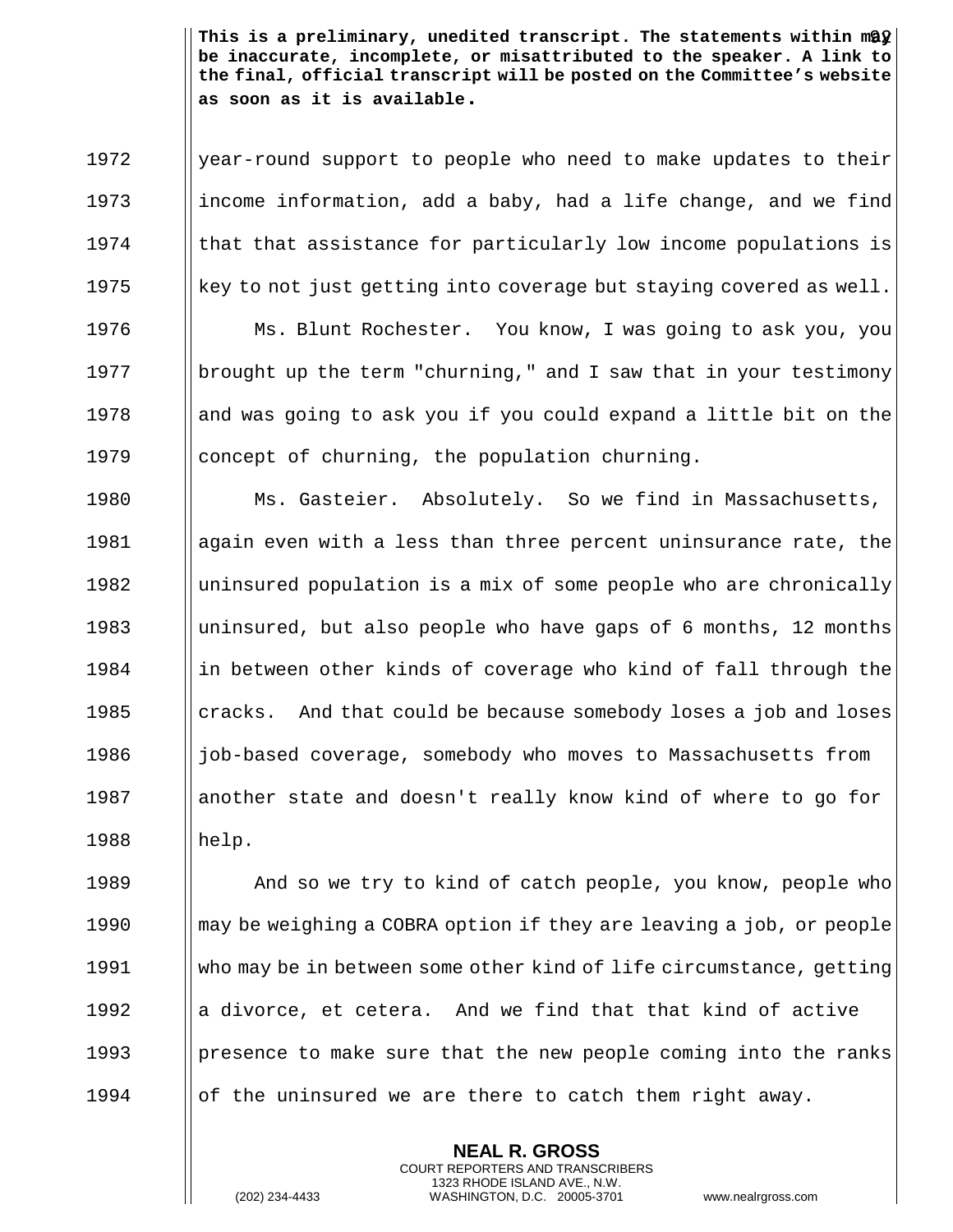This is a preliminary, unedited transcript. The statements within m@\$| **be inaccurate, incomplete, or misattributed to the speaker. A link to the final, official transcript will be posted on the Committee's website as soon as it is available.**

**Ms. Blunt Rochester.** Excellent. And my last question was **I** really another thing I noticed in your testimony was about the diversity of your state, but also all of the players that are 1998 involved in helping to do the outreach. You mentioned everything  $\parallel$  from focusing on 21 different languages to the different ||community-based organizations, 16 of which  $-$ - can you talk a | little bit about that as well?

 Ms. Gasteier. Absolutely. So like most states, Massachusetts is diverse and we have very dense urban population areas as well as rural areas in the western part of our state and our navigators are spread out to be present in places where 2006 We know there is a higher risk of uninsurance. And, for example, in urban areas we find language access and awareness about affordability programs is a key thing for those navigators to  $\blacksquare$  work on. In our rural areas we will work with navigators to make 2010 Sure they are sending people out into the community.

2011 So in our more rural Greenfield area, for example, the 2012 Franklin County Community Health Center will send their folks 2013 | out to drive 20, 30 minutes to meet people at food pantries and 2014 farms and make sure they are providing the kind of assistance 2015 | people in those less populated areas need.

2016 Ms. Blunt Rochester. Thank you so much. I yield back. 2017 And well, before I yield back I did want to say I am a proud

> **NEAL R. GROSS** COURT REPORTERS AND TRANSCRIBERS 1323 RHODE ISLAND AVE., N.W.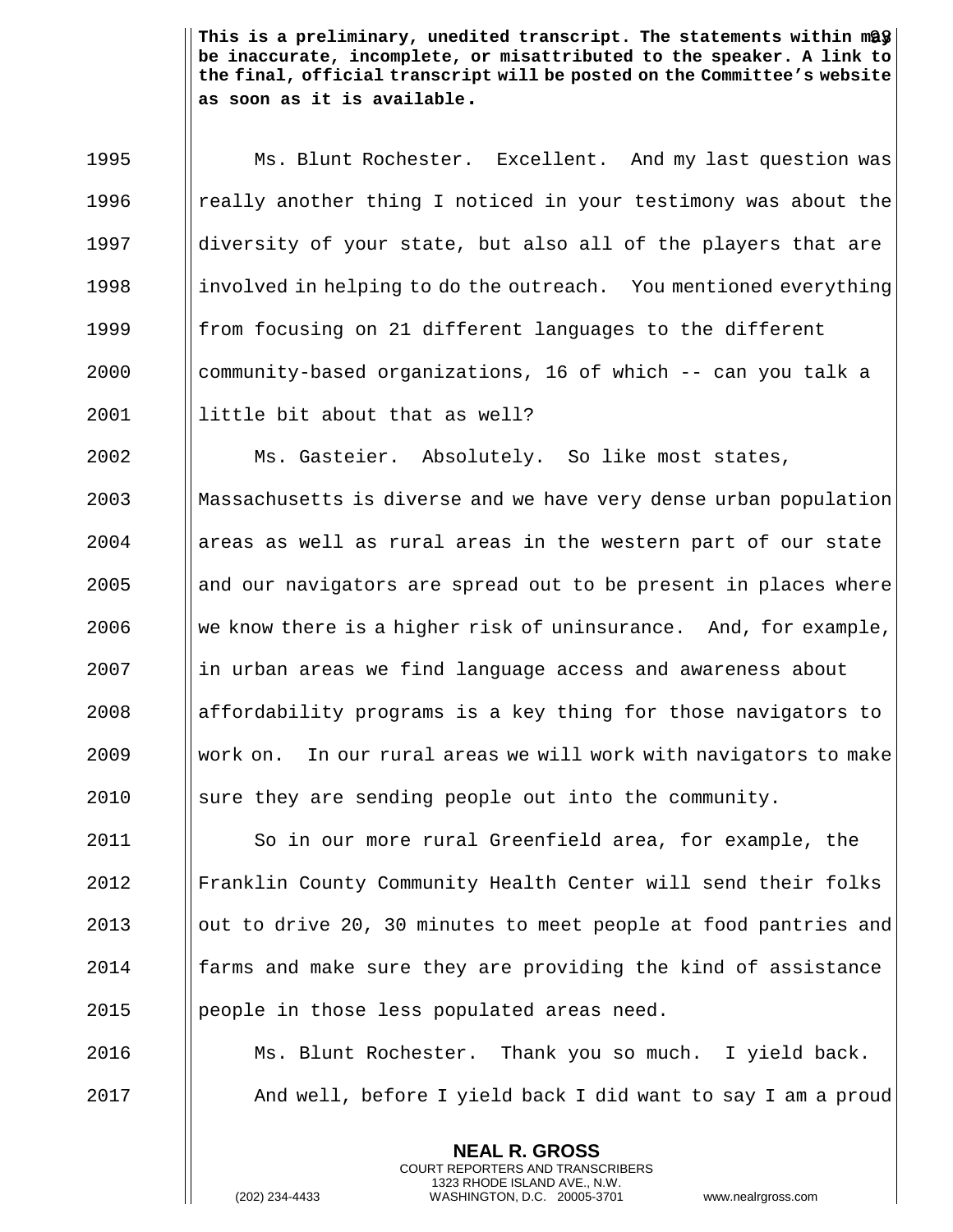This is a preliminary, unedited transcript. The statements within m@\$| **be inaccurate, incomplete, or misattributed to the speaker. A link to the final, official transcript will be posted on the Committee's website as soon as it is available.**

- 2018 I cosponsor of this bill and thank Ms. Castor for that and also
- $2019$  | the support on the MORE Health Education Act. Thank you.
- 2020 Mr. Ruiz. Thank you.

2021 Now, Mr. Long, you have 5 minutes.

 Mr. Long. Thank you, Mr. Chairman. I appreciate also my || friend Larry Bucshon, here, next to me who yielded his place in  $\blacksquare$  | order. I was a little late and missed the gavel. I was actually cleaning up a spill out in the hallway and somebody said did you  $\Box$  spill something? And I said no, but I am cleaning it up so 2027 Somebody else doesn't fall. So, you know, no good deed goes ||unpunished, so I was late for the gavel.

 Mr. Wieske, if memory serves, when we were talking about 2030 I implementing the Affordable Care Act and talking about navigators, it is in the back of mind it seems like navigators Were not allowed to be navigators if they had any background in  $\parallel$  the insurance field. And to me that would be kind of like taking  $\parallel$  your car to a mechanic, but oh, you have to pick a mechanic that 2035 has never worked on a car before.

 $\parallel$  So that being said, you said that the loss of agents in the 2037 individual health insurance market has created many problems and || that navigators are just not a substitute for driving enrollment. **Could you talk about the differences in how agents and brokers** operate compared to navigators both before and after consumers

> **NEAL R. GROSS** COURT REPORTERS AND TRANSCRIBERS 1323 RHODE ISLAND AVE., N.W.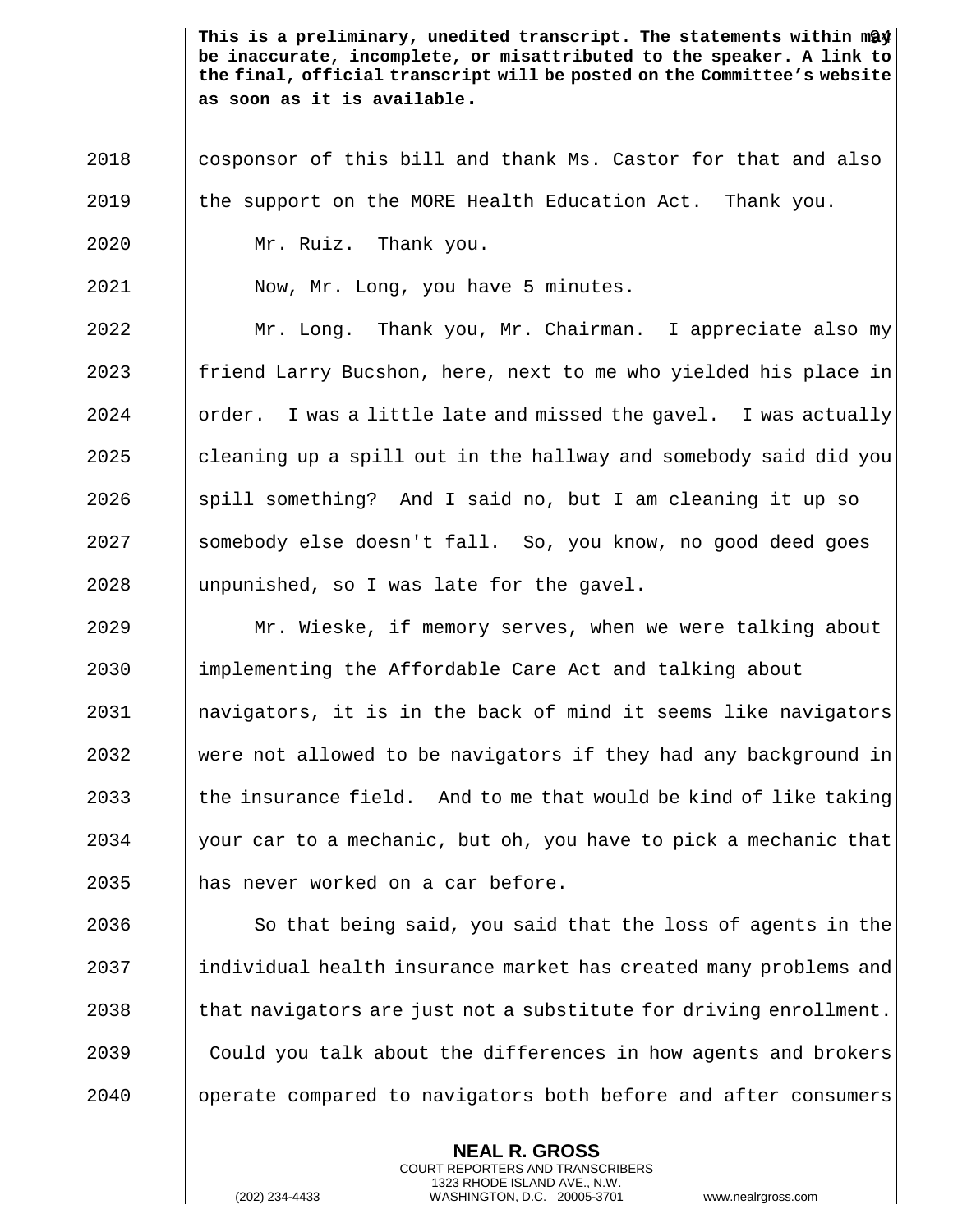This is a preliminary, unedited transcript. The statements within m**ay be inaccurate, incomplete, or misattributed to the speaker. A link to the final, official transcript will be posted on the Committee's website as soon as it is available.**

2041 purchase their insurance and why are not navigators a substitute  $2042$  | for agents?

 Mr. Wieske. Yeah. When we looked at creating our own navigator program, which by the way in Wisconsin we are going to call badgigators, we saw the same issue that you saw that there was some limited ability for folks with ongoing industry | background to be able to be a navigator, so that created a concern.

2048 I I think in the individual market we have seen insurers stop paying commissions to a lot of agents in Wisconsin. Again that **e** reflects at \$500 million of lost revenue as they have exited the ||market. We may have 13 carriers but they are regional in nature. They are all small carriers, so those expenses are very high.  $\parallel$  That makes it difficult for the folks in the community to be 2054 able to access sort of coverage and expertise. And the expertise || that we require a navigator to have in Wisconsin in their license  $\parallel$  is nowhere near what we require what an agent is required to have.  $\parallel$  Mr. Long. You also note that the federal navigator program 2058 | operates largely outside of the current healthcare system and ||in many cases the navigator program is centered around large 2060 Population centers which we kind of talked about earlier in not Serving the rural areas. What effect does this have for those | rural communities and how important is the role of agents and 2063 brokers in advising consumers out in these rural areas? I

> **NEAL R. GROSS** COURT REPORTERS AND TRANSCRIBERS 1323 RHODE ISLAND AVE., N.W.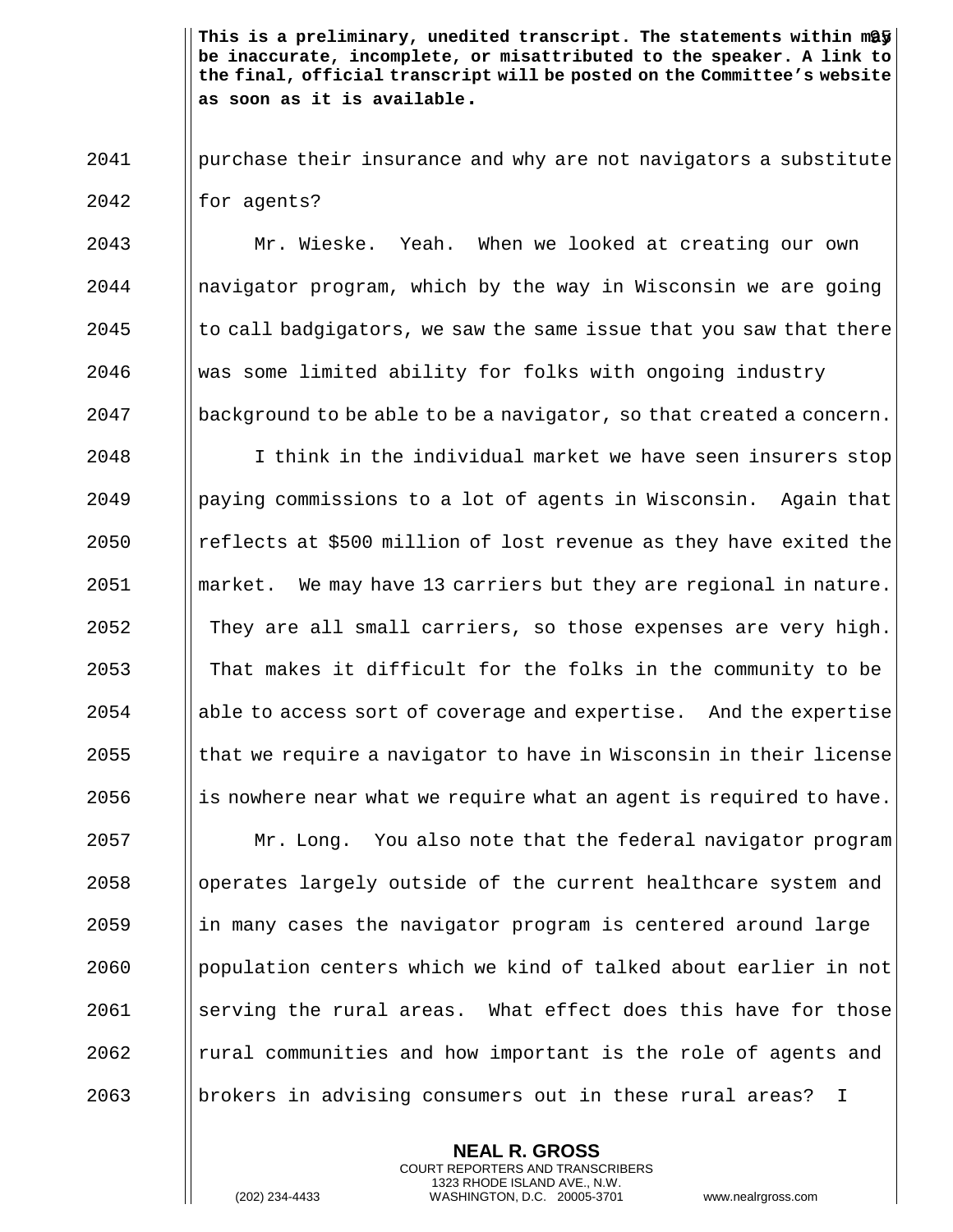This is a preliminary, unedited transcript. The statements within m $\frac{1}{2}\int_0^\infty |x-y|^{p-1} \, dy$ **be inaccurate, incomplete, or misattributed to the speaker. A link to the final, official transcript will be posted on the Committee's website as soon as it is available.**

represent a lot of rural areas in Missouri.

2065 Mr. Wieske. We had two sort of issues. We had navigators | come in who were under a navigator grant that we had no idea existed and were papering a local community with, papering a local || community and we were never told, they were never registered. 2069 They turned out to be licensed through a different entity so | they were okay, we had some concerns with that.

2071 | I think rurally, I think in places like Rhinelander, Wisconsin where my wife is from, there is just not as much ||availability. There is just not as many people. They have to | drive hours just to get to a dermatologist, let alone anything  $\Box$  else. But that is an issue in those reasons that they are **primarily served by their local insurance agents.** 

 Mr. Long. And could you talk about how the medical loss || ratio is affecting agents and brokers? Is it inhibiting agents' || and brokers' ability to operate?

 Mr. Wieske. Yeah. I think again in Wisconsin prior to us doing the \$200 million reinsurance program, our insurers had loss **I** ratios in excess of a hundred percent after the various government | programs provided reinsurance back to them. That means that you | know, the medical loss ratio, those losses made it unaffordable for them. They had to cut expenses somewhere and largely they 2086 |  $\blacksquare$  have cut it out of agents.

> **NEAL R. GROSS** COURT REPORTERS AND TRANSCRIBERS 1323 RHODE ISLAND AVE., N.W.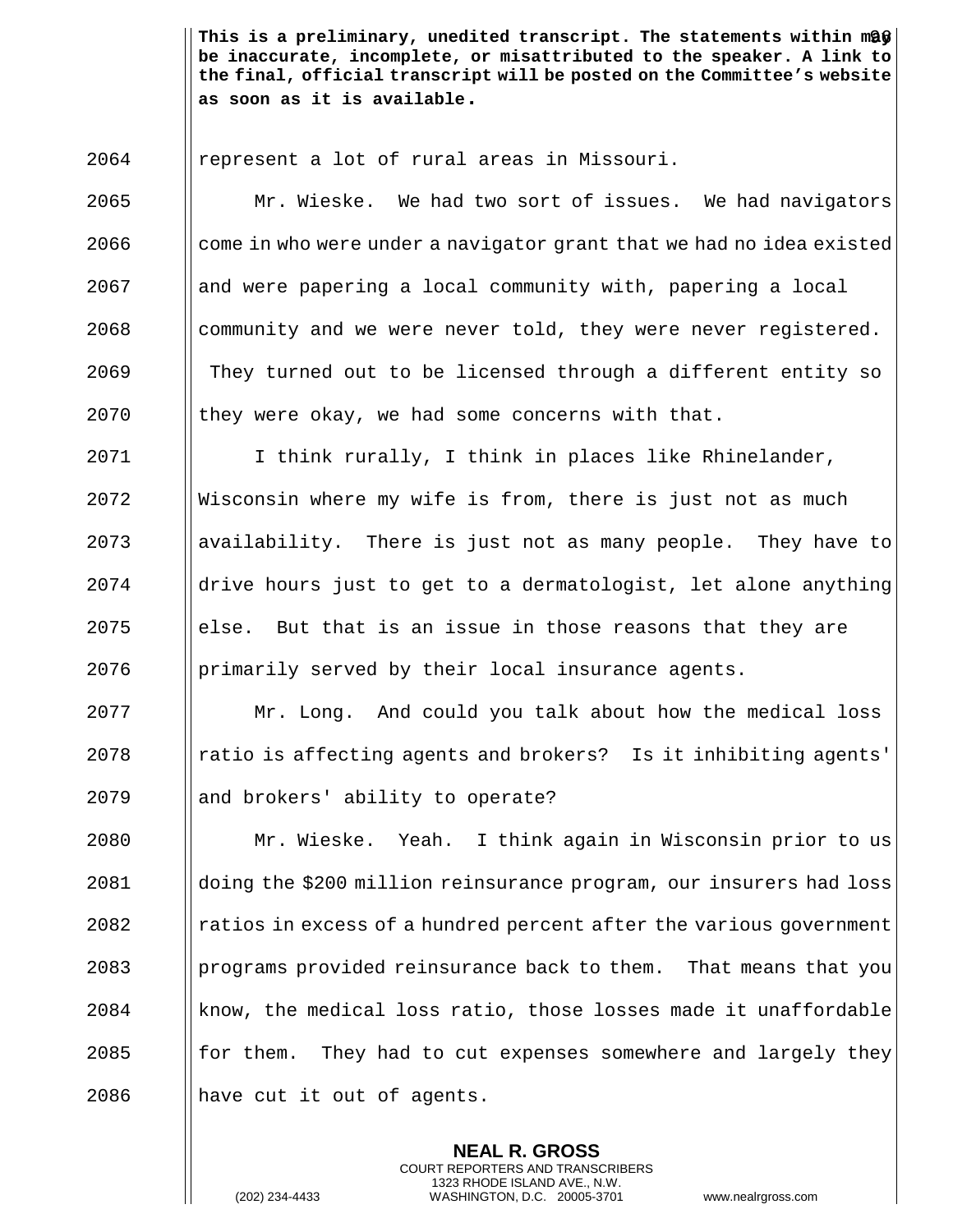This is a preliminary, unedited transcript. The statements within m@}<sup>'</sup> **be inaccurate, incomplete, or misattributed to the speaker. A link to the final, official transcript will be posted on the Committee's website as soon as it is available.**

2087 And I think in other states where you are cutting it closer 2088  $\parallel$  to the 80 percent, we have seen agents, you know, the loss of 2089 || agents serving individual consumers, you know, across the 2090 country.

 Mr. Long. And do you think that instead of focusing solely || on navigators, which enroll less than one percent of the total 2093 enrollees for the plan in the year 2017, we should be considering amending the medical loss ratio provisions to ensure greater  $\Box$  access to agents and brokers in order to drive enrollment?

 Mr. Wieske. Yeah, I think that would, you know, from our **parameler** I think that would provide some value. And I think on top of it, I think allowing some flexibility in enhanced direct **enrollment and some private exchanges, some other folks who are** 2100 incentivized to find people who are uncovered and have some 2101 | incentives to get there.

 It is certainly, you know, different approaches work in different states so what works in California and Massachusetts may not work in Wisconsin. But I think incentivizing states to have a different approach would make some sense.

2106 Mr. Long. Okay, thank you. And once again I would like  $2107$  I to thank my friend Larry Bucshon for giving me his slot here. 2108 | And, Mr. Chairman, I yield back.

> **NEAL R. GROSS** COURT REPORTERS AND TRANSCRIBERS 1323 RHODE ISLAND AVE., N.W.

2109 Mr. Ruiz. Thank you.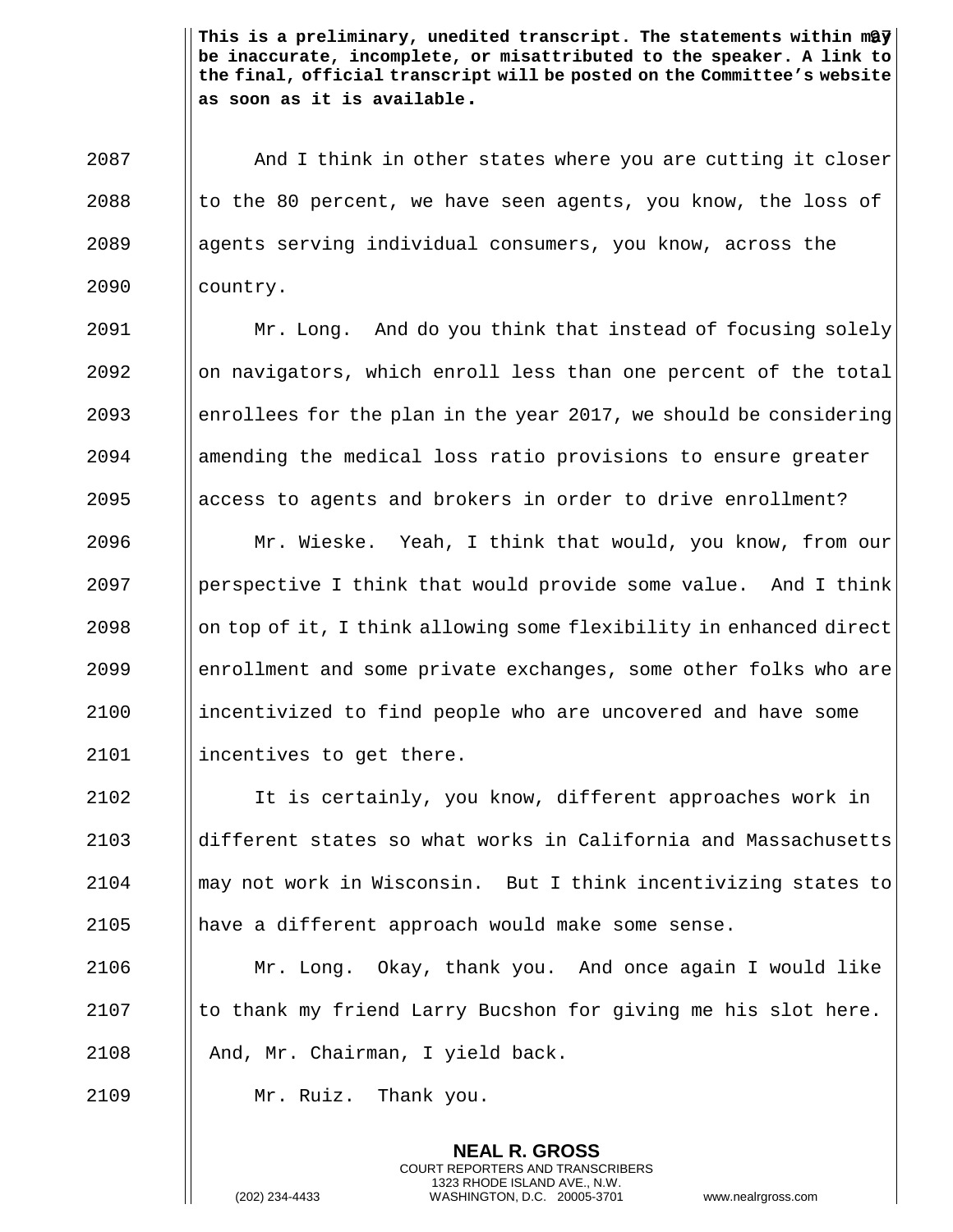This is a preliminary, unedited transcript. The statements within m**a**y | **be inaccurate, incomplete, or misattributed to the speaker. A link to the final, official transcript will be posted on the Committee's website as soon as it is available.**

Mr. Cardenas, you have 5 minutes.

 Mr. Cardenas. Thank you very much, Mr. Chairman. I would || like to thank all of you for testifying today and thank you for bringing your expertise and your perspectives on this very important issue. Since the ACA's passage I would like to remind America that 20 million Americans have gained coverage that otherwise didn't have it before then. The uninsured rate fell **follow** figh of 18 percent in this country to 11 percent at the **lend of 2016.** 

 What is unfortunate is that this Trump administration has been actively undermining the law and attacking Americans' access  $\parallel$  to health care. For example, the administration cut their advertising enrollment budget from \$100 million to \$10 million,  $\parallel$  then they gutted funding for the navigator program by 80 percent. This program helps American families learn about the coverage  $\parallel$  options that are available to them.

 As anyone can tell you, understanding different healthcare **plans can be difficult and, thankfully, under the Affordable Care**  || Act we have these navigators, these medical professionals who || can guide people over the phone on the different options they have to protect their families is very important. This program || is critical for people who might have difficulty understanding  $\|\theta\|$  the difficult options or who might be short on time, for example,

> **NEAL R. GROSS** COURT REPORTERS AND TRANSCRIBERS 1323 RHODE ISLAND AVE., N.W.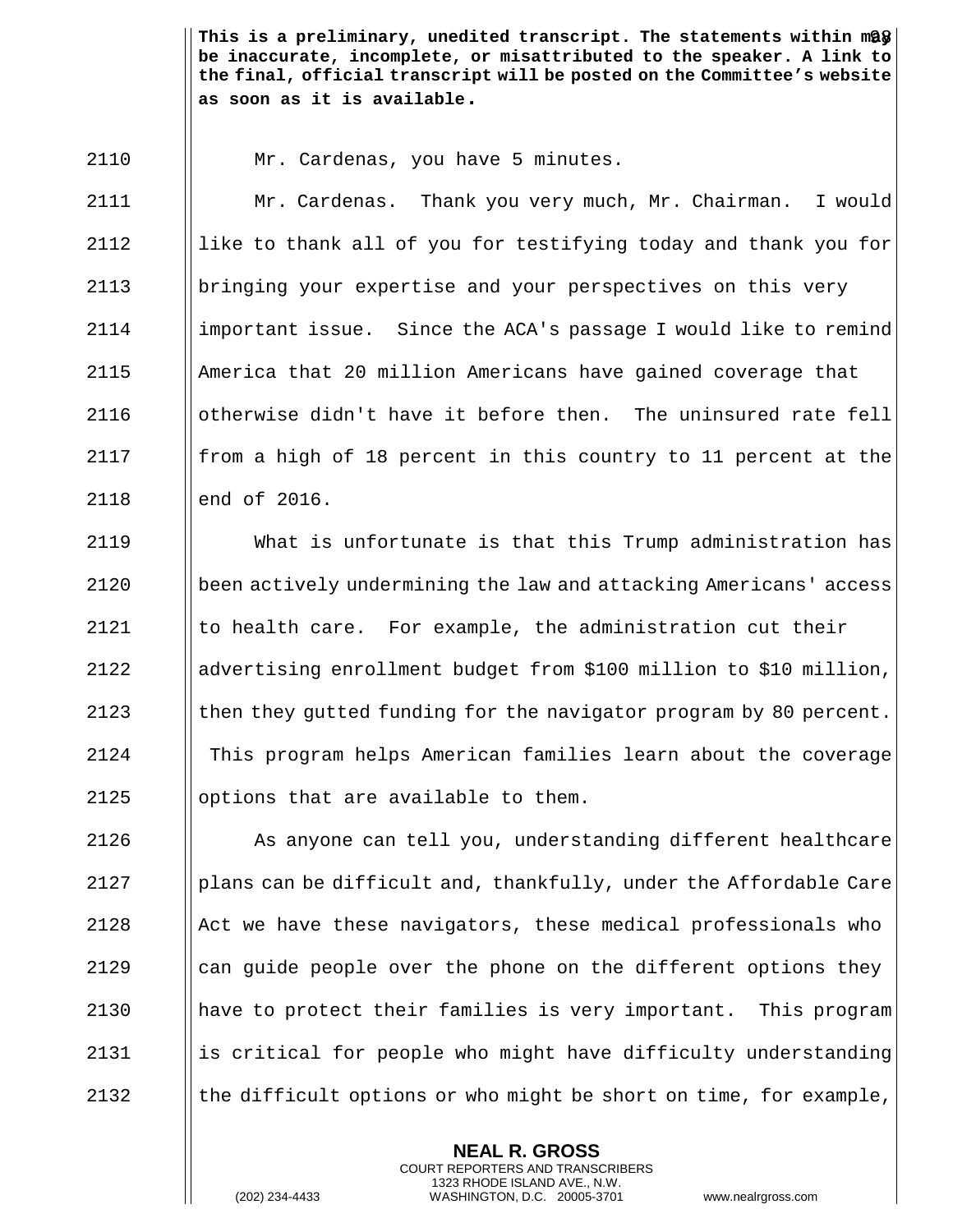This is a preliminary, unedited transcript. The statements within m@ $\mathbf{\hat{y}}\big|\,$ **be inaccurate, incomplete, or misattributed to the speaker. A link to the final, official transcript will be posted on the Committee's website as soon as it is available.**

2133 Solutions is attients working multiple jobs, families already 2134 struggling with their finances, and Americans who don't speak 2135 English as their first language.

 English was not my first language but English is now my most dominant language. I have gone to college, I have an electrical 2138 engineering degree. But going through the coverages before the  $\parallel$  Affordable Care Act when I used to provide health care for my employees was always complicated and difficult. Now that I have  $\parallel$  my own coverage as a public servant, it is still very difficult  $\parallel$  to navigate through that. So let me make that very, very clear. The Affordable Care Act did not make health care complicated in America, it was already complicated. The good  $\parallel$  thing about it is, it is still complicated. However, 20 more million Americans now have health care that otherwise didn't have  $\parallel$  it.

 I grew up when I was born under health care when my father 2149 Was a union worker. Later on he became a self-employed gardener. 2150 I I was number 11, child number 11, and shortly thereafter he went  $\|\$ off to be a private business owner and that is when healthcare  $\Box$  coverage was unaffordable to them. Now people in my district || like my father who are gardeners now have access to health care || and these navigators are very, very important.

2155  $\parallel$  So with that, Mr. Lee, can you describe how navigators help

**NEAL R. GROSS** COURT REPORTERS AND TRANSCRIBERS 1323 RHODE ISLAND AVE., N.W.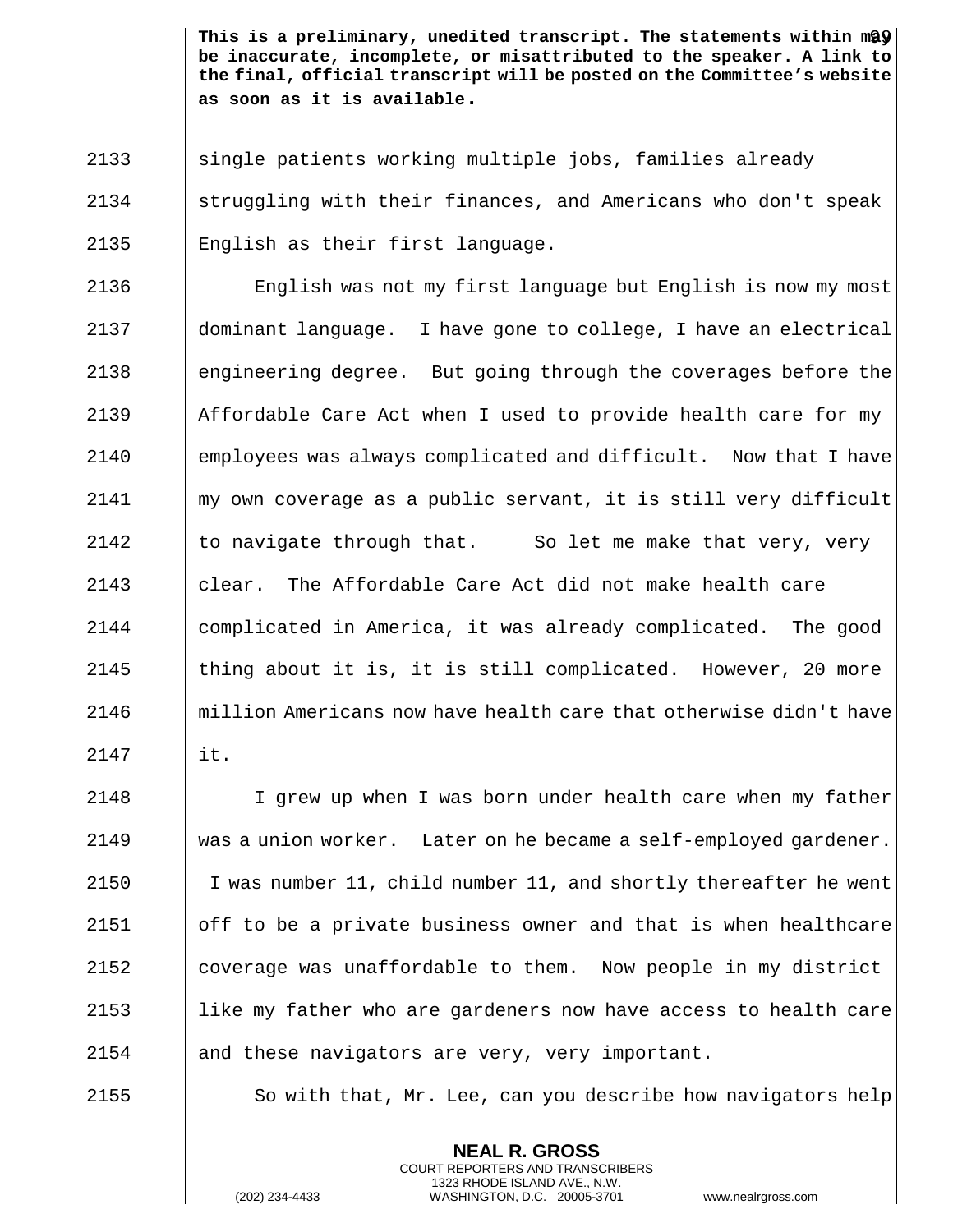This is a preliminary, unedited transcript. The statements within  $\mathtt{mQ}$ **be inaccurate, incomplete, or misattributed to the speaker. A link to the final, official transcript will be posted on the Committee's website as soon as it is available.**

2156 Californians access affordable coverage? Can you give us a good  $2157$  | example that is working well in California?

 Mr. Lee. I absolutely can. I think that -- I want to note  $\parallel$  that we use agents, licensed agents, 12,000. They cost a lot, | 1.7 percent of premium goes to paying agents. That is a lot.  $\parallel$  It is over \$130 million. We have a \$6.7 million navigator **program where we target communities that don't have as many agents** Serving them, in particular Spanish-speaking communities.

  $\parallel$  We do a lot of studies and looking at the fact that agents 2165 are less apt to be serving Spanish-speaking people, so we  $\Box$  specifically contract with entities that serve Spanish-speaking communities. Similarly, we have seen agents are less apt to serve | African Americans. We target grants to navigators anchored in  $\parallel$  the Crenshaw district, anchored in parts of the community that 2170 I are otherwise underserved.

2171 | So it is very much a complement to a broad program and it  $\parallel$  is not just to be scored by enrollment, scored by doing outreach. The outreach function as you heard from Ms. Morse Gasteier is | part of getting the word out that is particularly important in || federal marketplace states that as you noted have abandoned doing marketing. We in California spend \$60 million on marketing and 2177 advertising. The federal government now spends 10 for 39 states. That money means people know to find navigators, know to find

> **NEAL R. GROSS** COURT REPORTERS AND TRANSCRIBERS 1323 RHODE ISLAND AVE., N.W.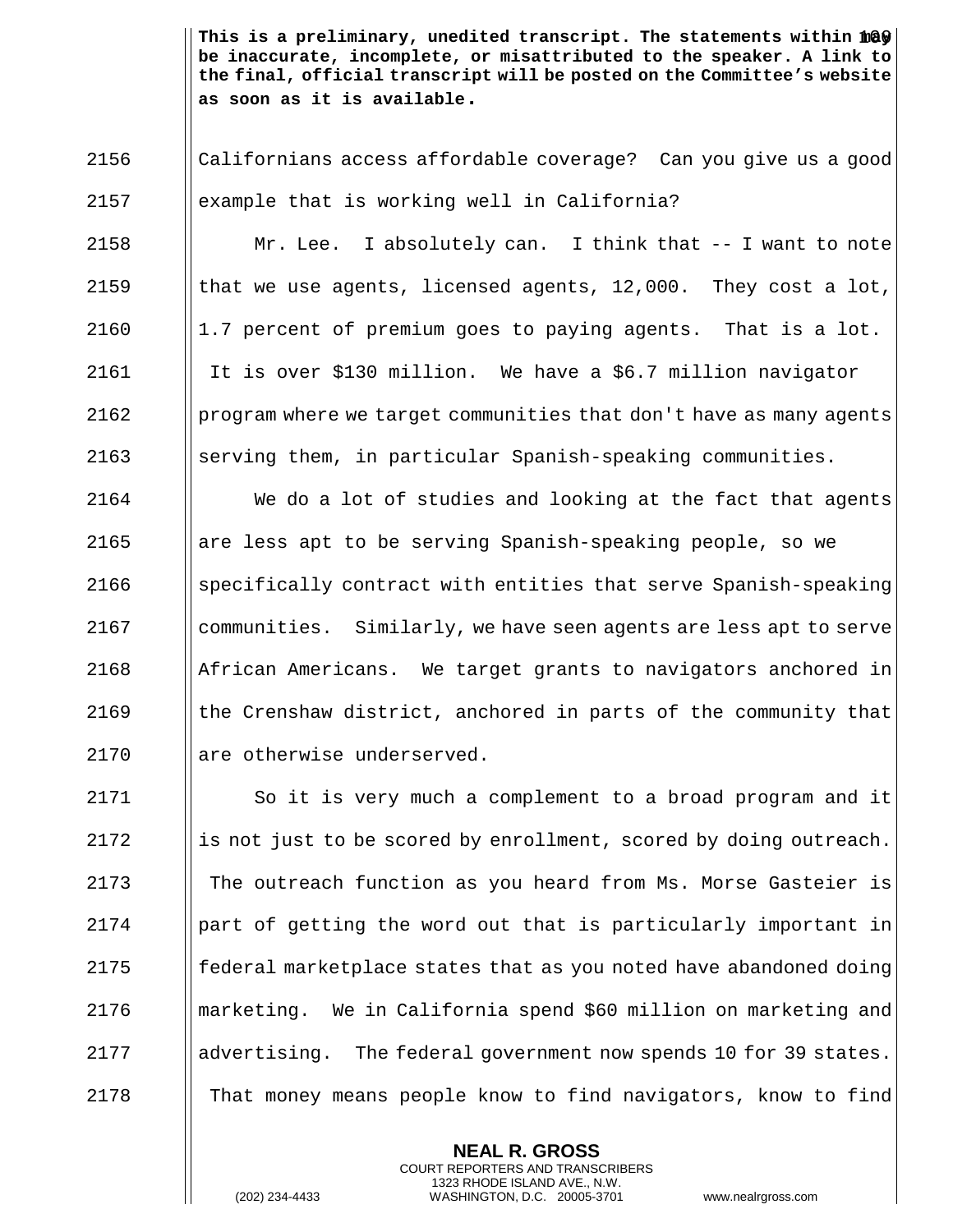This is a preliminary, unedited transcript. The statements within  $\mathtt{mQy} \big\vert$ **be inaccurate, incomplete, or misattributed to the speaker. A link to the final, official transcript will be posted on the Committee's website as soon as it is available.**

2179 agents, so it is a complementary program.

 Mr. Cardenas. So basically navigators are helping people potentially save money, also end up getting coverage that is more applicable to their situation and their family, and then on top || of that does it translate into Americans having better access I to health care when a navigator helps an individual get to that  $2185$  | point?

2186 | Mr. Lee. So we study this closely, people that use navigators or agents make better decisions. They are more apt  $\parallel$  to choose a health plan that is right for them than those that  $\parallel$  do online only. Whether a web broker or whether other, getting help means they make a better choice. It also means more people enroll, they are healthier which lowers costs for everybody.  $\|\$ So it really is one of those things, investing and helping people understand insurance and get insurance and use insurance means  $\parallel$  they get access to care when they need it, better, and lowers | costs for everybody.

2196 Mr. Cardenas. Are navigators needed in rural areas? 2197 | Mr. Lee. Absolutely.

2198 Mr. Cardenas. Are navigators, when available, are they 2199 utilized at high rates in rural areas?

2200 | Mr. Lee. By high rates -- we actually are going to be, we 2201 are re-upping our navigator program in California to fund more

> **NEAL R. GROSS** COURT REPORTERS AND TRANSCRIBERS 1323 RHODE ISLAND AVE., N.W.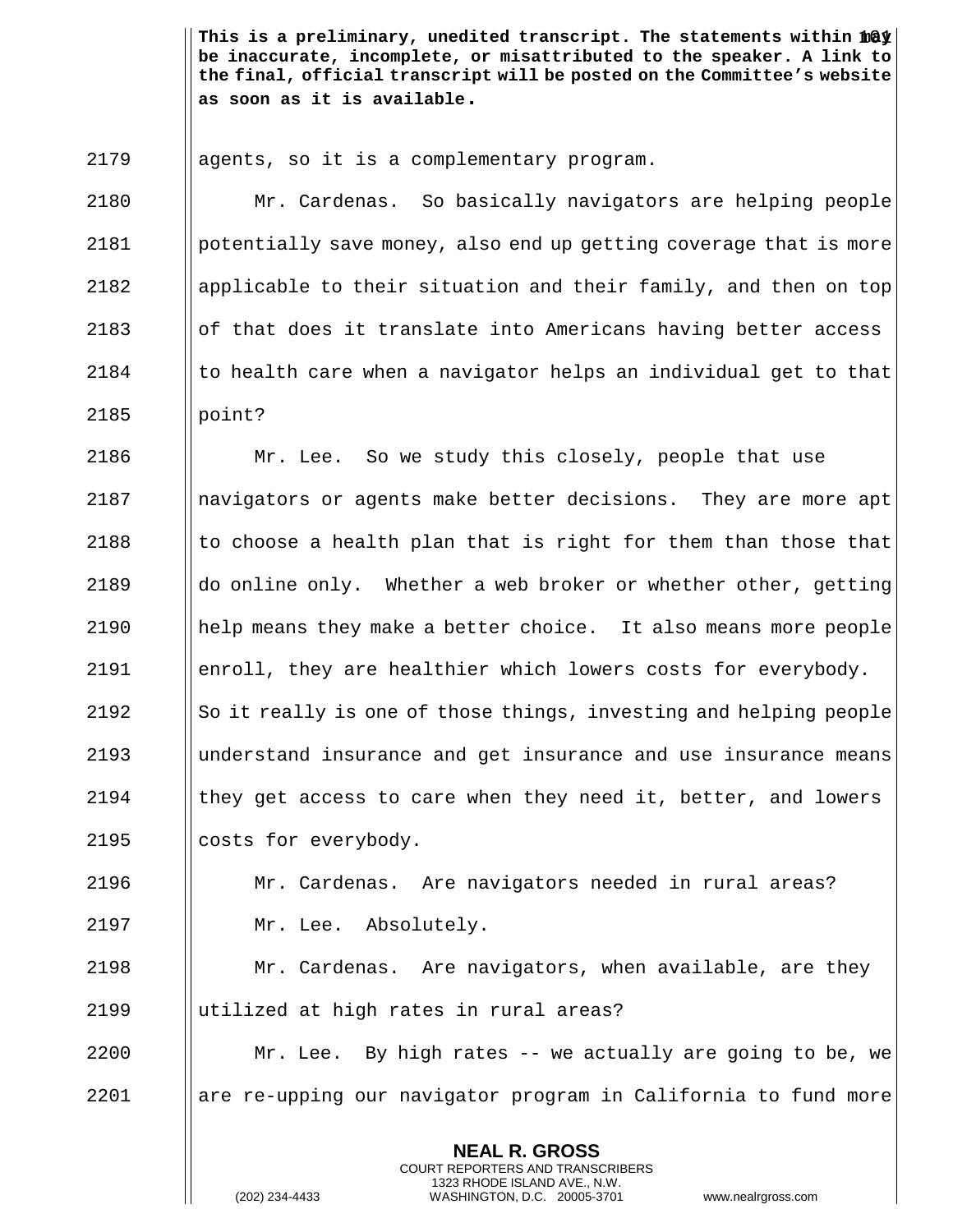This is a preliminary, unedited transcript. The statements within  $\mathtt{mQ}$ **be inaccurate, incomplete, or misattributed to the speaker. A link to the final, official transcript will be posted on the Committee's website as soon as it is available.**

2202 navigators. In some rural areas we don't have enough. So it  $2203$  is one of the issues we do that we base on analysis and target 2204 where the needs are.

2205 Mr. Cardenas. Thank you very much, Mr. Chairman. I yield  $2206$  | back my time.

 Ms. Eshoo. I thank the gentleman from California, excellent  $\parallel$  questioning. And it really, I think, brings together a highly ||diverse state and one that may not be diverse, and how navigators work it is instructive.

2211 | I now would like to recognize 5 minutes for questioning, 2212  $\parallel$  the gentleman from Indiana, Mr. Bucshon.

2213 Mr. Bucshon. Thank you.

 Mr. Wieske, H.R. 1386 seeks to significantly increase the  $\parallel$  funding for the navigator program. In the 2016 and 2017  $\blacksquare$  enrollment year in Indiana, the total amount of grant funds for  $\blacksquare$  navigators was \$1,635,961. Three entities in the state were awarded grants. The total estimate for the number of individuals  $\parallel$  who would be enrolled in the ACA the estimate was 3,314, but in **reality only 606 people were enrolled for a cost of nearly \$2,700;**  $\parallel$  to be exact, \$2,699.61 per enrollee. If the grant recipients  $\parallel$  had met their goals, the per enrollee cost would have been \$493.65. 2223 | So do you know of any requirements that grant recipients ||attain their enrollment goals or penalties for nonattainment?

> **NEAL R. GROSS** COURT REPORTERS AND TRANSCRIBERS 1323 RHODE ISLAND AVE., N.W.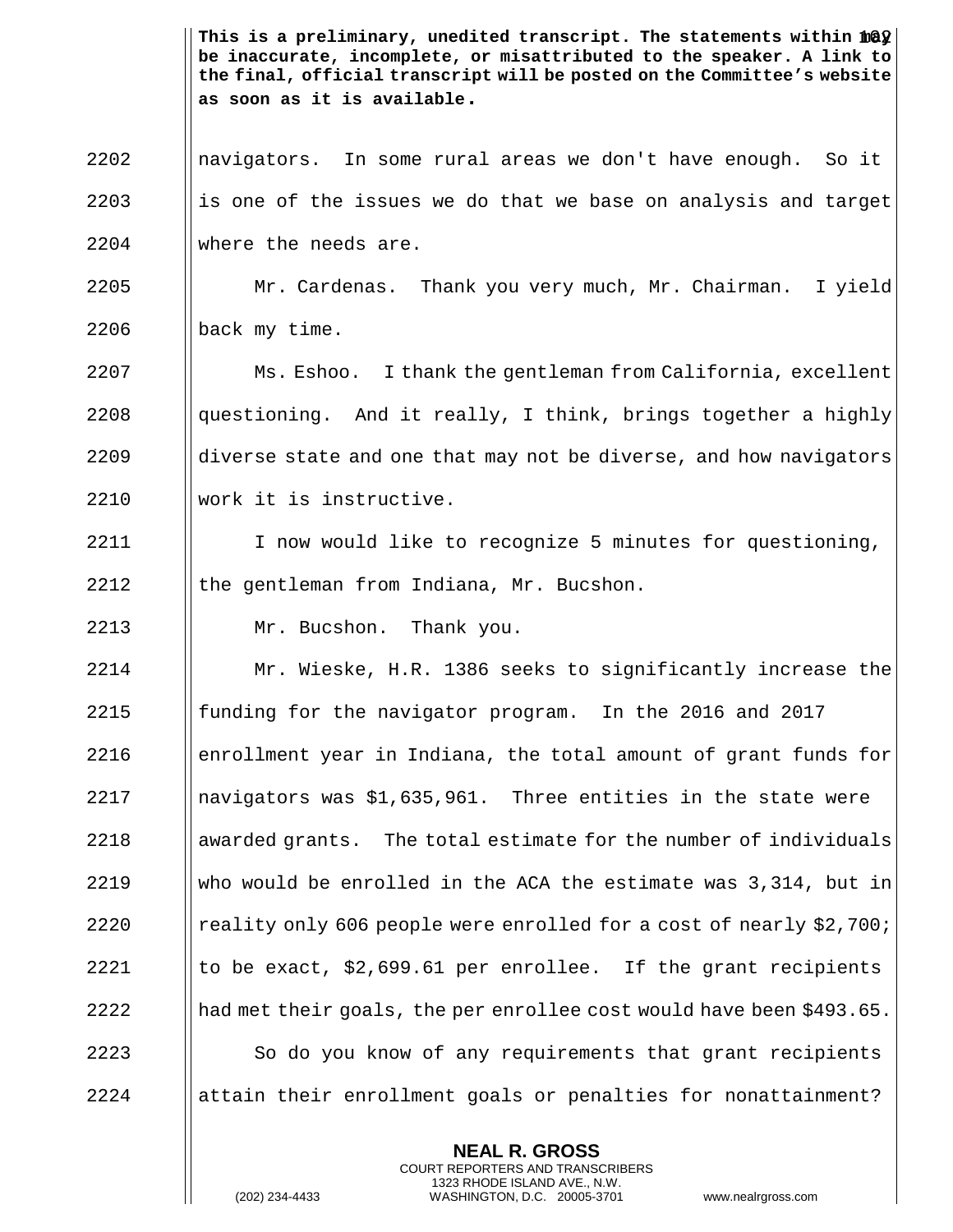This is a preliminary, unedited transcript. The statements within  $\mathtt{mQy} \big\vert$ **be inaccurate, incomplete, or misattributed to the speaker. A link to the final, official transcript will be posted on the Committee's website as soon as it is available.**

2225 | Mr. Wieske. I am not aware of any.

**Mr. Bucshon.** Okay, neither am I. Do you think there should || be a per enrollee cap and that assuming we have navigators and || that any unspent funds should be returned to the government? Mr. Wieske. So, you know, I think the funds, to be honest, **are spent at the time that they are granted.** The awards come |very, very late. It is very difficult for the navigator entities  $\parallel$  to be able to plan ahead based on when they have received those 2233 grants. And so there have been issues and this goes back, all  $\parallel$  the way back to 2014. So, you know, if they are not spending  $\parallel$  the money, yes, they should. But I think, by and large,  $\parallel$  they are almost required to spend it the day they get it. And  $\parallel$  I think, you know, in Wisconsin we had less than 50 navigators **e** registered, I think, year to year in any given year.

 $\parallel$  Mr. Bucshon. Yeah, I mean I have strong concerns that it 2240 Seems like there is really an incentive to enroll fewer people **because there is no penalty and the legislation doesn't seem to,**  ||this legislation doesn't seem to address the problem. I mean 2243 it seems to me that  $$2,700$  per enrollee is quite a lot when you were expected to be less than \$500 per enrollee. And it seems || like we need to maybe have some guardrails in that program.  $\parallel$  Mr. Wieske. I think what we hope as an organization is that | there are more opportunities for other entities to be able to

> **NEAL R. GROSS** COURT REPORTERS AND TRANSCRIBERS 1323 RHODE ISLAND AVE., N.W.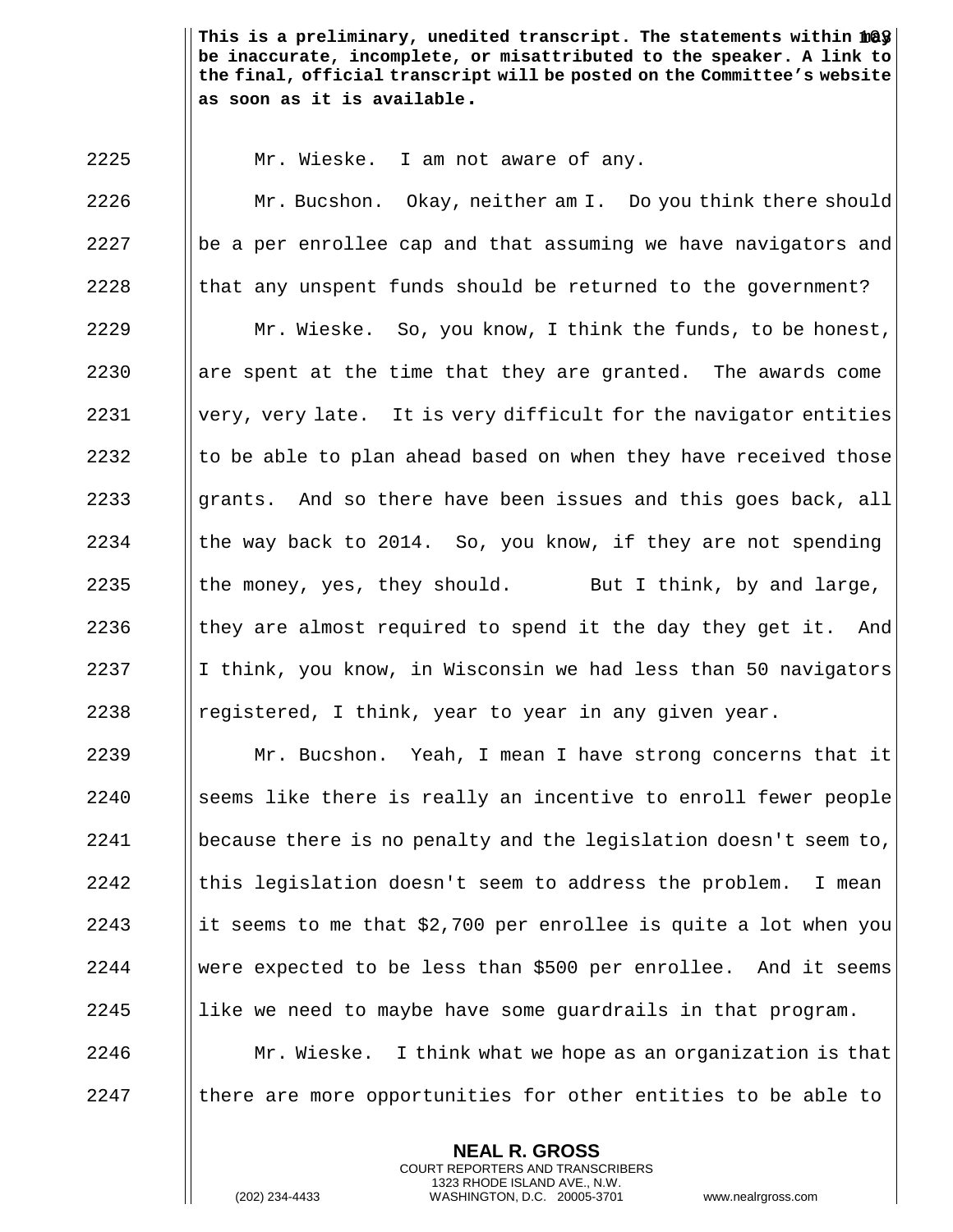This is a preliminary, unedited transcript. The statements within  $\mathtt{mQ4} \big\vert$ **be inaccurate, incomplete, or misattributed to the speaker. A link to the final, official transcript will be posted on the Committee's website as soon as it is available.**

- 2248 enroll, that some of them are much more effective especially with 2249 distinct populations.
- 2250 | Mr. Bucshon. Okay.

 Mr. Wieske. And so we are hoping for more enhanced direct 2252 enrollment and more private exchanges, more other options, more **follog fluming 1253** flexibility for the individual plans to be able to sign people  $\parallel$  up and make it easier from a path perspective instead of making  $\parallel$  it harder, especially through the federal exchange.

2256 Mr. Bucshon. Thank you.

 Mr. Lee, California has spent roughly a hundred million  $\Box$  dollars every year for the last 3 years, I think it was 99; that 2259 If mean this year it is estimated at 111.5 million on advertising. 3 years ago, how many people were in Obamacare, enrolled in Obamacare in California?

2262  $\parallel$  Mr. Lee. In the individual market about 2.4 million. 2263 **Mr. Bucshon.** Okay. And how about after 3 years of a hundred  $2264$  | million in marketing, what is the number?

**Mr.** Lee. About the same because 40 percent of the people 2266 |  $\parallel$  leave our market every year. So we have to market with a hundred million because people leave job-based coverage and you have got  $\parallel$  to bring them in. So this is like any product, if we stop || marketing we would dwindle away. And by staying constant we have kept that risk pool which again is 20 percent healthier than the

> **NEAL R. GROSS** COURT REPORTERS AND TRANSCRIBERS 1323 RHODE ISLAND AVE., N.W.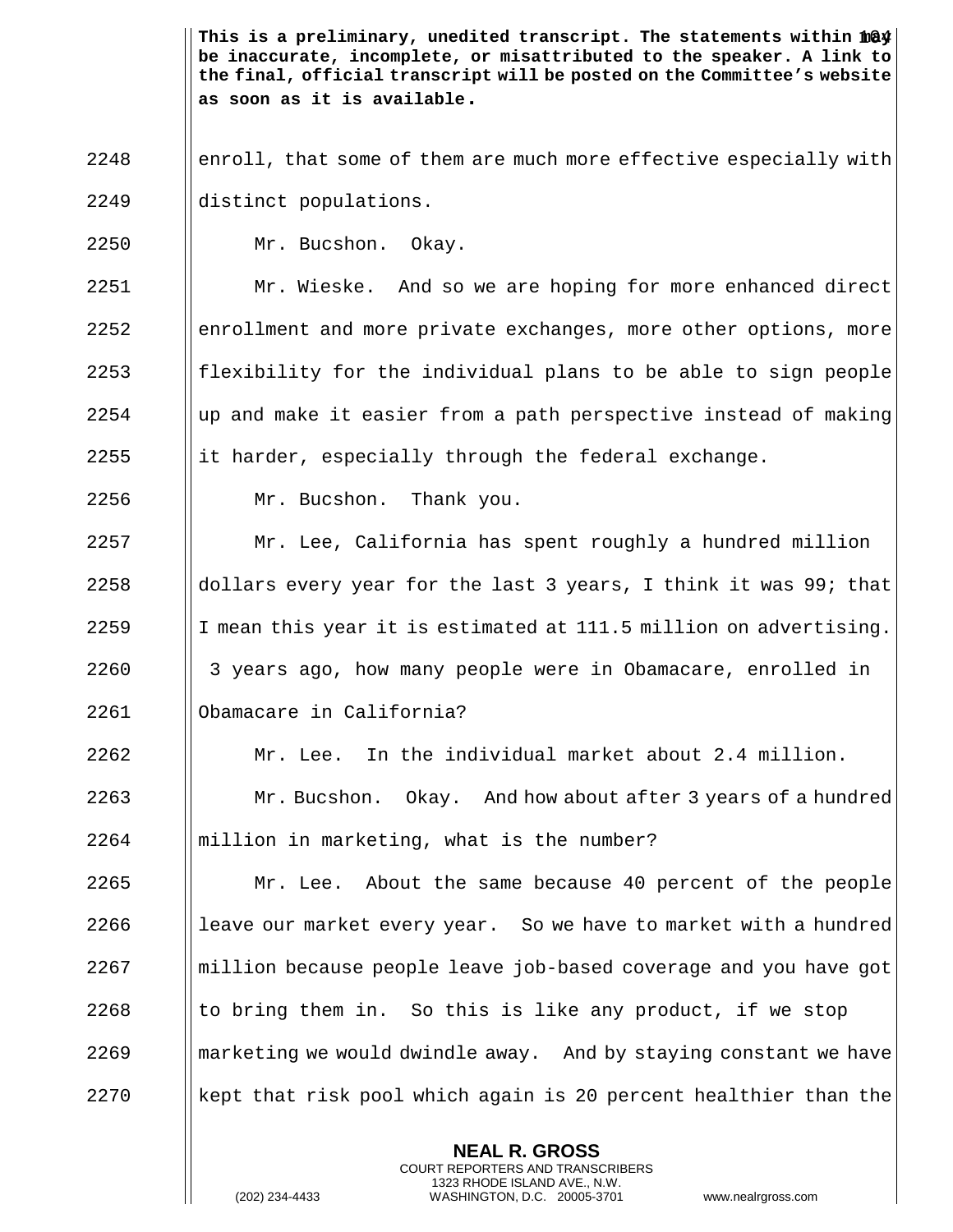This is a preliminary, unedited transcript. The statements within  $\mathtt{mQy} \big\vert$ **be inaccurate, incomplete, or misattributed to the speaker. A link to the final, official transcript will be posted on the Committee's website as soon as it is available.**

 federal marketplace which translates directly into 20 percent || lower cost, so our one percent of premium goes to marketing.

Mr. Bucshon. Okay, so I get that.

Mr. Lee. Okay.

2275 | Mr. Bucshon. So, but the national experience hasn't been  $\parallel$  the same with a large amount of marketing. It really didn't change the overall enrollment nationally, which is your experience in California. 3 years, a hundred million dollars, 2279 and you have the same number of people. They may not be the same || people, I get that. But that seems like a lot of money. That  $\parallel$  is your decision, I am fine with that. Do you think there 2282 is anyone in America that doesn't know that they have an option  $\parallel$  to get health care on the exchanges, on Obamacare?

 | Mr. Lee. Sadly, yes. I know that even in California where With our advertising the average Californian sees or hears us 59 times during open enrollment, even in California.

  $\parallel$  Mr. Bucshon. Well, the question was is do you think there 2288 is anyone in the United States that doesn't know that if they  $\parallel$  don't have health care they can't get it on the exchange under | the ACA?

 Mr. Lee. Yep. There are absolutely many Americans in  $\Box$  California and across the nation that don't know that, that are  $|| - -$ 

> **NEAL R. GROSS** COURT REPORTERS AND TRANSCRIBERS 1323 RHODE ISLAND AVE., N.W.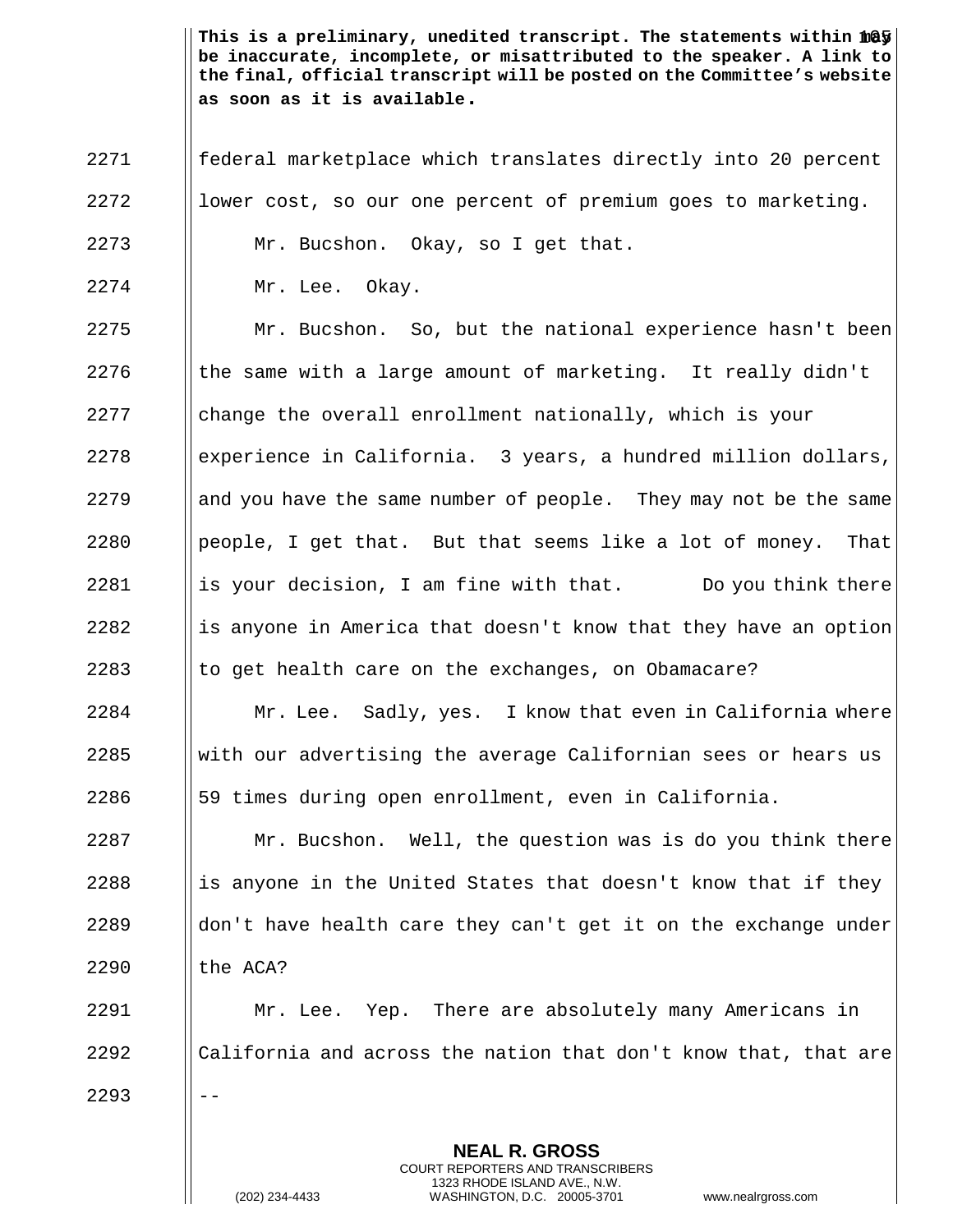This is a preliminary, unedited transcript. The statements within  $\mathtt{mQF} \big\vert$ **be inaccurate, incomplete, or misattributed to the speaker. A link to the final, official transcript will be posted on the Committee's website as soon as it is available.**

 Mr. Bucshon. Yeah, I would be interested in you submitting  $\parallel$  that estimate to the committee, because I would argue that I don't  $\parallel$  know anyone that I come across that doesn't know that after all I the years and the debate on the national level about Obamacare  $\vert\vert$  both pro and con that doesn't know that if they don't have health  $\parallel$  coverage -- you know, it is one of those things where, you know, || it is not like McDonald's.

2301 | You drive by McDonald's and you say, hey, I am hungry. I  $2302$  am going to stop and get something, right? It seems like health 2303  $\parallel$  care is more of a destination restaurant where you decide, hey, 2304 I I am hungry and I am going to go to this restaurant specifically, 2305  $\parallel$  you are not driving by. And I think to many, in many respects 2306  $\parallel$  that maybe you don't agree with that that, you know, people 2307 understand that they can get health care through the exchanges 2308 and it is a decision they are making not to or to do it. I just  $2309$   $|| - -$ 

2310 Mr. Lee. I would be happy to --

2311 | Mr. Bucshon. That is why I want to say at the national level  $2312$  | I just don't see it is justified to spend millions and millions 2313 **oraby 1** of dollars marketing something that everybody knows about.

2314 Thank you, I yield back.

2315 Ms. Eshoo. I thank the gentleman.

2316 **Just as an aside, there are millions of people in the country** 

**NEAL R. GROSS** COURT REPORTERS AND TRANSCRIBERS 1323 RHODE ISLAND AVE., N.W.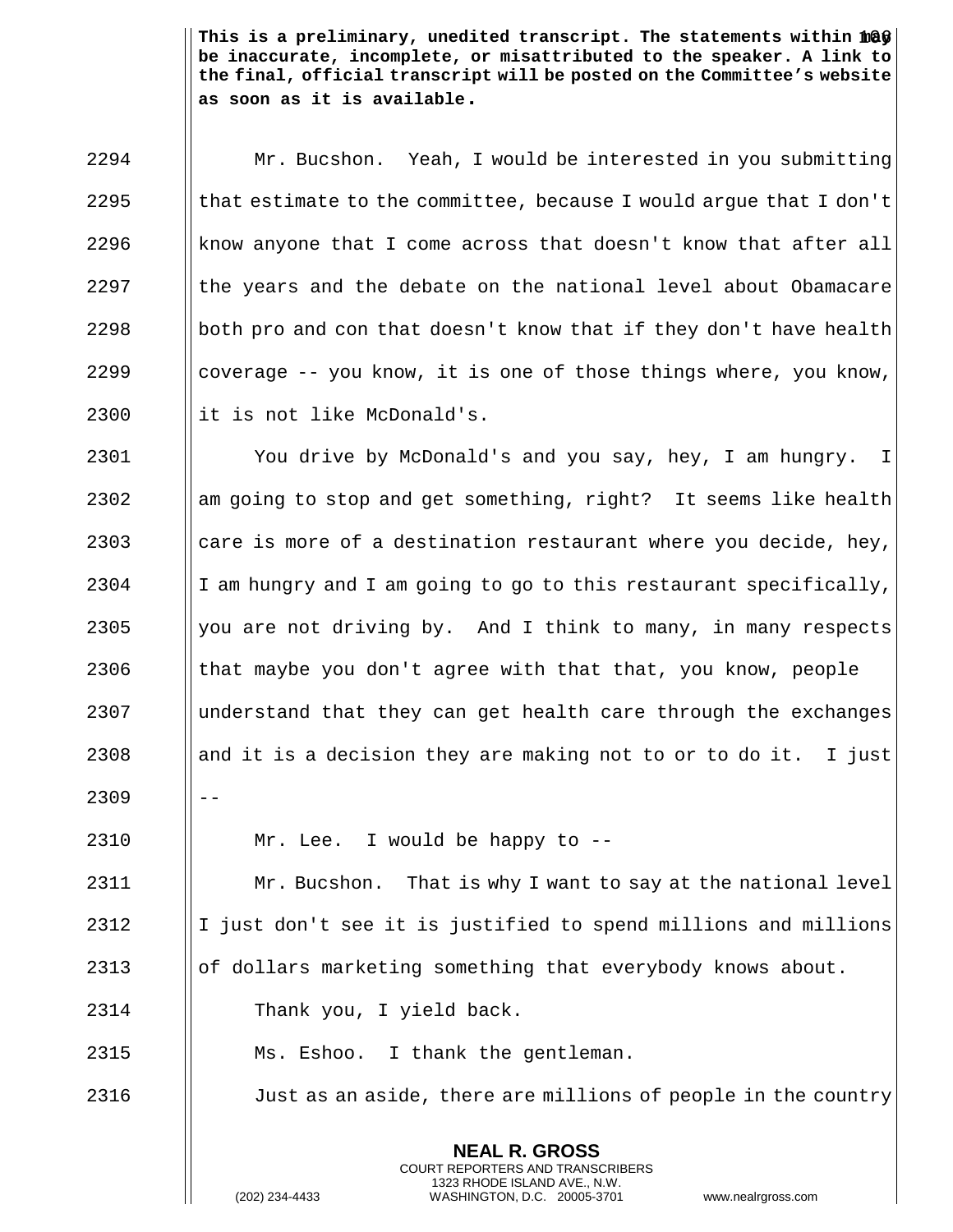This is a preliminary, unedited transcript. The statements within  $\mathtt{mQy} \big\vert$ **be inaccurate, incomplete, or misattributed to the speaker. A link to the final, official transcript will be posted on the Committee's website as soon as it is available.**

 I that don't know that the ACA and Obamacare are one and the same. | So, hard to believe, but it is still the case. I now would 2319 Ilike to recognize the chairman of the full committee, Mr. Pallone, || for 5 minutes of questioning.

2321 | The Chairman. Thank you, Madam Chair. In his testimony,  $2322$  Mr. Wieske recommends that we dismantle the federal and the 2323 State-based marketplaces where of course millions of Americans 2324 **e** receive health coverage. So I wanted to get a response to that  $2325$  || from Mr. Lee and Ms. Gasteier.

2326 Mr. Lee, can you comment on Mr. Wieske's recommendations 2327  $\parallel$  that we shut down the marketplaces and privatize it instead, and 2328  $\parallel$  then I am going to ask Ms. Gasteier to answer the same question.

 Mr. Lee. Certainly. So Covered California partners  $\Box$  closely with hundreds of licensed agents, many of which are web-based entities, web-based brokers. We believe there is a 2332 Vital role for them in the private sector. But we are also deeply  $\Box$  concerned that private entities have one purpose, to earn money based on commissions paid differentially by different insurance || companies and different insurance products.

2336  $\parallel$  We in the public sector have one purpose, to lower health 2337  $\Box$  costs for Americans or specifically to California. Web-based 2338 brokers are  $-$ - I have known them well  $-$ - are good, bad, and ugly. 2339 | There are some great ones. There are some really lousy ones.

> **NEAL R. GROSS** COURT REPORTERS AND TRANSCRIBERS 1323 RHODE ISLAND AVE., N.W.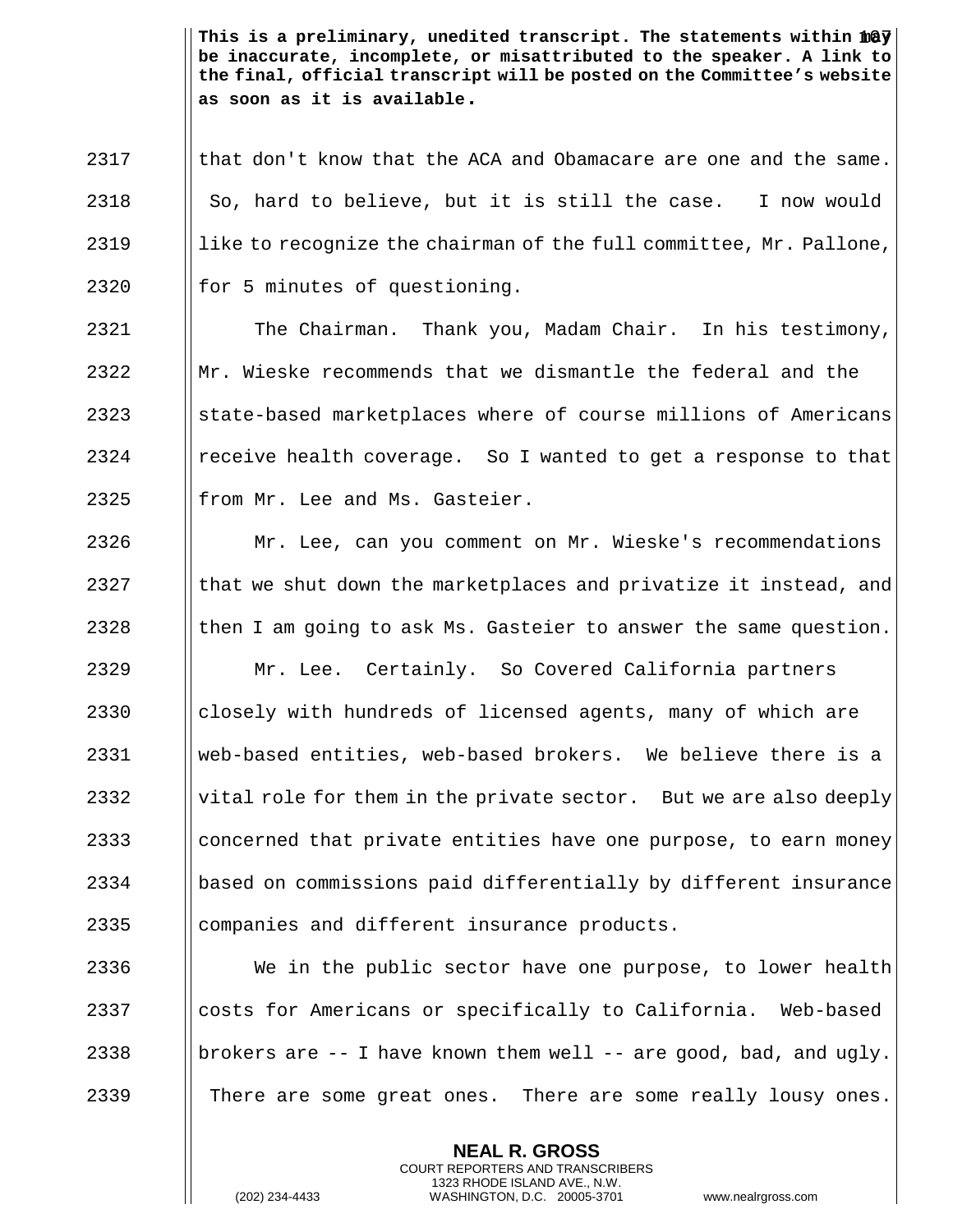This is a preliminary, unedited transcript. The statements within  $\mathtt{mQ\$}\big\vert$ **be inaccurate, incomplete, or misattributed to the speaker. A link to the final, official transcript will be posted on the Committee's website as soon as it is available.**

2340 | And some of their tools are good, some are terrible. But they have a very different motivation. Our job in the public ||sector is to help millions of Americans get public dollars to 2343 lower healthcare costs and to make health care more affordable. Web-based brokers are seeking to get a best return, and I will note some agents might get 20 percent for one product, two percent  $\parallel$  for another. I would be quite nervous about what is going to happen to consumers. We put them first all the time.

2348 The Chairman. And, Ms. Gasteier?

2349 | Ms. Gasteier. Similar. We find that having a publicly-run  $\parallel$  exchange is really critical for the integrity that people know  $\parallel$  they will find when they come and shop for products on our shelf. We offer a curated, competitive marketplace experience for **people that people know when they come and get coverage from the**  Health Connector in Massachusetts or healthcare.gov they are 2355 getting safe, trustworthy coverage. And that they can make 2356 apples to apples comparisons, that is helpful for everybody in I terms of affordability and understanding their options.

2358 I I would also say part of the exchange's responsibility is to administer taxpayer dollars in the way of subsidies and so  $\parallel$  we think there is an important role for the public oversight component of being a public entity and doing that and ensuring  $\parallel$  that there is program integrity to these important functions.

> **NEAL R. GROSS** COURT REPORTERS AND TRANSCRIBERS 1323 RHODE ISLAND AVE., N.W.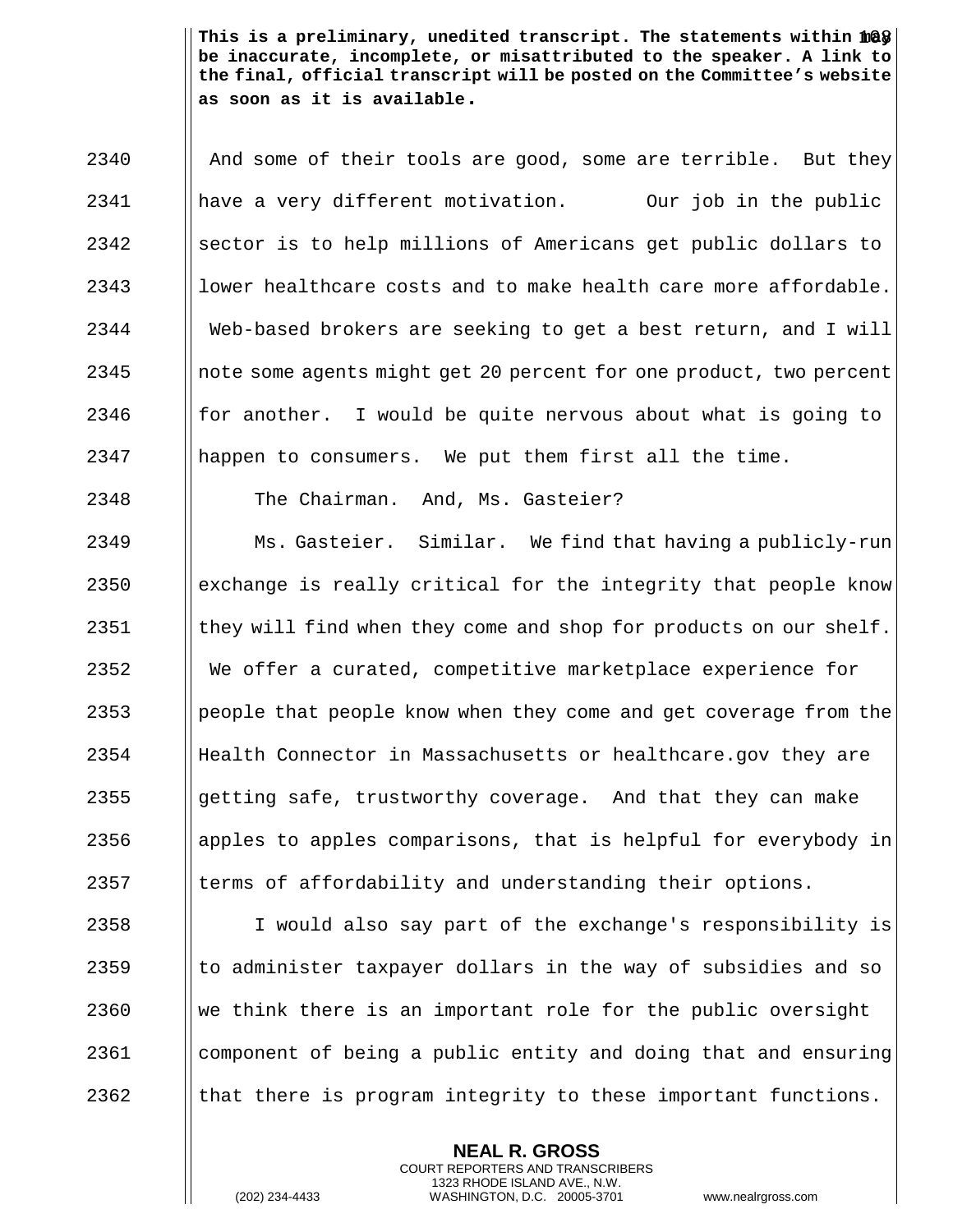This is a preliminary, unedited transcript. The statements within  $\mathtt{mQY} \big\vert$ **be inaccurate, incomplete, or misattributed to the speaker. A link to the final, official transcript will be posted on the Committee's website as soon as it is available.**

2363 The Chairman. I appreciate that because I mean obviously, as you said, the federal and state-based marketplaces have to || certify plans to ensure that only the products that offer 2366 I comprehensive coverage are available for sale and the exchanges verify eligibility to ensure that low and moderate income || Americans who qualify for financial assistance receive the ACA  $\blacksquare$  subsidies.

2370 | But let me ask Mr. Lee kind of in the same vein, can you 2371 discuss the risk to consumers if the marketplaces are privatized?

2372 | Mr. Lee. Well, first, we do look very closely at every health plan that wants to be in our marketplace. They have to 2374 be clear they have good networks, the right benefits and, sadly, || health care is one of the areas that has actually failed consumers. Web-based brokers can sell not just qualified health plans, but in many states that offer skimpy benefits and they may get better 2378 commissions, those could be looking right next to products that **are there and meaningful.** Consumers don't know and may not know.

**And again the danger of the incentive for one agent or broker**  || is very different than a group like ours which is publicly 2382 accountable. We bring together consumer advocates, doctors, and  $\Box$  others to say what are the right benefit designs, how do we | position plans so that consumers can choose right. I would be 2385 Very concerned about many consumers being steered wrong if we

> **NEAL R. GROSS** COURT REPORTERS AND TRANSCRIBERS 1323 RHODE ISLAND AVE., N.W.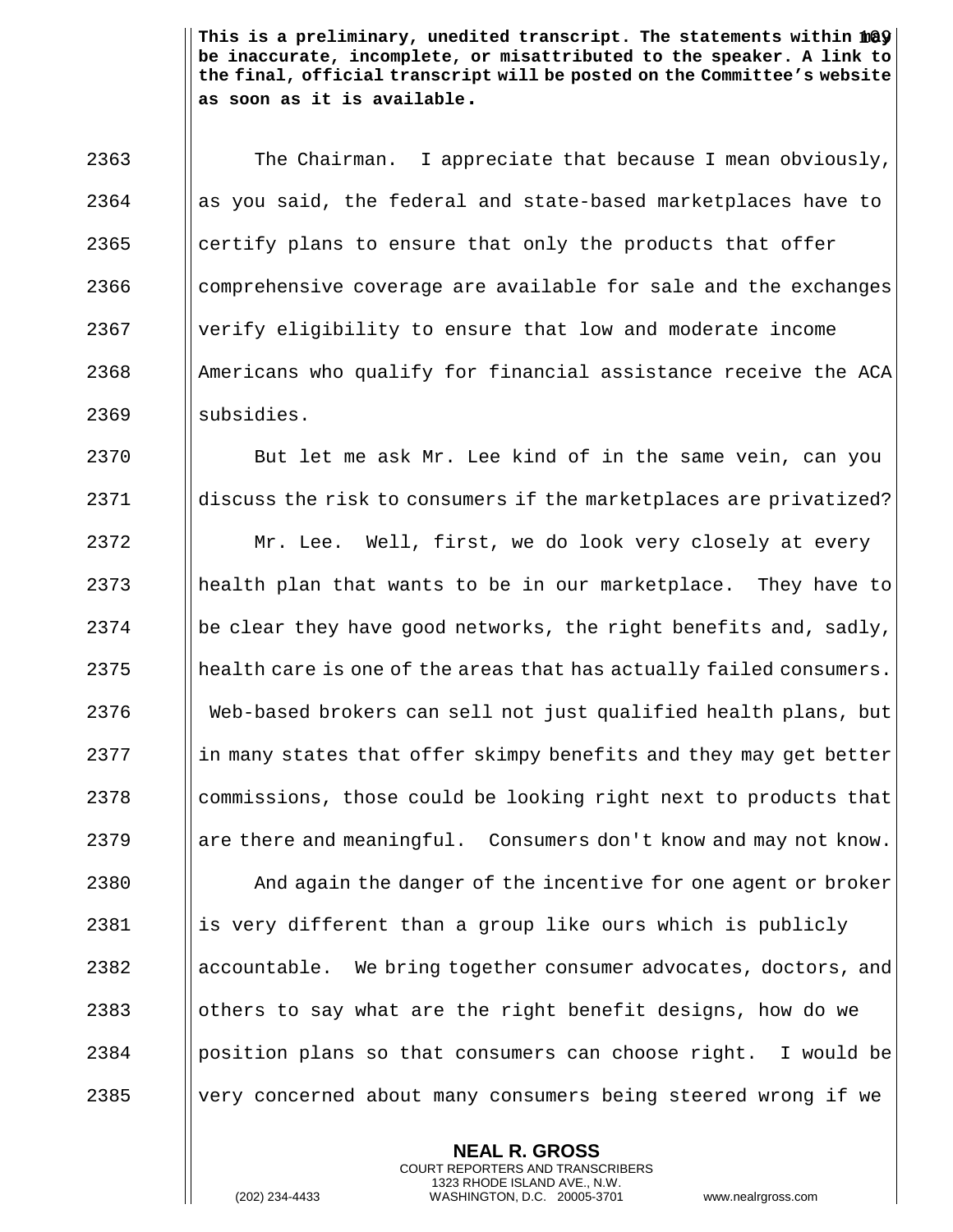This is a preliminary, unedited transcript. The statements within  $\| \mathtt{m} \mathtt{b} \mathbf{\hat{y}} \|$ **be inaccurate, incomplete, or misattributed to the speaker. A link to the final, official transcript will be posted on the Committee's website as soon as it is available.**

 $2386$  || just threw it to the market.

2387 The Chairman. I mean I agree, you know, many people, you 2388 know, from what I can see end up buying these junk plans and then  $2389$  || have no idea of the lack of coverage.

2390 Ms. Gasteier, similarly, can you discuss the risk of shifting 2391 | this responsibility to private insurance companies given billions  $2392$  || of dollars, you know, in subsidies that are at stake?

2393 Ms. Gasteier. Sure. So I think again it comes back to 2394 exchanges play a really important role in being a source of  $2395$  ||trusted, comprehensive coverage where people know what they are 2396 getting is not going to be something that exposes them to costs 2397 if they get sick or that there is sort of tricks in the coverage 2398 in itself in terms of what is sold to people. And so in having a 2399  $\Box$  place that is publicly accountable where we are engaging with 2400 carriers, consumer advocates, providers, and others to design 2401 **products that are safe and trustworthy for people, there for them** 2402 When they need it, is really a critical component of the public 2403 **Follow** role for exchanges and we found that to be very effective in 2404 | Massachusetts.

 And again similar to California, we have placed a real | premium on standardizing benefits so that we can ensure that 2407 People when they shop and compare their options really understand what they are getting and what the differences may or may not

> **NEAL R. GROSS** COURT REPORTERS AND TRANSCRIBERS 1323 RHODE ISLAND AVE., N.W.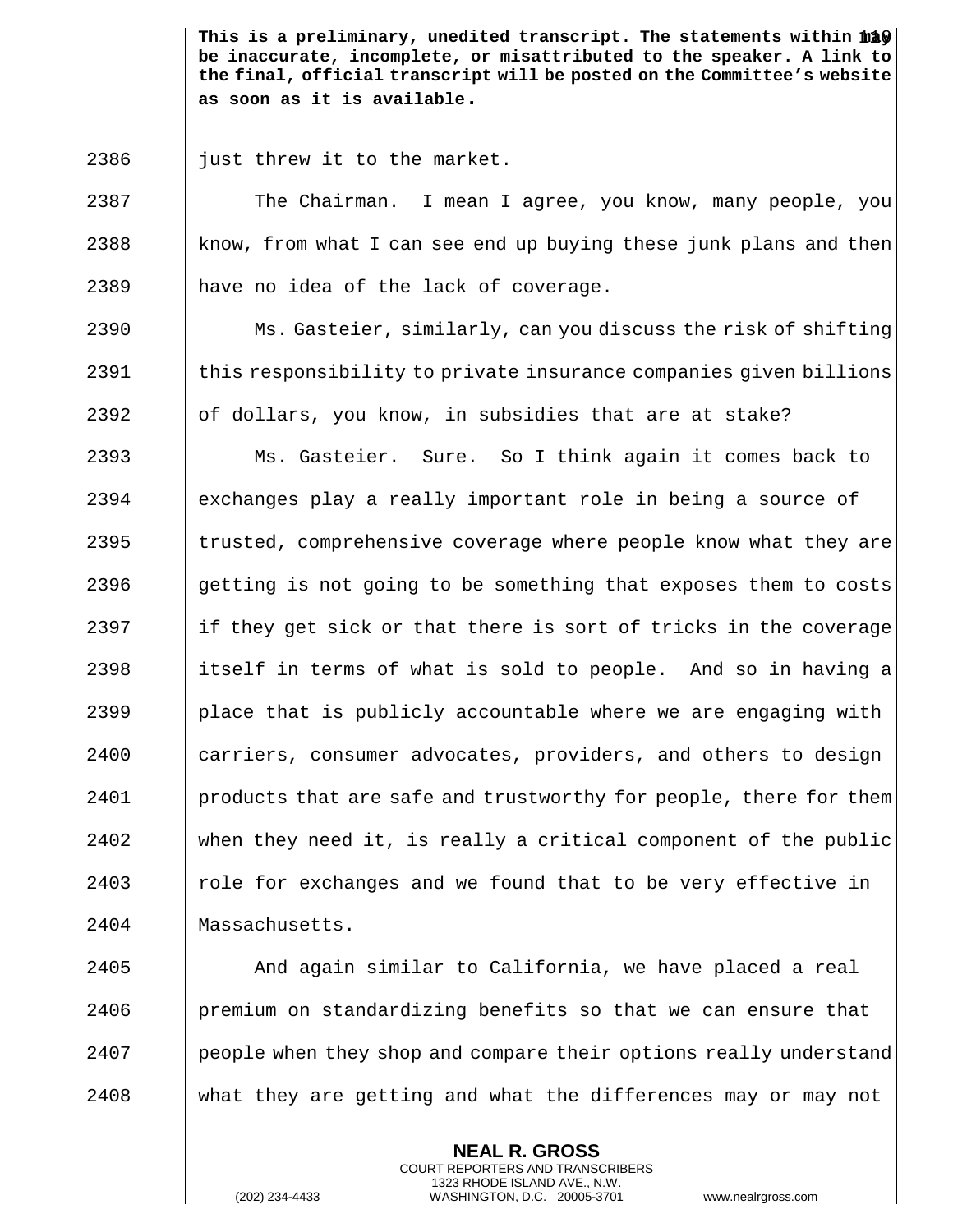This is a preliminary, unedited transcript. The statements within  $\mathtt{m\ddot a\dot y}$ **be inaccurate, incomplete, or misattributed to the speaker. A link to the final, official transcript will be posted on the Committee's website as soon as it is available.**

 $2409$  ||be, but that everything there is safe and reliable.

**The Chairman.** And I agree. I mean I am very concerned that, | you know, we have billions of dollars in federal subsidies and, | you know, they could be at risk from fraud, abuse, and waste. 2413 | That is my concern.

2414 Thank you, Madam Chair.

2415 Ms. Eshoo. I thank the chairman.

2416 | I now would like to recognize the gentleman from Montana, 2417 HMr. Gianforte.

 Mr. Gianforte. Thank you, Madam Chair, and thank you for  $\parallel$  the panel being here today. Time and time again I hear from Montanans about the rising cost of health care in our state. For many in Montana, Obamacare has been unaffordable. Watching Itheir premiums and deductibles continue to grow, while their benefits shrink has been a frustrating and in some cases a devastating experience for them. Thankfully, the Trump  $\parallel$  administration has proposed real solutions to halt the rise in healthcare costs. Improving access to short-term, limited duration insurance plans, eliminating the individual mandate | penalty, and expanding association healthcare plans is giving 2429 choice back in control to Montanans and putting them back in charge || of their healthcare needs.

2431 Unfortunately, the ENROLL Act is not innovative and is a

**NEAL R. GROSS** COURT REPORTERS AND TRANSCRIBERS 1323 RHODE ISLAND AVE., N.W.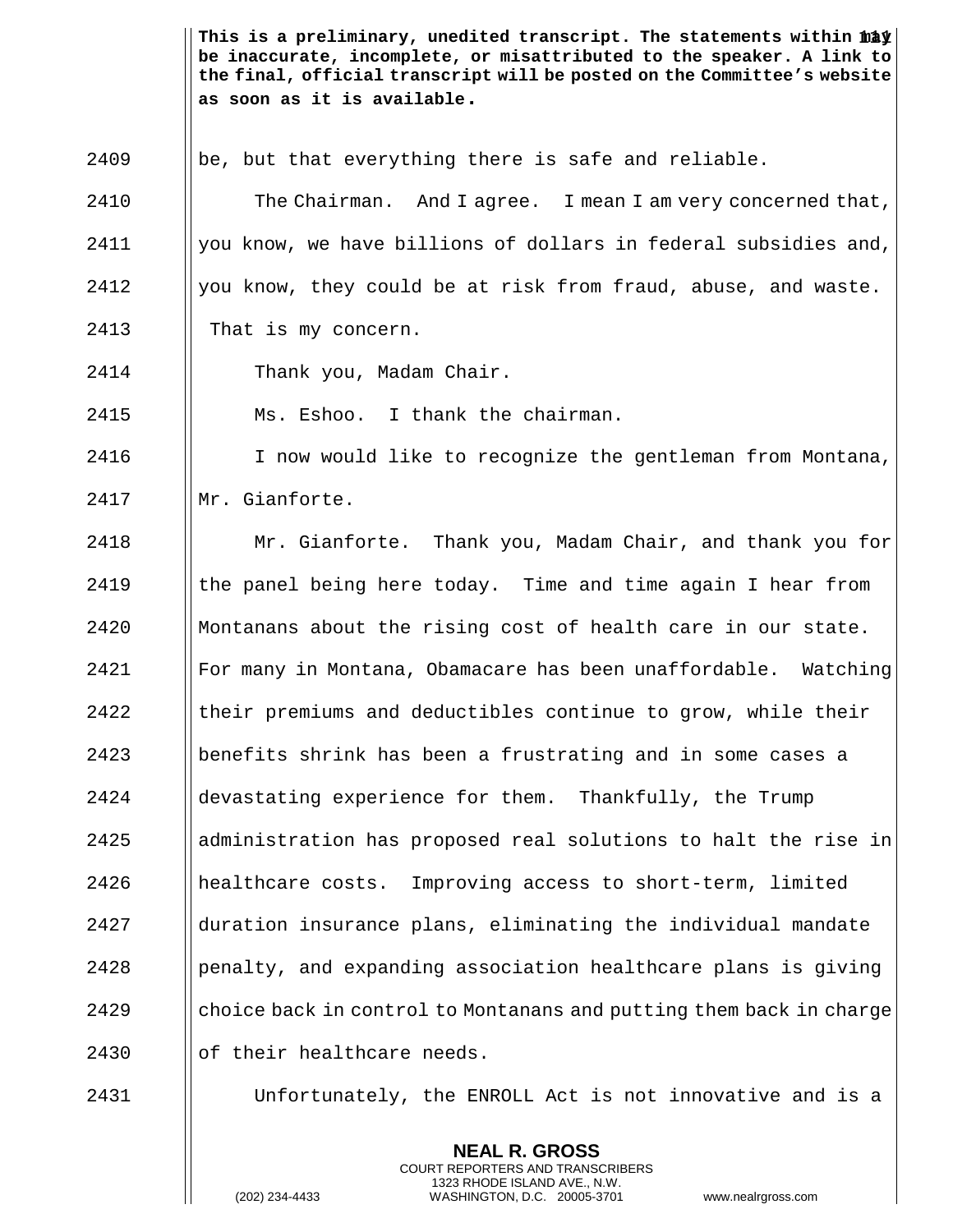This is a preliminary, unedited transcript. The statements within  $\mathtt{m\ddot a\hat y}$ **be inaccurate, incomplete, or misattributed to the speaker. A link to the final, official transcript will be posted on the Committee's website as soon as it is available.**

 $2432$  | prime example of policies that misunderstand the needs of rural 2433 communities. Our rural hospitals in Montana are hurting. And 2434 across this country since 2010, 98 rural hospitals have been 2435 closed and almost 700 are vulnerable to closure. Our communities  $2436$  ||depend on these vital institutions. When a hospital closes in 2437 a rural community, not only do we lose access to care, but the  $2438$  || community is less sustainable. The region loses jobs and 2439 || financial viability.

2440 We need to be working to make sure that people not only have coverage but also have access to care. A navigator won't be around to help when a farmer needs emergency medical services 2443 and their local hospital has closed. We need to ensure that our | rural providers are stable and available in case of emergencies  $\parallel$  and I look forward to working together to continue encouraging **innovation, affordability, and access to care for all.** 

**Mr. Wieske, I would like to direct a couple of questions**  to you. In your testimony you say that navigators are typically centered around large population centers with limited | availability in rural communities. Can you speak as to why the navigator program is less effective in rural areas and frontier communities like Montana?

2453 Mr. Wieske. I mean it is a matter of economics. I mean 2454  $\parallel$  the population is not there and the ability to drive the number

> **NEAL R. GROSS** COURT REPORTERS AND TRANSCRIBERS 1323 RHODE ISLAND AVE., N.W.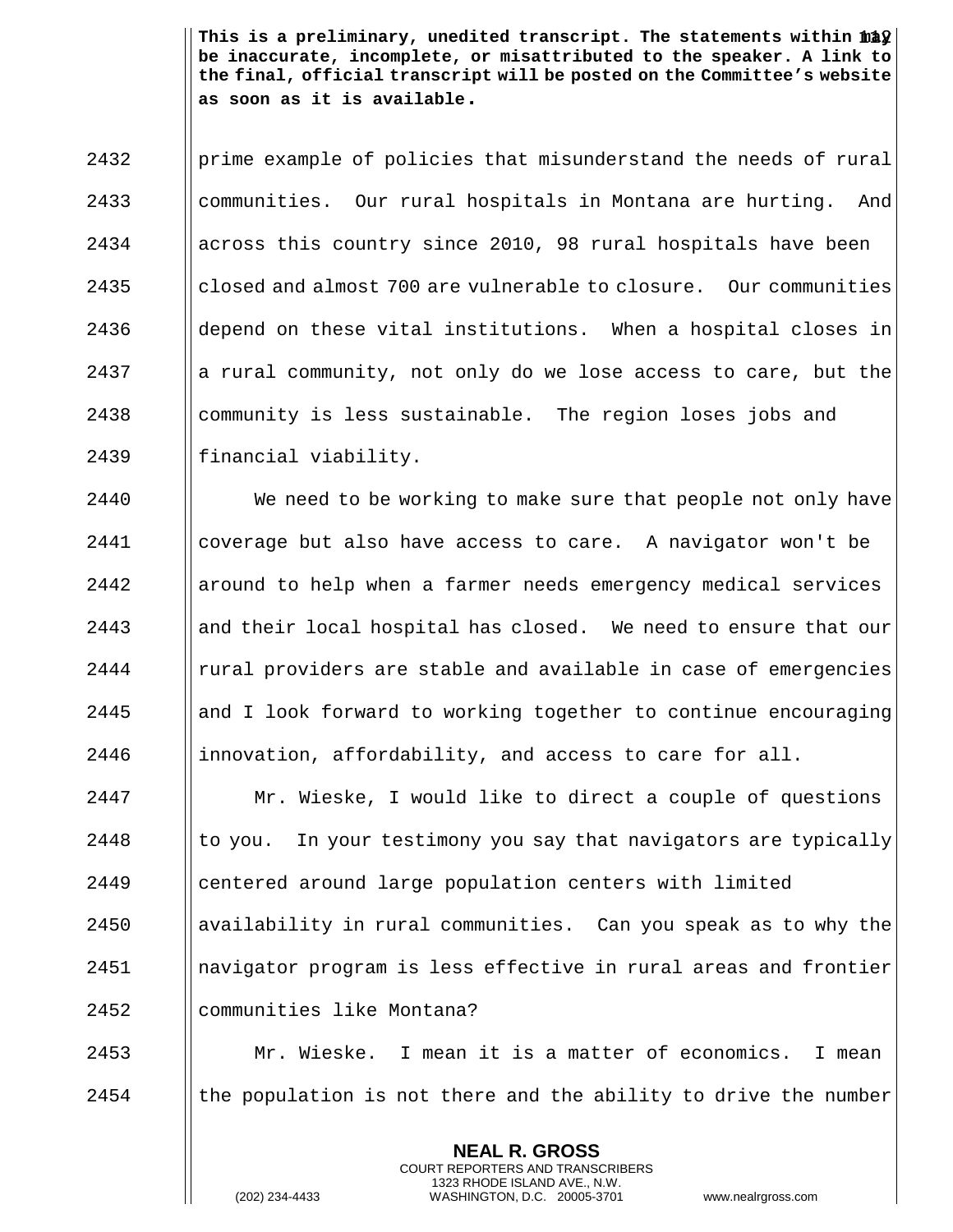This is a preliminary, unedited transcript. The statements within  $\mathtt{m\ddot a\hat y}$ **be inaccurate, incomplete, or misattributed to the speaker. A link to the final, official transcript will be posted on the Committee's website as soon as it is available.**

 || of people you can see in a given time frame in a rural community ||is, you know, the distances as you know are significant and so || the effectiveness is an issue.

 Mr. Gianforte. Okay. In our business we are constantly **let** looking for ways for continual improvement. When we found a 2460 program in our business that wasn't working we would stop focusing resources on that program and look to invest elsewhere.

 | Mr. Wieske, do you believe that there should be a shift in || our resources away from navigators to other areas that provide **better** outcomes for Americans?

  $\parallel$  Mr. Wieske. I do think there are other ways that we can | provide better access in rural communities in the same way that | you are seeing other insurance lines, you are seeing medical care and other things delivered in different ways in those rural communities in order to give them access, so.

 Mr. Gianforte. So there might be better ways to use the money --

Mr. Wieske. Yes.

 Mr. Gianforte. -- in rural areas in particular. Okay. **And then, Mr. Wieske, you also talked in your testimony about**  | transparency in the navigator program. And I constantly hear **follom** Montanans that they want  $-$  they are frustrated with the || lack of transparency, generally, in our healthcare system. What

> **NEAL R. GROSS** COURT REPORTERS AND TRANSCRIBERS 1323 RHODE ISLAND AVE., N.W.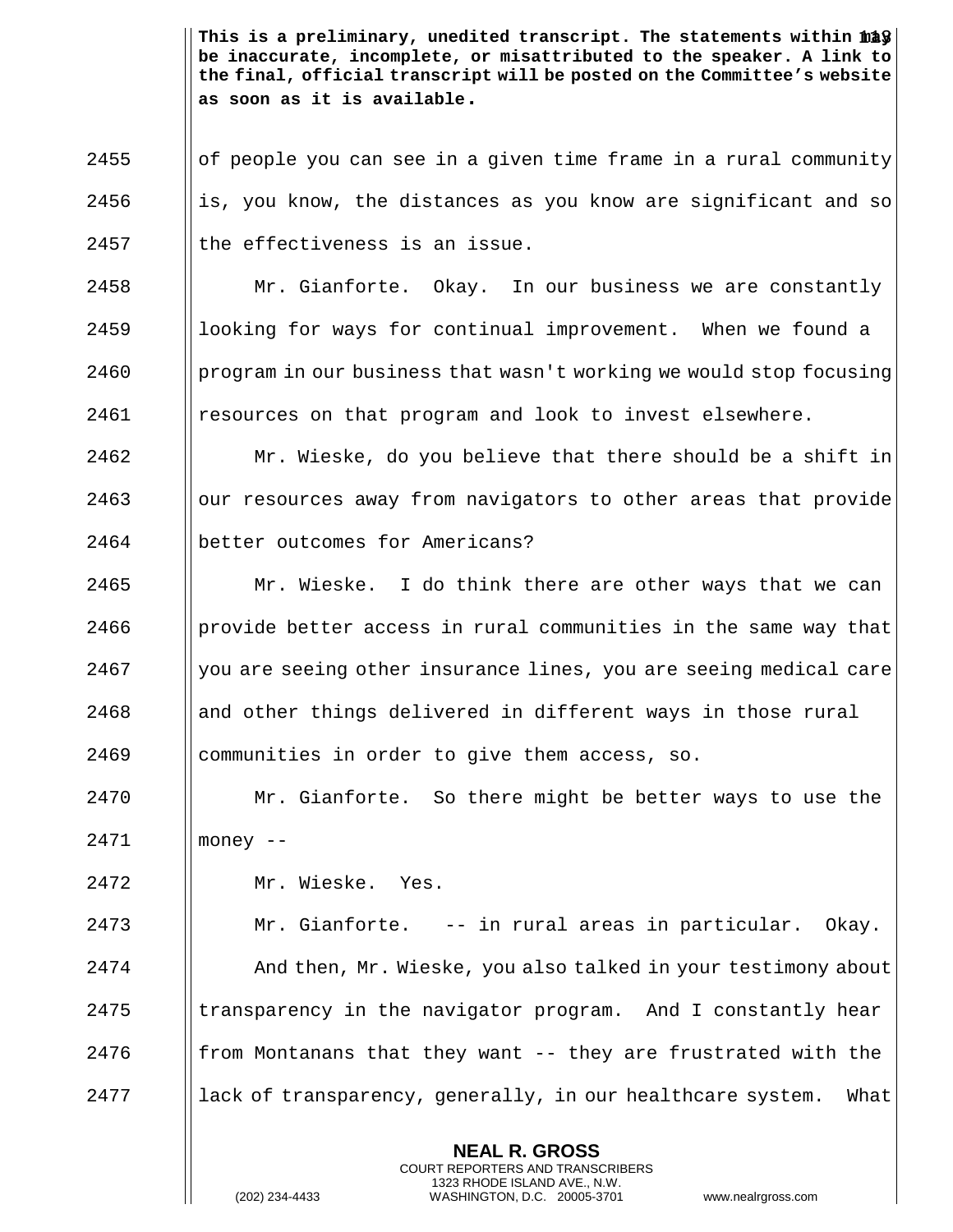This is a preliminary, unedited transcript. The statements within  $\mathtt{m\ddot a\dot y}$ **be inaccurate, incomplete, or misattributed to the speaker. A link to the final, official transcript will be posted on the Committee's website as soon as it is available.**

2478 changes could we make from your experience to make this program 2479 more transparent?

**Mr. Wieske.** I think for, you know, I think one of the issues I that we have seen is that this is something that states should || be primarily responsible. I think California and Massachusetts || certainly highlighted the way they deal with the navigator | program. I think if states are responsible for the navigator **program directly, I think that will make it a much more effective program because they understand how the state works, where the**  | needs are, work with the Medicaid department, work with the 2488 insurance department in order to make that work better.

2489 **Mr.** Gianforte. So as we look at public policy, we should  $2490$  | really have a design requirement around more local control at 2491  $\parallel$  the state level; you would agree with that?

2492 Mr. Wieske. Yes.

2493 Mr. Gianforte. Okay. Thank you so much.

2494  $\parallel$  And with that I yield back -- yes, I would.

**Mr. Burgess.** You know, you have reminded me that one of || the principal failures of the Affordable Care Act was when we allowed Speaker Boehner, Leader Reed, President Obama, to remove Members of Congress from being forced to go into the exchanges. 2499 | That was a mistake.

2500 | I did not accept the subsidies that all Members of Congress

**NEAL R. GROSS** COURT REPORTERS AND TRANSCRIBERS 1323 RHODE ISLAND AVE., N.W.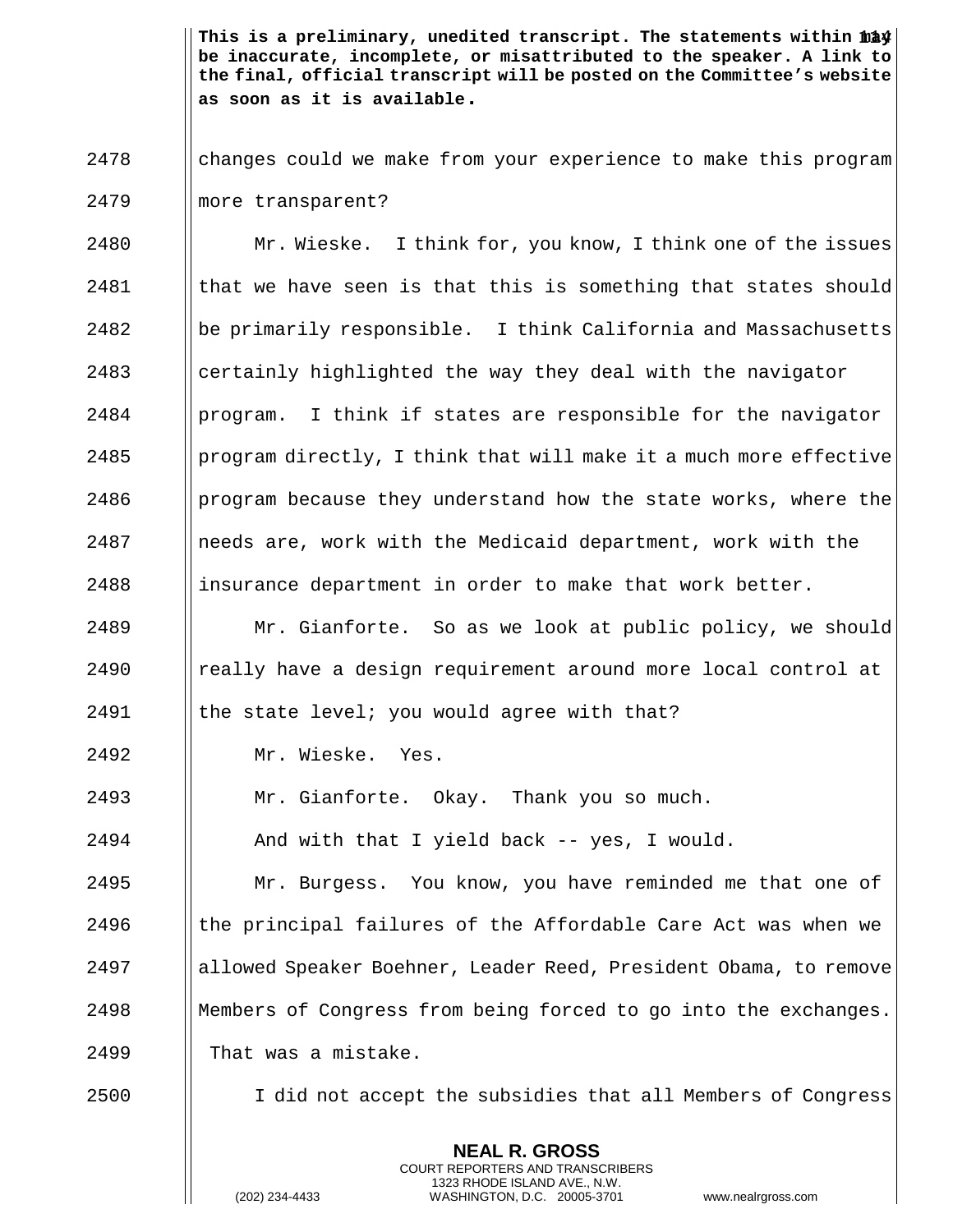This is a preliminary, unedited transcript. The statements within  $\mathtt{m\ddot a\ddot y}$ **be inaccurate, incomplete, or misattributed to the speaker. A link to the final, official transcript will be posted on the Committee's website as soon as it is available.**

 get for going in the D.C. exchange. I went through healthcare.gov, one of the most miserable experiences I have ever been through in my life, but it would be important for Members of Congress to experience what our constituents were feeling as || they faced the very dire prospects of healthcare.gov not working || on its rollout, and then of course the very expensive and unsubsidized premiums that we faced in the individual market. And I am just like anybody else, I bought on price. I bought 2509 a Bronze plan. I had a  $$6,800$  deductible, never understood why I couldn't couple that with a Health Savings Account. It was | difficult to do that. We could have made it easy and that would || have been easier had we all been required to go through what we were putting our constituents through. I thank the || gentleman for yielding and yield back to him. Mr. Gianforte. And, Madam Chair, I yield back. Ms. Eshoo. I thank the gentleman. 2517 I I think, Dr. Burgess, you made a big mistake by not enrolling  $\Box$  because it is terrific. It works beautifully for me. It has 2519 | gone beyond my expectations because of its coverage. Mr. Burgess. But if I --

Ms. Eshoo. No.

 Now I would like to recognize the gentleman from Florida. || I did see him, where is he? There, way down there.

> **NEAL R. GROSS** COURT REPORTERS AND TRANSCRIBERS 1323 RHODE ISLAND AVE., N.W.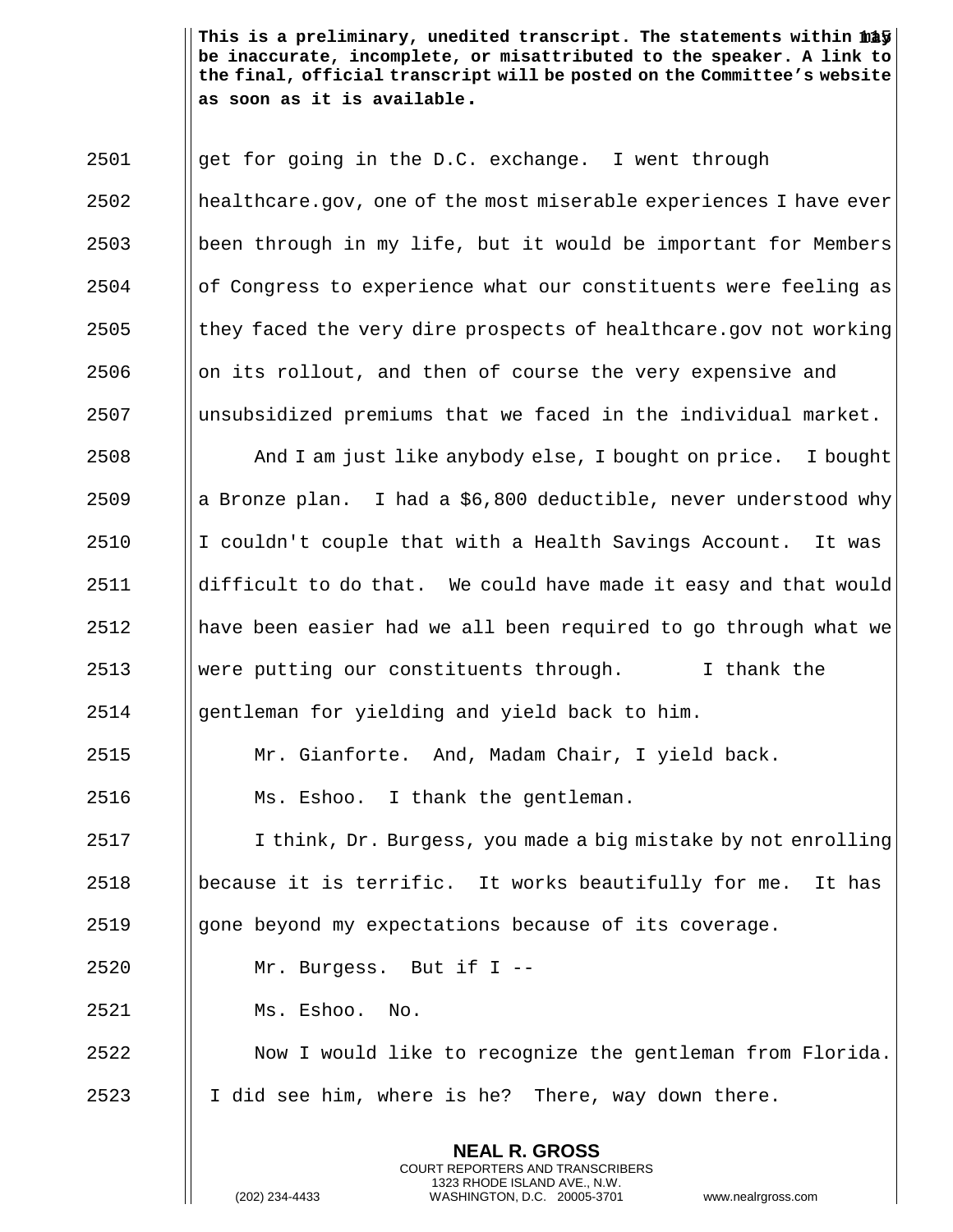This is a preliminary, unedited transcript. The statements within  $\mathtt{m\ddot a\ddot y}$ **be inaccurate, incomplete, or misattributed to the speaker. A link to the final, official transcript will be posted on the Committee's website as soon as it is available.**

Mr. Soto, you have 5 minutes to question.

 Mr. Soto. Thank you, Madam Chairwoman. And, first, I am || from Florida, home of the largest federal exchange for the ACA in the nation with over 1.7 million Floridians. We had an ||increase this year. One of the big reasons that the ACA has been ||so successful in Florida is because we don't have a lot of folks with access to employer-based health insurance. So for large 2531 States like us, this was made to help. My wife and I are on the **insurance plans from the D.C. exchange.** She recently had surgery which was pretty much covered, so it has been a good experience || for the Soto family.

 I want to go through each of the five ways that President  $\parallel$  Trump has sabotaged the Affordable Care Act and get an idea from **b** our witnesses whether it increased or decreased access and what it would relate to costs. So starting just brief answers with  $\Box$  each of our witnesses going through first the five ways, one is, it eliminated cost sharing; two, ending high-risk corridors; I three, cutting enrollment dollars and marketing dollars in half; | four, eliminating the individual mandate; and five, eliminating mandatory Medicaid expansion.

2544 | So let's start with the first of these five plagues on Obamacare, the eliminating of the cost-share subsidies.  $\parallel$  Mr. Lee, did this increase access or decrease access by

> **NEAL R. GROSS** COURT REPORTERS AND TRANSCRIBERS 1323 RHODE ISLAND AVE., N.W.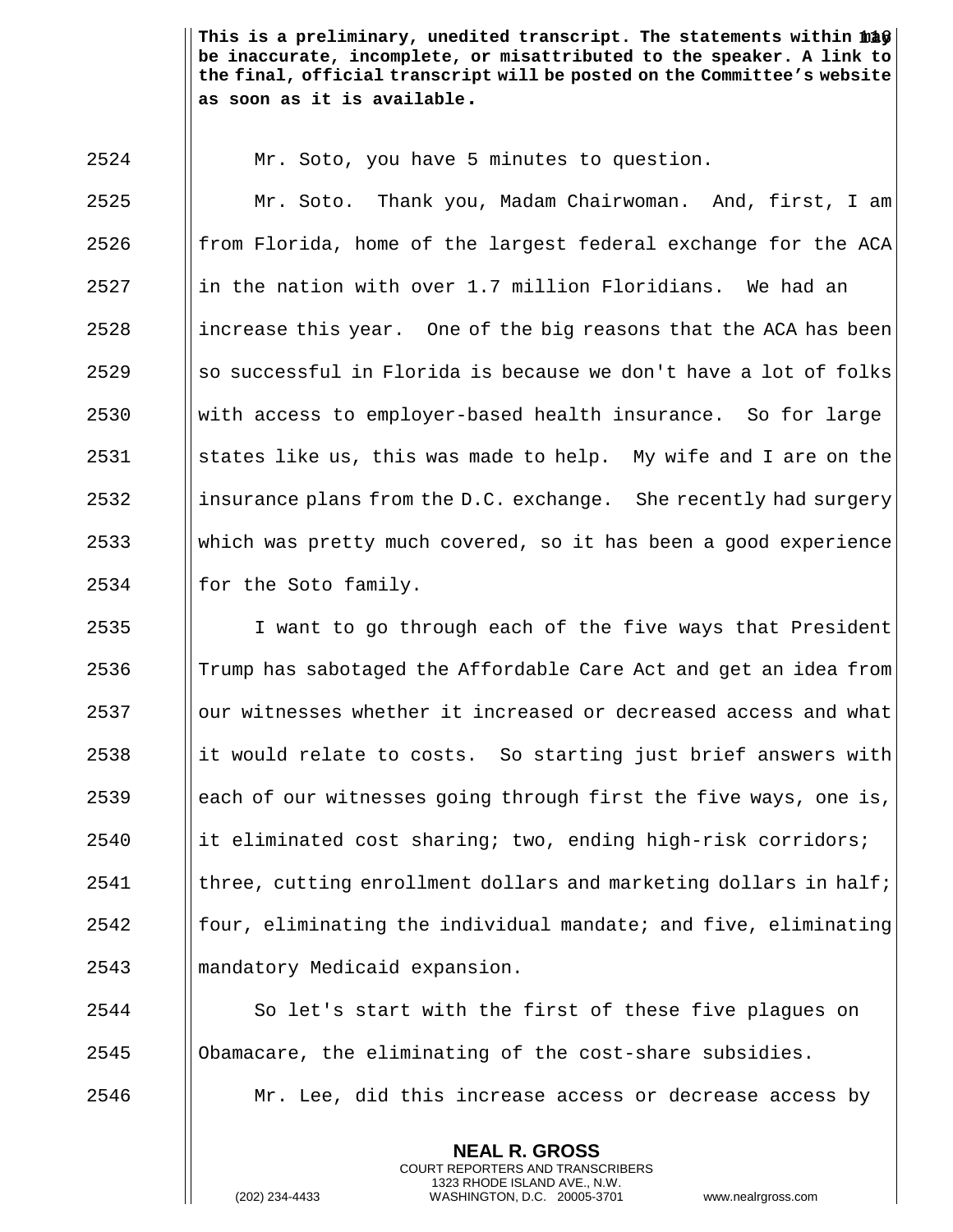This is a preliminary, unedited transcript. The statements within  $\mathtt{m\ddot{a}y} \big\vert$ **be inaccurate, incomplete, or misattributed to the speaker. A link to the final, official transcript will be posted on the Committee's website as soon as it is available.**

eliminating the subsidies?

| 2548 | Mr. Lee. I think on the margins it decreased access. But            |  |  |  |  |  |
|------|---------------------------------------------------------------------|--|--|--|--|--|
| 2549 | the fact of Silver loading meant some consumers with subsidy        |  |  |  |  |  |
| 2550 | actually had more money to work with so it is actually a trade-off. |  |  |  |  |  |
| 2551 | It definitely cost the federal government more money. It caused     |  |  |  |  |  |
| 2552 | confusion that I think in many markets led health plans to pull     |  |  |  |  |  |
| 2553 | out of their markets, so it is a market-by-market issue.            |  |  |  |  |  |
| 2554 | Mr. Soto. So, but you would say overall it decreased access?        |  |  |  |  |  |
| 2555 | Mr. Lee. Overall, decreased.                                        |  |  |  |  |  |
| 2556 | Mr. Soto. Ms. Gasteier, did it increase or decrease access          |  |  |  |  |  |
| 2557 | or costs?                                                           |  |  |  |  |  |
| 2558 | Ms. Gasteier. It reduced access for the unsubsidized middle         |  |  |  |  |  |
| 2559 | class population.                                                   |  |  |  |  |  |
| 2560 | Mr. Soto. And, Mr. Wieske, did it increase or decrease?             |  |  |  |  |  |
| 2561 | Mr. Wieske. It increased costs and created some                     |  |  |  |  |  |
| 2562 | instabilities.                                                      |  |  |  |  |  |
| 2563 | Mr. Soto. What about on ending the high-risk corridors,             |  |  |  |  |  |
| 2564 | Mr. Lee? How did that affect access and costs?                      |  |  |  |  |  |
| 2565 | Mr. Lee. That I think also ended up having $--$ well, I am          |  |  |  |  |  |
| 2566 | actually, I am not sure.                                            |  |  |  |  |  |
| 2567 | Mr. Soto. Okay. You are not sure.                                   |  |  |  |  |  |
| 2568 | Mr. Lee. So I will pass.                                            |  |  |  |  |  |
| 2569 | Mr. Soto. What about Ms. Gasteier? How did it affect                |  |  |  |  |  |
|      | <b>NEAL R. GROSS</b><br>COURT REPORTERS AND TRANSCRIBERS            |  |  |  |  |  |

1323 RHODE ISLAND AVE., N.W.

 $\parallel$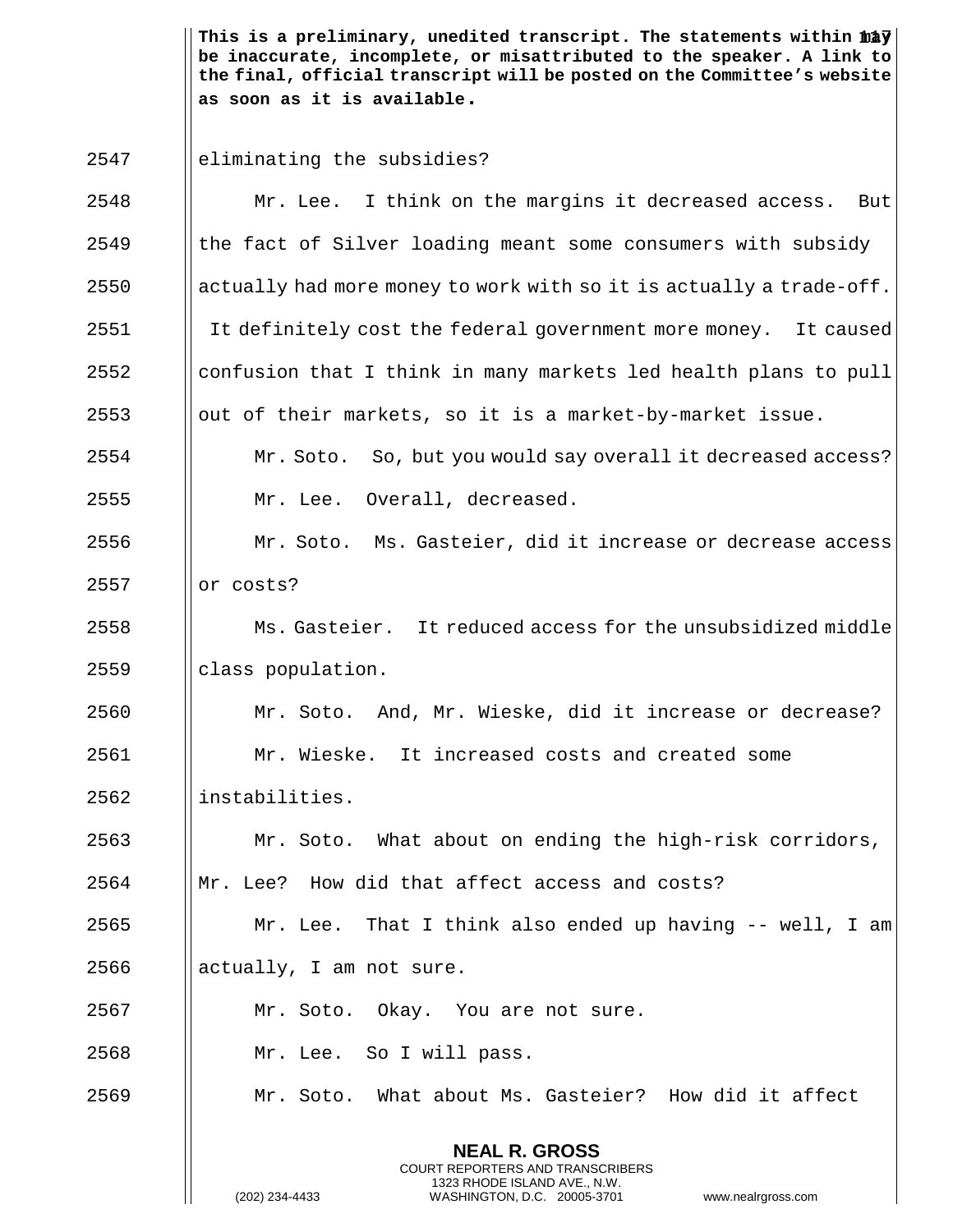This is a preliminary, unedited transcript. The statements within  $\mathtt{m\ddot a\hat y}$ **be inaccurate, incomplete, or misattributed to the speaker. A link to the final, official transcript will be posted on the Committee's website as soon as it is available.**

## 2570 | access or costs?

 Ms. Gasteier. I would say all of the reductions or ||disruption to any of the three Rs -- risk corridors, reinsurance, and risk adjustment -- have been, have reduced access and ||stability just in general to the extent that each of those programs || have either been ended or they have hit turbulence in various ways.

Mr. Soto. And, Mr. Wieske?

  $\parallel$  Mr. Wieske. I think with the three Rs, I think the decision | early on to federalize them and not to go state by state created Significant issues in the market outside of it which predates most of the issues surrounding it.

**Mr.** Soto. What about cutting marketing dollars and 2583 enrollment time, Mr. Lee? How did that affect access and costs? Mr. Lee. Dramatically reduced access, dramatically has ||increased premiums across much of the nation except for those states that have state-based marketplaces that continue to do 2587 | marketing.

 Mr. Soto. And, Ms. Gasteier, how did that affect costs and 2589 || access?

 Ms. Gasteier. I would presume elsewhere it has reduced access. Like California, Massachusetts has been able to stay level with respect to its investment in outreach and marketing

> **NEAL R. GROSS** COURT REPORTERS AND TRANSCRIBERS 1323 RHODE ISLAND AVE., N.W.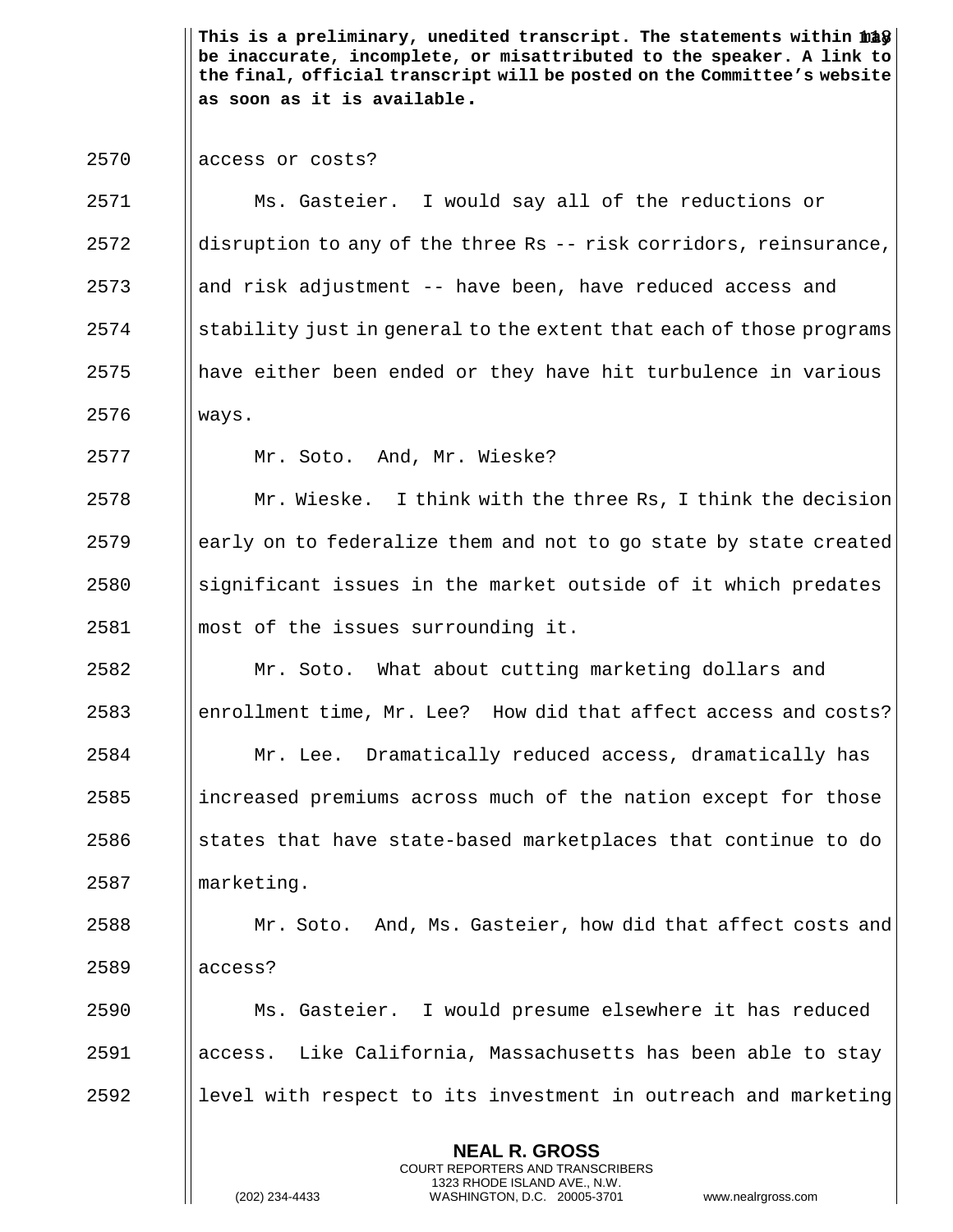This is a preliminary, unedited transcript. The statements within  $\mathtt{m\ddot{a}\hat{y}}|$ **be inaccurate, incomplete, or misattributed to the speaker. A link to the final, official transcript will be posted on the Committee's website as soon as it is available.** ||so has stayed the same. Mr. Soto. Mr. Wieske? Mr. Wieske. We just didn't see that effect, that negative  $\qquad$   $\qquad$  effect. Mr. Soto. Okay. What about eliminating the individual ||mandate? Mr. Lee, how did that affect access and cost? Mr. Lee. It has raised premiums across both California and **the nation and decreased enrollment.** Many fewer, hundreds of I thousands of fewer Californians have insurance because of that. Mr. Soto. Ms. Gasteier? Ms. Gasteier. We have stayed insulated from those impacts in Massachusetts because we have our own individual mandate, but  $\Box$  We imagine if we didn't have a tool like that either state or || federally-based it would reduce access. Mr. Soto. Mr. Wieske? Mr. Wieske. Specifically in Wisconsin, our rates were so || high that we are not convinced that it had a significant impact 2610 | on enrollment. Mr. Soto. Okay. And, finally, not requiring Medicaid expansion, I realize the courts helped in that, how did that affect 2613 || access and costs? Mr. Lee. Well, I think that in states like Florida, the | reason you have a big exchange is you have many, many Floridians

> **NEAL R. GROSS** COURT REPORTERS AND TRANSCRIBERS 1323 RHODE ISLAND AVE., N.W.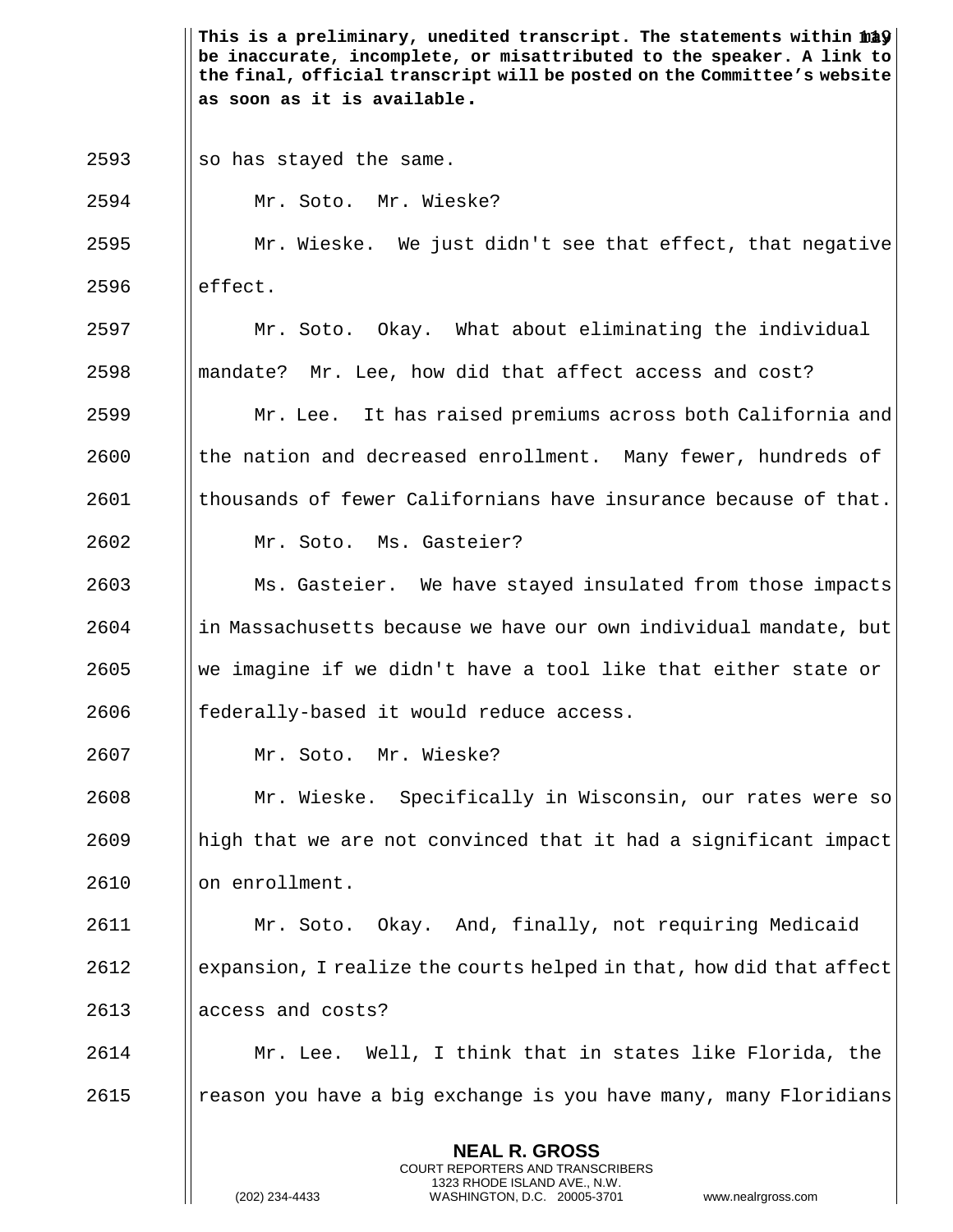This is a preliminary, unedited transcript. The statements within  $\|2\hat{y}\|$ **be inaccurate, incomplete, or misattributed to the speaker. A link to the final, official transcript will be posted on the Committee's website as soon as it is available.**

 who do not benefit from the Medicaid program, and I think Californians benefit. I think there are millions of Americans ||not benefiting from that coverage expansion. Mr. Soto. Ms. Gasteier?

 Ms. Gasteier. Similar, I think the Affordable Care Act put puzzle pieces in place with the assumption that Medicaid expansion would catch a particular population of people and ensure that they had guaranteed coverage, so obviously Massachusetts has | taken advantage of that to great effect. And so I would expect I that that has dramatically reduced coverage elsewhere where that 2626 || has not been mandatory.

Mr. Soto. Mr. Wieske?

 Mr. Wieske. And we haven't seen a negative impact from that ||in where I was in Wisconsin. We saw a positive impact.

Mr. Soto. Thank you.

Mr. Wieske. And we had a unique approach.

Mr. Soto. Thank you. My time has expired.

Ms. Eshoo. I thank the gentleman for his excellent

2634 || questions.

 $\parallel$  Now I have the pleasure of recognizing Mr. Bilirakis from 2636 Florida to question for 5 minutes. And I would like to note that || for those that may not know, his father preceded him in Congress || and was the chairman of this subcommittee, a wonderful chairman

> **NEAL R. GROSS** COURT REPORTERS AND TRANSCRIBERS 1323 RHODE ISLAND AVE., N.W.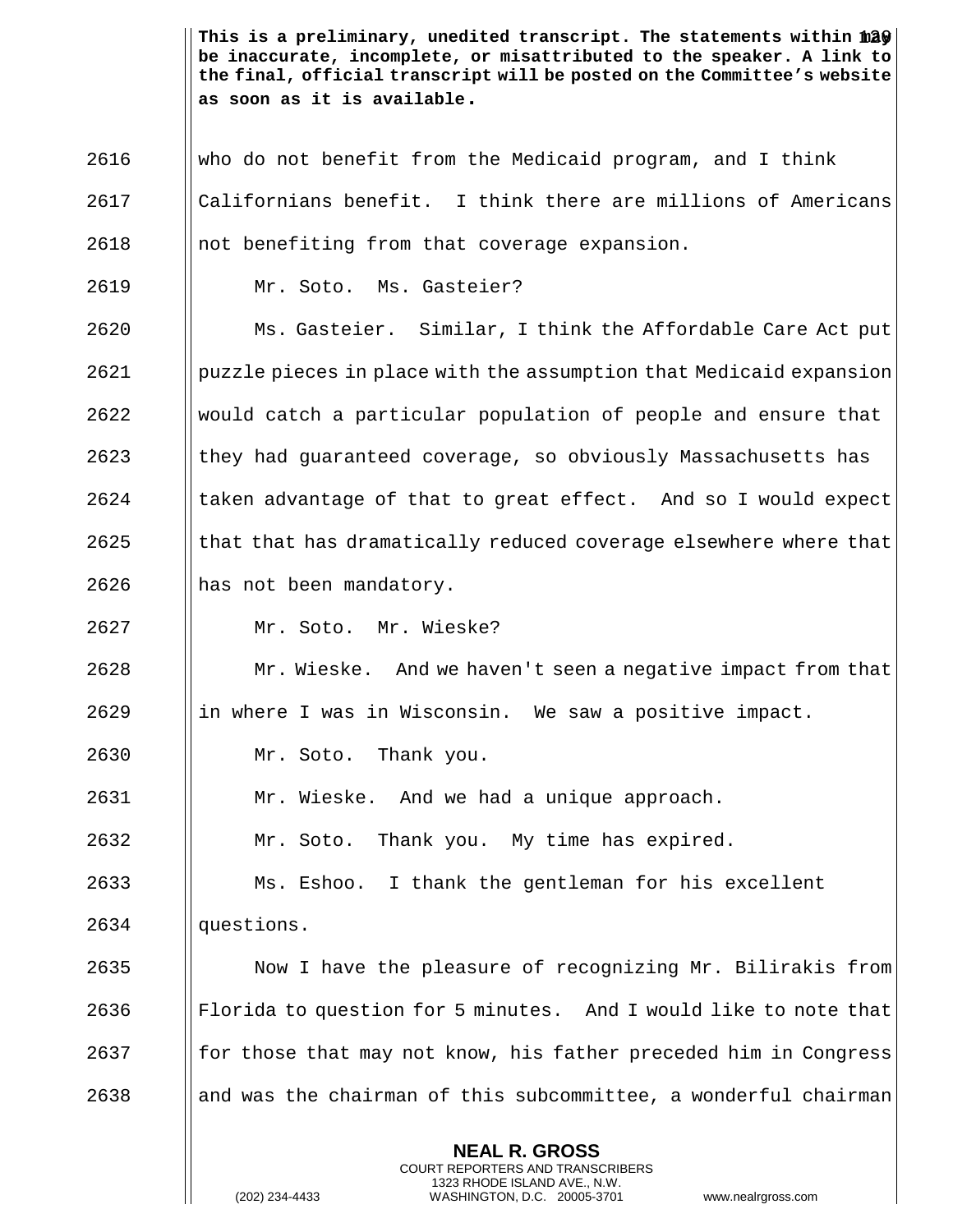This is a preliminary, unedited transcript. The statements within  $\mathtt{m2y} \big\vert$ **be inaccurate, incomplete, or misattributed to the speaker. A link to the final, official transcript will be posted on the Committee's website as soon as it is available.**

 || and still a wonderful friend. So you have 5 minutes to question, Mr. Bilirakis.

 Mr. Bilirakis. Thank you. I appreciate that. Thank you So very much. It is an honor to serve on this committee and to Serve under you as the chairwoman, and also the ranking member. I won't forget that.

  $\parallel$  So anyway, thank you very much and thank you for your || testimony. I appreciate it very much.

 Mr. Wieske, in your testimony you talked about how in Wisconsin the insurance markets were damaged by the exchanges. The number of insurance companies withdrew from the market and premiums kept moving up. That problem isn't isolated just to Wisconsin. In Florida we have less participation in the exchange I today than 2014 and the majority of counties only have one insurance carrier. As a matter of fact, the county that I | represent, I represent three counties, one of the counties only **h** has one insurance and it is a carrier and it is  $-$  I think the 2656 | population is close to  $500,000$ .

**Last year, Wisconsin received a 1332 state innovation waiver**  I to reestablish a reinsurance program and other states have applied or received a waiver for reinsurance in other programs. Are 1332 waivers still available for states to use? This is for again Mr. Wieske.

> **NEAL R. GROSS** COURT REPORTERS AND TRANSCRIBERS 1323 RHODE ISLAND AVE., N.W.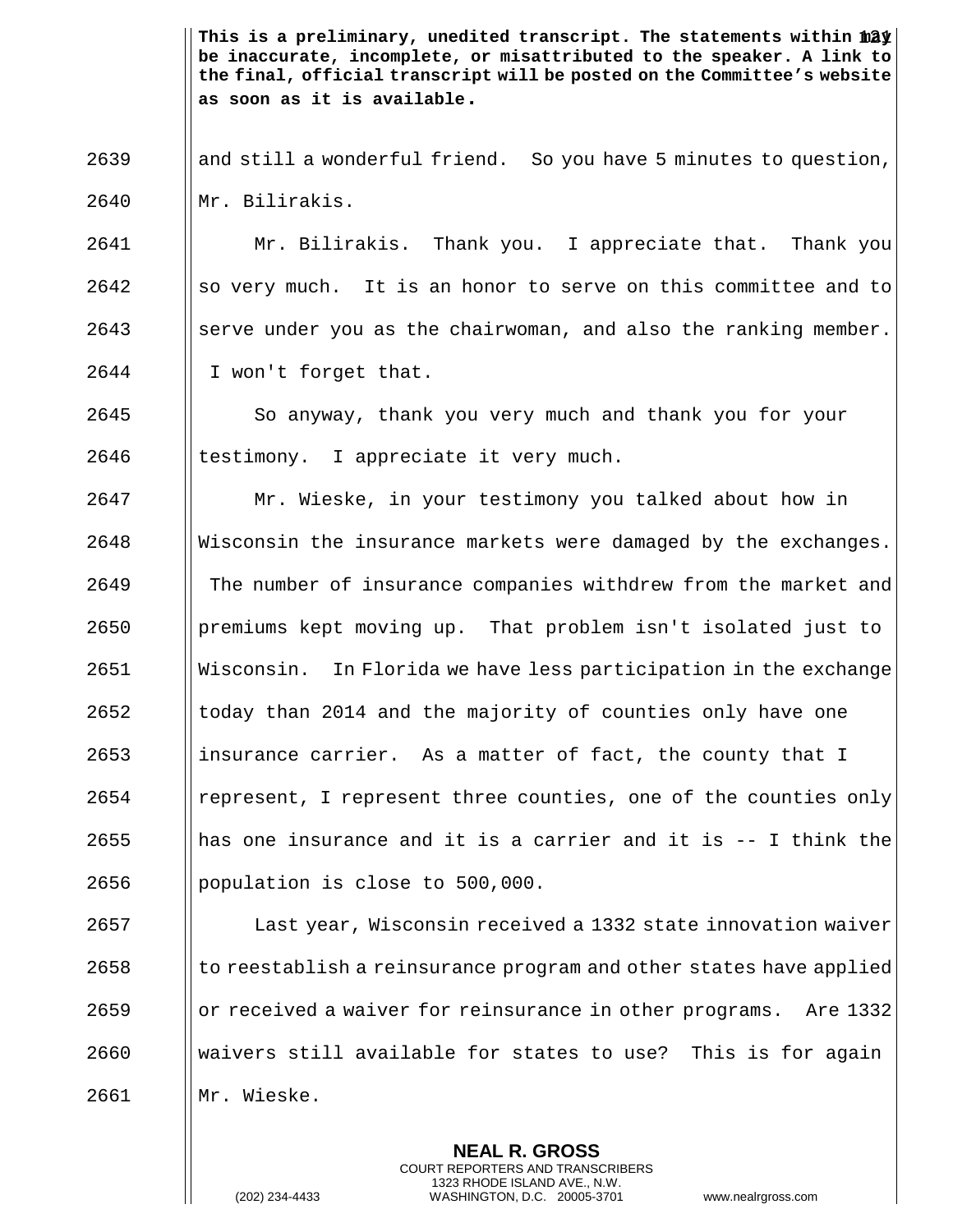This is a preliminary, unedited transcript. The statements within  $\|2\hat{y}\|$ **be inaccurate, incomplete, or misattributed to the speaker. A link to the final, official transcript will be posted on the Committee's website as soon as it is available.**

Mr. Wieske. They are, yes.

Mr. Bilirakis. They are. Okay, thank you.

 Does it make sense to move a standalone reinsurance bill 2665 by itself with no reforms in it, and wouldn't it be better to || move legislation to reform the 1332 state innovation waiver to give greater flexibility to states to reform and repair their ||insurance markets? What do you think of that?

 Mr. Wieske. Yeah, I think given the issues surrounding the | risk pool that we have all sort of talked about especially in States like Wisconsin, Iowa, and other states, I think it is 2672 important not to just look at reinsurance. Reinsurance shifts who pays, as I stated, but we need to find some new ways to sort of improve that risk pool. So I think a broader 1332 will have 2675 Some value for states.

 Mr. Bilirakis. Okay. This question is regarding state 2677 | exchanges again.

 Mr. Wieske, one of the bills under consideration today would spend \$200 million for more state-based exchanges. Wouldn't it make more sense to have private entities running the exchanges rather than government entities? What do you think of that? Mr. Wieske. I think Wisconsin and a lot of other states like it could not afford with the 200 million to run its own | exchange. So in order to have a first-class experience, I think

> **NEAL R. GROSS** COURT REPORTERS AND TRANSCRIBERS 1323 RHODE ISLAND AVE., N.W.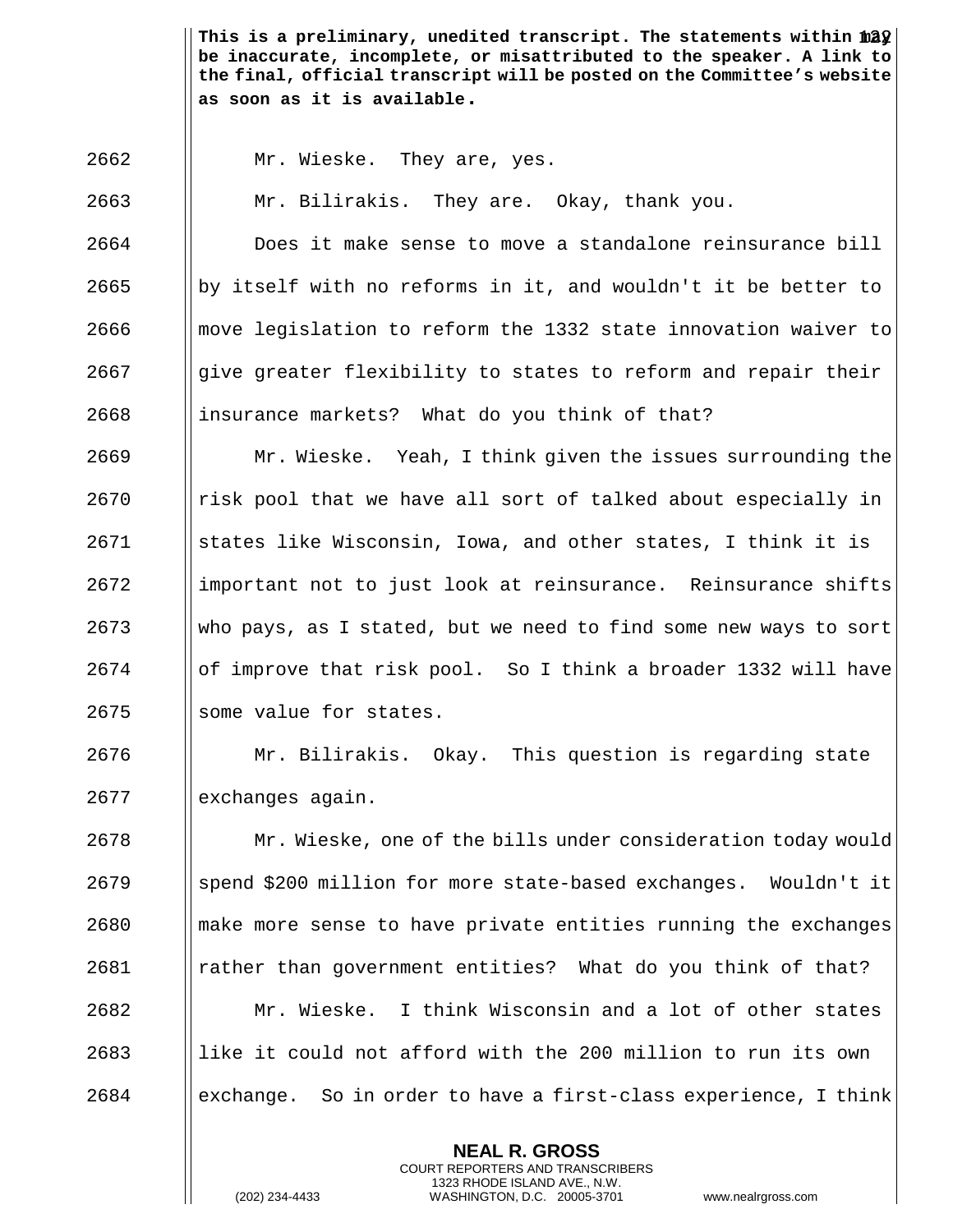This is a preliminary, unedited transcript. The statements within  $\|2\hat{y}\|$ **be inaccurate, incomplete, or misattributed to the speaker. A link to the final, official transcript will be posted on the Committee's website as soon as it is available.**

 looking at private entities to be able to offer additional options 2686 M makes a lot of sense.

 Mr. Bilirakis. Okay. Wouldn't it make more sense again || as you said to have the private entity running the exchanges rather || than the government entities? Can we have businesses assume the || financial risk of running an exchange rather than the federal government bankrolling the states? What are the barriers to having private exchanges provide this particular service?

 $\parallel$  Mr. Wieske. I think one of the things to understand is that || there is still a state regulatory process in place that reviews  $\parallel$  the plans, reviews the insurers, licenses the agent, licensing || the insurers, checks their financial solvency, does everything Soup to nuts, currently, in a number of states. And they can 2698 Serve, continue to serve that role and it changes, functionally, a website and an outreach entity to be able to get consumers to | sign up for coverage. They existed before the ACA. They exist 2701 | now, after the ACA.

 $\parallel$  And I think what our thought is, is that having a || first-in-class experience and having an entity, entities offering | with state oversight the in-exchange role makes a lot of sense || financially. There is a lot less risk.

Mr. Bilirakis. Thank you very much.

 $\parallel$  Unless the ranking member would like the balance of my time,

**NEAL R. GROSS** COURT REPORTERS AND TRANSCRIBERS 1323 RHODE ISLAND AVE., N.W.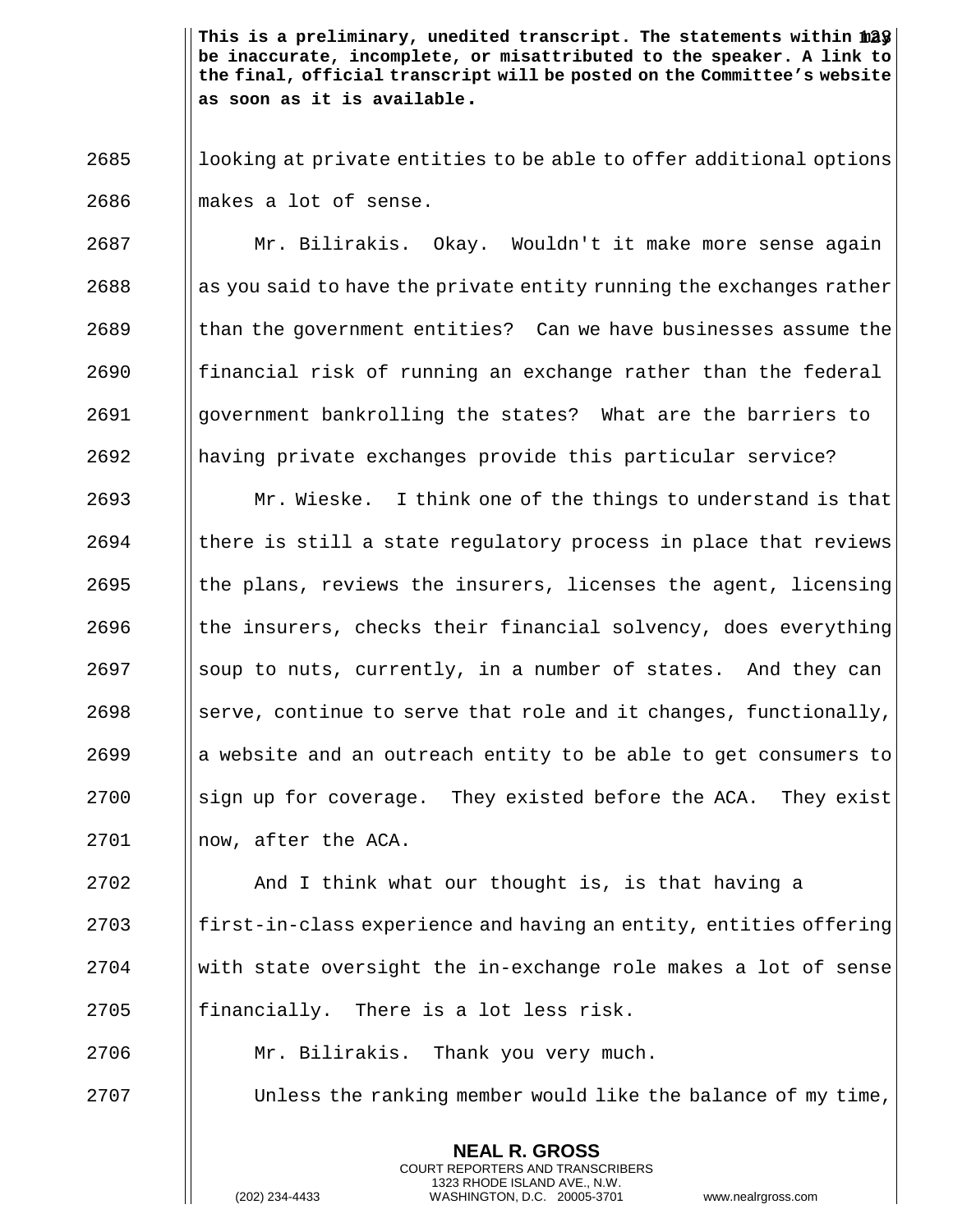This is a preliminary, unedited transcript. The statements within  $\|24\|$ **be inaccurate, incomplete, or misattributed to the speaker. A link to the final, official transcript will be posted on the Committee's website as soon as it is available.**

 $2708$  || I yield back.

2709 Mr. Burgess. Well, thank you. In fact, I would like to  $2710$  || take just a minute.

2711 Mr. Bilirakis. I figured you would.

 Mr. Burgess. It is not really the subject of what this 2713 Subcommittee is considering today, but, Madam Chair, I just feel  $\parallel$  like this committee has had such a good relationship with Dr.  $\parallel$  Scott Gottlieb over the last 2 years and certainly I don't know what was involved in his decision to make his announcement | yesterday, but I will just say he will be missed certainly by ||me personally and I believe by the subcommittee generally. And We certainly want to wish him well in whatever his future  $\blacksquare$  endeavors.

 $2721$  I do not know that we have ever had a brighter witness here 2722 at the witness table than Dr. Gottlieb and he was never shy about  $2723$  Itelling us that also, but he will be missed. And I really 2724  $\blacksquare$  appreciated the enthusiasm with which he took the job of 2725  $\Box$  administrator of the Food and Drug Administration and, really, 2726 I under his leadership some very positive changes occurred at that 2727 | | agency.

 $2728$  | So that is all I wanted to say. I will yield back to the 2729 gentleman from Florida.

2730 Mr. Bilirakis. And I will yield back, Madam Chair. Thank

**NEAL R. GROSS** COURT REPORTERS AND TRANSCRIBERS 1323 RHODE ISLAND AVE., N.W.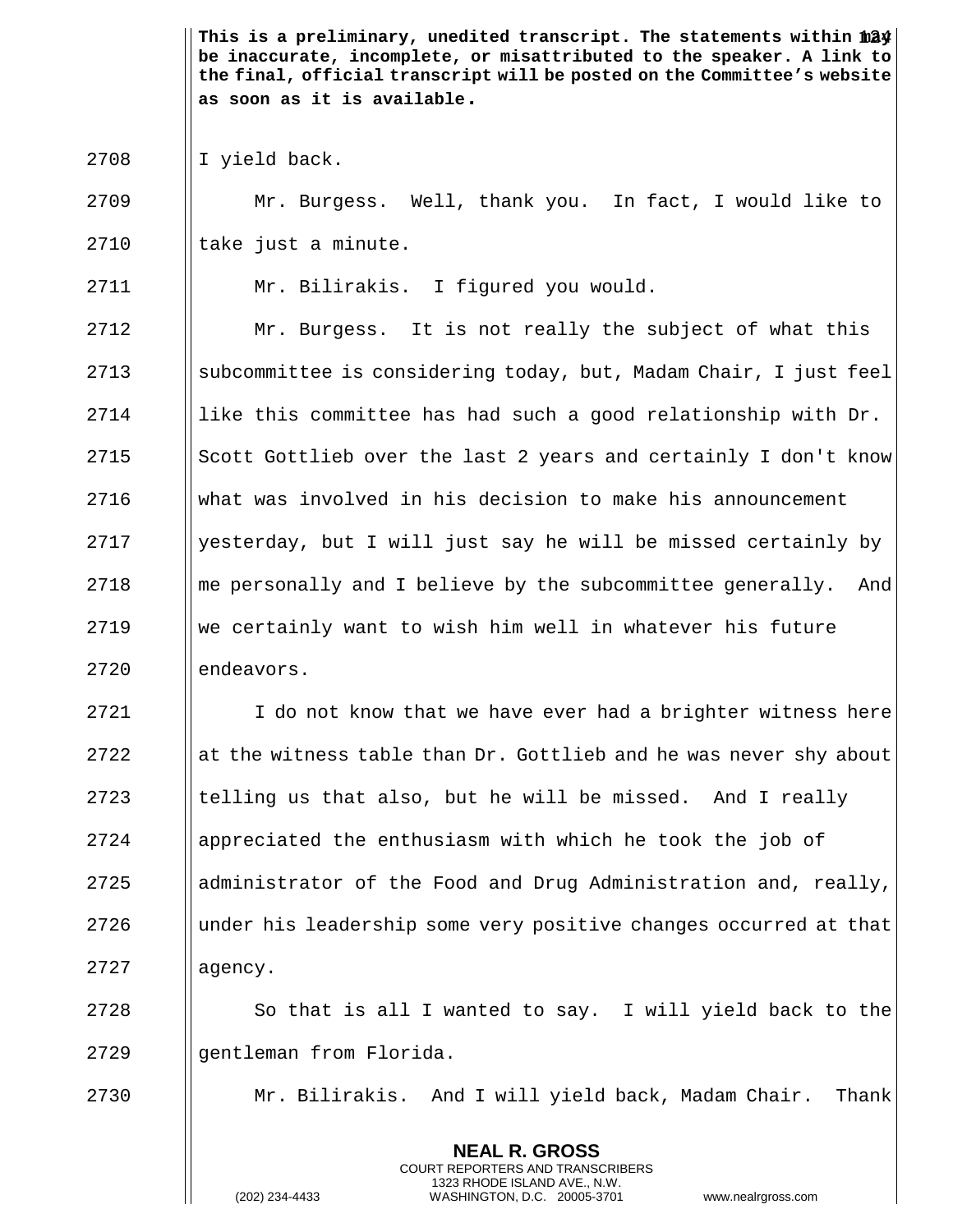This is a preliminary, unedited transcript. The statements within  $\| \hat{\boldsymbol{a}} \textbf{y} \|$ **be inaccurate, incomplete, or misattributed to the speaker. A link to the final, official transcript will be posted on the Committee's website as soon as it is available.**

2731 you.

2732 | Ms. Eshoo. Just to thank you, Mr. Bilirakis.  $\parallel$  I would like to add my voice to that of the ranking member.  $\parallel$  I think that our country has been fortunate to have had Dr. Gottlieb as the commissioner of the FDA. It is an agency that  $\parallel$  the American people, I believe, trust. They always want it to 2737 I uphold the highest standards because it stands between them and God knows what if the wrong decisions are made.

 $\Box$  So I think that we have been more than fortunate to have him as FDA commissioner. I think that he has worked very well With the committee, both sides of the aisle. In his statement 2742 he said he was getting tired of commuting from Connecticut. And 2743 I I thought I wished I had known that ahead of time because I would || have called him and encouraged to keep commuting, because I make a much longer commute across the country every week to California, 2746 | not to Connecticut.

 $2747$   $\parallel$  So I know that on behalf of this subcommittee that we wish 2748 **h** him well and we thank him. We thank him for, I think, exemplary 2749 | public service.

  $\parallel$  So with that I will ask unanimous consent to enter into the **example 1** record the following, and it is kind of a long list: a statement **follom** the American Lung Association in support of H.R.1425; a  $\parallel$  statement from the American Lung Association in support of H.R.

> **NEAL R. GROSS** COURT REPORTERS AND TRANSCRIBERS 1323 RHODE ISLAND AVE., N.W.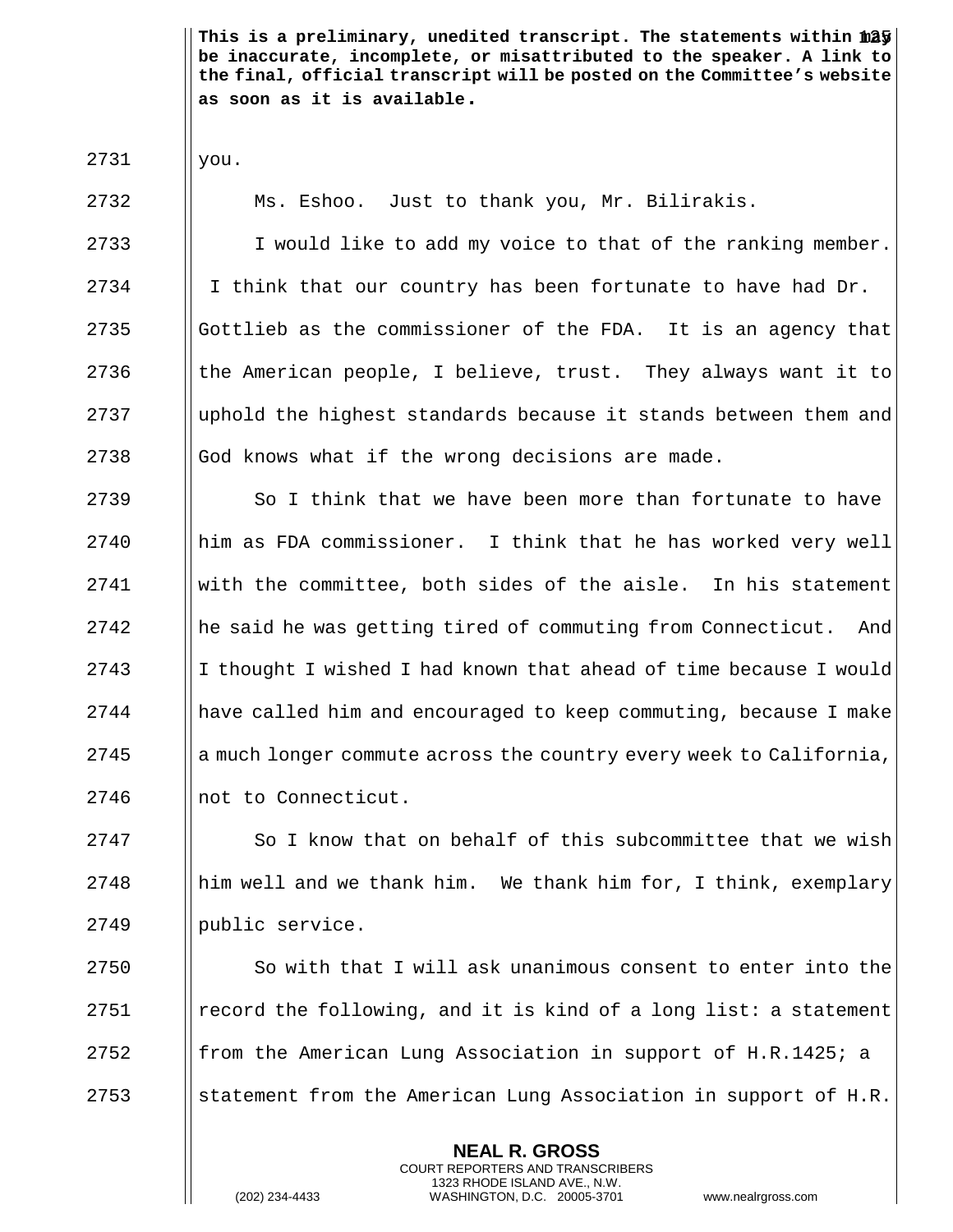This is a preliminary, unedited transcript. The statements within  $\|a\mathbf{\hat{y}}\|$ **be inaccurate, incomplete, or misattributed to the speaker. A link to the final, official transcript will be posted on the Committee's website as soon as it is available.**

|      | <b>NEAL R. GROSS</b>                                               |  |  |  |  |
|------|--------------------------------------------------------------------|--|--|--|--|
| 2776 | Cross Blue Shield Association in support of that Bill 1510.        |  |  |  |  |
| 2775 | and I would like to introduce into the record a letter from Blue   |  |  |  |  |
| 2774 | into the record the text of the bill that I introduced, H.R. 1510, |  |  |  |  |
| 2773 | I would like to ask unanimous consent to insert<br>Mr. Burgess.    |  |  |  |  |
| 2772 | Ms. Eshoo.<br>Certainly.                                           |  |  |  |  |
| 2771 | unanimous consent.                                                 |  |  |  |  |
| 2770 | Mr. Burgess. Yes, if I could be recognized for additional          |  |  |  |  |
| 2769 | Do you have something that you would like to add?                  |  |  |  |  |
| 2768 | the ranking member had raised earlier.                             |  |  |  |  |
| 2767 | we enter all of what I just read into the record including what    |  |  |  |  |
| 2766 | So we ask that that -- I am asking unanimous consent that          |  |  |  |  |
| 2765 | and a letter from the Healthcare Leadership Council.               |  |  |  |  |
| 2764 | Washington; a statement from the American Health Insurance Plans;  |  |  |  |  |
| 2763 | the federal marketplace and California, Massachusetts, and         |  |  |  |  |
| 2762 | Actions on Enrollment in the Individual Market; a comparison of    |  |  |  |  |
| 2761 | Invincible; a report on Exploring the Impact of State and Federal  |  |  |  |  |
| 2760 | 1385, and 1425; a letter in support of H.R. 1386 from the Young    |  |  |  |  |
| 2759 | Pacific Islander American Health Forum in support of H.R. 1386,    |  |  |  |  |
| 2758 | in support of 1386, 1385, and 1425; written from the Asian and     |  |  |  |  |
| 2757 | 1385, and 1425; a letter from Blue Cross Blue Shield Association   |  |  |  |  |
| 2756 | the American Cancer Society Cancer Action in support of H.R. 1386, |  |  |  |  |
| 2755 | of H.R. 1386, 1385, and 1425; a statement for the record from      |  |  |  |  |
| 2754 | 1386; a letter from the American Medical Association in support    |  |  |  |  |

COURT REPORTERS AND TRANSCRIBERS 1323 RHODE ISLAND AVE., N.W.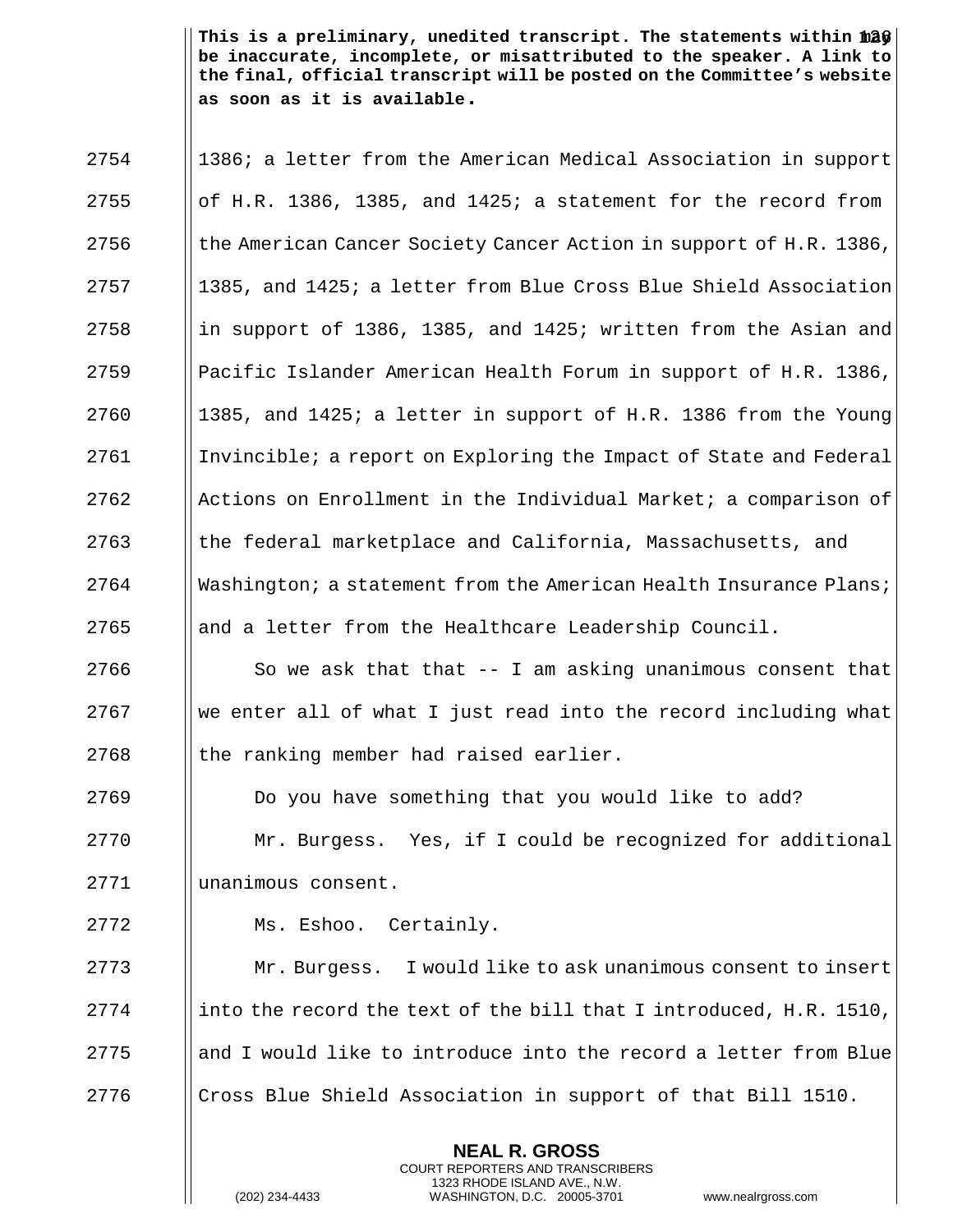|      | as soon as it is available. | This is a preliminary, unedited transcript. The statements within $\hat{m} \hat{a} \hat{y}$<br>be inaccurate, incomplete, or misattributed to the speaker. A link to<br>the final, official transcript will be posted on the Committee's website |                    |
|------|-----------------------------|--------------------------------------------------------------------------------------------------------------------------------------------------------------------------------------------------------------------------------------------------|--------------------|
| 2777 | Ms. Eshoo. So ordered.      |                                                                                                                                                                                                                                                  |                    |
| 2778 | [The information follows:]  |                                                                                                                                                                                                                                                  |                    |
| 2779 |                             | **********COMMITTEE INSERT 6**********                                                                                                                                                                                                           |                    |
|      | (202) 234-4433              | <b>NEAL R. GROSS</b><br>COURT REPORTERS AND TRANSCRIBERS<br>1323 RHODE ISLAND AVE., N.W.<br>WASHINGTON, D.C. 20005-3701                                                                                                                          | www.nealrgross.com |